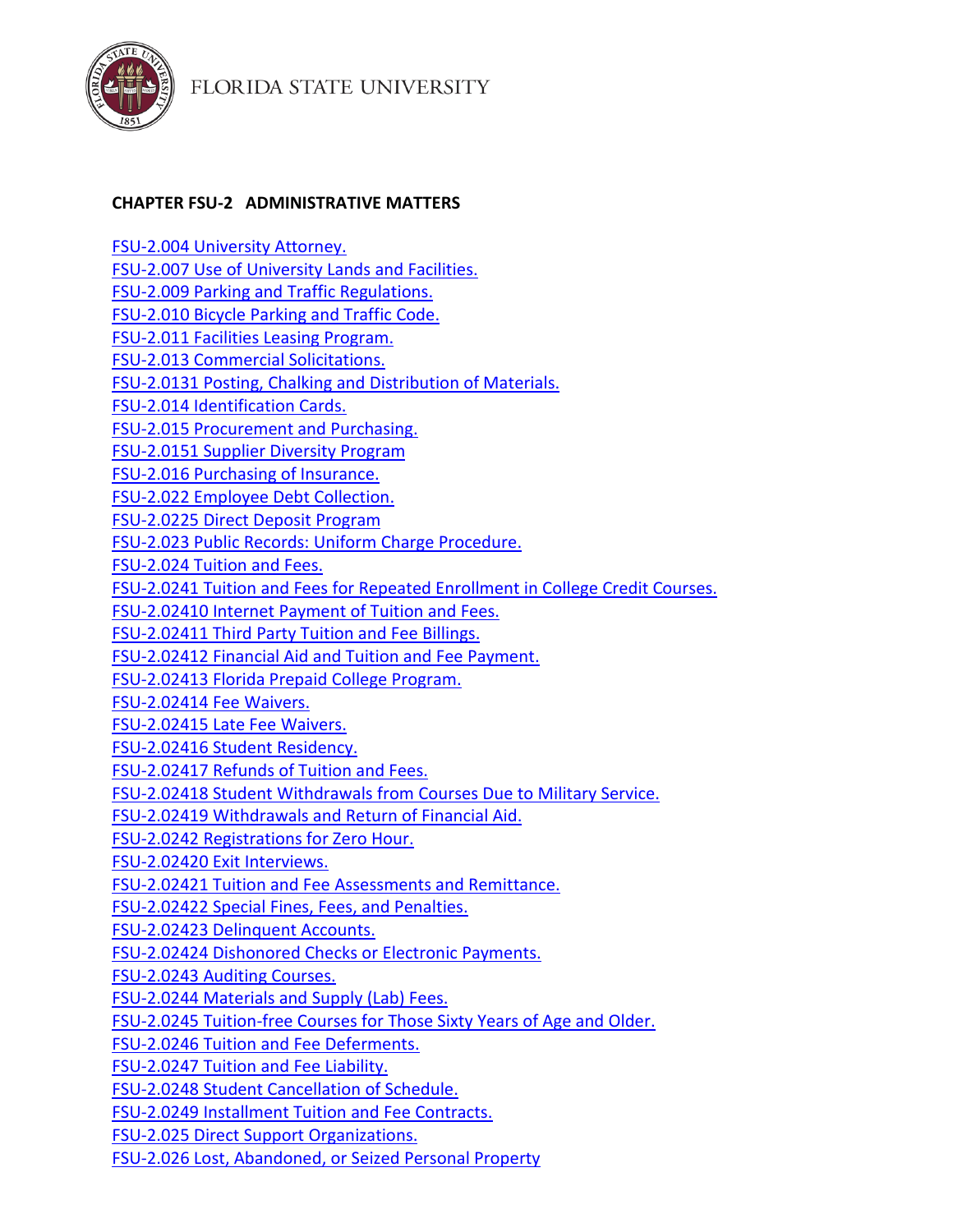## **FSU-2.004 University Attorney.**

All persons within departments or divisions with potential legal problems, including contract documents and the like, must forward such problems to the attention of the respective central administrative officer and not directly to the University Attorney's Office. Matters calling for possible legal advice or assistance may be reviewed and presented to the Office of the University Attorney by only central administrative officers of the University. Situations necessitating the coordinating of projects or programs among several persons other than the Office of the University Attorney will continue to be respected, assuming that only the appropriate central administrative officer shall be primarily responsible for coordinating such matters with that office.

Specific Authority BOG Regulation 1.001(3)(j); Reg. Procedure July 21, 2005. Law Implemented 10041.74(1),(2),(4)FS. History–New 9-30-75, Formerly 6C2-2.04.

## <span id="page-1-0"></span>**FSU-2.007 Use of University Lands and Facilities.**

- (1) Introduction. The Florida State University is a public institution. This regulation sets forth the guidelines for use of University facilities for events other than the normal University functions of teaching, research, service and administration. Use of campus facilities is administered by various University units; however, final authority for use of all campus facilities lies with the President or designee.
- (2) Scope. University space, including University lands and facilities, will be used first for the official and regular purposes and functions of the University. The University may extend the use of specified space to members of the University community or to the general public subject to the provisions outlined within this regulation. This regulation shall be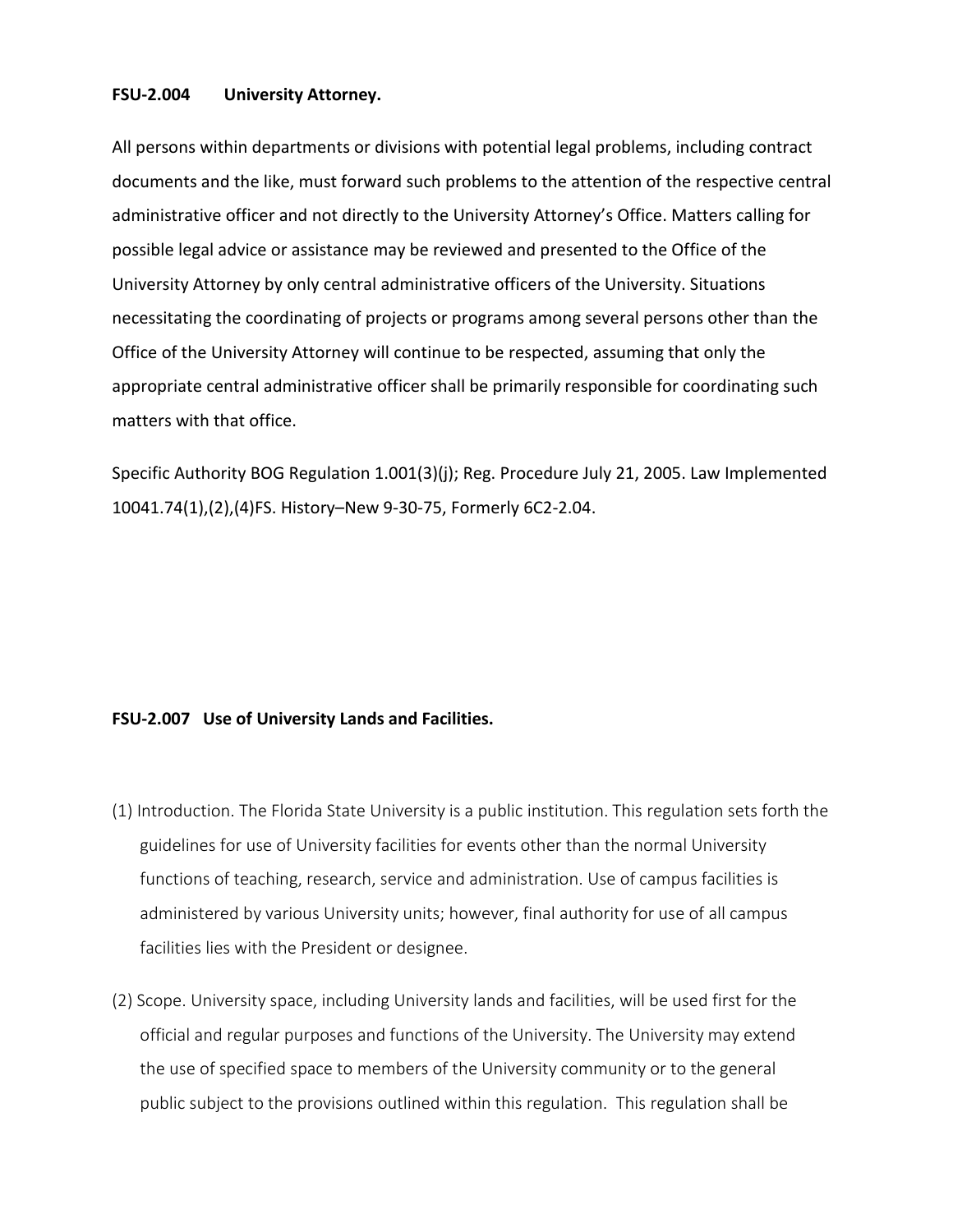interpreted and implemented in a manner consistent with the First Amendment to the United States Constitution, Art. I of the State Constitution, and the Campus Free Expression Act, section 1004.097, F.S. Nothing in this regulation is intended to or shall be used to prohibit free expression based on viewpoint, or to prohibit spontaneous expressive activity in outdoor areas of campus subject to this regulation and other reasonable time, place, and manner restrictions.

- (3) Definitions.
- (a) "University Persons, Groups and Organizations." University persons, groups and organizations are defined as one of the following: individual members of the University community (students, faculty, and employees acting in an official University capacity); all Student Government Association (SGA) entities; student organizations officially recognized by the University; officially constituted colleges, schools, divisions, departments, agencies; the University Board of Trustees or other corporate organizational units which are a part of, or operate on behalf of, the University, such as Direct Support Organizations, (DSO's).
- (b) "University Related Groups and Organizations." Groups and organizations not officially recognized by or affiliated with the University, or otherwise failing to meet the definition in paragraph (a) above, but which are related to the University because of the promotion of interests of the University community, the academic professions, and other related interests of the faculty, staff, or students, or which perform other service to the University and its community, such as credit unions, academic professional associations and fraternities, employee organizations, charitable community organizations, other public educational institutions, and the like.
- (c) "Non-University Persons, Groups and Organizations." Persons, groups or organizations which do not meet the definitions of persons, groups, or organizations as defined in paragraph (a) or (b) above, including those groups and organizations which exist primarily for the purpose of carrying on commercial activity for profit, or which otherwise exist primarily for private individual gain or benefit.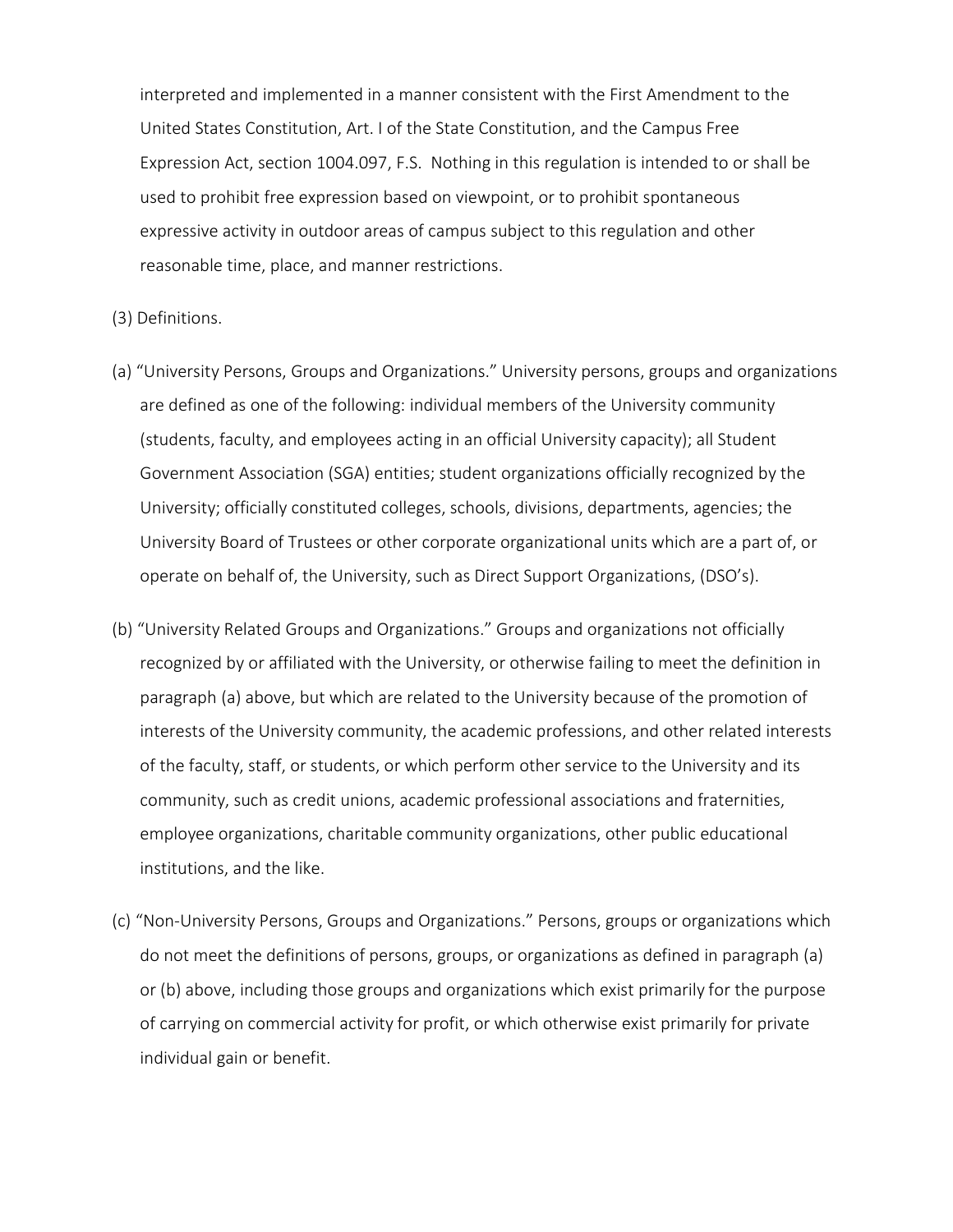- (d) "Private Events." A private event held on the University campus that is open to attendance only by members and invited guests of the host organization or person.
- (e) "Public Events." A public event held on the University campus that is open to attendance by all members of the University community and/or to the general public in accordance with the provisions of this regulation.
- (f) "Continuing Education Programs." Continuing Education programs are those conferences, meetings, and other events registered with the Center for Professional Development & Public Services that have as their purpose the providing of instructional, training and other educational programs to persons outside the University community. For regulation(s) pertaining to continuing education programs and events registered with the Center for Academic and Professional Development, refer to Regulation FSU-5.090, Center for Professional Development and Public Service.
- (g) "Outdoor Areas of Campus." Outdoor areas of the campus are classified as follows and are subject to use in accordance with this regulation:
- 1. Academic areas. Outdoor areas immediately adjacent to classrooms, libraries, laboratories, auditoria, and research facilities.
- 2. Oglesby Union, Student Services Building, Askew Student Life Center, and Health and Wellness Center areas. Outdoor areas immediately adjacent to these facilities, as well as Woodward Street Plaza and Landis Green.
- 3. Residential areas. Outdoor areas immediately adjacent to residence halls on the

University campus.

4. Campus Recreation areas. Outdoor areas of campus under the purview of Campus Recreation including the Seminole Reservation, Intramural Fields, Sportsplex, and Westside Courts.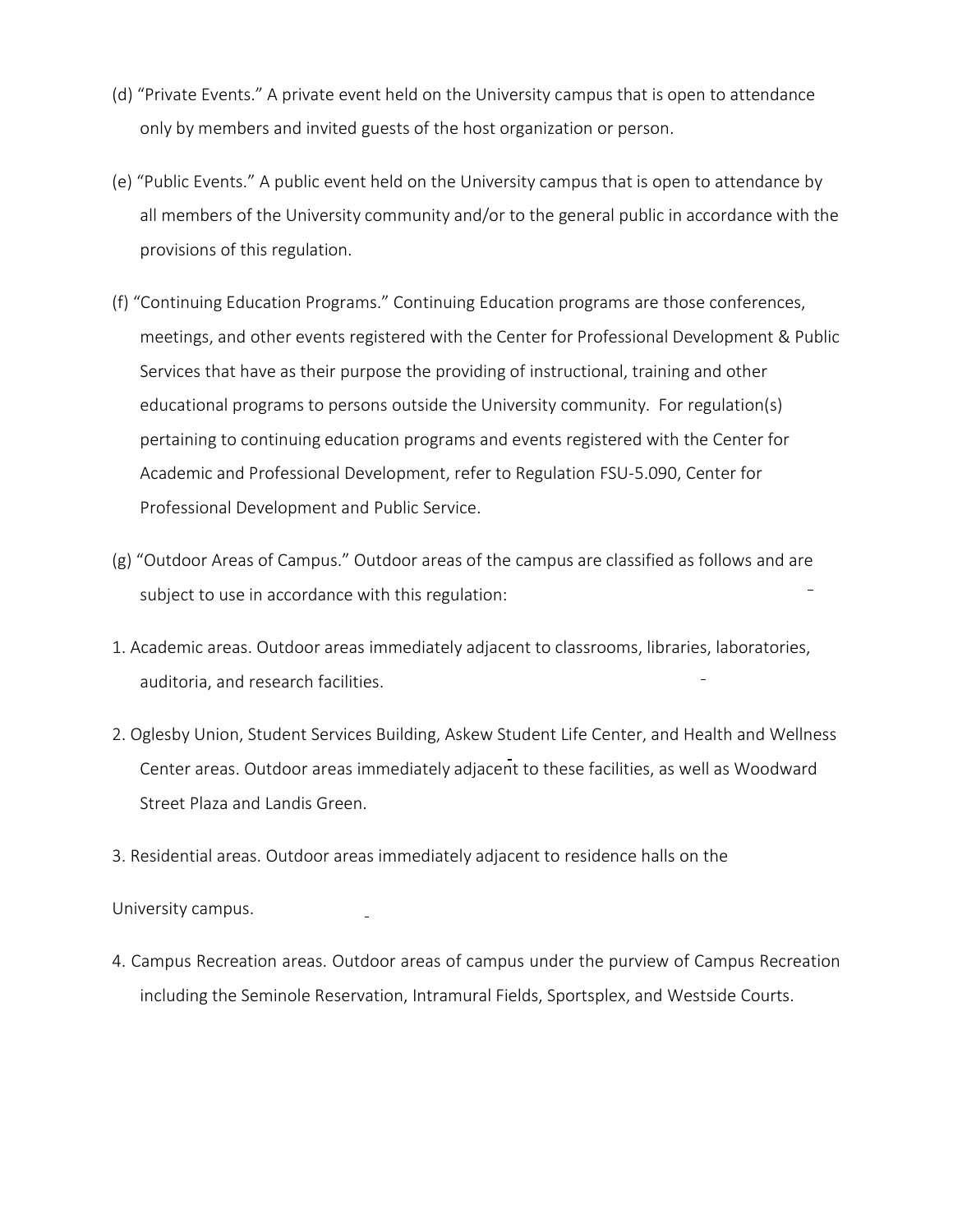- 5. University Relations areas. Outdoor areas of campus under the purview of University Relations including Langford Green, areas immediately adjacent to the Westcott Building including Westcott Plaza, and Mina Jo Powell Green.
- 6. Athletics areas. Outdoor areas of campus under the purview of Athletics including Doak S. Campbell Stadium, Dick Howser Baseball Stadium, the Seminole Soccer Complex, the JoAnne Graf Softball Stadium, Speicher Tennis Complex, Mike Long Track, Basketball Facility, Morcom Aquatic Center, Sand Volleyball Courts, Sportsmanship Plaza (Gate G), University Center Gates Plaza (Gate K) and sports practice areas established for special uses. The Seminole Golf Course is under the purview of the Business Services Office.
- 7. College of Music. Outdoor areas of campus under the purview of the College of Music including the Owen Sellars Amphitheatre and the Marching Chiefs Practice Field.
- 8. Donald L. Tucker Center. Outdoor areas of campus immediately surrounding and under the purview of the Tucker Center.
- 9. Panama City Campus. Outdoor areas of campus under the purview of the Office of Finance and Administration in Panama City.
- 10. Other areas of the campus established for special uses or purposes not otherwise designated in this section. The scheduling or use of these areas for meetings or events contemplated by this regulation shall be through the President's office, depending on entity assigned responsibility and control.
- (h). "Camping". Camping is defined as use of a vehicle, tent, or other shelter, and/or bedding with the intent to stay overnight.
- (4) Scheduling of Facilities and Outdoor Areas of Campus
- (a) The following facilities and outdoor areas of campus are subject to this regulation. Scheduling of facilities and outdoor areas of campus is subject to oversight and policies determined by the following University units: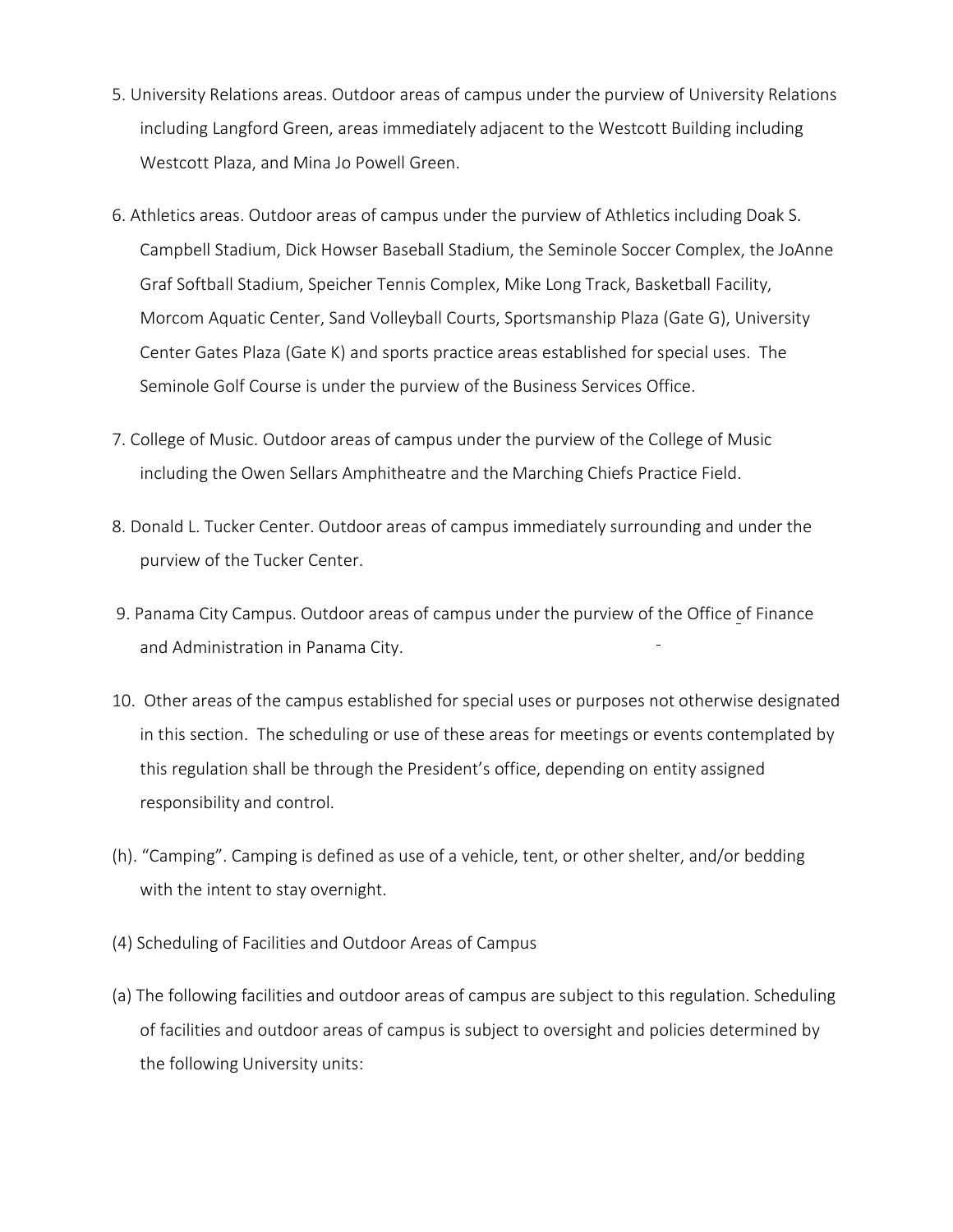- 1. Academic areas. Non-academic use of these facilities and outdoor areas are requested through the Guest Services and Public Functions Office in the Oglesby Union subject to approval by the University Registrar or designee.
- 2. Oglesby Union, Student Services Building and the Askew Student Life Center areas. The scheduling of events or meetings in these facilities and outdoor areas is through the Guest Services and Public Functions Office in the Oglesby Union.
- 3. Residential areas. The scheduling of meetings or events in these facilities and outdoor areas is scheduled through the Director of University Housing Office or designee.
- 4. Campus Recreation areas. Facilities and outdoor areas are scheduled through the Director of Campus Recreation or designee.
- 5. University Relations areas. Facilities, including Miller Hall, Board Room UCC 5301, Beth Moor Lounge, and outdoor areas are scheduled through the Vice President of University Relations or designee.
- 6. Athletics areas. Facilities and outdoor areas are scheduled through the Director of Athletics or designee.
- 7. College of Music. Facilities and outdoor areas are scheduled through the Dean of the College of Music or designee.
- 8. Center for Global Engagement. Facilities are scheduled through the Director of Center for Global Engagement or designee.
- 9. Dunlap Student Success Center. Facilities are scheduled through the Director of Dunlap Student Success Center (Center for Civic Education and Service and Career Center) or designee.
- 10. Center for Professional Development. Facilities are scheduled through the Director of the Center for Professional Development or designee.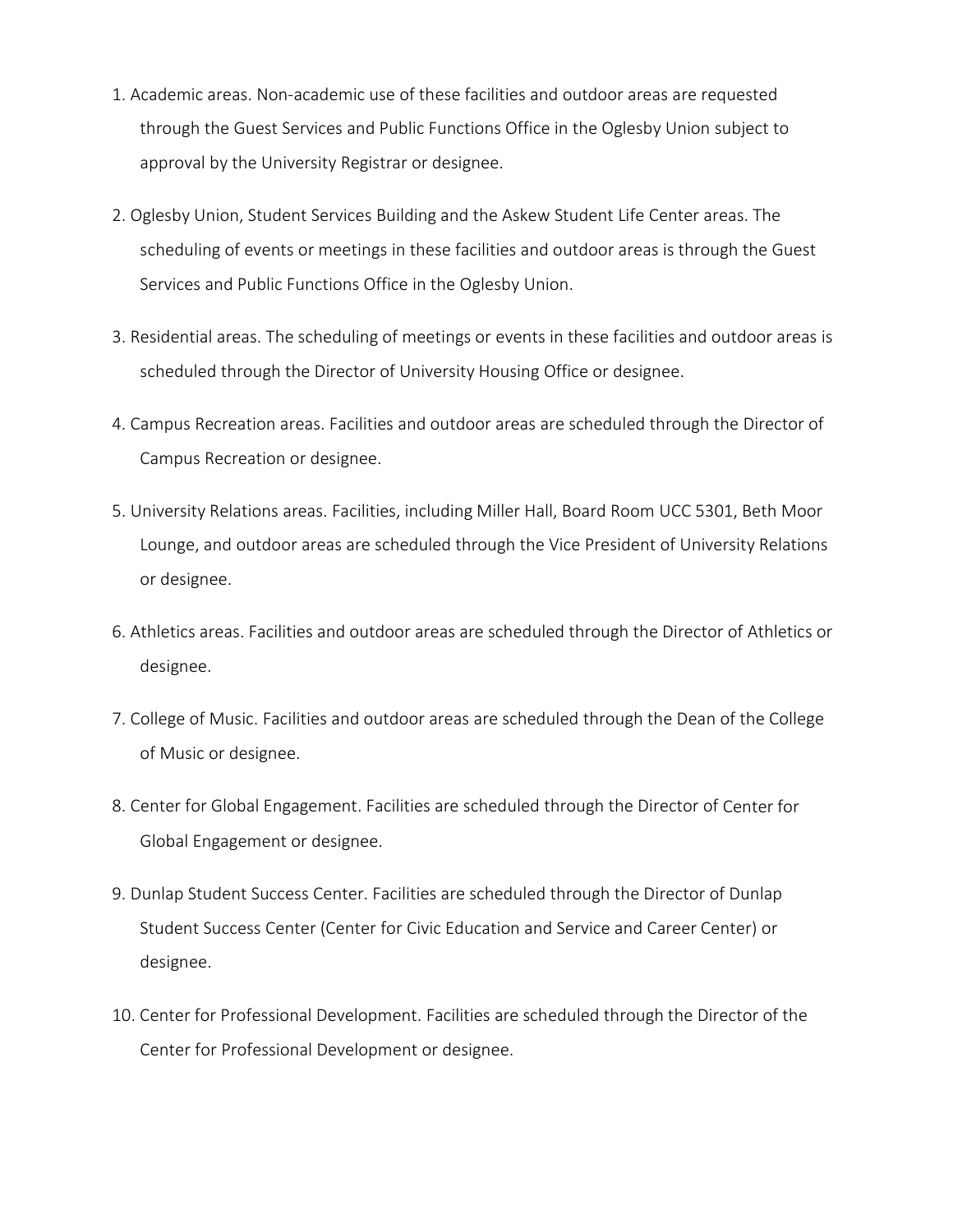- 11. Donald L. Tucker Center. Facilities and outdoor areas are scheduled through the Director of the Center or designee.
- 12. Campus Dining and Business Services facilities are scheduled through the Director of Business Services or designee.
- 13. Panama City Campus facilities and outdoor spaces are scheduled through the Director of Finance and Administration for the Panama City campus, or his or her designee, in consultation with the Dean.
- 14. Other areas of the campus established for special uses or purposes. The scheduling or use of these facilities for meetings or events contemplated by this regulation shall be through the President's Office, depending on entity assigned responsibility and control.
- (b) Outdoor areas of campus may be used on an unscheduled basis for spontaneous expressive activities, provided that:
- 1. The University has not reserved or restricted the use of an outdoor area for individuals or groups pursuant to this regulation or for other official University purposes;
- 2. The unscheduled use of the outdoor area does not materially and substantially disrupt the functioning of the University or the expressive rights of other individuals or groups; and
- 3. The use of the outdoor area is otherwise in compliance with applicable laws, University regulations, and other reasonable time, place, and manner restrictions.
- (c) Requests for space by University and University Related Persons, Groups, and Organizations must be made per any policies set by the respective University units which oversee scheduling as outlined in this regulation. Said University unit policies must be consistent with this regulation.
- (d) Non-university requests for use of facilities or outdoor areas must be made per the policies set by the respective University unit which oversees scheduling as outlined in this regulation at least fourteen days in advance of the event. Requests for any continuing or permanent use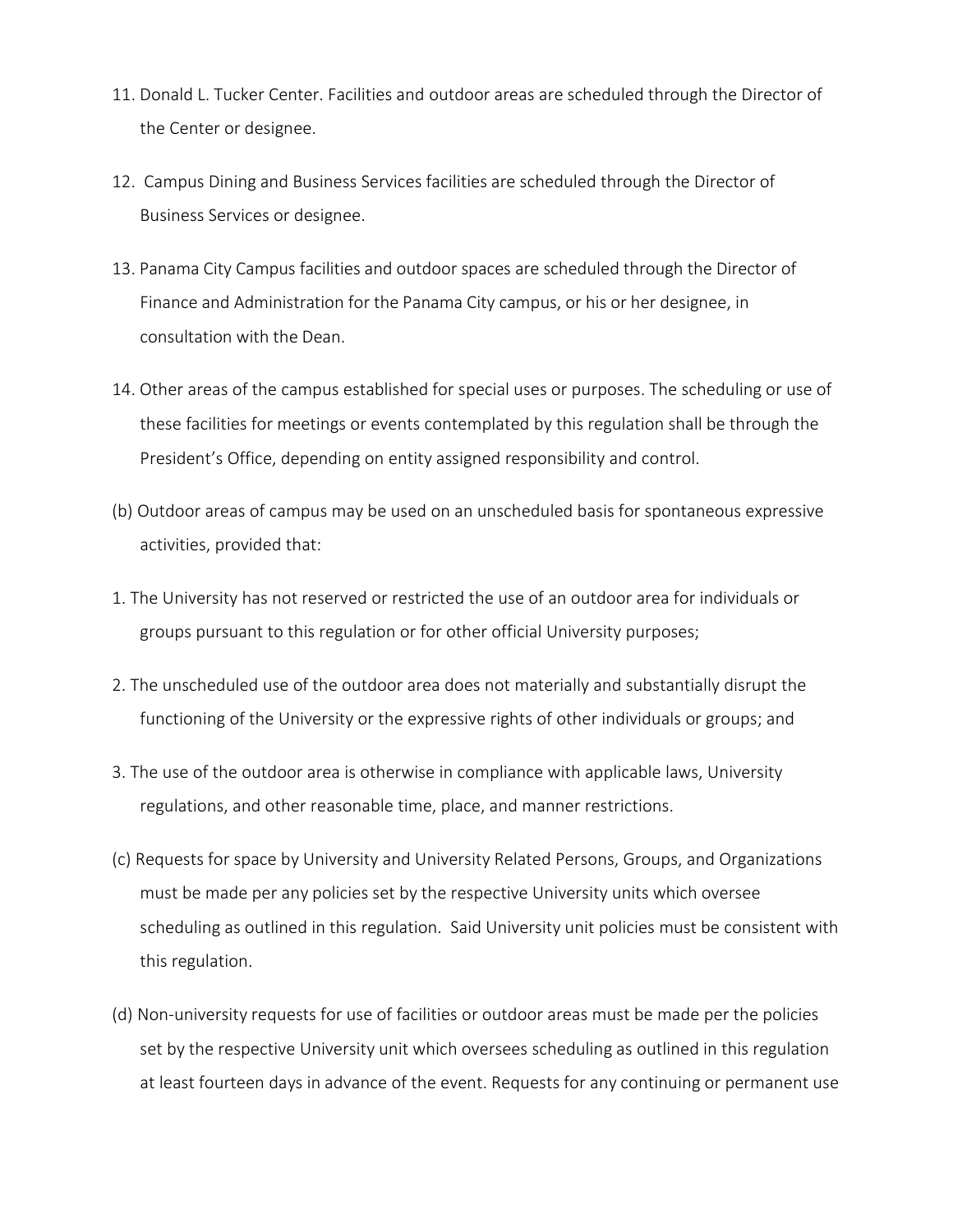of University facilities by a non-university user, for a certain time each week for a number of weeks, shall not be permitted under this regulation.

- (e) Meetings or activities scheduled in accordance with this regulation that contemplate the charging of admission or other fees shall be subject to policies as approved by the University President or designee.
- (f) All instructional space of the University, including seminar rooms, classrooms, laboratories, other research facilities, teaching auditoria, and libraries, is considered academic space and is under the assignment and control of the University Registrar. Any use of such facilities under this regulation shall be on a space-available basis. Requests for said space shall be made through the Oglesby Union Guest Services Office.
- (5) Facilities and Space Use other than for Official University Purposes by Category of User.
- (a) Priority for Use of University Facilities.
- 1. Priority for the use of University facilities shall be awarded in the following order:
- a. University persons, groups, and organizations.
- b. University Related persons, groups, and organizations.
- c. Non-University persons, groups, and organizations.
- 2. When in the best interest of the University, such as the unforeseen need of facilities for major athletic events, priority of use may be reassigned with the approval of the President or designee.
- (b) Use of University Facilities by University Persons, Groups, and Organizations.
- 1. University persons, groups, and organizations may use University facilities for the purpose of hosting events. A license agreement to secure use of facilities for private events may be issued by the Public Functions Office in Oglesby Union Guest Services. Events may be subject to the registration requirements of the respective University units outlined in (4), which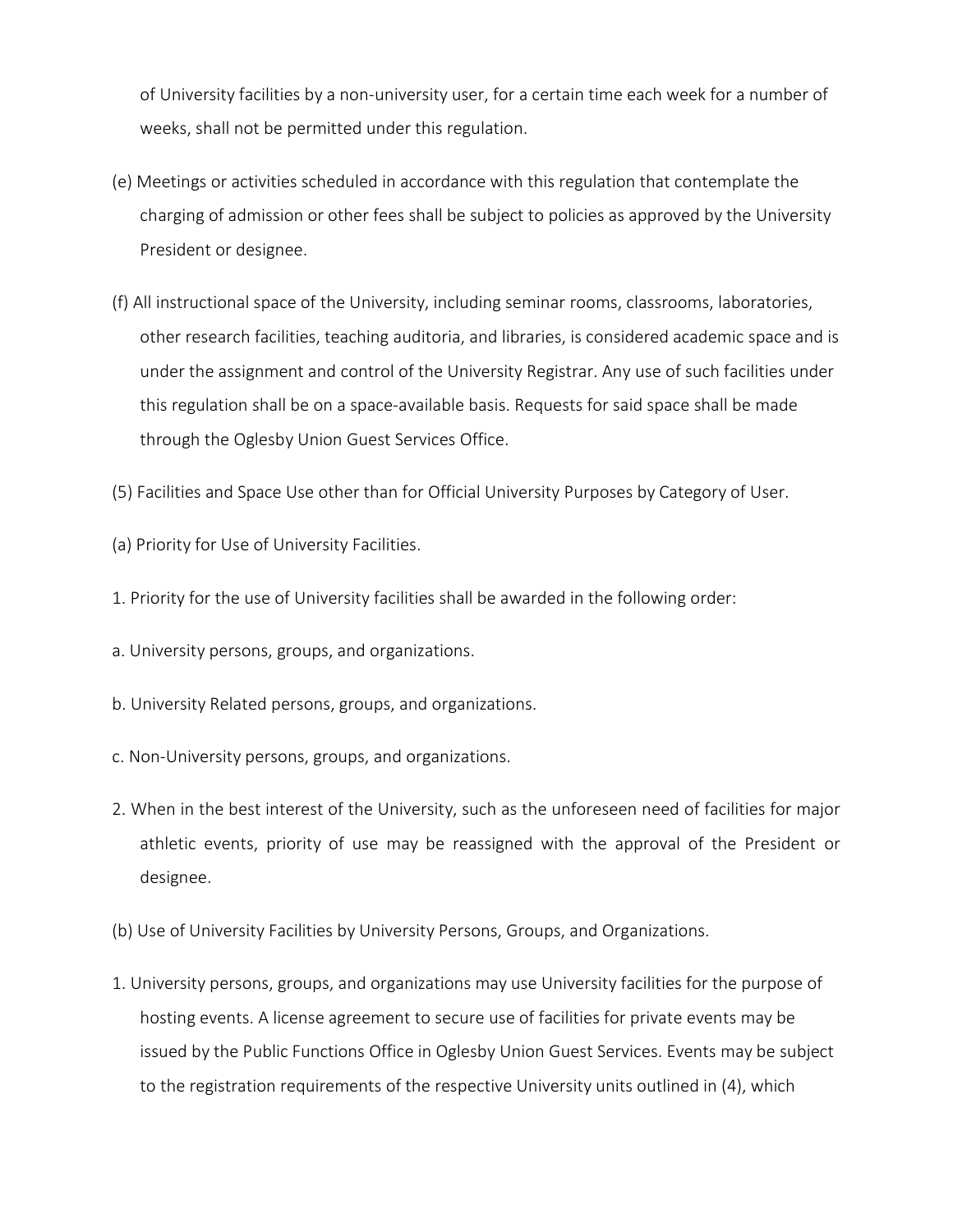include rental payment, certificate of insurance and other registration requirements when deemed necessary by the University for the protection of the facility and the group participants and in the best legal and financial interest of the University.

- 2. Within the provisions of this section, private events shall not be accorded priority over public events. Any priority will be determined at the time of the scheduling of the event.
- 3. No University person, organization, or group shall sponsor an event, for any Non-University person, group, or organization for the commercial or private benefit of said non-University person, group or organization that has not sought and received permission on its own to use University facilities.
- (c) Use of University Facilities by University Related Persons, Groups, or Organizations.
- 1. University Related persons, groups or organizations may use University facilities subject to the following conditions
- a. All use of University facilities by University related persons, groups, or organizations shall be conditional upon the execution of a written agreement between the University and the individual, group, or organization desiring to use the facilities. Said agreement shall provide for, but is not limited to the following, that such individual, group, or organization:
- i. Shall pay to the University the established rental fee as provided in (4)(d) plus any additional out-of-pocket costs incurred by the University in the scheduling and holding of the activity, including but not limited to security, parking, and physical services.
- ii. Shall supervise the event and accept full responsibility for any loss and/or damage to University facilities and/or equipment and shall hold the University harmless from any claims arising from any personal injuries in the use of the premises.
- iii. Shall be responsible for reporting and paying all applicable Federal and State taxes.
- iv. Shall assume all responsibility for the promotion and advertising of the meeting or event utilizing the University's Policy for Posting, Promotions, Advertising, Chalking, and the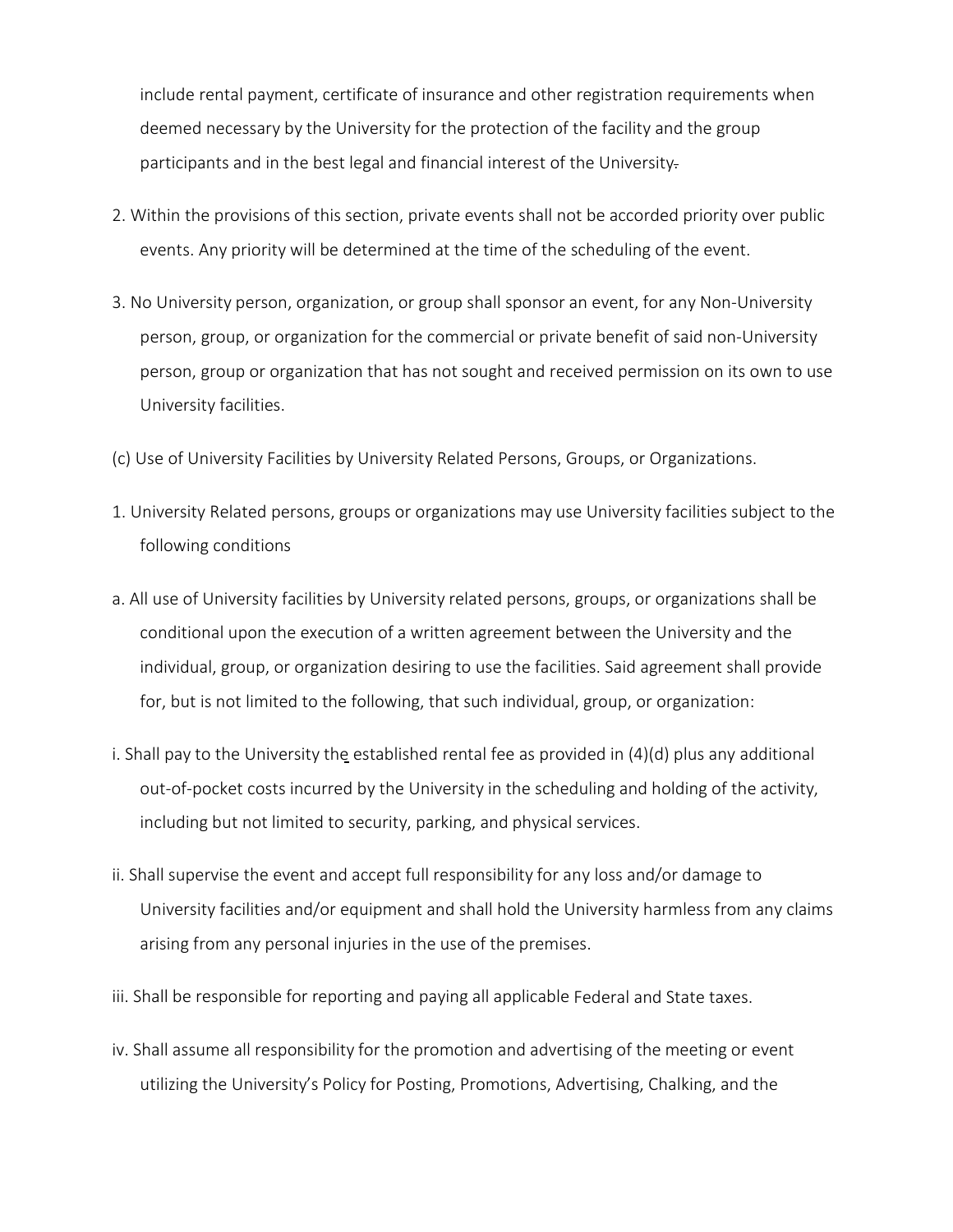Distribution of Materials on FSU Campuses as adopted in Regulation FSU-2.0131, F.A.C. The University's name and/or symbols shall not be used in connection with the promotion or holding of any event without the express, written permission of the University.

- v. Shall provide the equipment of any type required for the event unless otherwise agreed to between the University and the individual, group, or organization. The University's name and/or symbols shall not be used in connection with the promotion or holding of any event without the express, written permission of the University.
- vi. Shall provide evidence of insurance required for the event as determined by the University Environmental Health and Safety department.
- (d) Use of University facilities by Non-University Persons, Groups, and Organizations.
- 1. Use of University Facilities by Non-University Persons, Groups, and Organizations. Generally, groups in this category will not enjoy the use of campus facilities. However, it is possible that special conditions might permit the use of University facilities by some organizations in this group, such as educational programs that may be attended by members of corporate organizations.
- 2. Non-University persons, groups or organizations who are permitted use of University facilities shall use University facilities subject to the conditions outlined in (5) (c.):
- (6) General Conditions Applicable to All Uses of University Areas and Campus Facilities.
- (a) All uses of the University areas and facilities in accordance with this regulation are subject to the laws of the State of Florida and the rules, regulations, and policies of the Board of Trustees and the Florida State University and other applicable laws and rules.
- (b) The University reserves the right to reasonably determine the time, place, and manner of all events held in University areas and facilities subject to this regulation.
- (c) The use of public address systems or other electrical amplification equipment in outdoor areas of campus is subject to approval by the Director of the Oglesby Union or designee, or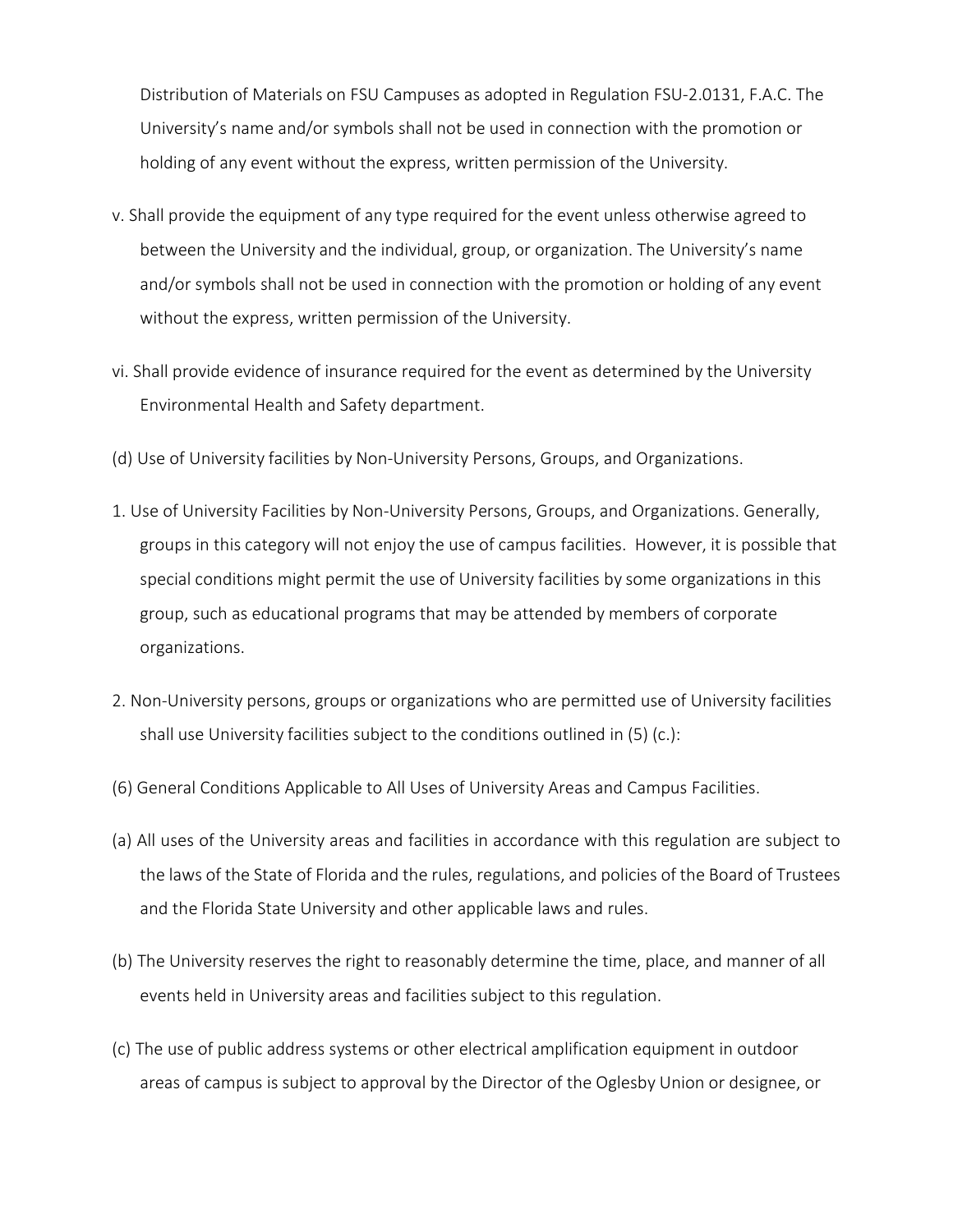the Chief of Police or designee. Approval will be granted when it is necessary that such equipment be utilized in the meeting or event and when the use of such equipment does not interfere with the academic processes or activities of the University or with other previously scheduled events or campus activities. All such use of public address systems or other amplification equipment is subject to the other provisions of this regulation and shall maintain a reasonable sound level which meets the communication needs of the event without excessive noise penetration to adjacent areas.

- (d) All users of University areas and facilities shall take adequate precautions to avoid endangering the safety of persons in the area of the facilities used.
- (e) The Florida State University does not allow the use of its facilities by groups or organizations whose practices are in conflict with the University's Non- Discrimination Policy.
- (f) Cooperative arrangements with State Agencies for the use of University Facilities shall be permitted under this regulation.
- (g) All persons, groups, and organizations must adhere to the University's policy on the use of alcoholic beverages at events, Regulation FSU-6.012, F.A.C., and the Posting Regulation FSU-2.0131, F.A.C.
- (h) Persons, groups, and organizations using a University facility or outdoor area shall clearly state the identity of the sponsoring group in its request, signage at the event, and in news releases, placards, tickets, etc.
- (i) Use of University Facilities by Private Individuals and Commercial Organizations. University space shall not be provided for private individuals or commercial organizations except when specifically determined by the University that such use is in the best interest of the University and not in conflict with other University uses.
- (j) Use of University Facilities for Political Campaign Events. It is recognized that the University, as a state educational institution, has an obligation to assist political organizations to inform the faculty and student body of the issues in primary and general elections. Therefore, all political campaign events shall be limited to meetings or events sponsored by recognized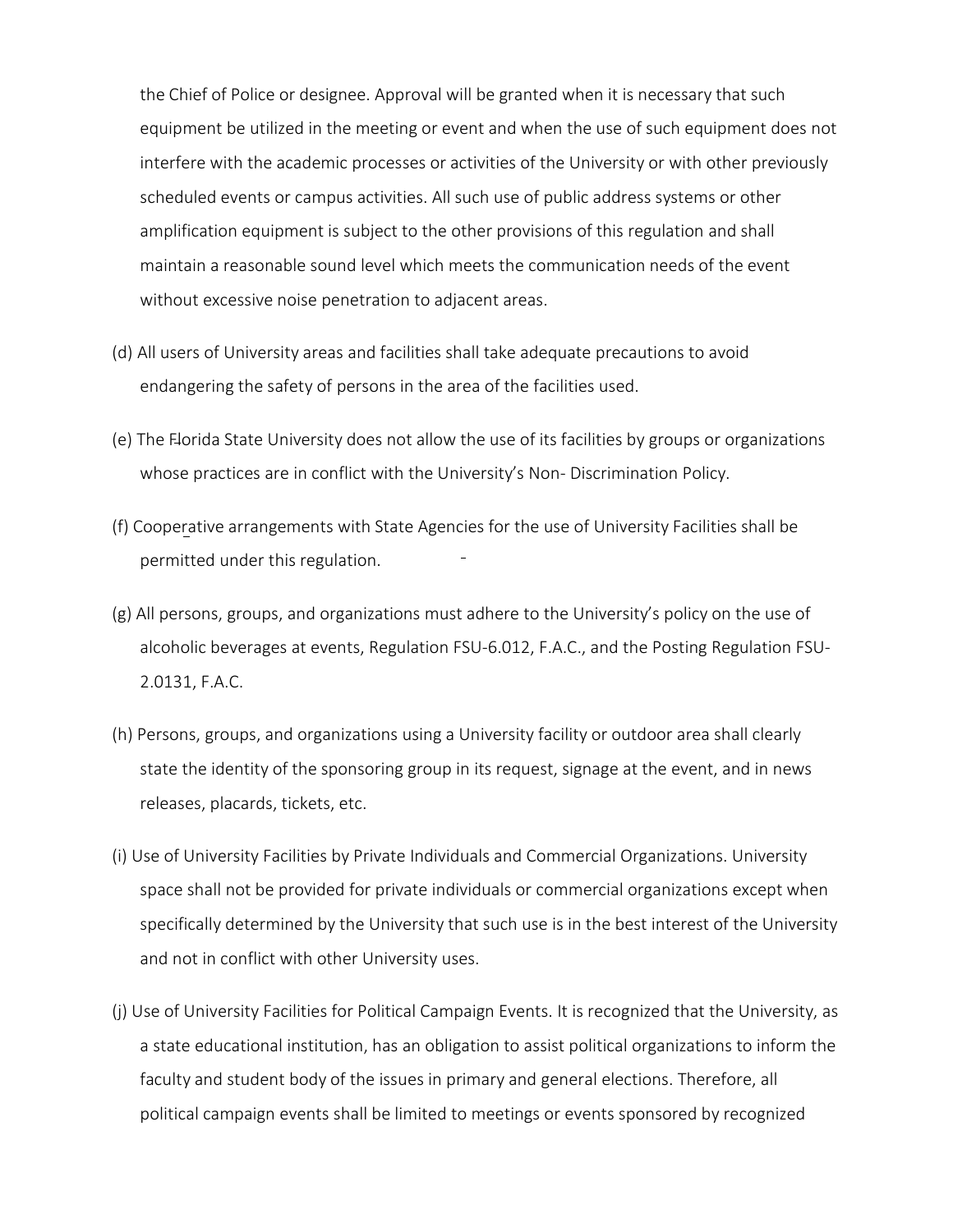organizations of the University and consistent with applicable laws, regulations and rules. Costs associated with the use of university facilities for campaign events shall be the responsibility of the sponsoring organization or political campaign.

- (k)Individuals or groups who occupy university facilities or outdoor areas of campus are responsible for removing all equipment and debris following use of the space. Individuals or groups may be held financially responsible for the university's cost for removal of any debris or equipment or any other damage to university property.
- (7). Use of Campus Lands; Camping.
- (a) Tents or other temporary structures are prohibited on lands of the Florida State University campus except when used in connection with activities of academic or administrative units of the University, or as otherwise approved pursuant to this subsection.
- (b) Tents or other temporary structures may be erected on University property by academic or administrative units only for activities directly related to the mission of the unit and only after first obtaining written approval of the Vice President for Finance and Administration or designee, who shall consider time period, space, traffic, and other safety and aesthetic factors.
- (c) Student Government and recognized student organizations may secure approval foruse of tents or temporary structures for activities described above by request to the Vice President for Finance and Administration or designee, who shall consider time period, space, traffic, and other safety and aesthetic factors.
- (d) Camping is prohibited on lands of the Florida State University campus except when such camping is in connection with an official activity of the University, such as an activity of an academic or administrative unit. Prior written approval for such camping must be granted by the Vice President for Finance and Administration or designee taking into consideration time period, space, traffic, and other safety and aesthetic factors, along with the health, safety and welfare of the participants, the University community, and guests of the University. However, the Florida State University Chief of Police may authorize the use of vehicles,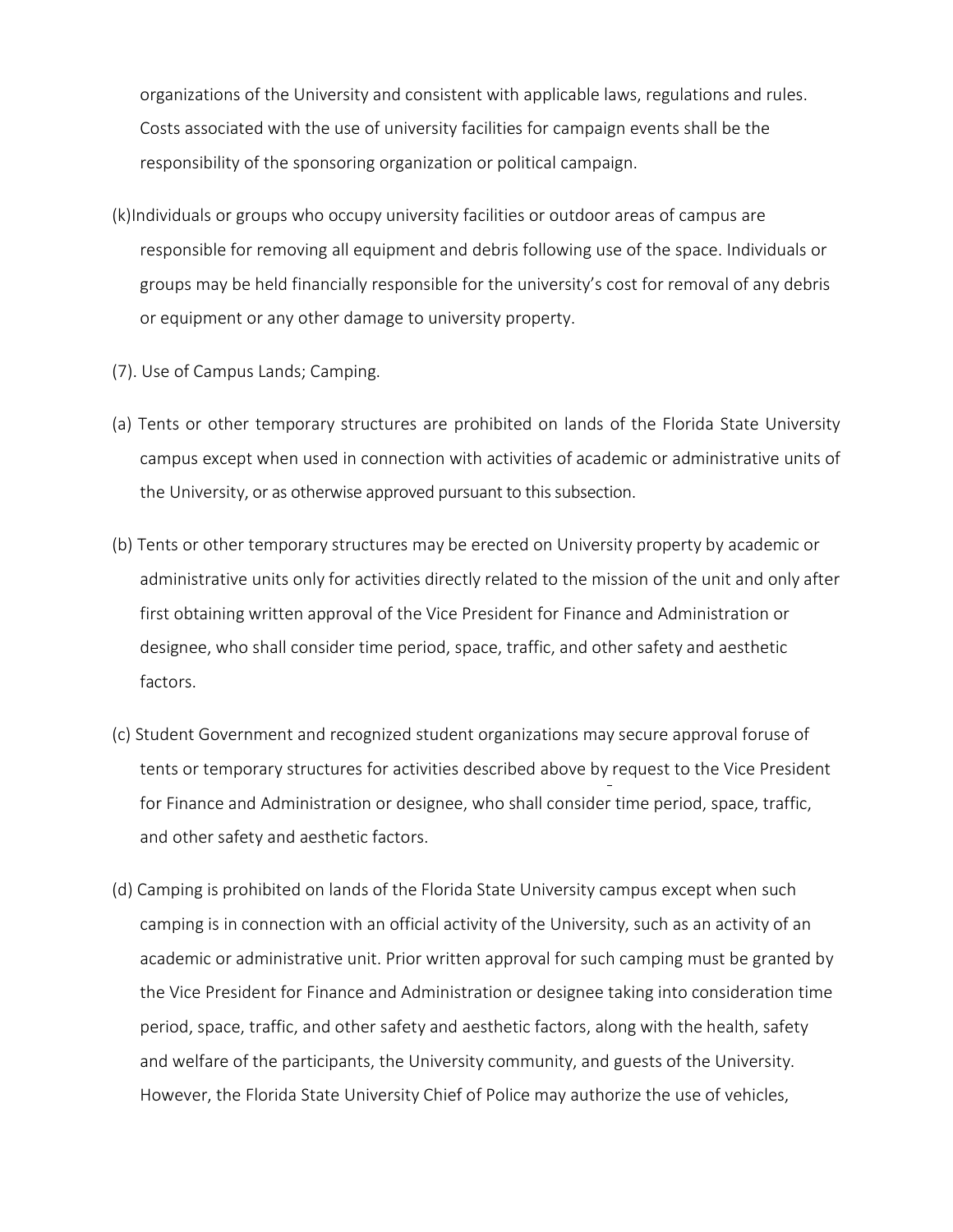mobile homes, camping trailers, gazebos, tarps and similar structures in pre-designated areas in conjunction with or furtherance of an official one- day university event.

Specific Authority Board of Governors Regulations 1.001 (3) (j) and (7) (g). History–New 9-30-75, Formerly 6C2-2.07, Amended 5-11-04, 9-24-10, 1-13-2012, 3-8-2013, 9-4-2018

## <span id="page-12-0"></span>**FSU-2.009 Parking and Traffic Regulations.**

(1) General Information.

- (a) Applicability of Traffic Regulation. This regulation shall be applicable to all vehicles operated or parked on the Florida State University (FSU) campus at any time, including examination periods, semester breaks, and registration periods. The fines, penalties and other sanctions provided herein may be imposed against any person who shall cause, allow, permit or suffer any vehicle registered in any state or at the Office of Transportation and Parking Services in the name of, or operated by such person to be parked or operated in violation of any provision of this Regulation. It is the policy of FSU to enforce the provisions of this Regulation and seek to impose the fines, penalties or other sanctions provided herein:
	- 1. In the case of a vehicle registered with the Office of Transportation and Parking Services, against the person in whose name such vehicle is so registered.
	- 2. In the case of a vehicle not so registered, if it is determined that the operator at the time of the violation is affiliated with FSU and, in fact, should have registered the vehicle with the Office of Transportation and Parking Services, against the person affiliated with FSU.
	- 3. In the case of a vehicle not so registered and whose operator at the time of the violation cannot be identified, against the title holder of said vehicle.
- (b) Applicability of Florida Statutes and Ordinances of the City of Tallahassee. All ordinances of the City of Tallahassee relating to traffic which are not in conflict or inconsistent with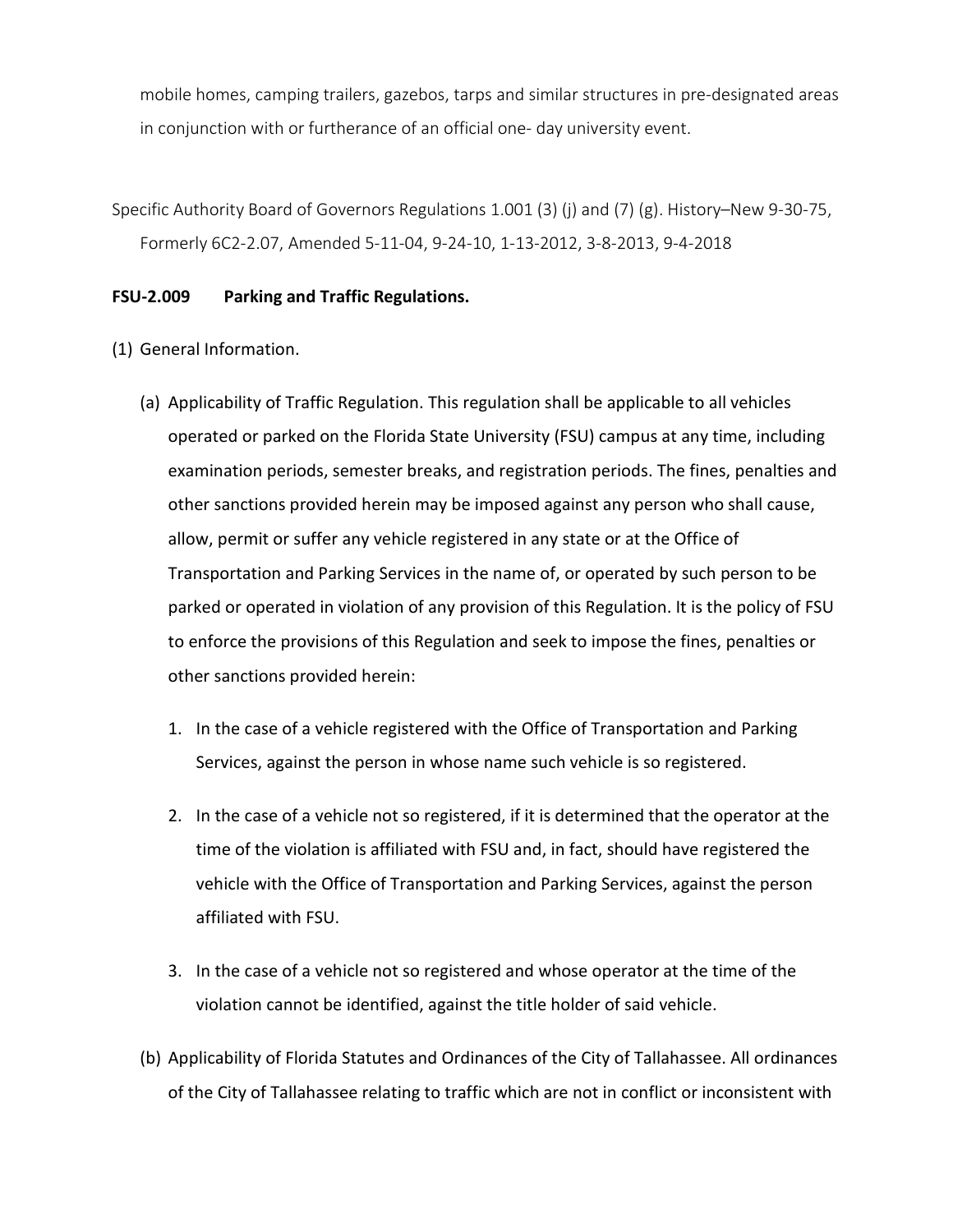this Regulation shall extend and be applicable to the grounds of the University. A copy of said ordinances shall be available for inspection at the Office of Transportation and Parking Services. In addition, the provisions of Chapter 316, Florida Statutes, shall extend and be applicable to the grounds of the University.

- (c) Responsibility for Implementation. Unless otherwise noted, the Director of Transportation and Parking Services shall be responsible for the supervision and implementation of this Regulation. All requests for individual consideration with regard to the parking and traffic regulations contained in this Regulation must be directed to that person at the Office of Transportation and Parking Services.
- (d) Definitions. The following words and phrases, when used in this Regulation, shall have the meanings respectively ascribed to them in this section, except where the context otherwise requires:
	- 1. Access Lane. Any area that is not designated as a parking space, and that provides an avenue for traffic flow and emergency vehicles.
	- 2. Automobile. Any motor vehicle having four (4) or more wheels.
	- 3. Back-in Parking. Parking a vehicle so that the front-end of the vehicle is pointing toward the drive aisle. It does not matter if the vehicle actually backed into the parking space or drove through an adjacent space.
	- 4. Commuter Lot. Designated lots/facilities that prohibit the parking of vehicles between the hours of midnight and 5:45 AM, except on Friday and Saturday evenings or as posted on the entrance of the lot.
	- 5. Designated Parking Space. Areas governed by FSU parking Regulations with parking spaces delineated by red, white, yellow or blue striping, a parking meter, or other physical barriers to include, but not be limited to railroad ties and bumper blocks intended to delineate parking parameters.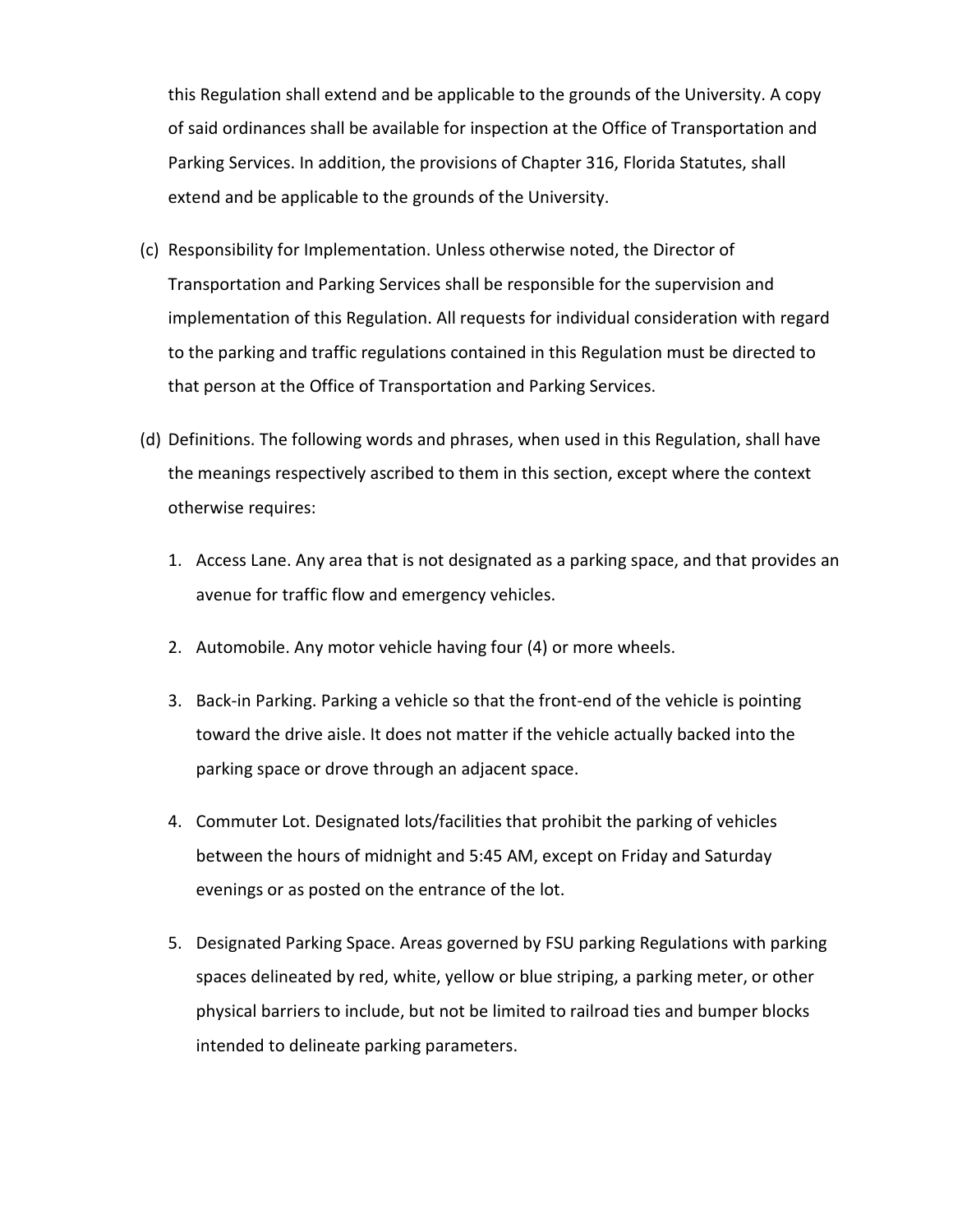- 6. Director of Transportation and Parking Services. An FSU employee who has been assigned the specific duties of supervising and managing the Office of Transportation and Parking Services.
- 7. Employee. Any employee of FSU including (but not limited to) executive staff, faculty, administrative and professional personnel, University support personnel system staff, and OPS staff.
- 8. Employees of Recognized FSU Organizations or Contracted Services. Personnel who work on campus, but who are not University employees (e.g., bookstore employees, beauticians, barbers, food service personnel, credit union employees, golf course employees, postal/shipping employees, staff of religious houses, and employees of the Greek houses).
- 9. Financial Aid Disbursement. The period of time defined each semester by the Controller's Office for the disbursement of financial aid funds.
- 10. Fire Lanes. Those areas of campus that must be kept clear of all obstructions so as not to interfere with the movement of fire-fighting equipment and which are marked as fire lanes by signs and red painted curbing or fluorescent red and white painted areas, or both.
- 11. Loading Dock. Areas specifically designated for the sole purpose of loading or unloading materials or equipment at the delivery entrance or designated location to a building. Properly identified service vehicles, commercial vehicles, or vehicles properly displaying loading dock permits issued by the Office of Transportation and Parking Services are authorized to use loading docks. Loading docks are delineated by signs and/or pavement markings. Vehicles parked without proper authorization will be issued a citation and/or towed at owner's expense.
- 12. Loading Zones. Areas specifically designated for the sole purpose of loading or unloading materials or equipment. Properly identified service vehicles, commercial vehicles, vehicles registered for valid FSU virtual permits, or vehicles properly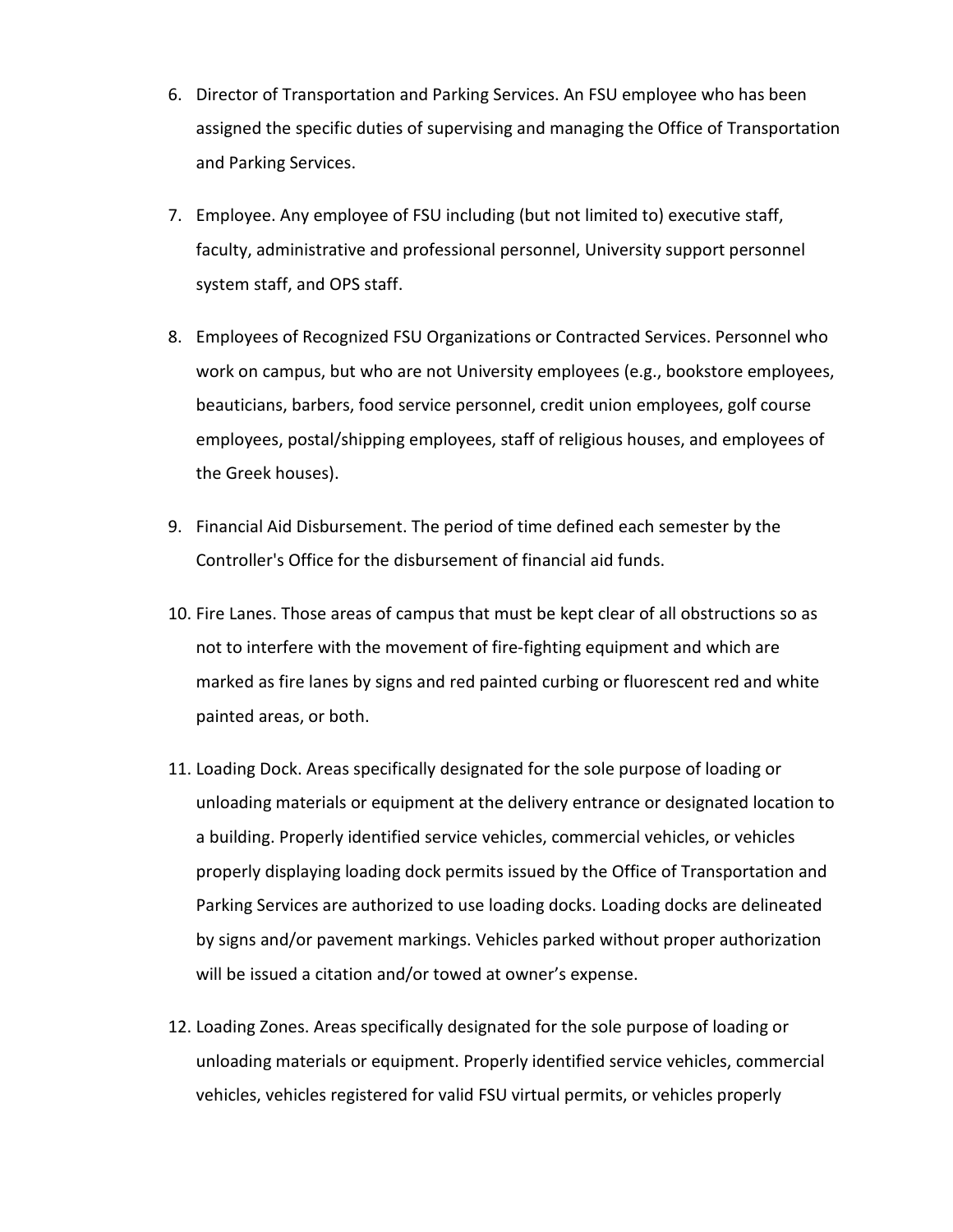displaying a valid loading zone parking credential issued by the Office of Transportation and Parking Services are authorized to use loading zones. Loading zones are delineated by signs and/or pavement markings. Use of these areas is limited to 20 minutes. Vehicles exceeding the 20-minute maximum period may be issued a parking citation. Additional citations may be issued every hour after the original citation and/or vehicles may be towed at owner's expense.

- 13. Motorcycle, Moped, or Motor Scooter. Any motor vehicle having less than 4 wheels.
- 14. Motorcycle Permit. A motorcycle permit is a physical parking permit that is adhered to the motorcycle's license plate. A motorcycle permit authorizes parking in motorcycle spaces only.
- 15. Parking. The standing of a vehicle, whether occupied or not and whether the engine is running or not., as may be permitted by law under the State Uniform Traffic Control Law, Chapter 316, Florida Statutes, or this Regulation pursuant to Section 1006.66.
- 16. Parking Credential. A virtual parking permit, parking placard, parking hang-tag, motorcycle parking permit, or other designated pass/permit that authorizes parking in one or more campus parking lots/facilities.
- 17. Parking Hang-Tag. A parking hang-tag is a physical parking permit that is hung from an automobile's rearview mirror. A parking hang-tag authorizes parking in the lots, facilities, and/or spaces as shown on the hang-tag. The parking hang-tag does not authorize parking in any lots, facilities, or spaces not noted on the hang-tag.
- 18. Parking Placard. A parking placard is a physical parking permit that is placed on an automobile's dashboard. A parking placard authorizes parking in the lots, facilities, and/or spaces as shown on the placard. The parking placard does not authorize parking in any lots, facilities, or spaces not noted on the placard.
- 19. Transportation Violations Appeals Board. The University traffic authority established pursuant to Section 1006.66, Florida Statutes, to review disputes regarding citations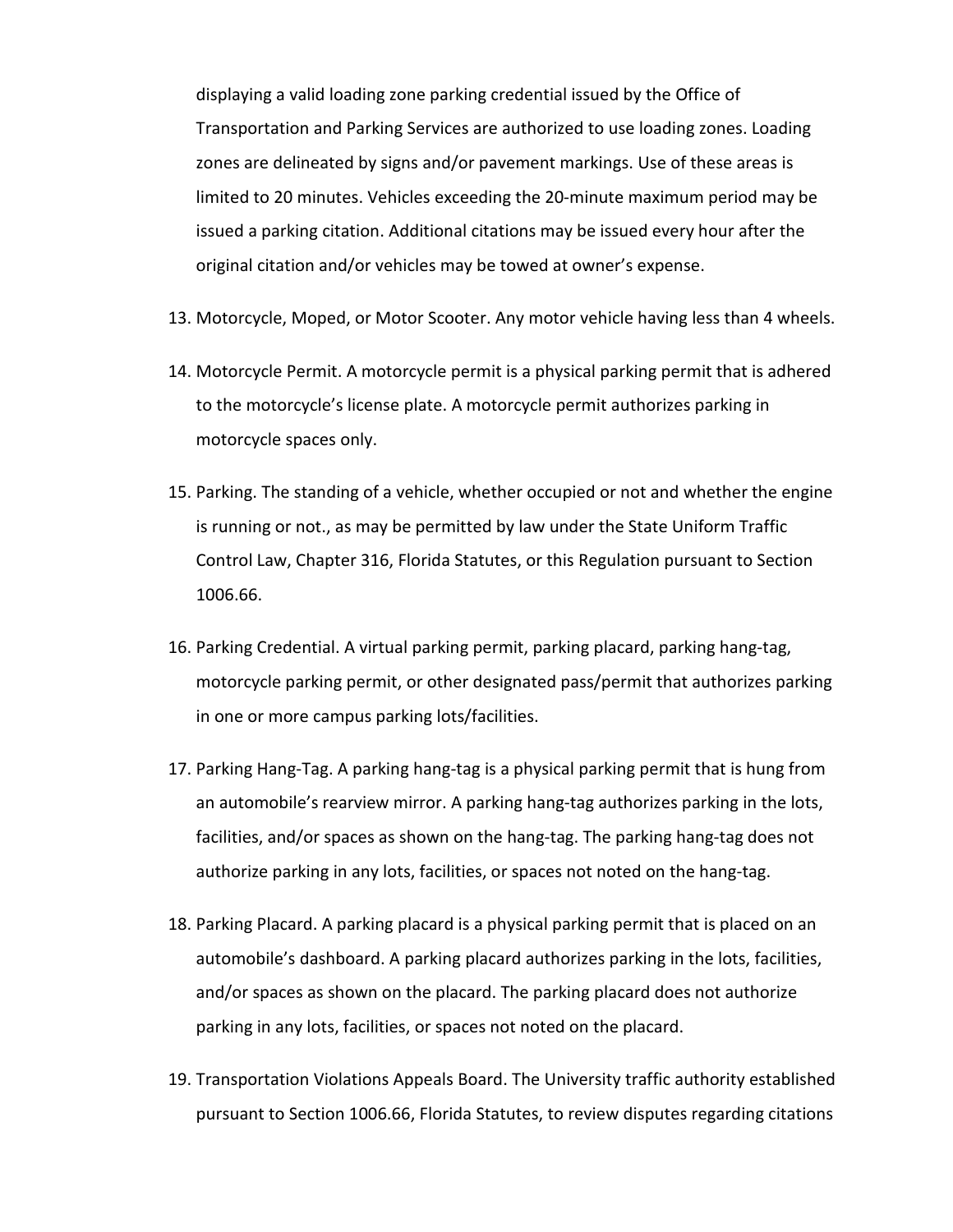and to render decisions regarding the appropriate penalty to be imposed, including the restriction, removal, or restoration of driving or parking privileges on campus. The Transportation Violations Appeals Board will consist of 2 or more divisions of equal authority. Each shall be composed of 4 members appointed for a period of 1 year. There shall also be appointed a pool of alternate members who shall be eligible to serve when called upon by the Board Coordinator, when a regular member is unavailable. All appointments shall be made by the Vice President for Finance and Administration. The positions on each division of the Board shall be occupied by faculty, staff (A&P or USPS) and student members. The Chairperson shall be elected annually from among the members of the Board and shall have full voting rights. This Board shall function on a year-round basis. A quorum shall consist of at least 2 members of the Board. When a quorum is not available, and the appellant has arrived on time for their scheduled hearing, the citation(s) will be dismissed.

- 20. Permit Registration Year. The period from August 15 of one year to August 15 of the succeeding year
- 21. Persons Affiliated with FSU. Employees or students of FSU or employees of recognized FSU on-campus organizations or contracted services.
- 22. Restricted Hours. Between 7:30 AM and 4:30 PM, Monday through Friday on all class days, examination periods, semester breaks, and registration periods.
- 23. Reserved Space. A parking space that is reserved for a specific user, user group, event/function, or vehicle. The space will be marked with signage, pavement markings, and/or temporary barricades. Any parking space on campus may be reserved for events or other University functions.
- 24. Service Vehicle Area. Areas reserved for properly identified service or emergency vehicles performing maintenance or repair of University owned or leased equipment or facilities, commercial vehicles, or vehicles bearing proper authorization from the Office of Transportation and Parking Services. Non-Service State vehicles are prohibited from parking in service vehicle spaces. Service vehicle areas are reserved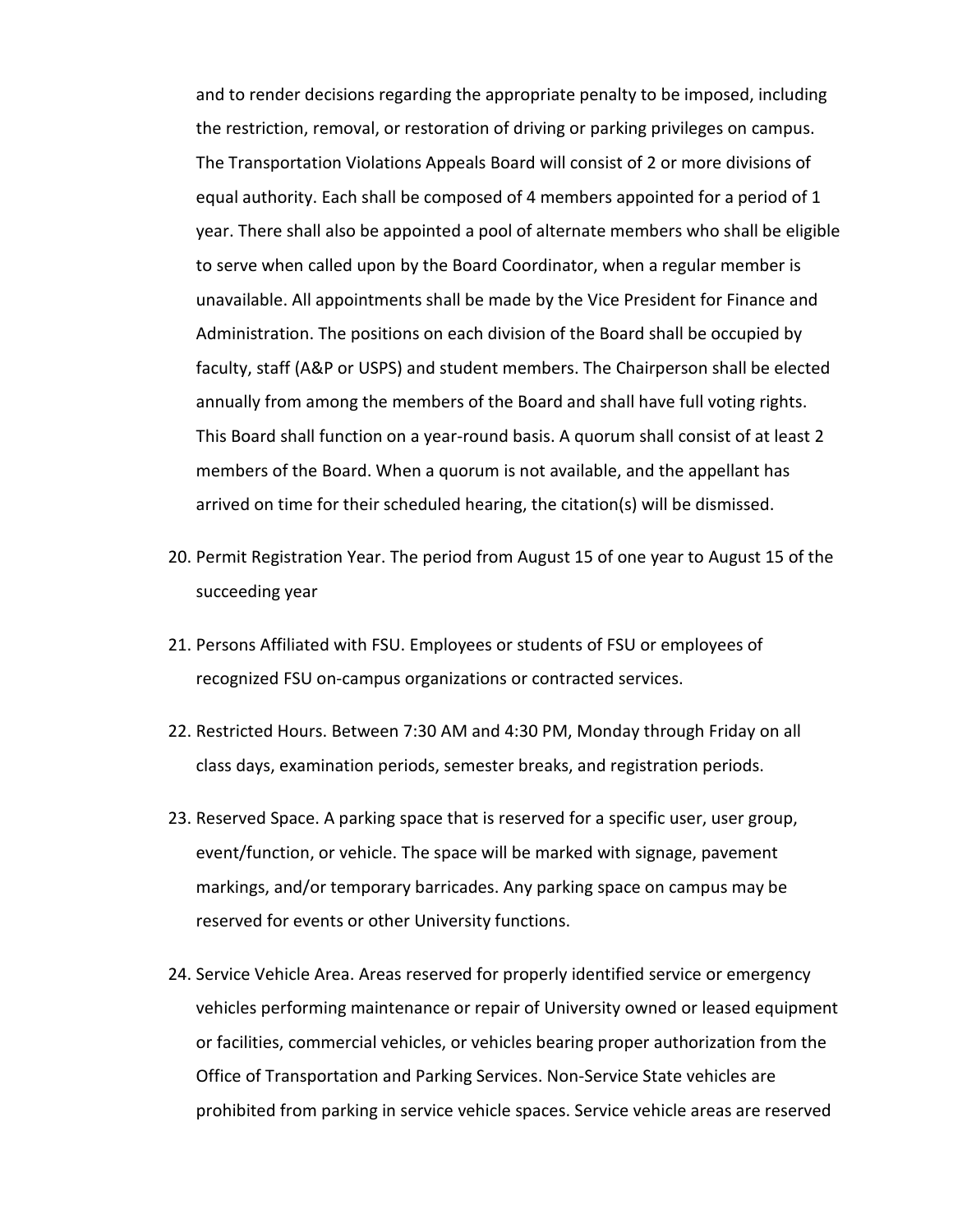during restricted hours and are delineated by signs and/or pavement marking. Vehicles without proper authorization will be issued a citation and/or towed at owner's expense for parking in a reserved space without authorization (fine code – 01 if the space is not reserved for a specific vehicle or fine code – 06 if the space is reserved).

- 25. Short Term Parking. Those spaces designated by signage with a two-hour maximum stay. An appropriate parking placard or hang-tag must be obtained from the Office of Transportation and Parking Services and appropriately displayed on the vehicle.
- 26. Student. Any person not classified as faculty, administrative and professional personnel or University support personnel system staff that is enrolled and carrying 1 or more credit hours of undergraduate or graduate work at FSU.
- 27. Vehicle. Any automobile, motorcycle, moped or motor scooter as defined.
- 28. Virtual Permit. Vehicle registration which allows the registered vehicle to be parked on the grounds of the University, as set out in this Regulation. A virtual permit is not a physical permit. Instead, the registered vehicle's license plate is used to determine whether or not the vehicle is properly registered with the Office of Transportation and Parking Services. Up to five automobiles may be registered to a single virtual permit. However, a vehicle may not be registered to more than one virtual permit at a time.
- 29. Visitors. Persons who are not employees or students of FSU and who do not work on campus for other organizations.
- 30. Working Day. Any day that the University is officially open. This does not include official holidays or winter break.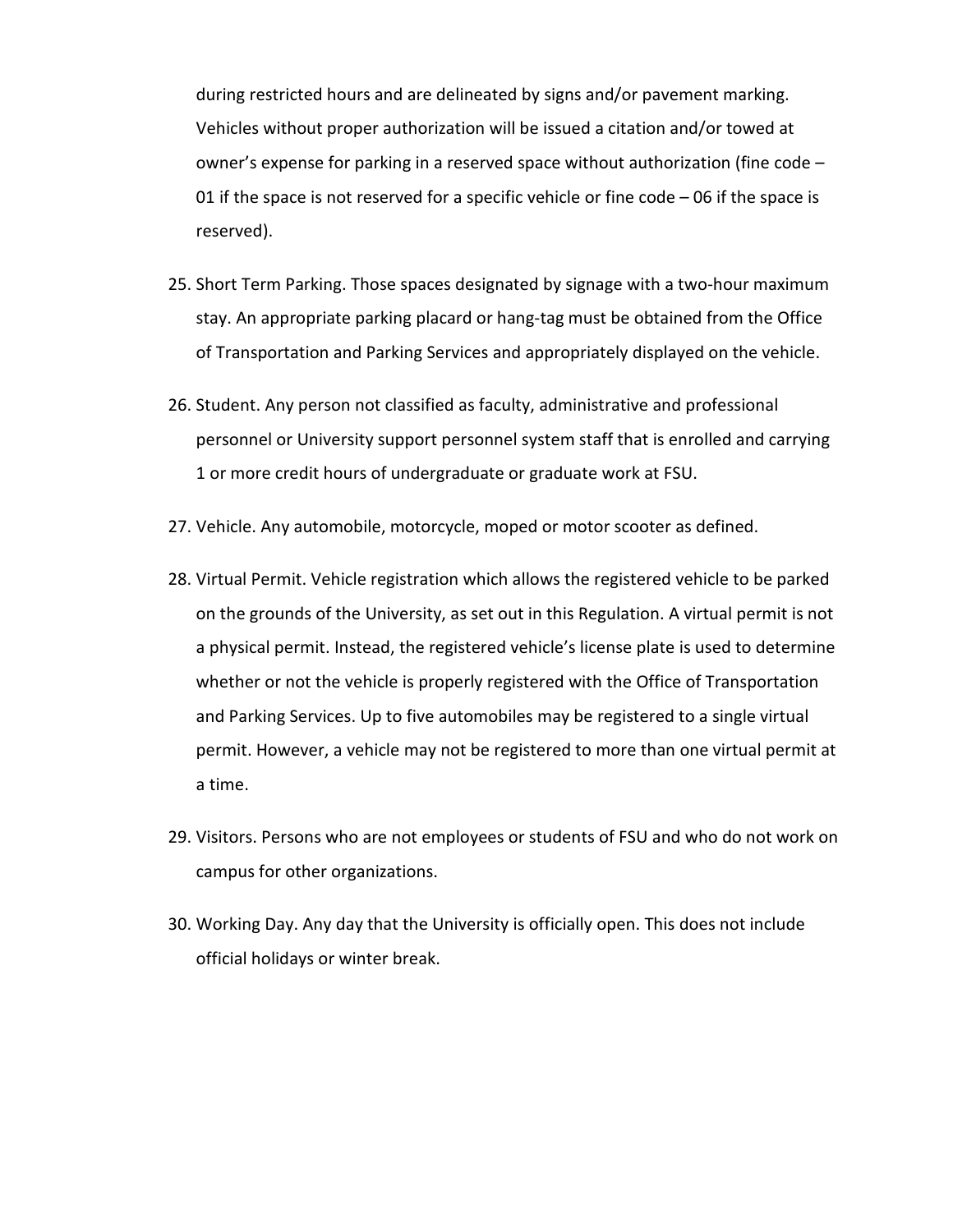- (2) Virtual Permits, Parking Placards, and Parking Hang-Tags.
	- (a) All vehicles parked on the campus by persons affiliated with FSU must be registered for a valid virtual permit or display the appropriate placard or hang-tag as instructed. The following, however, are excepted:
		- 1. Board of Trustees. Vehicles bearing a valid "Board of Trustees" parking placard may be parked in any designated, unreserved parking space on campus.
		- 2. "State" Tag Vehicles. Vehicles owned by or assigned to an FSU department or organization and bearing a duly issued "State" license tag must be registered for a valid virtual permit, but are not required to pay parking meter fees. Such vehicles may be parked in any designated, unreserved parking space, short-term space (2 hour maximum) or loading zone (20-minute maximum) on campus. Vehicles bearing a duly issued "State" license tag but are not owned or assigned to an FSU department or organization must either purchase a virtual permit, purchase a visitor parking placard or hang-tag, park at a parking meter and pay the appropriate fee, or park in a designated visitor parking lot/facility and pay the appropriate fee.
		- 3. News Media Vehicles. Press representatives, reporters, correspondents, and other representatives of the news media not otherwise affiliated with FSU, who are on campus on official news or press business, may park in any designated, unreserved space, short-term space (2-hour maximum) and loading zone (20-minute maximum). A virtual permit is not required if a valid press identification is prominently displayed on the vehicle(s). Students, faculty and staff are not eligible for this exemption.
		- 4. Commercial Representatives in Commercial Vehicles. Marked delivery trucks, telephone and power service vehicles, limousine service automobiles, taxis, and buses making brief stops (less than 10 minutes) at 1 or more points on campus are not required to register for a virtual permit or display a parking placard or hang-tag. Vehicles used by persons required to perform service or regular maintenance on University-owned or leased equipment or facilities must have a valid FSU parking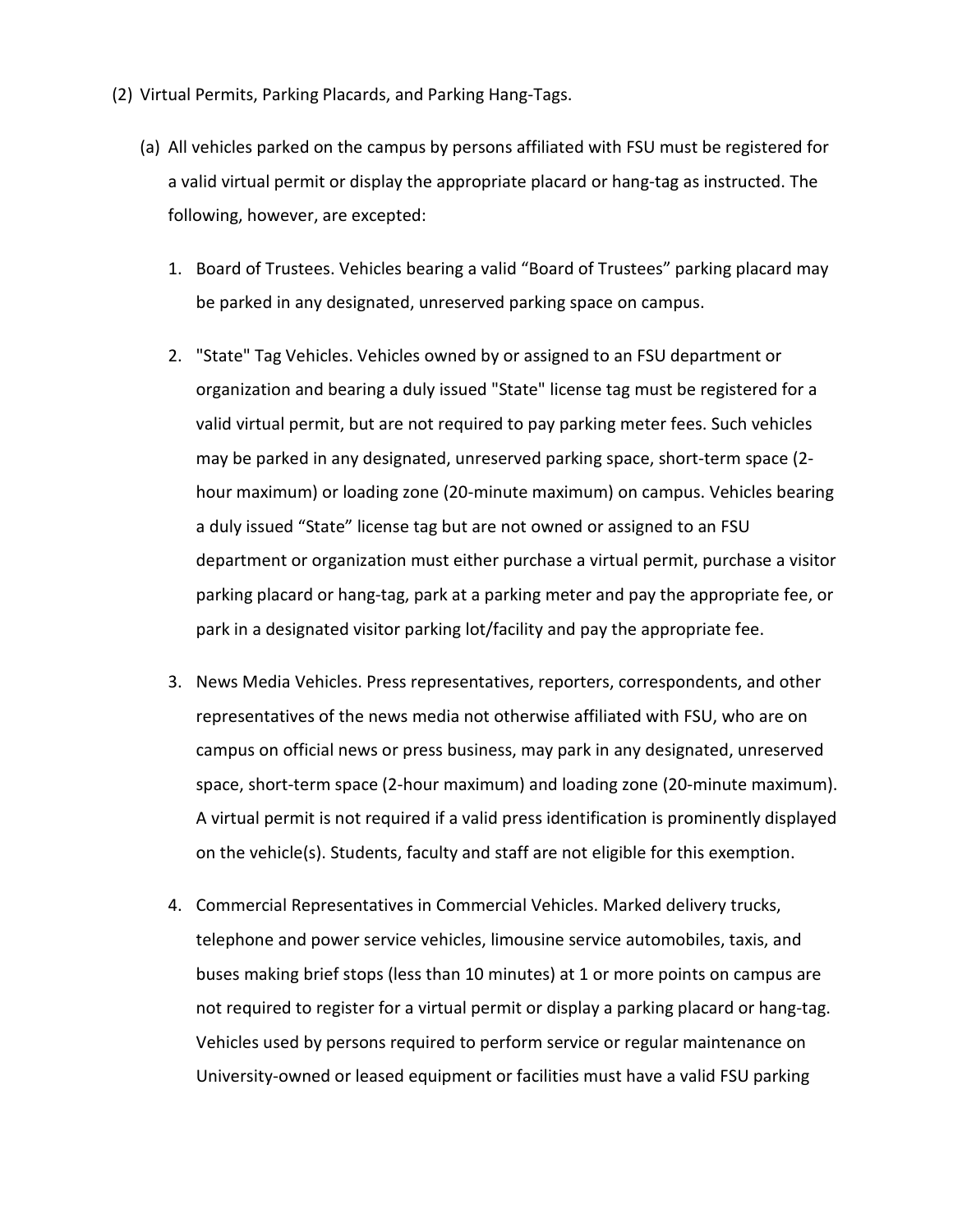hang-tag displayed. These vehicles may be parked in any designated, unreserved parking space. Parking meter and visitor lot/facility fees must be paid.

- 5. Contractors. Contractors and contractor personnel engaged in FSU construction projects may park within the fenced enclosure of the construction site. Other parking must be off campus or other on-campus locations specifically designated by the Office of Transportation and Parking Services. Construction placards or hangtags must be displayed in the windshield of each parked vehicle, whether or not the vehicle is parked in a parking lot/facility or within a fenced enclosure.
- 6. Vehicles Transporting Handicapped Individuals; Disabled Veterans.
	- a. In accordance with Florida Statutes, a vehicle bearing a disabled parking permit issued pursuant to Sections 320.0848, 320.0842, 320.0843, and 320.0845, Florida Statutes, or a disabled license plate issued pursuant to Section 320.084 or Section 320.0848, Florida Statutes (disabled veterans and veterans confined to wheel chairs), may park in designated accessible spaces if such vehicle is transporting a person eligible for such parking permit or license plate. Any person who is chauffeuring a disabled person shall be allowed momentary parking in any such parking space for the purpose of loading or unloading a disabled person. No penalty shall be imposed upon the driver for such momentary parking. Such vehicles shall not, however, be parked in a reserved space, bus loading zone, fire zone, disabled space access aisle, service vehicle space, non-designated parking area or any other area posted as a "No Parking" zone. All employee and student affiliates are required to purchase the appropriate virtual permit in order to park on campus. Vehicles appropriately registered for a valid virtual permit and displaying a disabled permit issued by the state may park in metered, loading zone, short-term, and other unreserved permit designated spaces as long as time restrictions are observed. Visitors displaying a disabled permit issued by the state may park in designated accessible spaces, parking meters (at no charge), and/or visitor parking lots/facilities (provided the regular rate/fee is paid).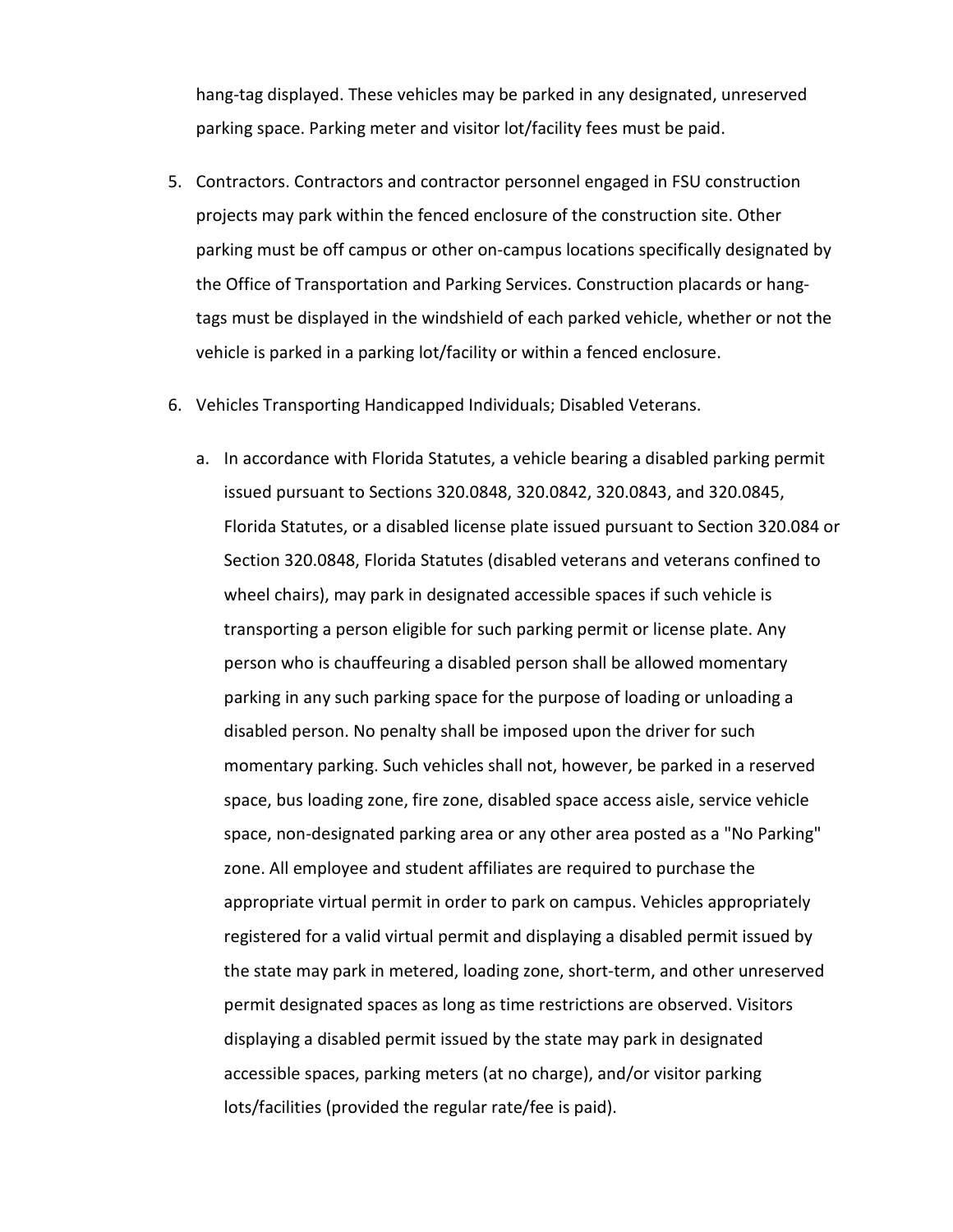- b. Any person who fraudulently obtains or unlawfully displays a disabled parking permit that belongs to another person while occupying a disabled parking space or an access aisle as defined in s.553.5041 while the owner of the permit is not being transported in the vehicle or who uses an unauthorized replica of such a disabled parking permit with the intent to deceive is guilty of a misdemeanor of the second degree, punishable as provided in s.775.082 or s. 775.083.
- c. Transportation and Parking services will immobilize any vehicle displaying a fraudulent disabled permit and contact the FSU Police Department.
- 7. Visitors may park in metered parking spaces or in any designated visitor parking lot/facility provided appropriate fees are paid and time limits are not exceeded. All vehicles must be parked with the flow of traffic.
- (b) The virtual permit year begins on August 15 and ends the following August 15. All permits, placards, and hang-tags will expire on August 15 each year.
- (c) Permit Information: All persons affiliated with FSU that park on University property are required to register for a virtual permit and pay all related charges/fees.
- (d) The Office of Transportation and Parking Services reserves the right to deny, restrict or revoke parking privileges to any individual who is in violation of the provisions of this Regulation. The fraudulent acquisition of a permit by giving incorrect information, falsified proof of status, or by any other means shall result in the issuance of violation(s), false registration -- fine code 05, to the individual(s) involved.
- (e) Replacement Gate Access Cards and Virtual Permit Refunds. A replacement gate access card, if applicable, will be issued when a gate card is no longer serviceable. The original gate card must be returned to the Office of Transportation and Parking Services to qualify the holder for a replacement gate card due to defect. Virtual permit refunds will be given on a pro-rated basis as contained in (3) Parking Fees and Penalties. No refunds will be issued for returned temporary permits, gate cards or remote gate openers. Refunds for student permits will be given on a pro-rated basis as contained in (3)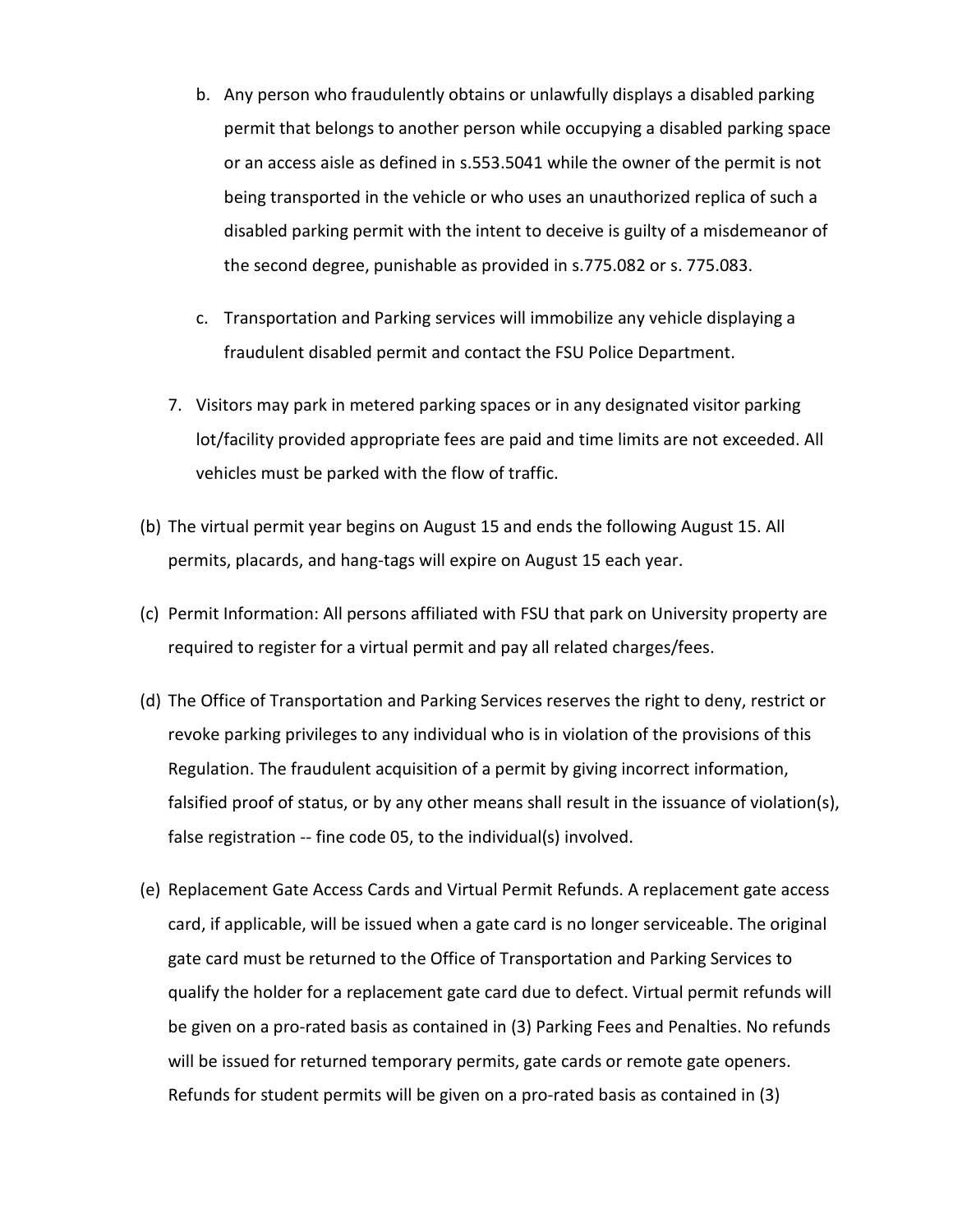Parking Fees and Penalties (for the separate parking fee portion) and be consistent with the University refund policy for local fees (for the Transportation Access Fee portion).

- (f) Virtual Permit Classifications.
	- 1. Faculty, Administrative and Professional personnel, and University Support Personnel System staff are eligible to register for "RP" virtual permits. Faculty, Administrative and Professional personnel, University Support Personnel System staff, Non-Student OPS employees of recognized FSU affiliated organizations or contracted services are eligible to register for "R" virtual permits. Both the "RP" and "R" virtual permits authorize parking only in designated "R" parking areas (as identified by red stall lines and/or entrance signage) or in areas specified for shared parking (as identified by alternating red and white stall lines and/or entrance signage). In order to be appropriately registered for an "RP" or "R" virtual permit, the employee must provide the make, model, color, year, and license plate of each vehicle registered to the virtual permit (up to five vehicles per permit) and pay all required fees.
	- 2. Visitors are eligible to purchase a "V" parking hang-tag, authorizing parking only in designated "W" and non-gated "R" parking areas. Faculty, staff and student affiliates, as well as employees of FSU affiliated organizations or contracted services, are not eligible to purchase a "V" hang-tag.
	- 3. Students and Non-Student OPS employees are eligible to register for "W" virtual permits. Vehicles that are registered to a "W" virtual permit are authorized to park in designated "W" parking areas (identified by white stall lines and/or entrance signage) between the hours of 5:45 AM and 12:00 a.m. on all class days in areas designated for commuter parking and 24-hours per day in areas designated for overnight parking. "W" virtual permits can also park in areas specified for shared parking (as identified by alternating red and white stall lines and/or entrance signage).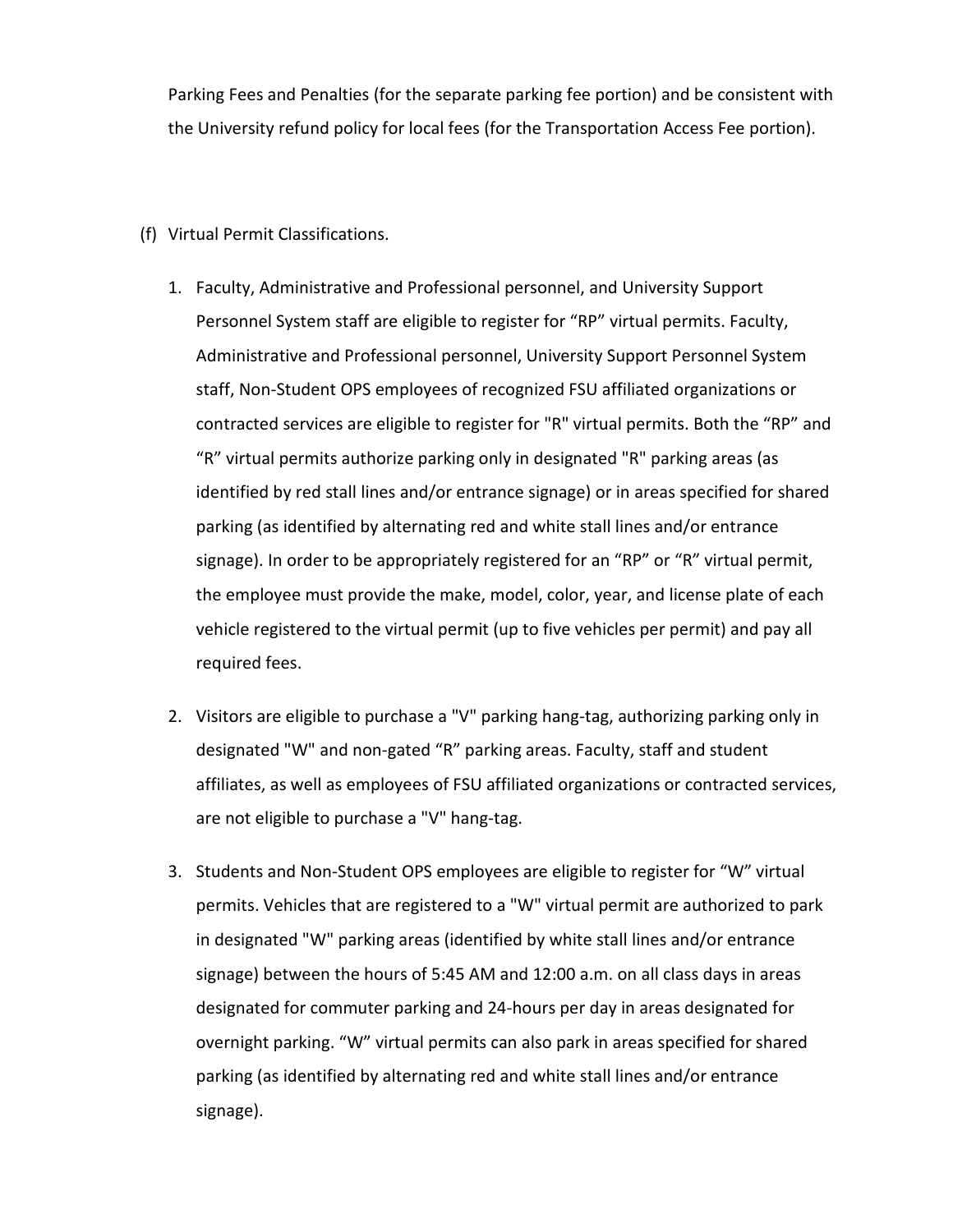- 4. Persons with FSU retired status who are no longer receiving any form of financial compensation for active employment may purchase an Emeritus or "E" virtual permit. The "E" virtual permit authorizes parking in any designated non-reserved faculty/staff parking area.
- 5. Individuals operating motorcycles, mopeds or motor scooters may purchase an "MC" permit authorizing parking in motorcycle parking spaces only. All faculty, staff, students, and Non-Student OPS employees of recognized FSU affiliated organizations or contracted services will be issued an "MC" adhesive style parking decal. Motorcycle permits shall be visibly affixed to the license plate on the registered vehicle.
- 6. A temporary parking permit must be obtained when a substitute vehicle is parked on campus in lieu of an appropriately permitted vehicle. Temporary parking permits provide the same parking and driving restrictions as do virtual permits, based on the parking access provided to the virtual permit registrant. Except as otherwise stated, temporary permits are issued for a maximum of 10 working days per academic year. Anyone requesting a temporary permit for more than 10 working days must file a written statement certifying the extraordinary circumstances for the extension and certifying that the temporary permit and the registered virtual permit will not be used on campus simultaneously during the period. There is no charge for a temporary permit issued to virtual permit registrant for use on a substitute vehicle for a maximum of 10 working days per year.
- 7. Commercial vendors and sales and service representatives are eligible to purchase commercial ("C") hang-tags. Vehicles bearing "C" hang-tags may park in any designated, non-gated unreserved parking space on campus. Commercial hang-tag holders may also utilize designated loading areas for 20-minute periods only, shortterm parking spaces (2-hour maximum), and unreserved service vehicle spaces, as well as parking meters and visitor parking lots/facilities (provided appropriate fees are paid).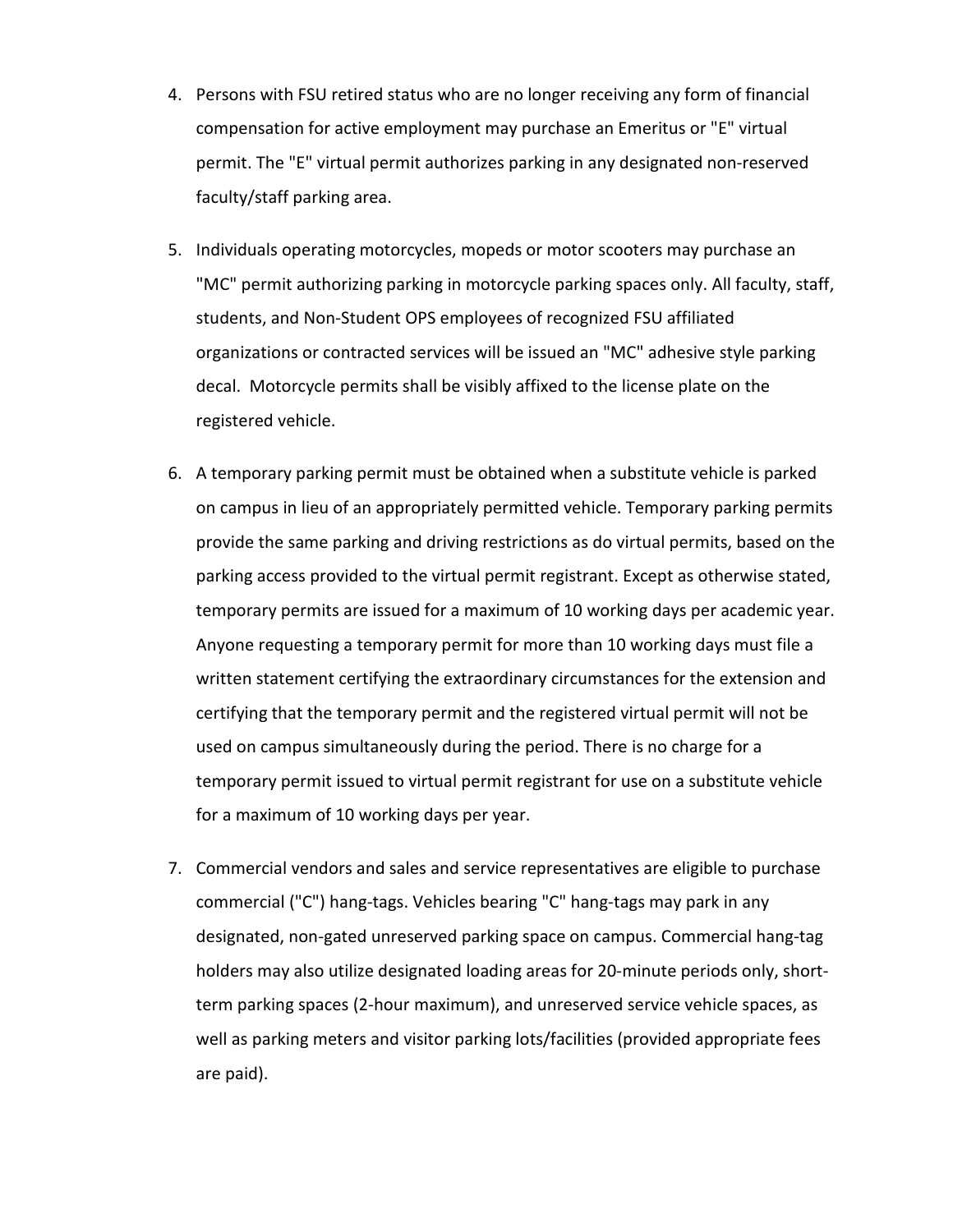- 8. Loading Zone hang-tags may be purchased on an individual basis to afford access to designated loading zones for loading or unloading of materials or equipment. "LZ" hang-tags are not valid in any other parking spaces on campus.
- 9. Service vehicle hang-tags may be purchased by eligible service and technical support representatives. Vehicles bearing a valid "SV" hang-tag are eligible to park in designated unreserved service vehicle spaces with no time restriction and loading zones for a maximum of twenty (20) minutes. "SV" hang-tags are not valid in any other parking spaces on campus.
- 10. Departmental hang-tags may be purchased by eligible FSU departments for use by employees to conduct departmental business. Vehicles bearing a valid departmental hang-tag are eligible to park in unreserved "R" parking spaces and loading zones for a maximum of twenty (20) minutes.
- 11. Back-in hang-tags may be purchased by individuals with valid FSU virtual permits. Vehicles bearing a valid back-in hang-tag are authorized to park in appropriate campus parking lots a back-in style. Back-in hang-tags are not valid in parking garages or in parking lots with angled parking spaces.
- 12. Temporary handicapped parking placards or hang-tags will be issued by the Office of Transportation and Parking Services, upon determining eligibility, for a period not to exceed 21 calendar days. To be eligible to apply for a temporary handicapped parking permit, the individual must have properly registered and paid for a valid virtual permit. Extension of the eligibility of a temporary permit for more than 21 calendar days will only occur upon receipt of a duly executed Florida Department of Highway Safety and Motor Vehicles Form 83039 S, which is incorporated herein by reference which contain "Disabled Person's Parking Permit a Physician's Statement of Certification", for issuing disabled parking permits at which time a placard or hang-tag will be issued for an additional period not to exceed 35 calendar days. This temporary handicapped parking permit is non-renewable.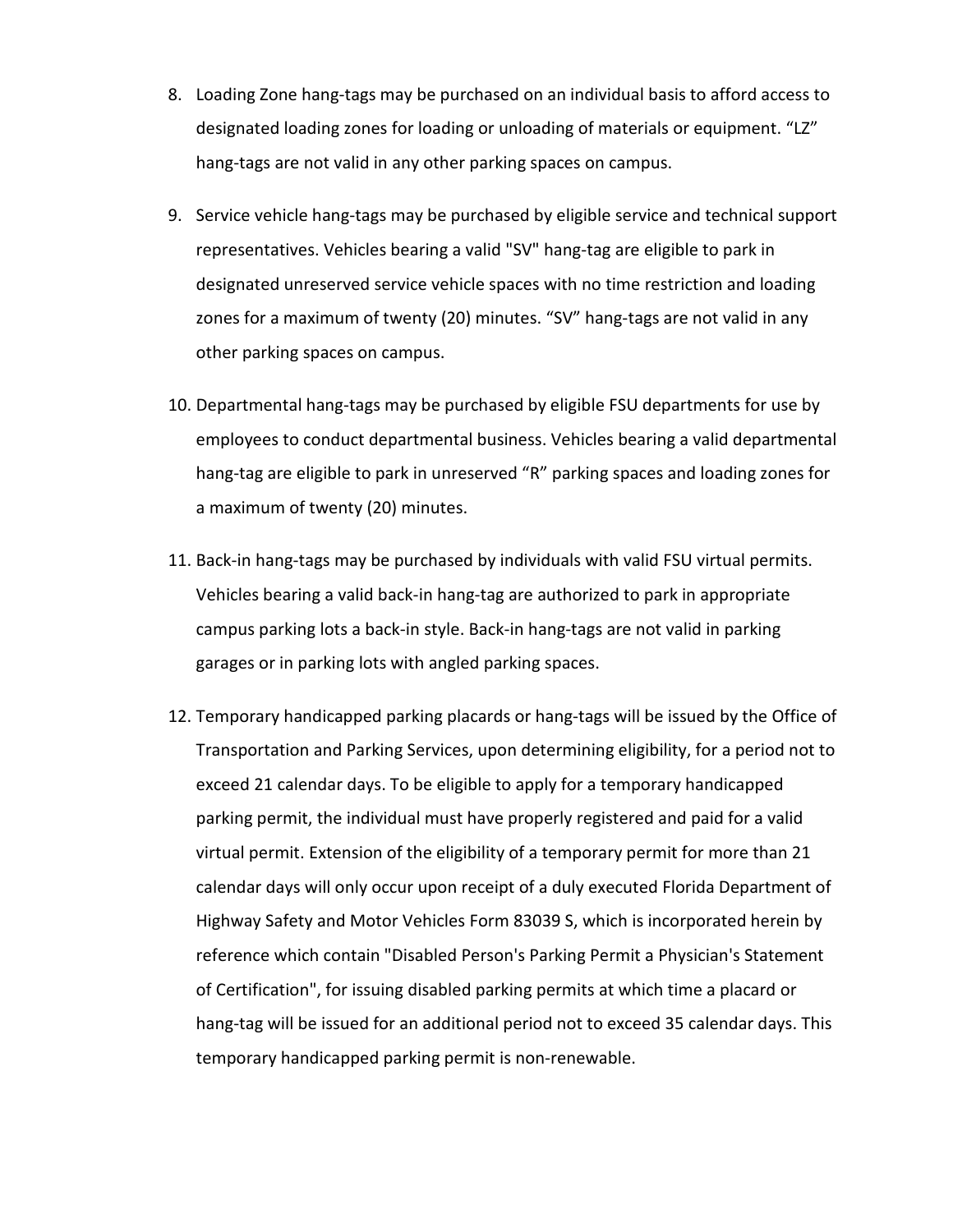- (g) Virtual permits, motorcycle permits, parking placards and hang-tags are issued to specific individuals or departments/organizations and are not transferable. The registered owner of the virtual permit, motorcycle permit, parking placard or parking hang-tag accepts responsibility of all fines when the permit is used by or displayed on any vehicle.
- (h) An individual may purchase and maintain only 1 automobile virtual permit and 1 motorcycle permit at a time during each permit year. This excludes any replacement permits issued.
- (i) On the day preceding a home football game (including the spring football game) or as designated on lot/facility entrance signage, all vehicles must be removed by 11:59 PM in designated football lots. A map of football parking lots and facilities will be available on the Office of Transportation and Parking Services website.
- (j) Back-in Parking Limitations. Vehicles cannot back-in park in any campus parking lots without the appropriate "back-in" parking hang-tag. Vehicles cannot back-in park in any parking garages at any time, regardless of whether or not a "back-in" parking hang-tag is displayed. Vehicles cannot back-in park in any parking lots with angled parking spaces at any time, regardless of whether or not a "back-in" parking hang-tag is displayed.
- (3) Parking Fees and Penalties.
	- (a) "W" Student Transportation Access Fee. To be assessed each semester to all registered students. At the beginning of each academic year or upon the first registered semester for the academic year a virtual permit can be obtained by each student who has registered for classes. Each student who registers for a virtual permit and pays all related fees/rates shall be granted a "W" virtual permit for their automobile. Students owning only a motorcycle must request a "MC" permit at the time of issuance and pay all related fees/rates. If a student owns both an automobile and a motorcycle, they shall have the option to purchase both a virtual permit for their automobile and a "MC" permit for their motorcycle. It is the responsibility of the student to properly register their vehicle for a virtual permit and/or retrieve the "MC" parking permit from the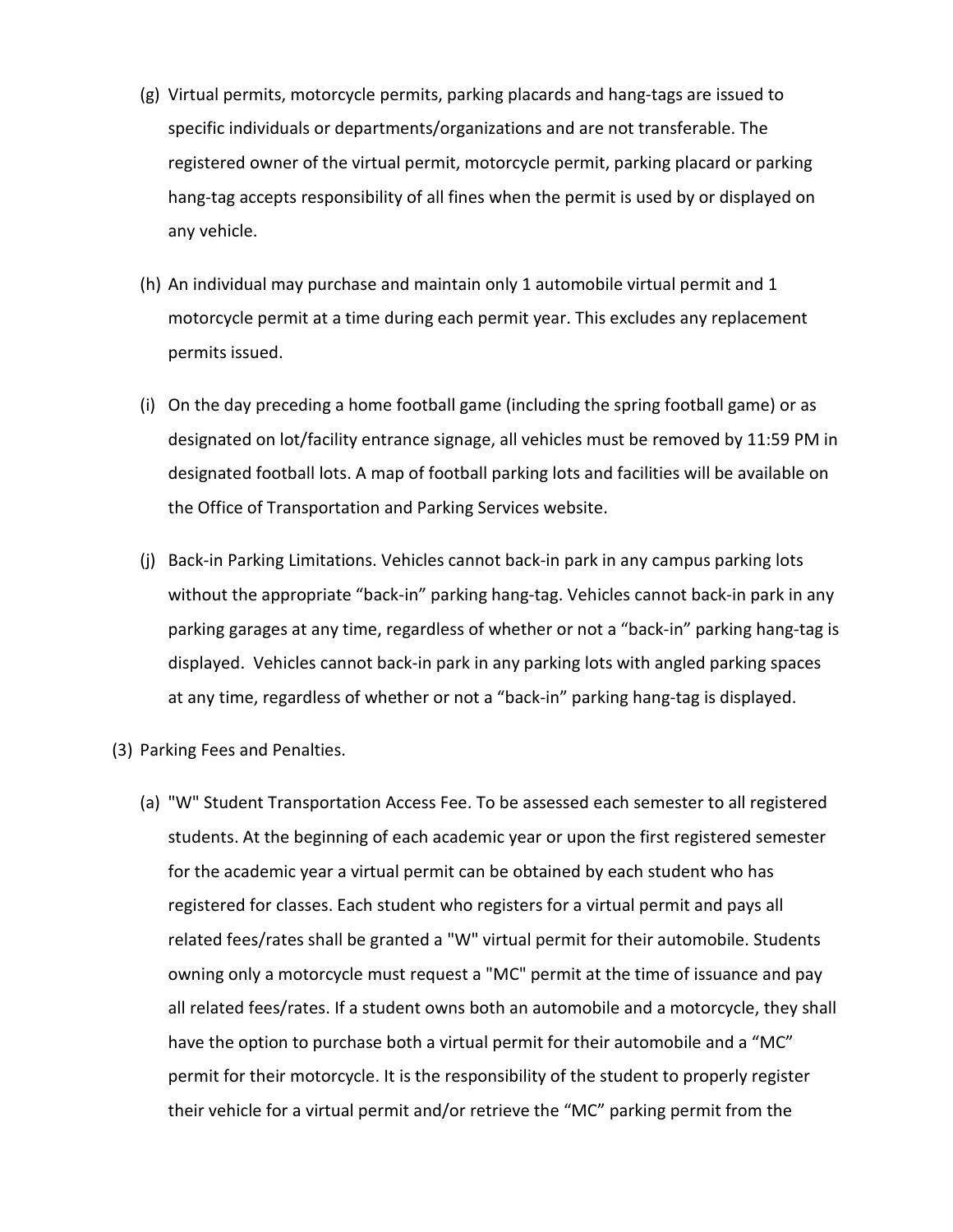designated point of distribution. All annual permits shall expire on August 15 of each year.

- (b) Fees for Transportation Services. The fees assessed for each type of parking credential, with the exception of the Student Transportation Fee and departmental charges, are subject to a sales tax mandated by the State Legislature. All transportation fees shall be posted on appropriate websites. Any fee increase/decrease to the Student Transportation Fee(s) shall be approved by the Board of Trustees. The University President or designee shall have the authority to regulate all other fees associated with Transportation and Parking Services.
- (c) Fees for Visitor Parking Spaces/Lots/Facilities, Contractor Parking, and Special Event Parking. Fees for visitor, contractor, and event parking passes, parking meters, designated visitor parking lots/facilities, and campus special event reservations shall be determined by the Director of Transportation and Parking Services. All visitor, contractor and event parking rates will be posted on parking meters, at the entrance of each visitor lot/facility, and on the Transportation and Parking Services website, as appropriate.
- (d) Refund of Fees.
	- 1. The Student Transportation Access Fee refund policy will be in accordance with University refund guidelines for local fees.
	- 2. Virtual permits, parking placards, and parking hang-tags purchased on an annual or semester basis will be prorated on a monthly scale and must be deactivated for a refund at the Office of Transportation and Parking Services by the last day of the month to receive credit for future months. Gate cards and remote gate openers must be returned at the same time as fees are refunded or when parking is canceled.
	- 3. No refunds will be issued for temporary permits or payroll deducted permits.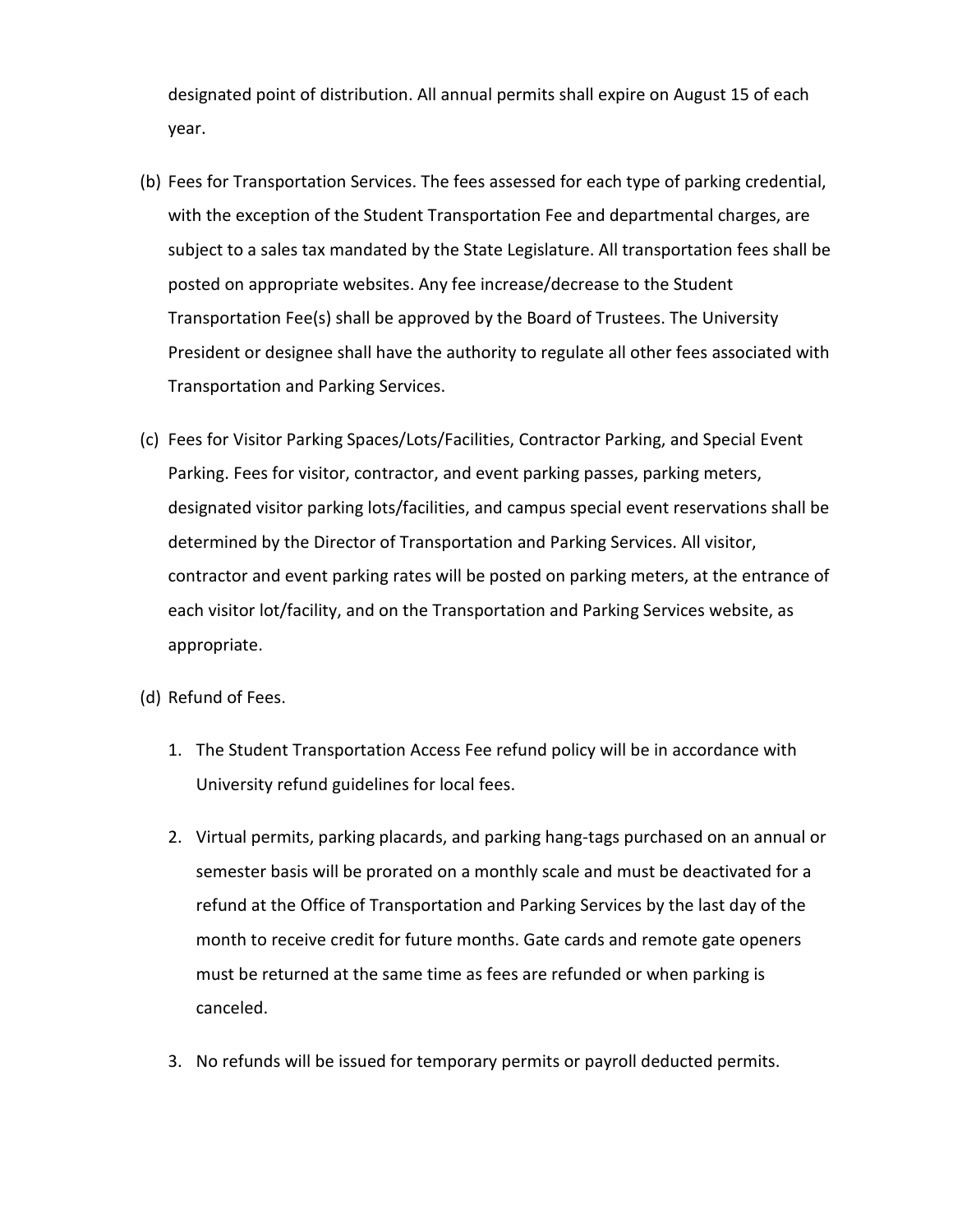- (e) Towing and Related Charges. If a vehicle is towed from University property, the standard towing fees will be paid by the owner or user of the vehicle directly to the commercial towing companies providing services authorized at the request of the University.
- (4) Operation of Vehicles. Persons who drive vehicles on campus are subject at all times to the motor vehicle laws of the State of Florida, the Regulations of Florida State University and to the ordinances of the City of Tallahassee, where applicable.
- (5) Parking of Vehicles.
	- (a) FSU reserves the right to regulate the use of any or all parking facilities, including the right to deny or revoke vehicle parking privileges to an individual or groups of individuals and to reserve parking facilities for the exclusive use of selected and designated individuals.
	- (b) The responsibility of locating a legal parking space rests with the operator of the motor vehicle. Lack of space will not be considered a valid excuse or reason for violating any parking regulation.
	- (c) Wrecker Services. Due to the nature of the University's on and off street parking control activities the University utilizes local wrecker services on a rotational basis.
	- (d) Vehicles parked in violation of the provisions of this Regulation, abandoned on campus, deemed as a safety hazard by the FSU Police Department or Environmental Health and Safety, or failing to be registered for a valid virtual permit or display a current and valid parking placard or hang-tag shall be towed away and placed in commercial or University storage. Towing and storage charges, and any appropriate University fines, will be borne by the vehicle owner and must be paid before the vehicle will be released.
	- (e) All parking and traffic regulations apply 24 hours a day, 7 days a week except as follows:
		- 1. "R" parking areas are reserved for the use of vehicles registered for "R", "RP", and "E" virtual permits, or vehicles displaying placards and hang-tags that provide parking in "R" parking areas, between the hours of 7:30 AM and 4:30 PM on all class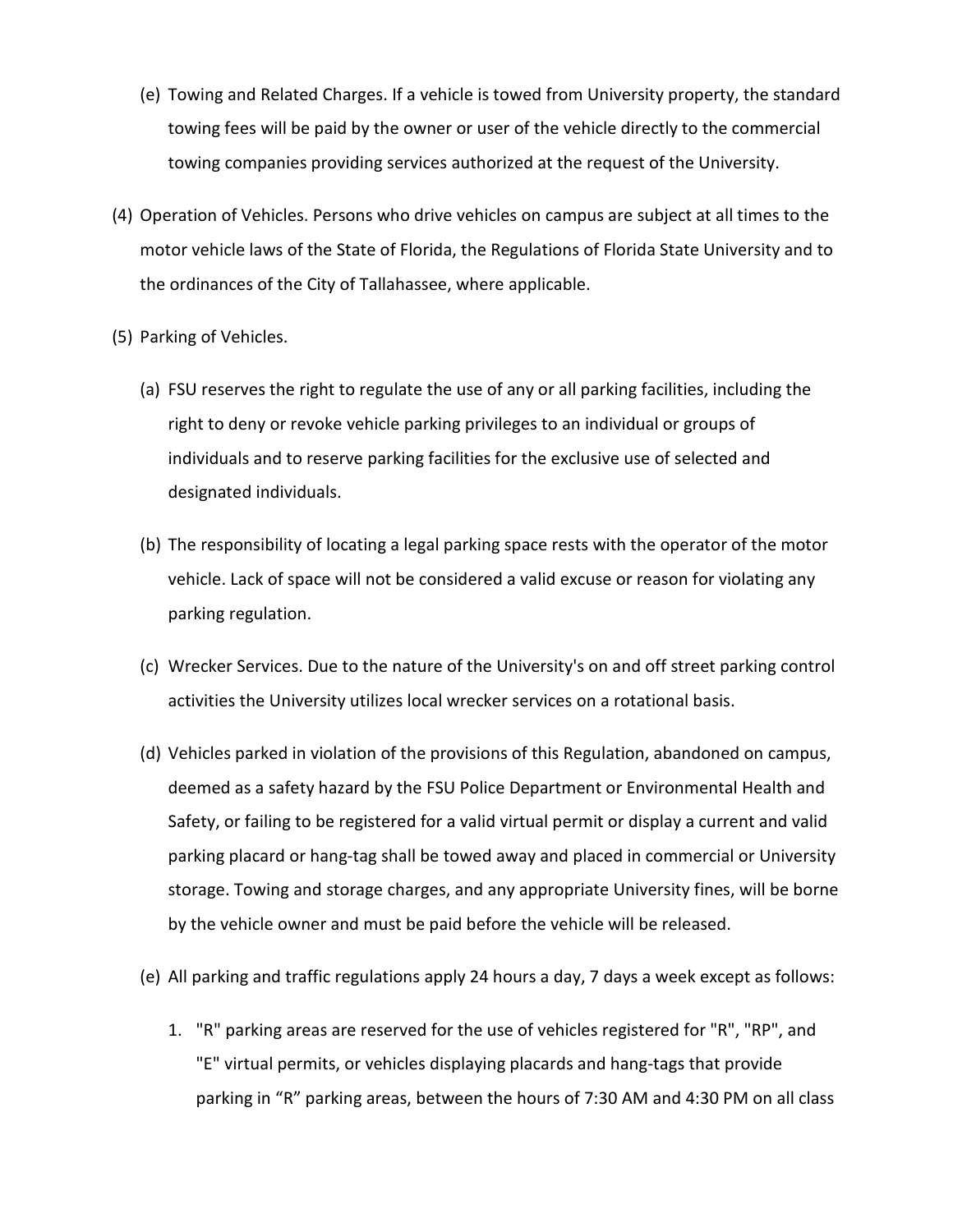days, examination periods, semester breaks and registration periods. "V" hang-tags may utilize ungated "R" parking areas only. These areas are delineated by signs and/or red parking lines. After 4:30 PM Monday through Friday, all valid FSU virtual permits, placards, and hang-tags are honored unless otherwise noted by signage.

- 2. "W" parking areas are reserved for the use of vehicles registered for valid "W" virtual permits, or vehicles displaying placards and hang-tags that provide parking in "W" parking areas, between the hours of 7:30 AM and 4:30 PM Monday through Friday. These parking areas are delineated by signs and/or white painted parking lines.
- 3. Shared parking areas are reserved for the use of vehicles registered for valid FSU virtual permits, or vehicles displaying placards and hang-tags that provide parking in shared parking areas, between the hours of 7:30 AM and 4:30 PM Monday through Friday. These parking areas are delineated by signs and/or alternating red and white painted parking lines.
- 4. Between 4:30 PM and 6:00 PM all parked vehicles must be registered for a valid FSU virtual permit or display a valid parking credential and may park in any marked space in any unreserved parking area without regard to permit designation and may park in general metered spaces without charge. Reserved and disabled parking regulations are still enforced.
- 5. Between 6:00 PM and 7:30 AM, no virtual permit or valid parking credential is required to park in any marked space in any unreserved parking area. Metered spaces may be used without charge. Reserved and disabled parking regulations are still enforced.
- (f) General handicapped spaces are restricted 24 hours a day, 7 days a week to vehicles bearing valid State disabled parking permits as provided in section (2)(a)6 of this Regulation, or temporary disabled parking permit as provided in section (2)(f)11.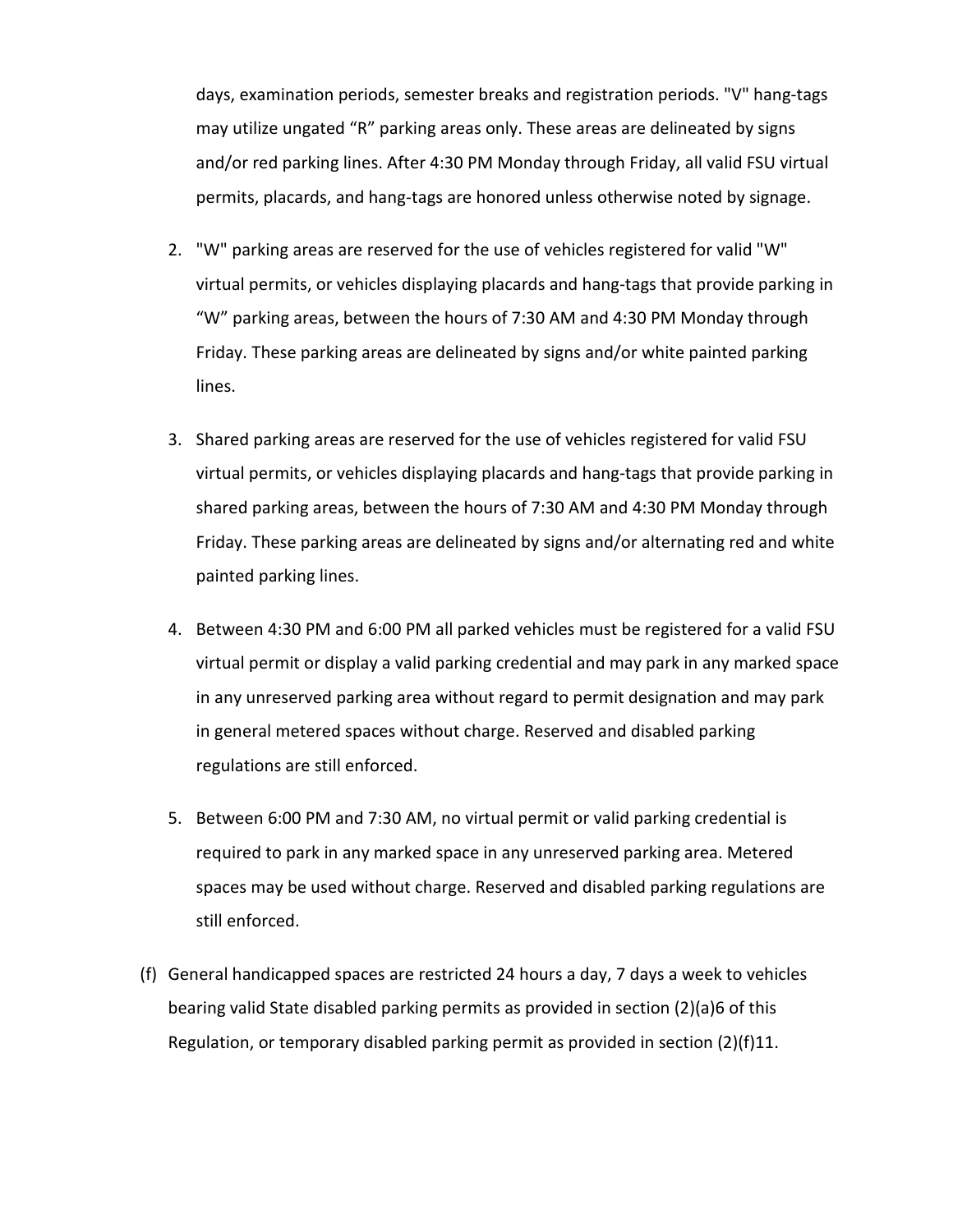- (g) General disabled spaces may be designated as time limited. The time limitation will be posted on the sign. Vehicles parked in the time limited disabled space for longer than the maximum time are subject to the issuance of a fine code (01) citation. Accessible spaces in gated lots shall be designated for faculty, staff or student affiliates whose vehicle is properly registered to a valid FSU virtual permit and valid Department of Motor Vehicle Disabled Parking Permit. Vehicles without a valid FSU virtual permit are not authorized to park in the restricted handicapped spaces.
- (h) Spaces reserved for individuals, University/State vehicles or specific University facilities are restricted 24 hours per day, 7 days a week, unless otherwise posted.
- (i) Motorcycle, moped, or motor scooter spaces are restricted to motorcycles, mopeds or motor scooters 24 hours per day, 7 days a week. Motorcycles, mopeds, or motor scooters may park in metered spaces as long as all fees are appropriately paid. Motorcycles may not park in non-metered automobile spaces and may not park in any gated lot or facility.
- (6) Fine Structure.
	- (a) The following practices are specifically prohibited. The fine for each infraction shall be as follows:
		- 1. Parking illegally on University property to include but not limited to: parking without a valid virtual permit, parking placard, or parking hang-tag in restricted lots; parking multiple vehicles on campus that are assigned to a single virtual permit; back-in parking without authorization; back-in parking in a campus parking garage or parking lot with angled parking; parking in an access lane; blocking access to spaces, lots, facilities, drive aisles, or streets; parking without the appropriate virtual permit, parking placard, or parking hang-tag for the space, lot, or facility used; obstructed license plate; virtual permit vehicle information entered incorrectly; improper parking in a loading zone; parking on lawns, landscape or sidewalks; parking in a "No Parking" or non-designated parking area; overtime parking in a metered space or time limited space -- fine code 01. The fee assessed for this violation: \$30.00.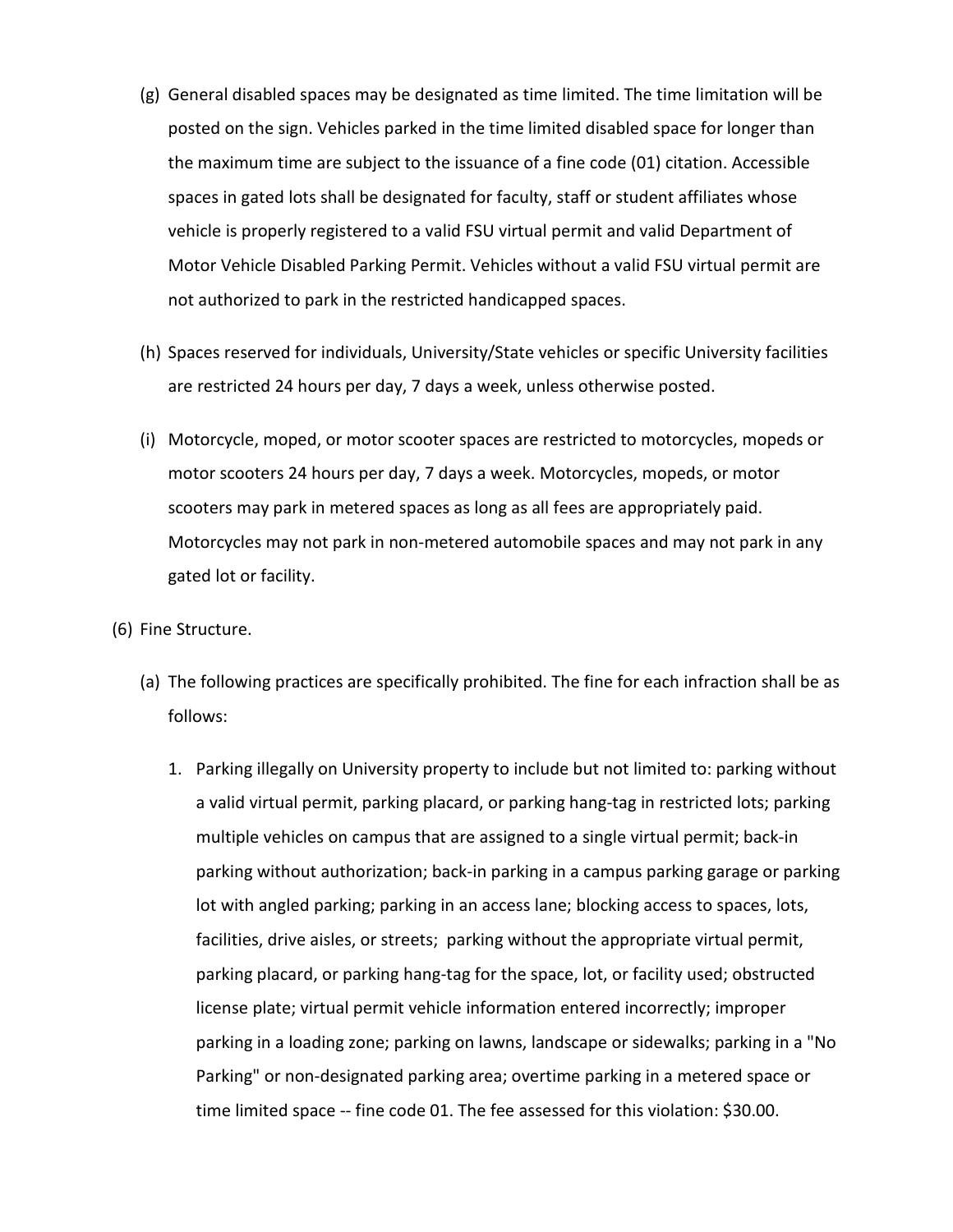- 2. Boot Fee. Administrative charge for vehicle that is immobilized for unpaid parking citations. Citation is placed on identified vehicle and the payment must be paid with other outstanding citations before the boot is removed from the vehicle. Fine code 02 violation. The fee assessed for this violation: \$50.00.
- 3. Parking in a fire lane or any area designated and marked as a fire lane -- fine code 03. The fee assessed for this violation: \$100.00.
- 4. Parking in a disabled space without authorization, blocking disabled spaces or access aisles, or with a disabled permit being used fraudulently -- fine code 04. The fee assessed for this violation: \$250.00.
- 5. False registration. Falsification of proof of status to obtain an FSU virtual permit, motorcycle permit, parking placard, or parking hang-tag or purchase of a virtual permit, motorcycle permit, parking placard, or parking hang-tag by an authorized individual for use by or resale to an unauthorized individual. Failure to provide correct vehicle information within seven working days. Use of a parking permit, placard, or hang-tag listed as stolen or lost. Use of an altered or forged parking permit, placard, or hang-tag. Misuse and fraudulent use of a virtual permit, motorcycle permit, parking placard, or parking hang-tag or unauthorized use or possession of a gate opening device -- fine code 05. The fee assessed for this violation: \$100.00.
- 6. Parking in a designated reserved space, reserved lot/facility, or bagged meter -- fine code 06. The fee assessed for this violation: \$100.00.
- 7. Parking in designated bus loading zone during operating hours -- fine code 07. The fee assessed for this violation: \$100.00
- (b) Late Fee. A \$10.00 late fee is assessed on all parking citations that are unpaid or uncontested after thirty (30) calendar days from issuance.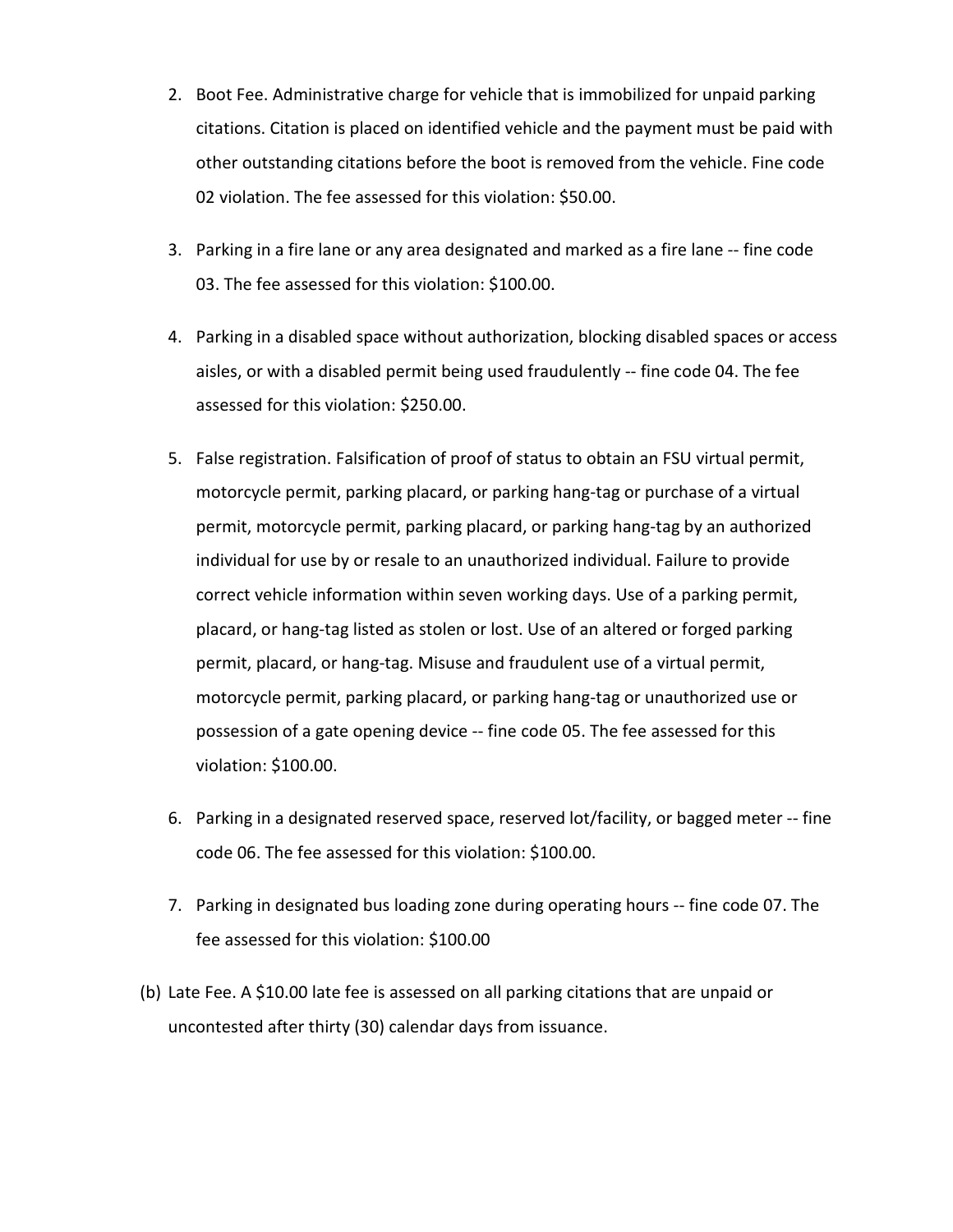- (7) Disposition of University Parking Citations.
	- (a) Uncontested. Persons wishing to pay the fine for any University Parking Citation shall do so at Student Financial Services or designated point of payment, in accordance with the schedule of fines.
	- (b) Contested. Any person wishing to contest a University Parking Citation shall proceed as follows:
		- 1. Notice. Such person shall, within 30 calendar days from the date on which the citation was issued, file a written notice of election to contest the citation with the Office of Transportation and Parking Services.
		- 2. The Florida State University Parking Violations Appeal Form, identified as FSU Form No. MP-03, Eff. 8-89, and the instructions contained therein are adopted by reference. Copies of the form may be obtained from the Florida State University Office of Transportation and Parking Services, Tallahassee, Florida.
		- 3. Disposition by Director. The Director or designee shall review timely received written appeals or completed Form MP-03, and as soon thereafter as practicable, issue a written finding that the person charged is either in violation or not in violation of the University Parking Regulation designated on the citation. Any person found to be in violation shall within 14 calendar days of issuance of the Director's written findings, either pay the applicable fine or give notice of his or her intent to seek review by the Transportation Violations Appeals Board. Such notice shall be given by completing a Transportation Violations Appeals Board Form MP-01 and filing it with the Board Coordinator. At the time of filing Form MP-01, if applicant wishes to have the issuing officer present at the Appeal Board hearing they must specifically indicate this request on Form MP-01. This is the only time the request can be made.
		- 4. The Florida State University Transportation Violations Appeal Board Form, identified as FSU Form No. MP-01, Eff. 8-89, and the instructions contained therein are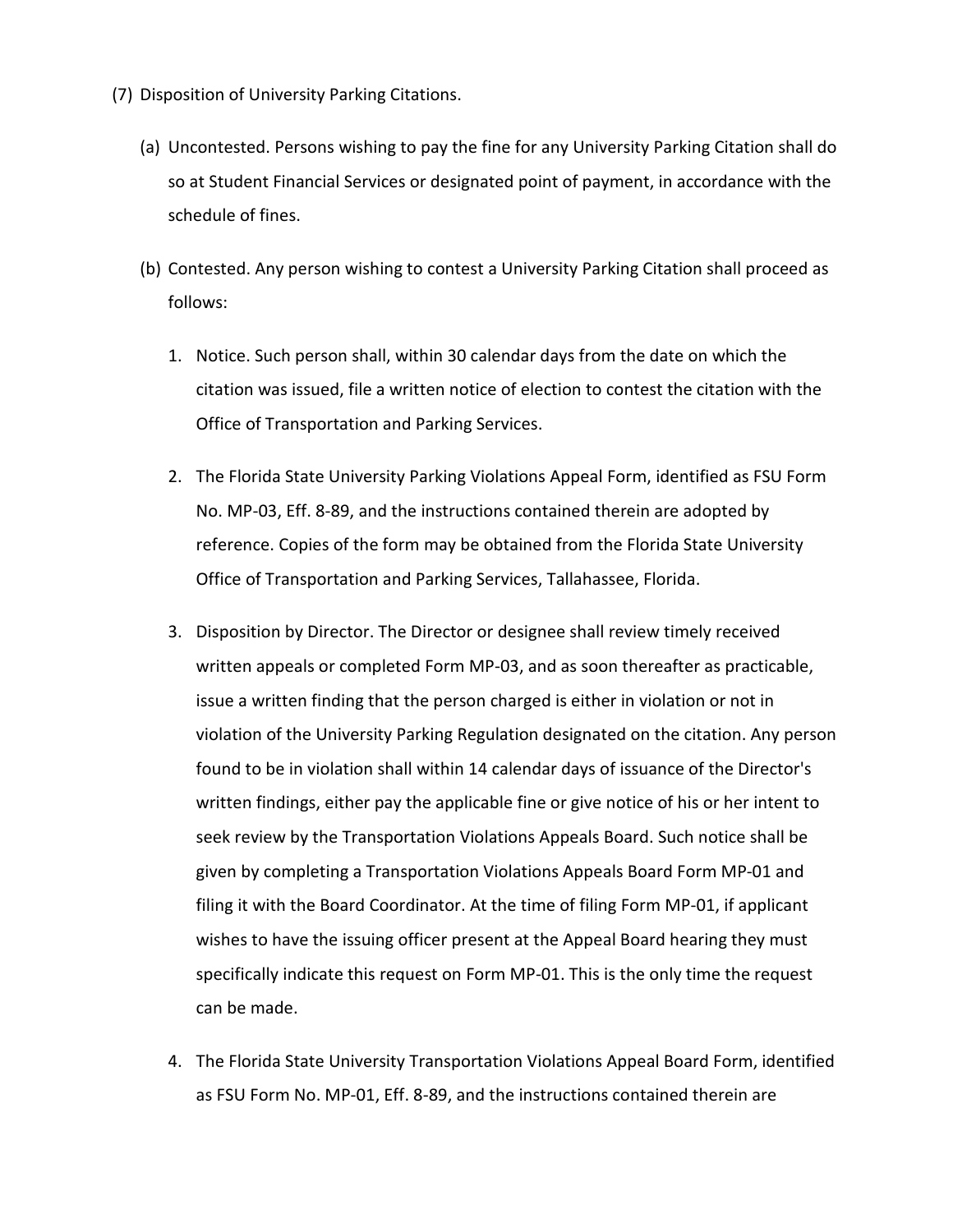adopted by reference. Copies of the form may be obtained from the Florida State University Office of Transportation and Parking Services, Tallahassee, Florida.

5. Transportation Violations Appeals Board. Any person for whom an appearance before the Board has been scheduled may appear personally, or submit a written presentation, or both. Any person making a written submission only, must submit it to the Board Coordinator at least 1 working day prior to the date on which the appearance is scheduled. A person appearing in person before the Board desiring to have the presence of the issuing officer at the hearing must request the presence of the officer at the time of scheduling the date and time of hearing. This request will be indicated on the filed Form MP-01. If an individual indicates a desire to appear personally, the Coordinator will schedule an appearance and give the person written notice of the date, time, and place thereof. A person appearing in person before the Board may also introduce witnesses, but shall be responsible for securing the presence of such witnesses. In any appearance before the Board, whether in person or in writing, a person may raise any matter relevant to the Board's decision. Any person who is unable to appear personally at the time scheduled, but wishes to do so, can reschedule an appearance by contacting the Board Coordinator at least 3 working days prior to the originally scheduled appearance and showing good cause why the appearance should be rescheduled. The Board shall have the authority to continue any person's appearance to a subsequent date, time, and place, whenever the Board Chairperson determines that such a continuance is necessary to dispose of the matter. The Appellant may only cancel and have rescheduled one Board hearing. After one such cancellation the Board will proceed with the rescheduled hearing and in the absence of the Appellant, will consider the Appellant's completed Transportation Violations Appeal Form MP-03 as the Appellant's appeal presentation. After the conclusion of a proceeding before the Board, the Board shall issue in writing its decision to either affirm the Director's findings, affirm the Director's decision and reduce the fine, or reverse the Director's decision and dismiss the citation. The decision of the Board shall be final. The proper initiation of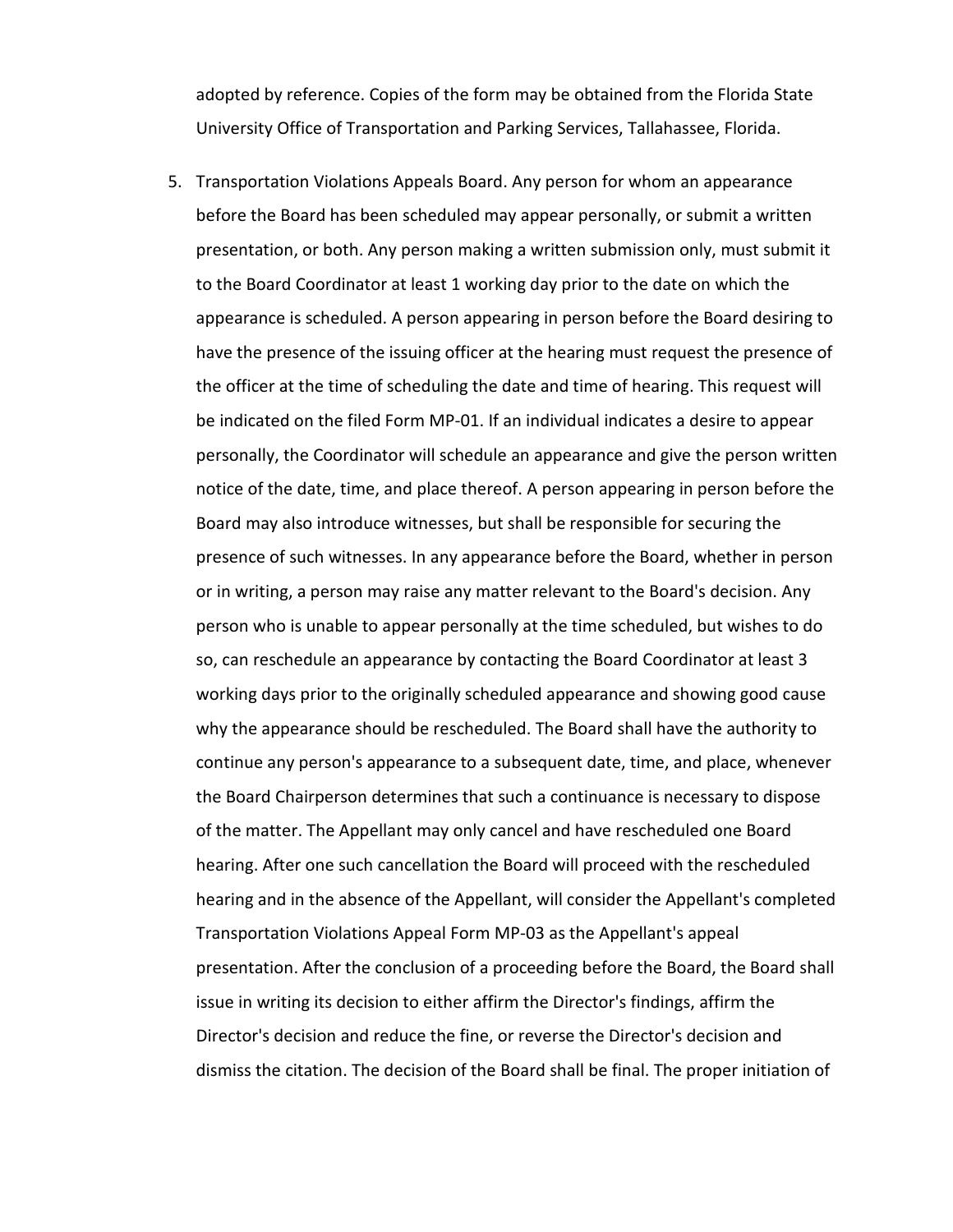a proceeding to contest a citation shall serve to suspend the 14 working day deadline for timely payment of fines for the period that the proceeding is pending.

- (c) Automatic Adjudication. All persons are subject to an automatic adjudication of guilt for failure to respond to a citation within 30 calendar days following the violation. In such case, the appropriate fine, plus an additional penalty, shall be imposed. Any person who is automatically adjudicated guilty may appeal in writing to the Transportation Violations Appeals Board for waiver of the automatic adjudication of guilt and the additional penalty. This appeal must be made within 180 calendar days from the date of the issuance of the citation. If the Board determines that there are extenuating circumstances justifying a waiver, the individual shall be given the prerogative of appealing the citation itself to the Board.
- (d) Confidentiality. In any case in which a student is the alleged violator, the records of proceedings before the Director and the Board shall be disclosed only in accord with Sections 1002.22 and 1006.52, Florida Statutes.
- (e) Non-Compliance, Sanctions. In addition to the obligation to pay the appropriate fine and penalty, the following additional actions shall be taken and sanctions imposed in the following circumstances:
	- 1. In the case of a person who fails to either pay the applicable fine or give notice of his or her election to contest a University Parking Citation, within 30 calendar days of the date of issuance of such citation; or who fails to pay the applicable fine within 30 calendar days of the date of issuance of written decision of the Transportation Violations Appeals Board, affirming the individual's adjudication of violation, the Director of Transportation and Parking Services is authorized to revoke, suspend, or restrict the on-campus driving and parking privileges of such individual and take such further action as necessary to enforce the revocation or restriction of privileges and shall cause the matter to be referred as appropriate to the University Controller, the Dean of Students or the University Personnel Relations Department, or some combination thereof, for further action.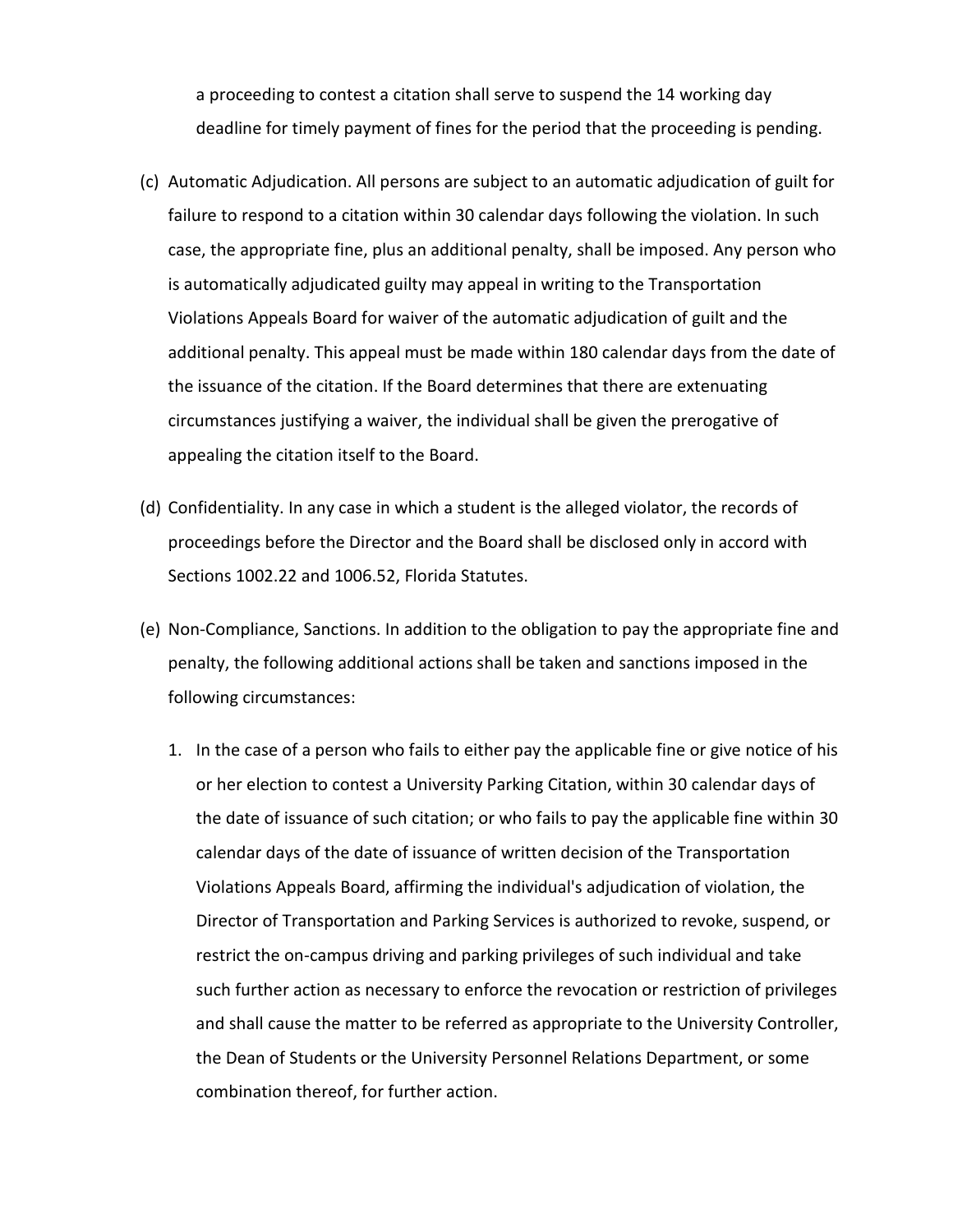- 2. All matters so referred to the University Controller shall be deemed to be accounts receivable and the Controller shall take the necessary action to collect such debts. In the case of students, such necessary action shall include: refusal of permission for such students to register and withholding of transcripts and diplomas from such students until the debt has been paid. In the case of employees such necessary action shall include: involuntary payroll deductions, pursuant to Regulation FSU-2.022, F.A.C., until the debt has been paid.
- 3. All matters involving faculty employees shall be referred to the Office of the Dean of the Faculties for appropriate action taken in accordance with applicable provisions of the Florida Statutes, University Regulations governing faculty employment, and any applicable faculty collective bargaining agreement. All matters involving nonfaculty employees shall be referred to the Assistant Vice-President and Chief Human Resources Officer or designee for appropriate action taken in accordance with applicable provisions of Florida Statutes, Regulation FSU-4.070, and any applicable collective bargaining agreement.
- 4. Following revocation, suspension or restriction of on-campus driving and parking privileges, the Director shall lift said revocation, suspension or restriction once the applicable fines, charges, and penalties have been paid and all other requirements for registration have been met.
- 5. Either the Director of Transportation and Parking Services or the Parking Violations Appeals Board, shall, for good cause shown, provide for a longer period of time in which to pay the applicable fine. Good cause shall include, but not be limited to: (1) compelling personal or family financial obligations or inability to pay; or (2) percent of fine in relation to an individual's available income exceeds 25%. In such cases, no further sanction or penalty as described herein shall be imposed on account of the outstanding fine, until such time period has elapsed without full payment being made.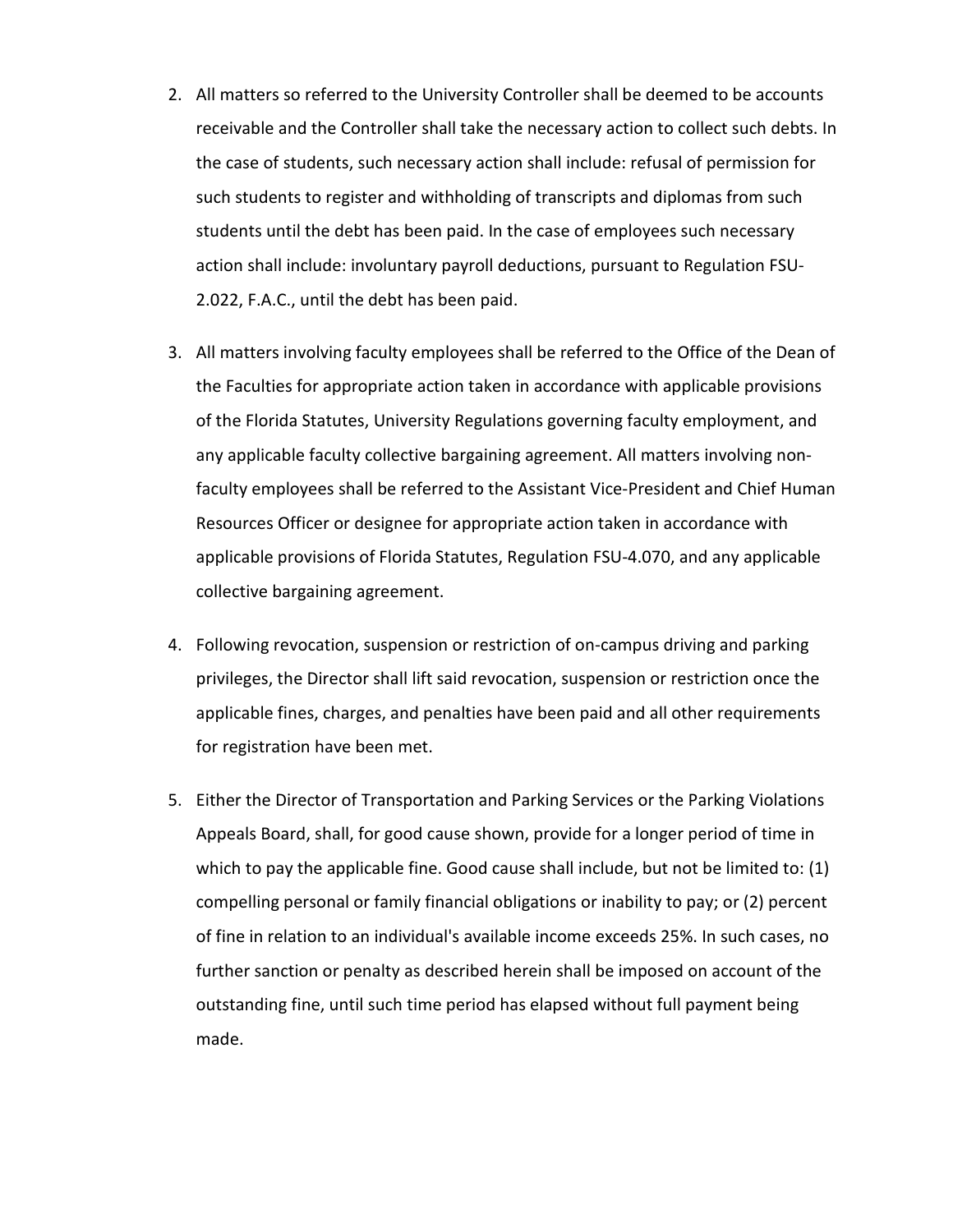- 6. Immobilization; "Booting". A motor vehicle parked upon the University campus may, at any time, by or under the direction of an officer or staff member of the Department of Public Safety or an employee of the Office of Transportation and Parking Services, be immobilized in such a manner as to prevent its operation. A vehicle will be considered "bootable" in accordance with due process and based on a citation history, when 3 or more parking citations are outstanding against a responsible individual or if pending parking citations total \$90.00 or more.
	- a. Upon immobilization of such motor vehicle, the officer or employee shall cause to be placed on such vehicle, in a conspicuous manner, sufficient notice to warn any individual that such vehicle has been immobilized and that any attempt to move such vehicle might result in damage to the vehicle and is grounds for criminal charges for grand theft.
	- b. The individual responsible for the vehicle shall have the right to a probable cause hearing before the chairperson of the Transportation Violations Appeals Board or his or her designee, provided such a hearing is requested within 15 calendar days from the date the notice of immobilization is received. The purpose of the hearing is to determine if there is probable cause for continued detention of the vehicle. No hearing will be held unless requested in writing by the individual responsible for the vehicle or his or her agent at the Office of Transportation and Parking Services. The hearing shall be held within 72 hours from receipt of said written request, and the decision shall be issued in writing within 24 hours from the close of the hearing. In lieu of the probable cause hearing, or pending such hearing, where probable cause is found at such hearing, the individual responsible for the vehicle or his or her agent may obtain release of the vehicle by depositing security in the amount of immobilization charges and all delinquent fines and penalties to the Director of Transportation and Parking Services, or his/her designee.
	- c. If the chairperson or his or her designee finds probable cause to immobilize a vehicle, upon request of the individual responsible for the motor vehicle, a date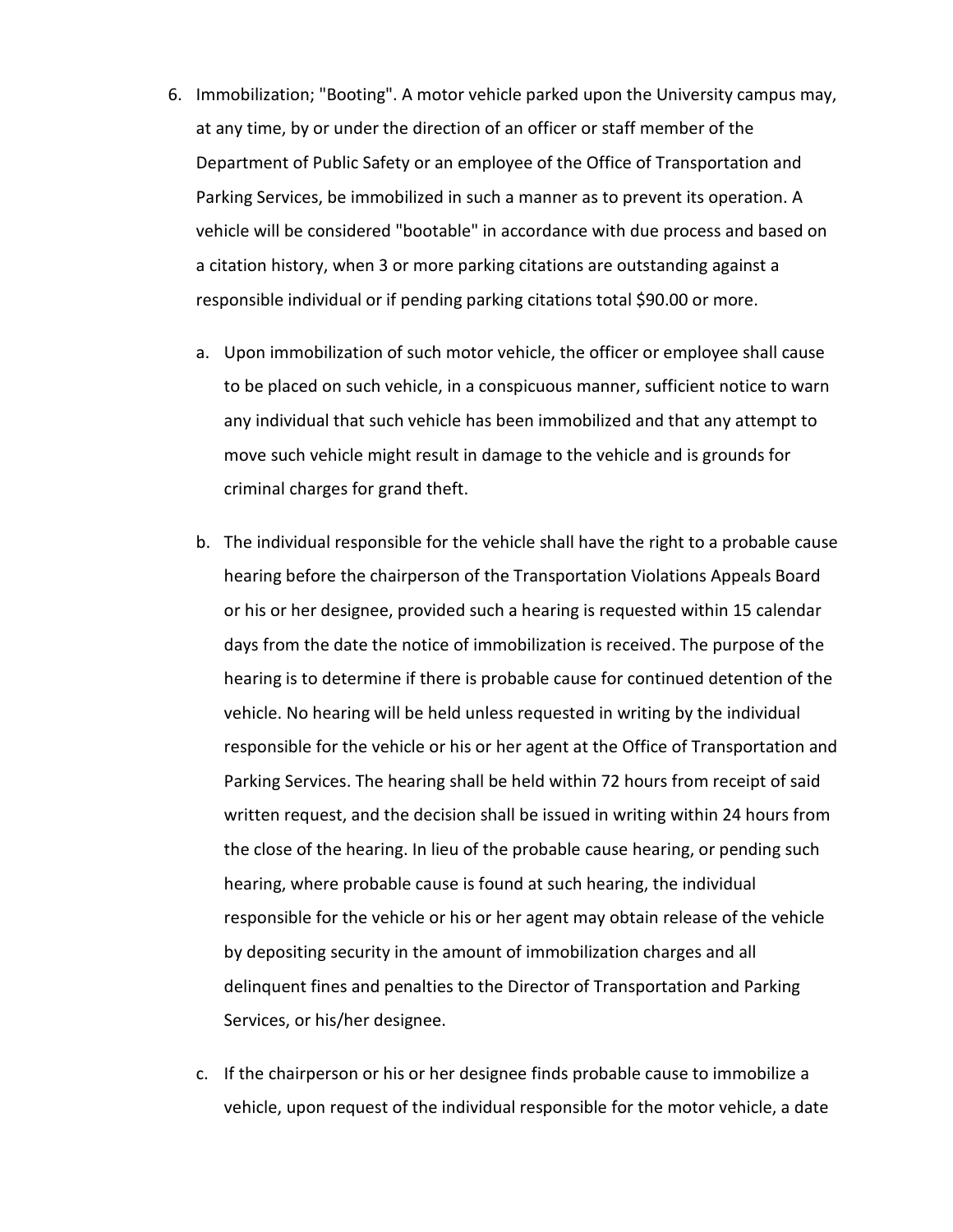shall be set for full evidentiary hearing before the Transportation Violations Appeals Board. Pending this hearing, the vehicle may be released as provided in (6)(b) above.

- d. If no probable cause is found to impound a motor vehicle, it shall be released without requiring the individual responsible for the vehicle to pay the administrative charge for immobilization. If the motor vehicle was previously released upon payment of security, such payment shall be refunded.
- e. Failure to request a probable cause hearing within 15 calendar days from the date of the notice of impoundment is received constitutes a waiver of said hearing and the vehicle shall be released only upon payment of the impoundment charges and delinquent fines or penalties.
- f. The immobilization device or mechanism shall remain in place for 48 hours, unless the individual responsible for the vehicle has complied with subsection (b) above. If such compliance has not occurred within 48 hours, the vehicle shall be towed and impounded. This subsection does not preclude the towing in the first instance of the vehicle which, because of the number of outstanding parking citations against it, is subject to towing and impoundment pursuant to the other provisions of this Regulation.

Specific Authority: Art. IX, Sec 7, Florida Constitution, , Florida Board of Governors Regulations 1.001(3)(j), (7)(k), 7.003(9), (10), Florida Board of Governors Regulation Procedure, 7-21-07, Law Implemented 1006.66, 1009.24(14)(r), FS History--New 9-30-75, Amended 3-2-77, 8-28-79, 8-12-85, 4-16-86, Formerly 6C2-2.09, Amended 7-14-87, 8-1-88, 8-1-89, 4-24-90, 11-4-91, 8-17- 92, 9-27-93, 12-14-93, 10-28-94, 9-17-95, 8-25-98, 7-20-99, 8-17-00, 8-3-05, 6-9-06, 2-11-2007, 6-13-2008, 6-25-2010, 9-9-2011,6-7-2013, 10-9-2015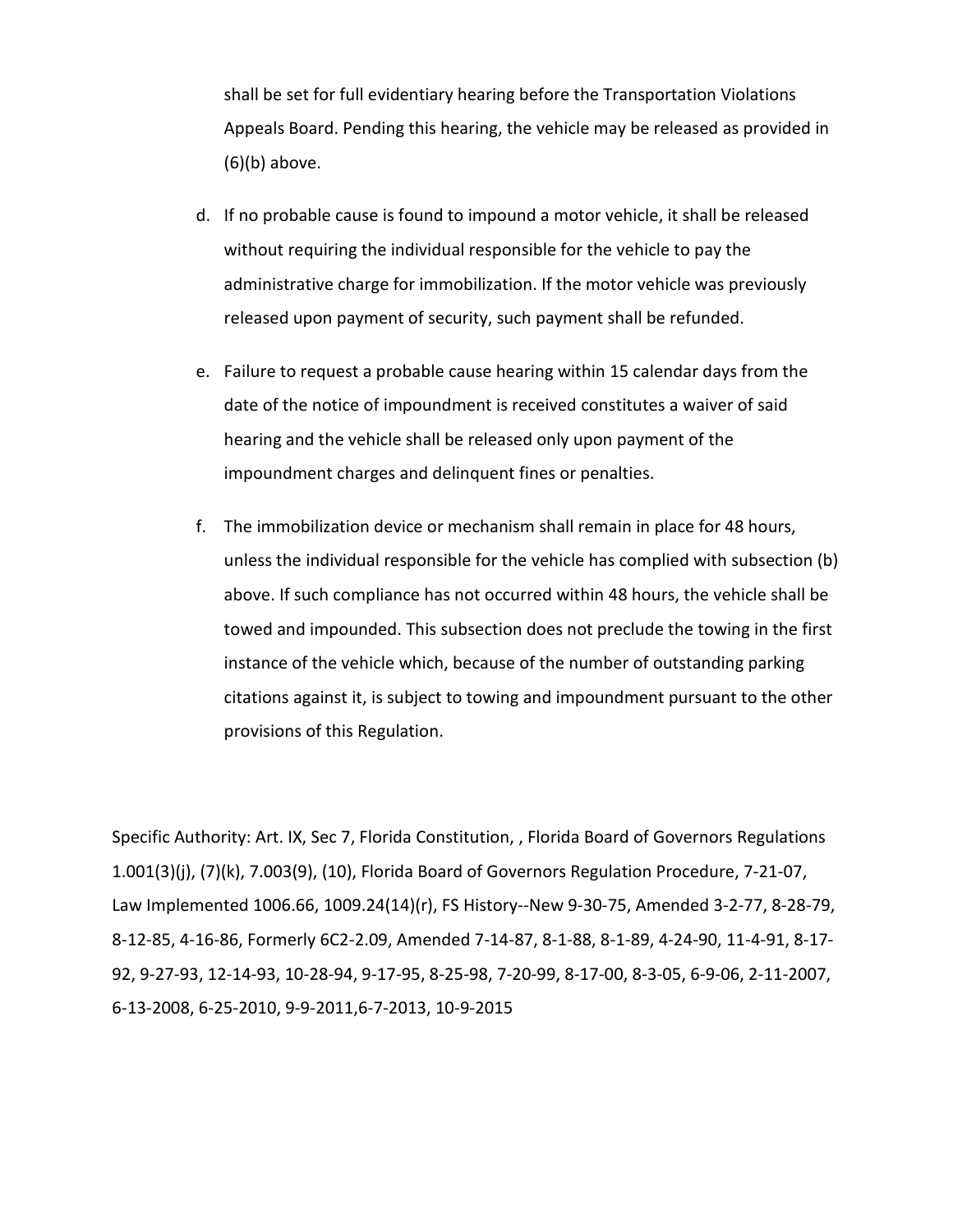## **FSU-2.010 Bicycle Parking and Traffic Code.**

- (1) General Information.
	- (a) The provisions of this rule shall be applicable to all persons who operate or park a bicycle on the Florida State University campus at all times, including examination periods, term breaks, and registration periods.
	- (b) All ordinances of the City of Tallahassee relating to Traffic which are not in conflict with or inconsistent with this rule are made a part thereof and are enforceable as provided herein.
	- (c) The University reserves the right to designate and regulate the use of all its bicycle parking facilities, including the right to remove, or reallocate parking areas as the need arises. The responsibility of locating legal parking space rests with the operator of the bicycle. Lack of space will not be considered a valid excuse for violating parking regulations.
	- (d) Definitions.
		- 1. Administering Agency. The Florida State University Department of Public Safety and Department of Environmental Health and Safety and Parking Services are vested with the authority necessary to enforce this rule.
		- 2. Bicycle. Every vehicle propelled solely by human power, and every motorized bicycle propelled by a combination of human power and an electric helper motor rated at not more than 200 watts and capable of propelling the vehicle at a speed of not more than 10 miles per hour on level ground upon which any person may ride, having two tandem wheels, and including any device generally recognized as a bicycle though equipped with two front or two rear wheels. The term does not include such a vehicle with a seat height of no more than 25 inches from the ground when the seat is adjusted to its highest position or a scooter or similar device.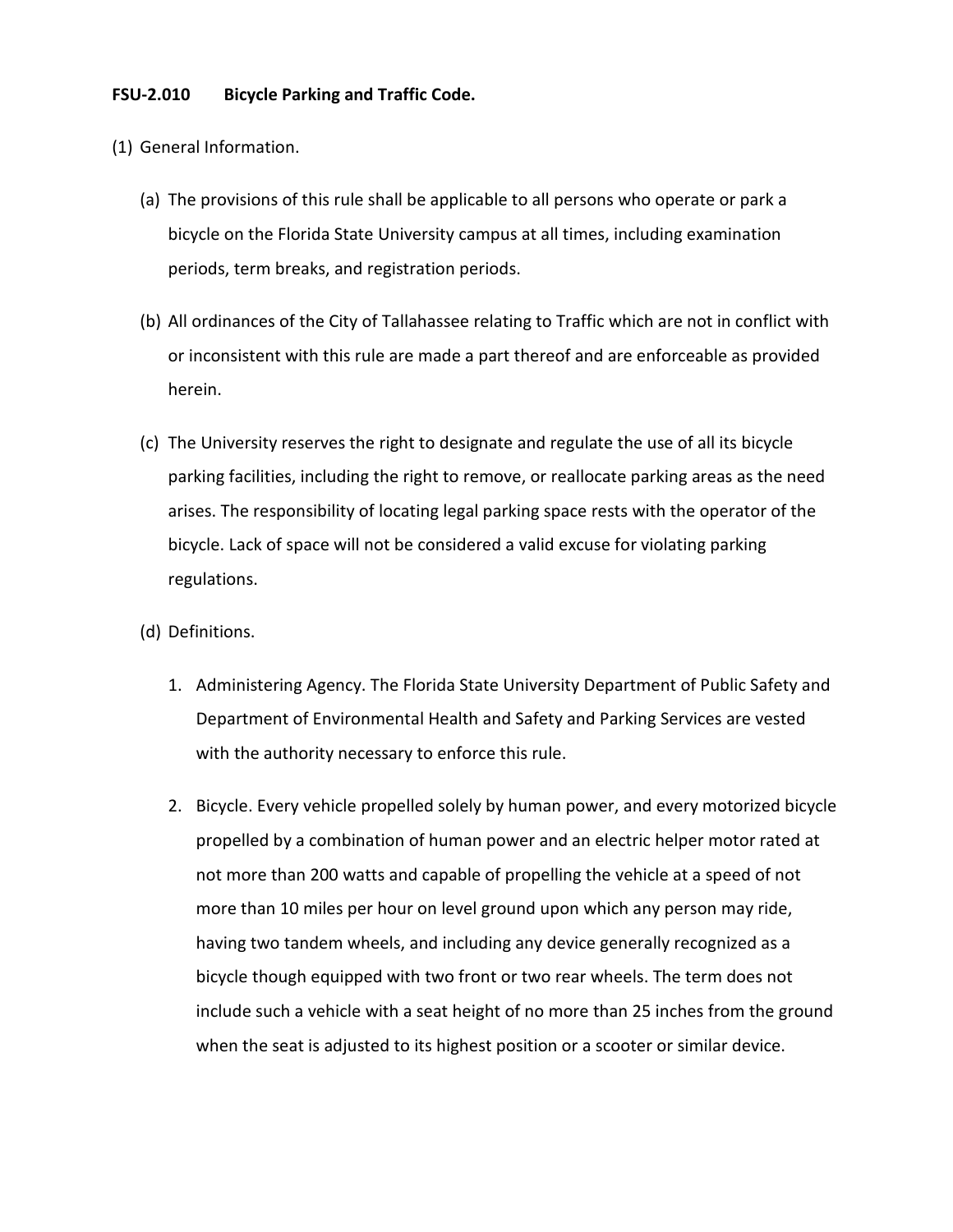- 3. Bicycle Lane. That portion of a roadway restricted to the exclusive use of bicycles and so designated by signs and/or markings.
- 4. Bicycle Path. A route separate from roadways for the exclusive use of bicycles and so designated by signs and/or markings.
- 5. Campus. All property situated in the Tallahassee area that is under the control of The Florida State University.
- 6. Dual Use Sidewalk. A sidewalk on which both bicycle and pedestrian traffic is permitted and that is so designated by signs and/or markings.
- 7. Hazard. When a bicycle is parked or secured by chain or other device in a location the result of which creates a situation of risk, peril or danger of injury or destruction to property.
- 8. Operator. The person in actual physical control of a bicycle.
- 9. State. The State of Florida.
- 10. University. The Florida State University.
- 11. All other definitions cited in Section 316.003, F.S., and relating to bicycles and other motor vehicles are hereby accepted for use in this rule.
- (2) Bicycle Registration.
	- (a) All bicycles that are operated, parked, or stored on campus by any student or faculty or staff member of the University community are encouraged to voluntarily register their bicycles with the Department of Public Safety or Environmental Health and Safety. Bicycles not owned or operated by a member of the University student body, faculty or staff, or an employee of a University related agency or office can be operated or parked on the campus in accordance with this rule.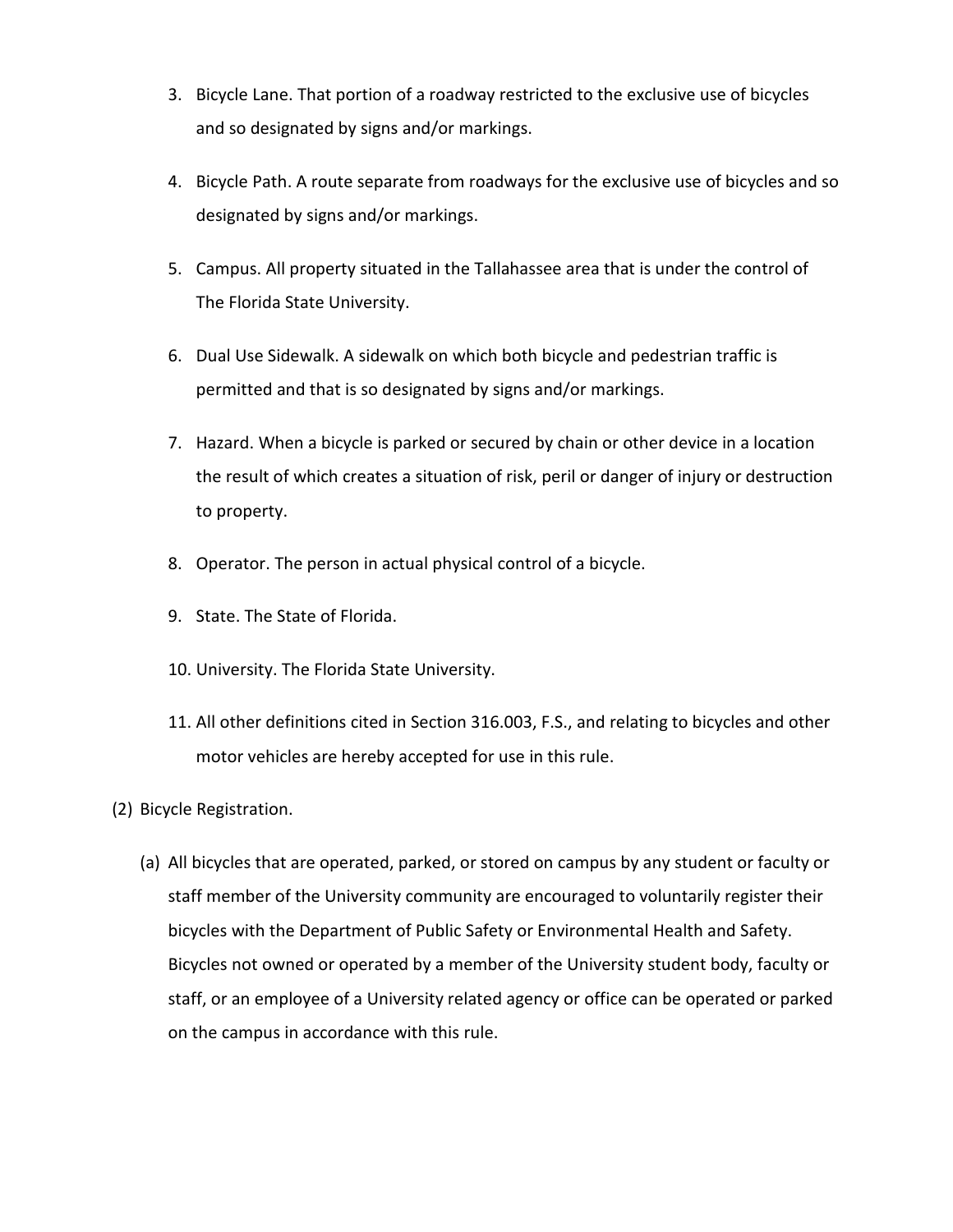- (b) The application form includes the following:
	- 1. Full name and address of the owner(s).
	- 2. The owner's FSU ID number.
	- 3. Name and address of the Operator (if different from previous name and address).
	- 4. Make, color, serial number, and model of the bicycle, or other identifying information.
- (3) The Operation of Bicycles.
	- (a) Every person operating a bicycle upon a public street shall do so in accordance with the traffic control devices and rules of the road that are applicable to motor vehicles under Florida law and regulations specified within this rule.
	- (b) Mounted bicycles shall be operated only on a roadway, bicycle path, bicycle lane, or dual use sidewalk.
	- (c) A person operating a bicycle shall do so as close to the right hand side of the path, lane, sidewalk and roadway and with the flow of traffic.
	- (d) Rules of the road applicable to motor vehicles shall apply to bicycles operated on bicycle paths unless this rule explicitly requires a different course of action. Wherever a usable path for bicycles has been provided adjacent to a roadway, bicycle riders shall use that path and not use the roadway.
	- (e) After sundown, every bicycle shall be equipped with a lamp on the front exhibiting a white light visible from a distance of at least five hundred feet to the front and a lamp on the rear exhibiting a red light visible from a distance of five hundred feet to the rear. A red reflector meeting the requirements of this section may be used in lieu of the red light. All such lamps and reflectors shall be in place and in operation whenever a bicycle is operated after sundown.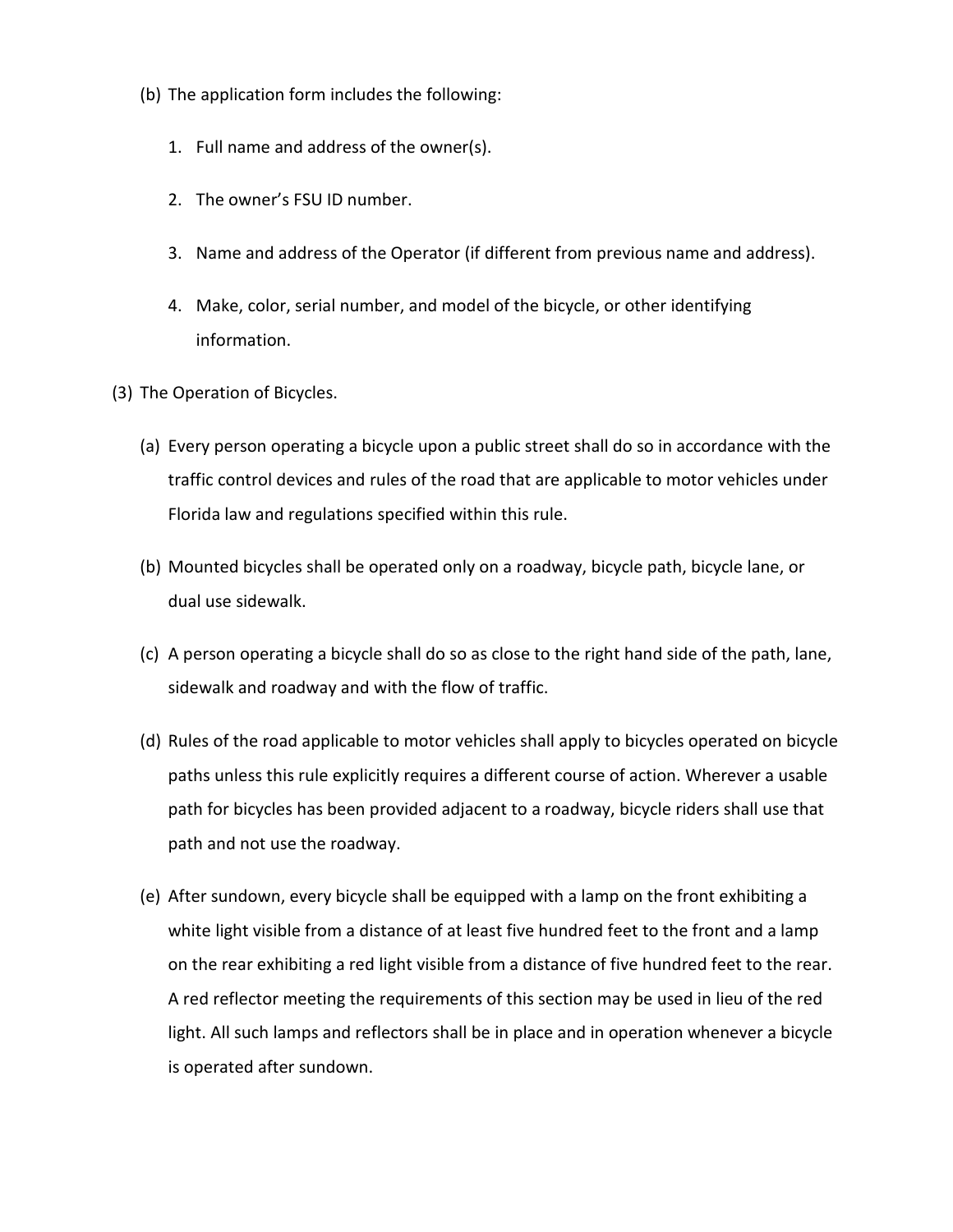- (f) All traffic signals, stop signs, yield signs, and other traffic control signs will apply to the operator of a bicycle. Traffic control signs or devices on a roadway parallel to a bicycle path shall also apply to the operator of a bicycle on such a path if that path leads into or crosses an area or street protected by the traffic control device.
- (g) The operator of a bicycle shall at all times yield the right-of-way to pedestrians.
- (4) Bicycle Parking.
	- (a) The Florida State University reserves the right to designate and regulate the use of all its bicycle parking facilities.
	- (b) The responsibility of locating legal parking space rests with the operator of the bicycle. Lack of space will not be considered a valid excuse or reason for violating parking regulations.
	- (c) A bicycle is forbidden to be parked and/or secured on a handicapped accessible ramp, either in part or totally, or in any manner that would restrict the movement of physically challenged persons.
	- (d) Bicycles shall be parked so as not to impede any form of pedestrian or vehicular movement. Prohibited areas include any area within six feet in front and to the side of any entrance to or exit from any building, within any sidewalk, on any access or egress ramp, or sidewalks, steps or stairs, in corridors, or motor vehicle parking spaces.
	- (e) A bicycle should be chained or locked only to a bicycle parking rack or to the locking device provided in bicycle parking areas.
	- (f) The Department of Public Safety and the Department of Environmental Health and Safety are authorized to cut security devices and remove for impoundment any bicycle parked or stored in violation of this rule. A bicycle will be impounded for any of the following reasons:
		- 1. Parked in a manner so as to create a hazard, as defined in subparagraph  $(2)(f)$ 7.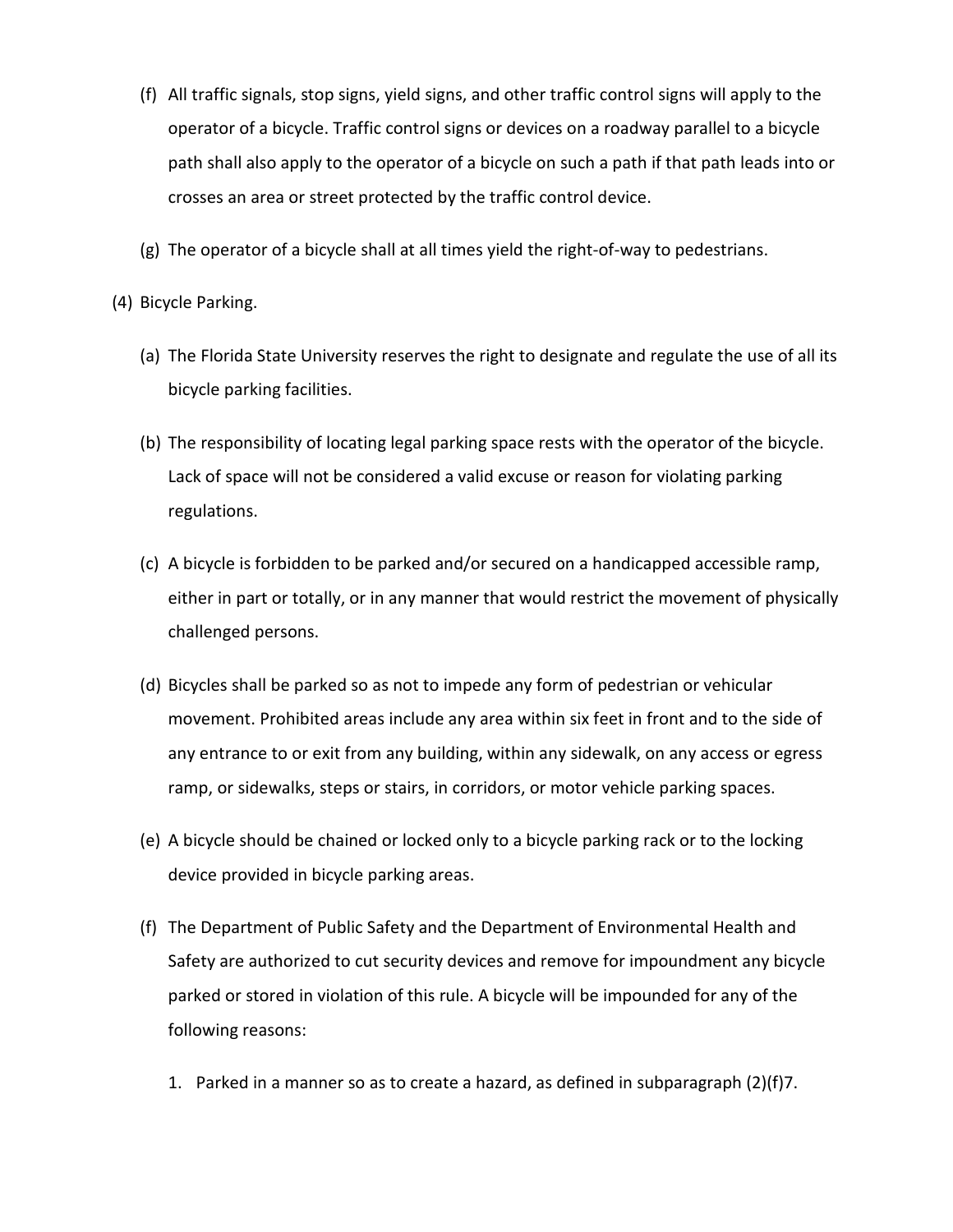- 2. Abandoned.
- 3. Parked in a prohibited area as provided in paragraphs (4)(c) and (d).
- (g) A person whose bicycle has been impounded may claim their bicycle within 30 days by contacting the Department of Public Safety or Department of Environmental Health and Safety. The burden of proving ownership shall rest with the person claiming the bicycle.
- (h) An impounded bicycle not reclaimed within 30 days shall be considered to be abandoned and shall be disposed of by the University in accordance with Section 705.18, F.S.
- (5) Enforcement Procedures.
	- (a) Any person whose actions result in a violation of this rule will be assessed a fine of \$10.00 per violation in accordance with Section 240.265, F.S.
	- (b) All fine assessments are payable at Parking Services.
	- (c) Alleged violators of this rule will have the same avenues of appeal as an operator of a motor vehicle in accordance with FSU Rule FSU-2.009, F.A.C.

Specific Authority BOG Regulation 1.001(3)(j) Law Implemented 240.263, 240.264, 240.265, 240.266, 705.18 FS. History–New 9-30-75, Formerly 6C2-2.10, Amended 3-7-95.

### **FSU-2.011 Facilities Leasing.**

- (1) The purpose of this Regulation is to implement the delegated authority from the Board of Governors (BOG) to the Florida State University (FSU) found in BOG Regulation 17.001 with respect to leasing of space.
- (2) The President or designee may enter into leases for space in a building or any part of a building for use by FSU or its direct-support organizations. However, Leases subject to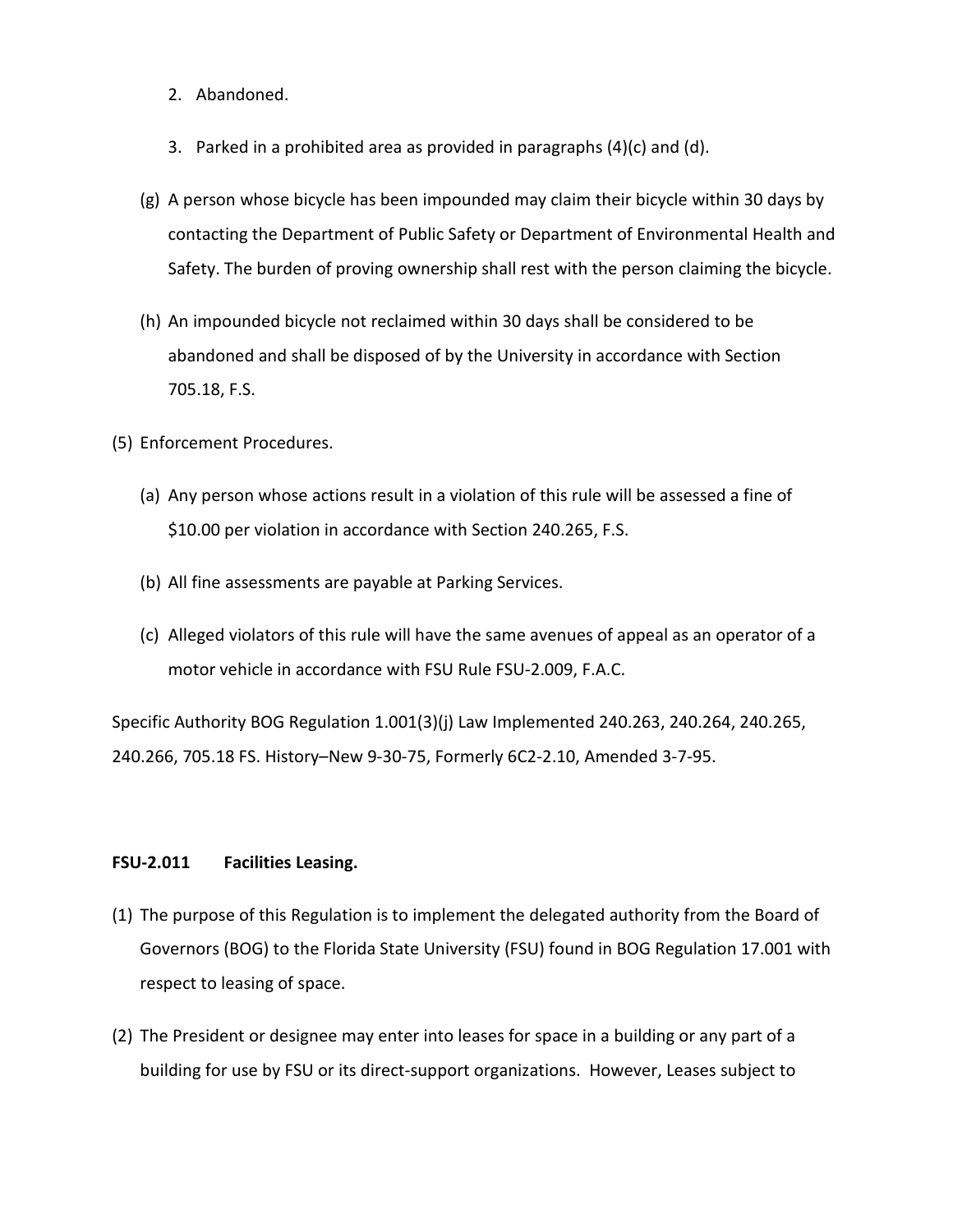Section 1010.62, Florida Statutes, relating to revenue bonds and debt, must be approved by the Board of Governors.

- (3) The President or designee must first certify that there is no available and suitable university controlled space within a reasonable distance of the need before approving any lease. All leases will achieve best leasing value. "Best leasing value" means the highest overall value to the state based on objective factors that include, but are not limited to, rental rate, renewal rate, operational and maintenance costs, tenant-improvement allowance, location, lease term, condition of facility, landlord responsibility, amenities, and parking. Cost savings related to the university procurement processes are not sufficient justification for direct negotiation.
- (4) Leases for space of 5,000 square feet or more in a privately owned building must be competitively procured. Competitive bids shall be awarded to the lowest responsible and responsive bidder; competitive proposals shall be awarded to the most advantageous responsible and responsive proposer based on all criteria in the proposal including price. The university may not negotiate with responding proposers unless the university makes a specific statement why this will achieve best leasing value. Cost savings related to the university procurement processes are not sufficient justification for direct negotiation.
- (5) Competitive procurement shall not be required for the following:
	- (a) Renewal of leases procured under this Regulation where the specific renewal involved is provided in the initial lease which was itself competitively procured, where such is required.
	- (b) Lease of less than 120 consecutive days which is for the purpose of securing a one-time special use of the leased property.
	- (c) Lease for nominal or no consideration.
	- (d) One extension of a current, existing lease of 5,000 square feet or more, however procured, not exceeding eleven (11) months, if determined to be in the best university interest.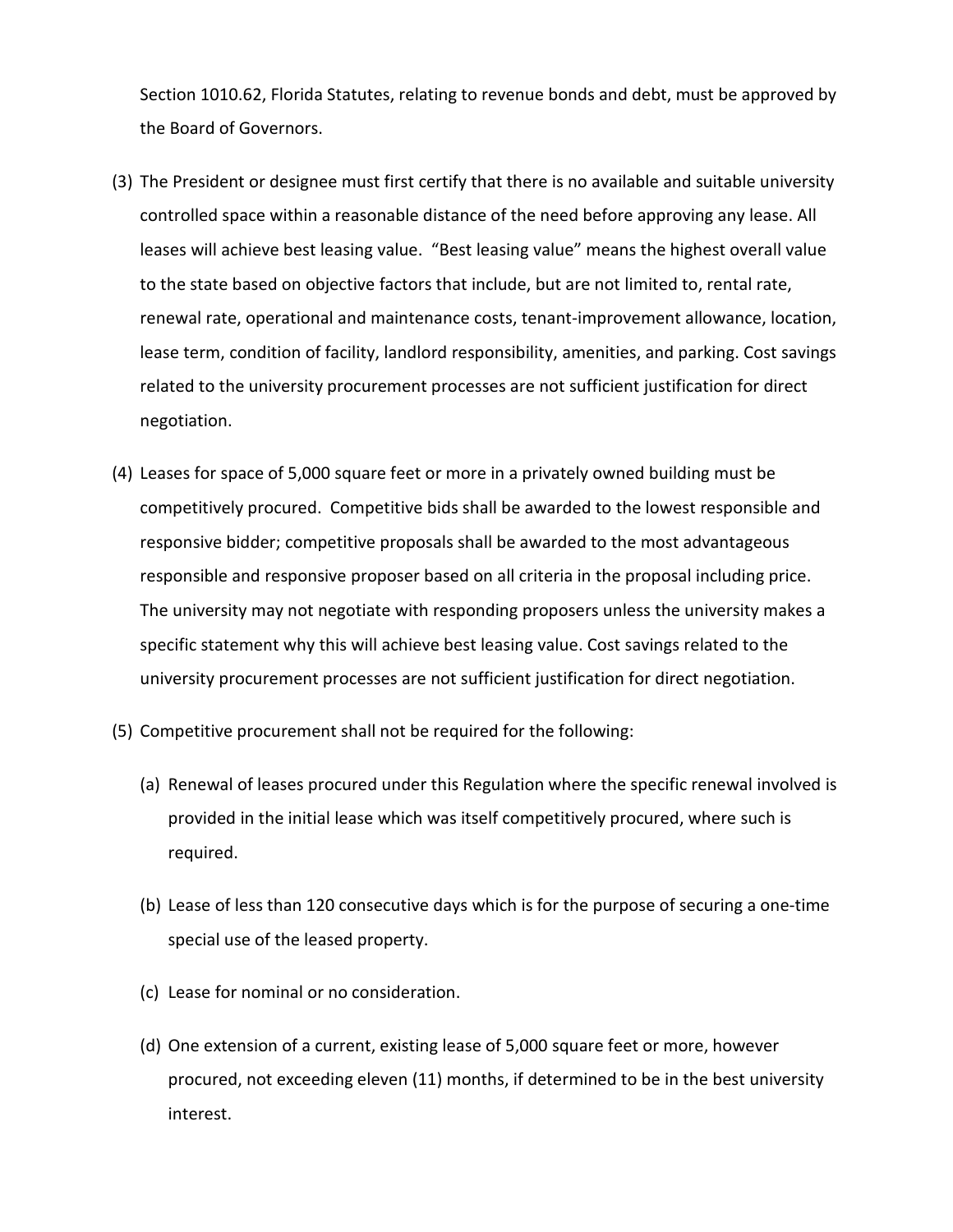- (e) Lease of educational facilities in a FSU affiliated Research and Development Park. However, as required by Section 1013.17, Florida Statutes, the Board of Trustees or designee must certify in writing that it is in the best university interests and that the exemption is not detrimental to the state,
- (f) Leasing of specialized research, medical or educational facilities certified by President or President's designee in writing that such leasing is available only from a single source and that compliance with competitive bid requirements would be detrimental to the university.
- (g) In an emergency, when university/state-owned or leased space is destroyed or rendered uninhabitable by an act of God, fire, malicious destruction, or structural failure, or by legal action, upon certification by the President or designee that other University controlled space is not available and the term of any such lease does not exceed 18 months, provided the University may modify the lease to extend it on month to month basis for up to 6 additional months to allow completion of such construction or renovations.
- (h) Leasing facilities in a hospital or other medical facilities, such as a medical office building, with which the University is affiliated.
- (6) All measurement of potential leased space shall be based on the method of measurement used by the State University System for gross square feet as described in the current Physical Facilities Space File.
- (7) Escalation Clauses Prohibited. A lease shall not contain a rental escalation clause or an open rental rate that permits an adjustment in the amount paid by the University based on the happening of a future event, such as a change in the Consumer Price Index or other economic indicator, without also including a ceiling on the total amount the rent may increase. For leases of ten years or more a process may be established within the terms of the lease that allow for determining and adjusting the rental amounts based on existing fair market leasing values at agreed upon milestones.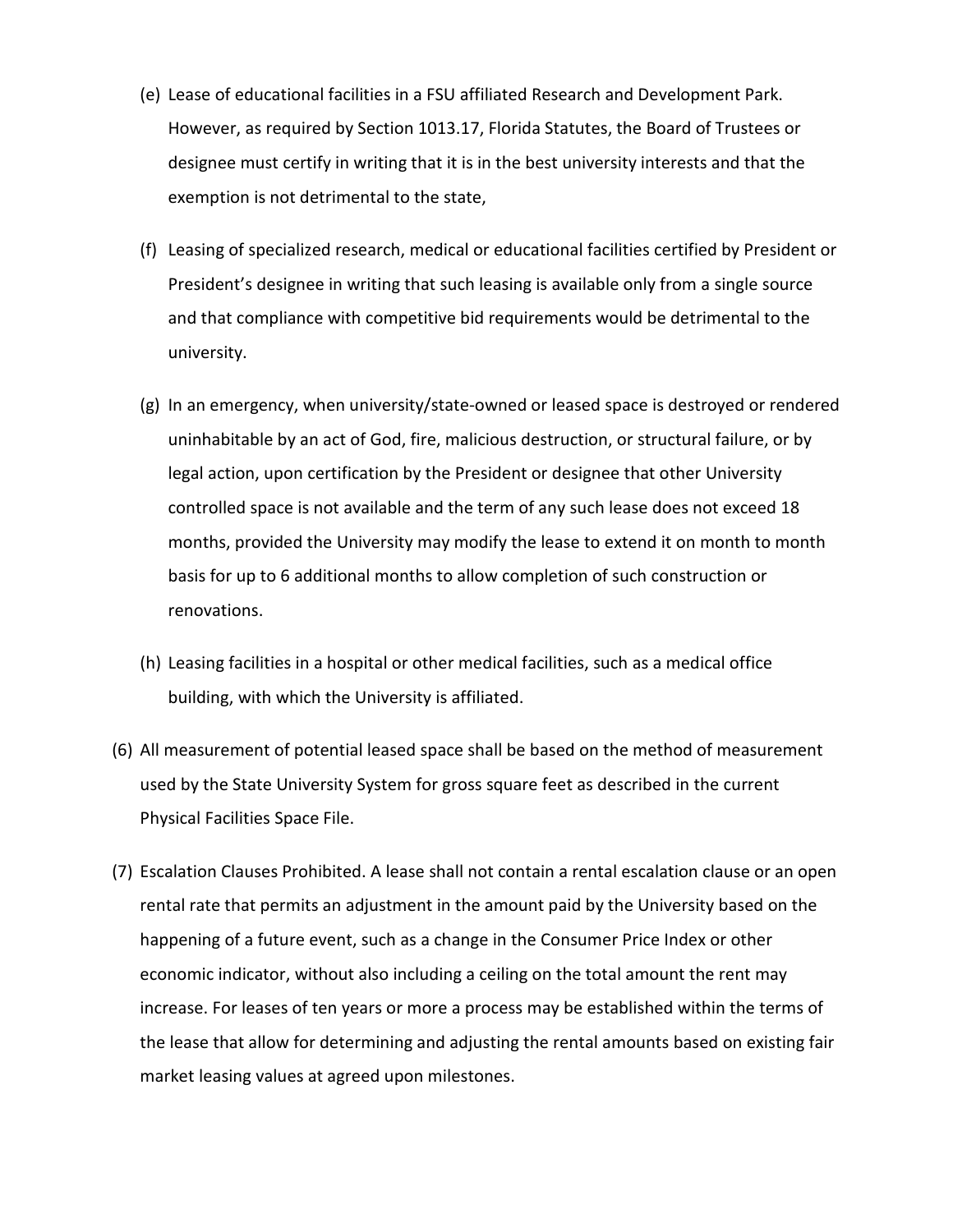- (8) Right-to-Terminate Clause Required. All leases for a term exceeding one (1) fiscal year shall include the following provision: "The State of Florida's performance and obligation to pay under this Lease is contingent upon an annual appropriation by the Legislature."
- (9) Lease Form. All leases shall be prepared in accordance with this regulation, and executed by the President or the President's designee. The University uses a standard lease approved by the Senior Vice President for Finance and Administration and by the University General Counsel for form and legal content. Any deviations from the standard lease must be within the requirements of this Regulation and will acquire specific approval of these same parties.
- (10) For leases or renewal of leases of space of 5,000 square feet or more, Lessor must disclose to FSU all owners of the leased property to ensure compliance with conflict of interest provisions of Chapter 112, Florida Statutes.

Specific Authority BOG Regulations 1.001 (3) (j) and (7) (b), 17.001. History–New 9-30-75, Amended 6-14-81, Formerly 6C2-2.11, Substantially rewritten, 6-9-2012

*Note: The following regulation is currently under review as a result of the passage of s. 1004.097, Florida Statutes, the Campus Free Expression Act. Any portions of the regulation which are in conflict with this new law are superseded by the statute and no longer in effect. Please check back here for updates as they become available.*

## **FSU-2.013 Commercial Solicitations.**

- (1) All soliciting done on the University premises must be approved by the Director of Business Services, except for the sale of newspapers in the dormitory and housing areas, and certain activities sponsored by student organizations.
- (2) University Solicitors' Permit.
	- (a) All solicitors must have a University Solicitors' Permit, except students representing student organizations.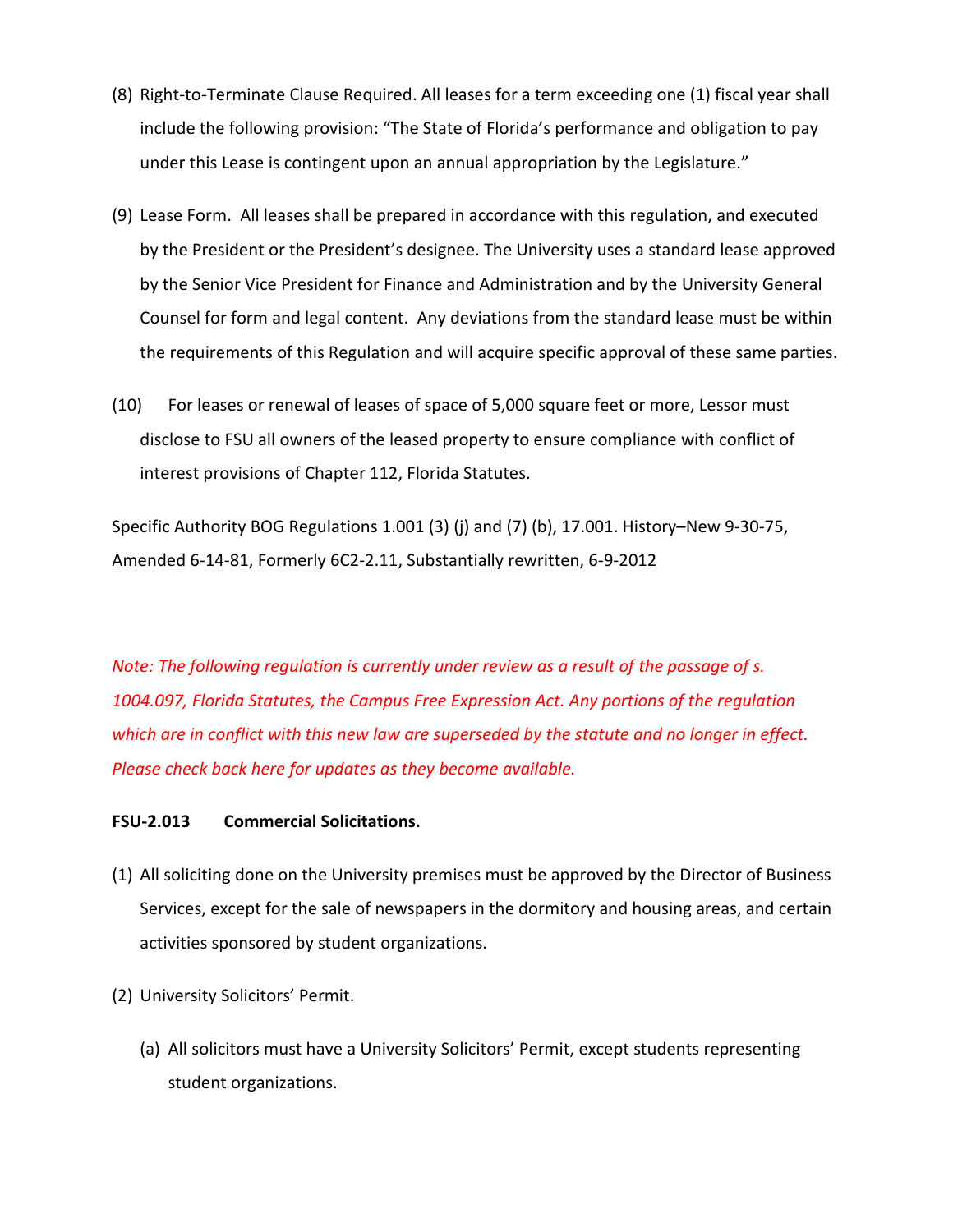- (b) All applicants for a permit must have in their possession a valid City of Tallahassee Solicitors' Permit. They must also have and furnish verifiable personal, and company or organization identification for all persons who will be engaged in the requested activity.
- (c) The University Solicitors' Permit will contain the following information.
	- 1. Name of company or organization.
	- 2. Names of individuals representing the company or organization on campus.
	- 3. Type or nature of approved activity.
	- 4. City of Tallahassee Solicitors' Permit number.
	- 5. Location where permit is valid.
	- 6. Dates of issue and expiration of University Solicitors' Permit.
- (d) Copies of the University Solicitors' Permit are to be given to the individual responsible for the activity, who will insure that each person engaged in soliciting has a copy. The original permit will be kept on file in the Business Services Division office.
- (3) Obtaining Permits. Permits are to be obtained from the Director of Business Services. The issuance of permits will be governed by the benefits to be gained by the University community. Copies of the permit are to be carried by each individual whose name appears on the permit and are engaged in the activity, and will be presented to any University official upon request. Any issued permit is subject to cancellation at any time it is deemed in the best interests of the University to do so. In the event a permit is cancelled, all copies of the permit are to be surrendered to the Director of Business Services and soliciting by the permit holder will cease.
- (4) Student Organizations. In recognition of the rights and freedom of student organizations at the Florida State University, approved student groups are permitted to solicit for support, or sell and distribute items as a project of that organization within the following limits and guidelines: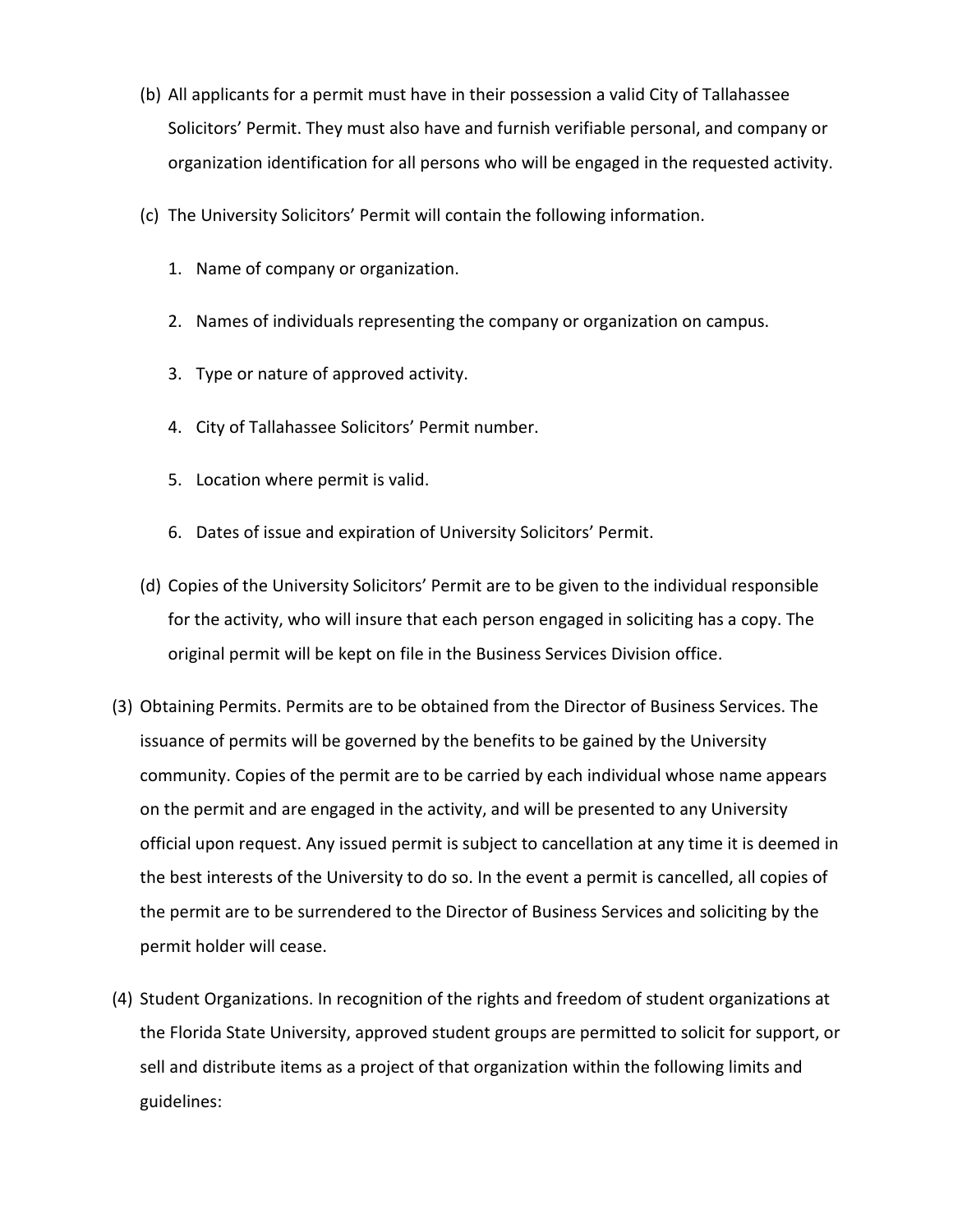- (a) No item is to be sold or advertised that is offered for sale in, or that is in competition with, any University agency such as the Union Store, Bookstore, Food Service, Office Services and Laundry without a University Permit granted by the Director of Business Services.
- (b) Sponsoring and participating organizations must register the activity and arrange for space with the Office of Student Activities.
- (c) Activities referred to in this policy are permitted only in the area of the University Union Complex designated as the Bookstore Arcade. Any requests for exceptions to this location should be submitted to the Office of Student Activities. Requests for tables and chairs in connection with such an activity should be made to the Union Reservations Office.
- (d) Sponsoring and participating organizations will comply with any Student Government Statutes affecting fund raising projects.
- (e) Officers of any student organization sponsoring or participating in solicitations, either on or off the campus, will assume full responsibility for adherence by the participating students to all laws and regulations governing such activities.
- (5) The posting or distribution of advertising material will be limited to the permanent official bulletin boards of the University.
- (6) Dependent on the availability of space in areas specifically designated for such purposes, newsstands containing daily newspapers of general public circulation authorize will be permitted. The Director of Housing will the placement of newsstands in the dormitory housing areas. The Director of Business Services will authorize the placement of newsstands in other areas.

Specific Authority BOG Regulation 1.001(3)(j) Law Implemented 240.227(1), (13) FS. History– New 9-30-75, Formerly 6C2-2.13.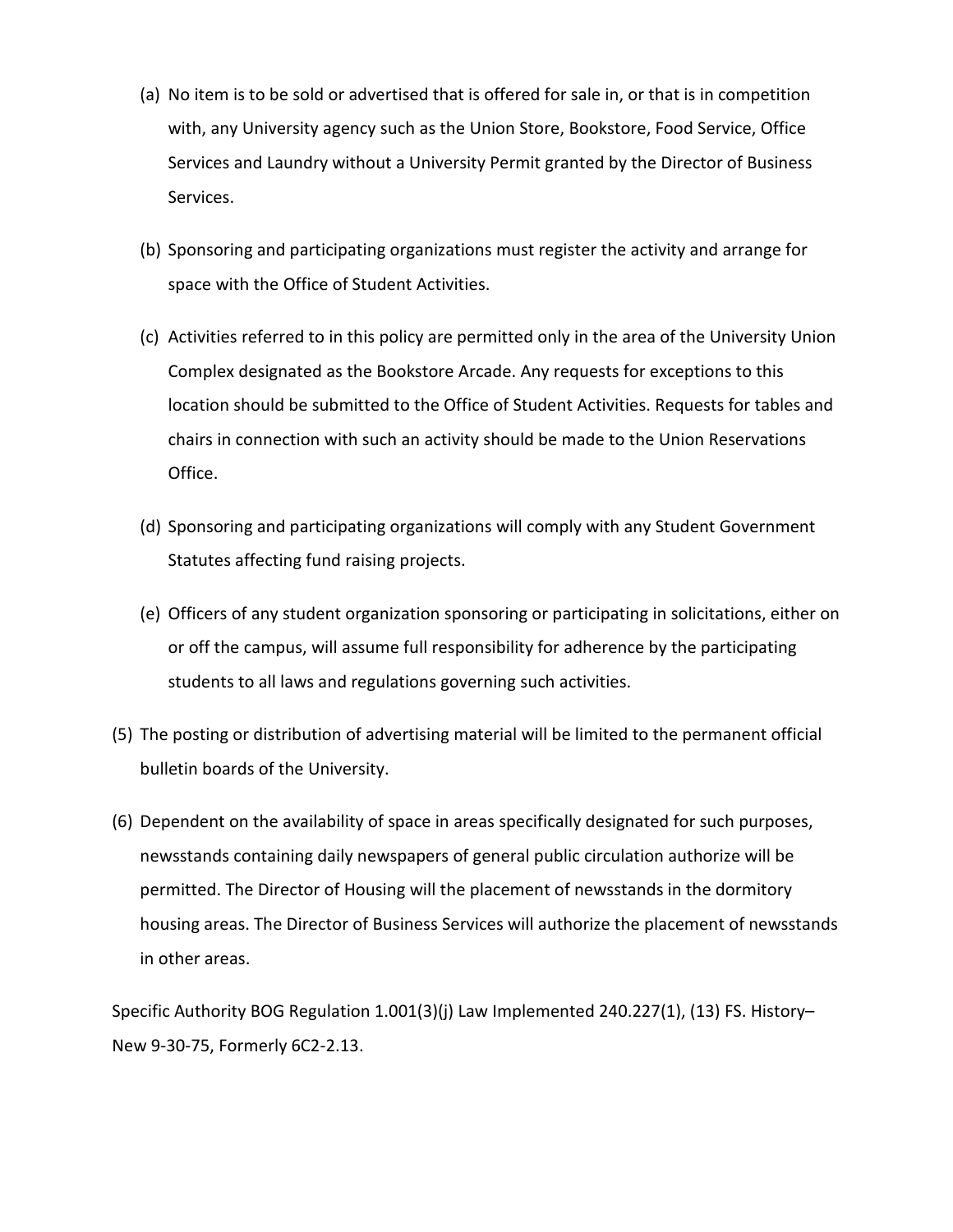# **FSU-2.0131 Posting, Chalking Advertising and Active Distribution of Materials on FSU Campuses.**

- (1) Overview. Any FSU entity, defined as any division, department, office, academic unit, program, center, faculty, staff, enrolled student or student organization officially recognized, owned, operated, regulated, or supervised by FSU, may publicly post on university property in designated areas consistent with these terms and the applicable provisions of the Florida State University Board of Trustees Regulations and Policies, and all applicable state and federal laws. Any Non-FSU entity is eligible for distribution of materials through the FSU rack program managed by Business Services and must meet all provisions of this regulation. Nothing stated in this regulation is intended to modify or supersede the provisions set forth by the Commercial Solicitation Policy (FSU-2.013) governing commercial solicitation and use of FSU facilities for commercial purposes.
- (2) Purpose. The FSU Posting Regulation has been adopted for the purposes described below:
- (a). Creation of an educational campus culture. FSU is committed to creating a campus which supports the academic mission of the university, provides a campus culture conducive to learning, and is free from obscene materials and hostile workplace environments.
- (b). Information and Promotion. To provide information and a means for FSU entities to promote activities, events, and services as well as allow for the announcement of matters directly related to the health, safety, security, or welfare of the university community.
- (c) Regulation of Commercial Material. To protect the campus from commercial and promotional materials and activities sponsored by non-FSU entities and to protect the health, safety and welfare of the students entrusted to the university.
- (d) Appearance of the Physical Environment. To maintain and improve the appearance of the physical environment of the campus such that it be aesthetically pleasing and welcoming for students, faculty, staff, alumni, community members, and visitors. The campus should be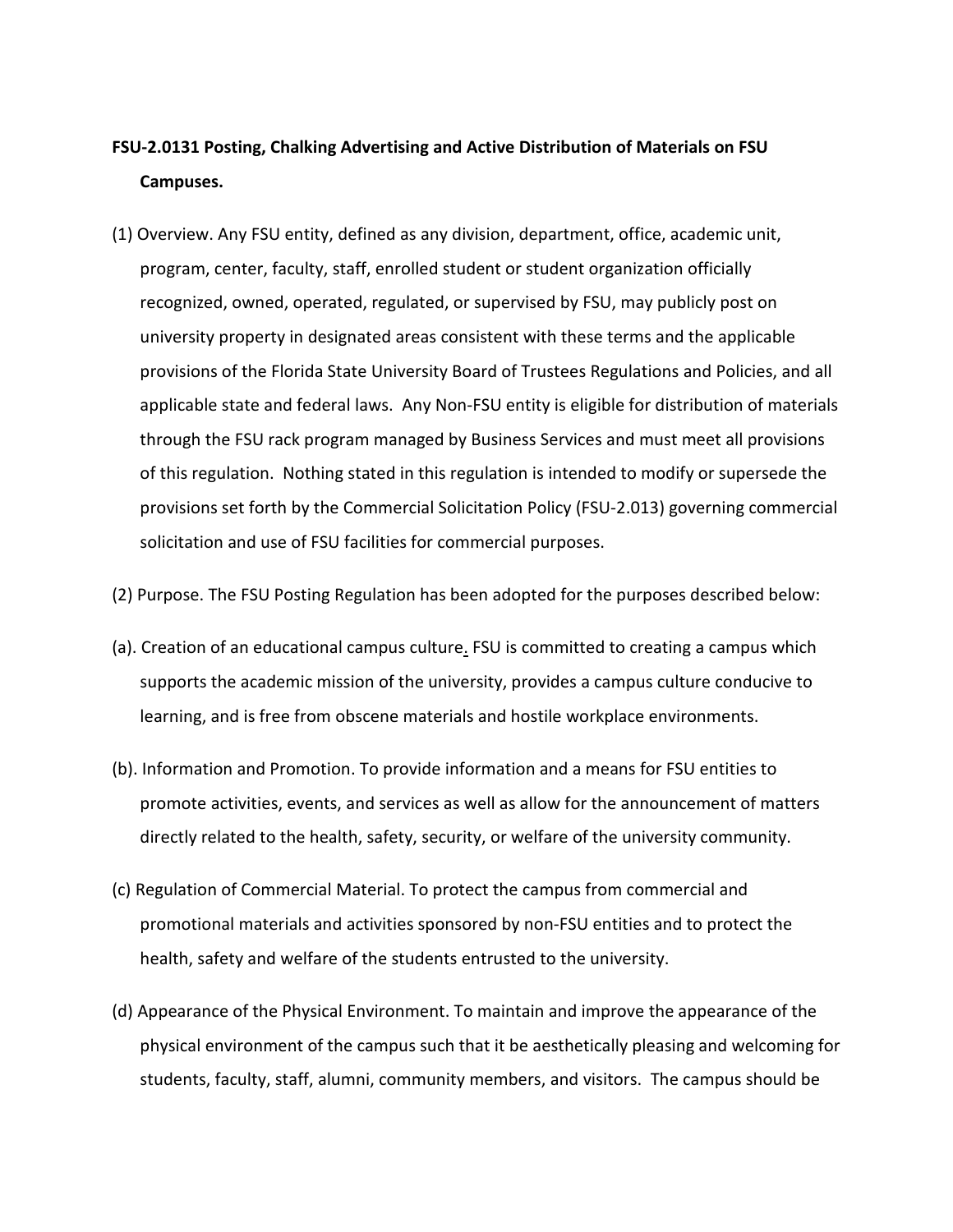free from excessive and abusive postings, chalking, and litter which defaces and depreciates the value of the grounds and facilities of the campus.

- (e). Sustainability. To cultivate a campus atmosphere that supports a sustainable environment by means of reducing the amount of paper used for posting, eliminating use of products that have a negative impact on the environment, and encouraging recycling of materials. Thus electronic distribution of materials and Oglesby Union tabling shall be encouraged over paper postings.
- (f)Provide Notice. To provide all entities with information and terms of this regulation so they are well informed of the terms and the consequences should the regulation be broken.
- (3) General Provisions.
- (a) The university has the right to deny or remove any posting, material, individual or entity not in adherence with terms of this regulation.
- (b) All materials advertising events, or which invite any transaction involving a fee or other monetary charge, must be clear and legible, bear the name of the sponsoring FSU entity and provide event and current contact information.
- (c) Campus entities are responsible for immediate clean up and/or removal of materials that are in violation of terms of this regulation; otherwise, materials are to be removed within 24-hours of completion of an event.
- (d) Any entity that posts, chalks, displays, or distributes materials in a way that damages university property is financially responsible for the damage.
- (e) Materials posted or distributed may not: promote the use or sale of alcohol or illegal drugs; display trademarks and or brand names of alcohol or illegal drug products; contain material that is obscene or defamatory; be directed to incite or produce imminent lawless action; or violate any University policy or regulation, or local, state, or federal law.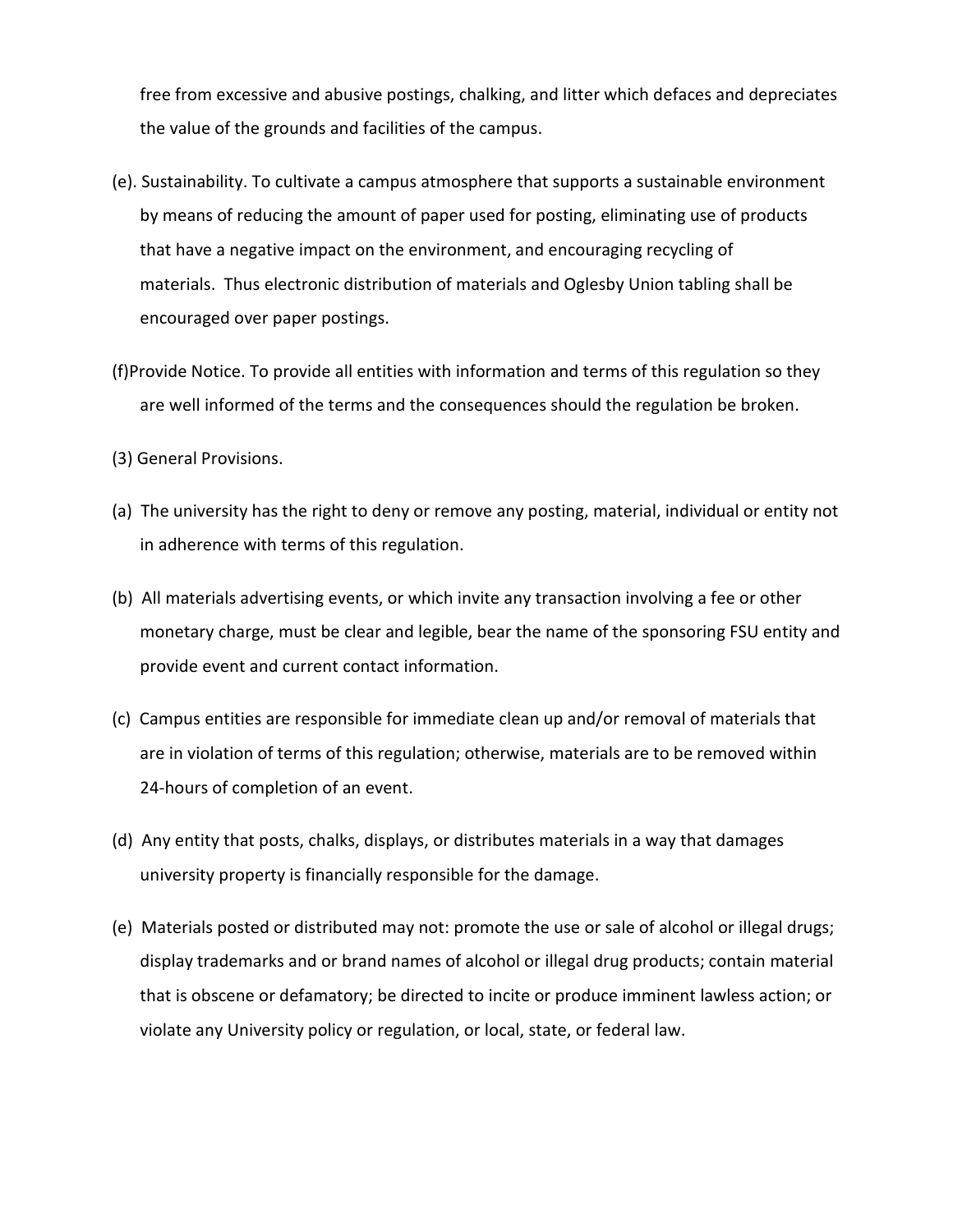- (f) Posted or distributed material by FSU entities does not necessarily reflect the opinions, beliefs or practices of The Florida State University.
- (g) Bulletin or posting boards maintained and monitored by university offices or departments do not fall under this posting regulation. Permission to post materials on these posting boards must be obtained through the appropriate university department.
- (h) FSU departments, offices or units may impose area-specific procedures for posting and promotions on their posting boards and/or facilities so long as the minimum requirements of this regulation are upheld.
- (i) The placement of any material and/or free-standing signs on vehicles, sidewalks, walkways or any paved areas is prohibited, except for emergency, safety, warning or directional signs placed by university officials acting on behalf of the university to announce a matter directly related to the health, safety or welfare of the university community.
- (j) Exceptions to the terms of this regulation may be granted by the university President or designee in cases where the materials intended to be posted/distributed are directly related to the mission or goals of the university or to protect the safety and welfare of the university community.
- (k) FSU Branch Campuses will develop area-specific procedures in addition to these General Provisions to suit appropriate campus needs.
- (4) Active Distribution of Materials. (a) The active distribution or passing/handing out of materials by FSU entities, as defined in this regulation, may occur on paved sidewalks on campus provided that such distribution does not unreasonably interfere with the movement of traffic, classes, or other university activities.
- (b) Active distribution of literature outside a university facility, including athletic and recreational venues and fields, shall not occur within 30 feet of any entrance or exit way of the facility. Active distribution of literature that is consistent with the educational mission of the university may occur inside a university facility with approval from the director or manager of the facility.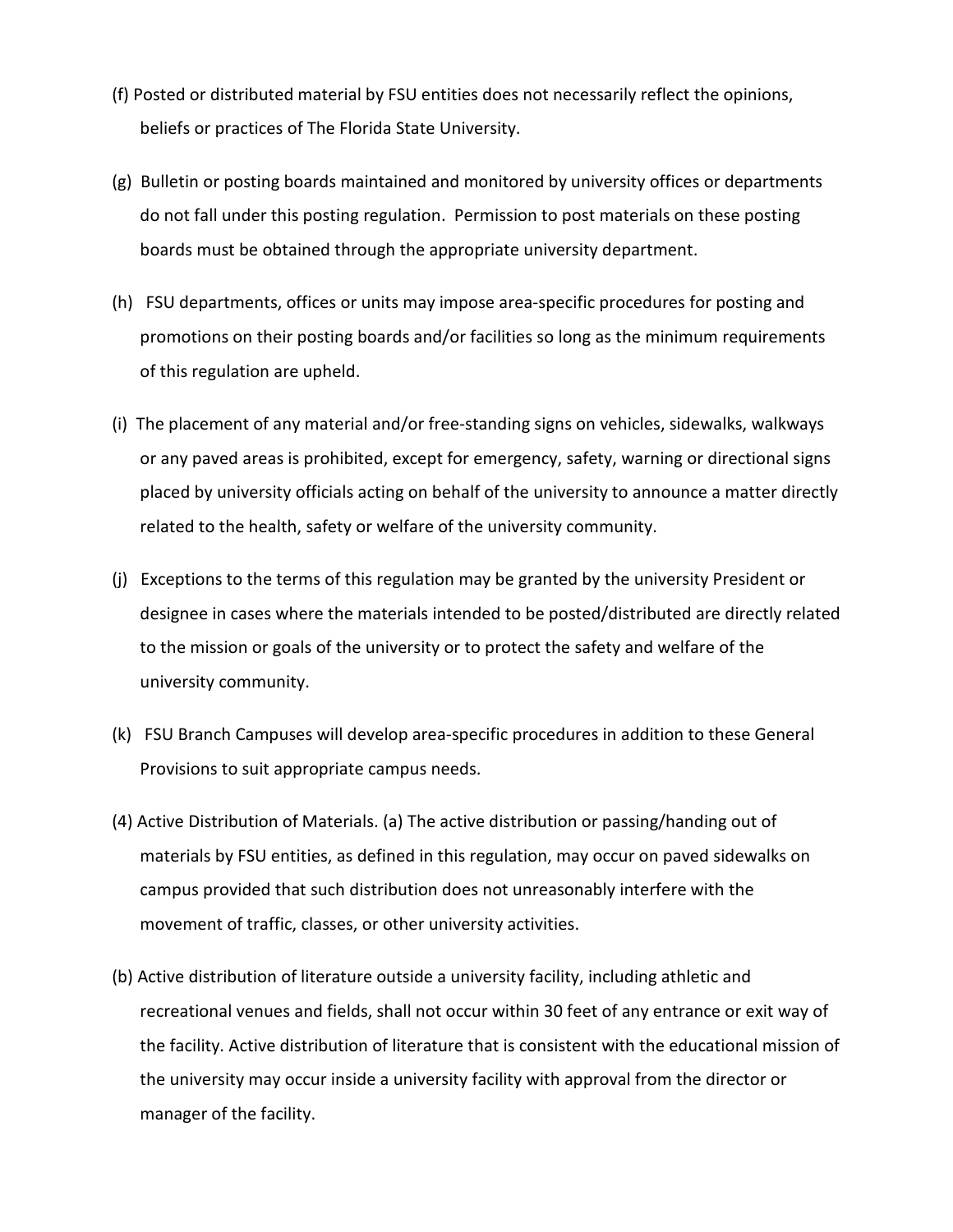- (c) Materials may not be placed on vehicles in parking lots or parking garages.
- (5) Posting of Materials.
- (a) Posting of materials is limited to the designated outdoor posting kiosks per the maps located at [www.posting.fsu.edu.](http://www.posting.fsu.edu/)
- (b) No more than one (1) flier per event, maximum size of 8.5"X11", may be posted on the same kiosk at any time.
- (c) Posting in or on an FSU facility is prohibited without approval of manager or director of the facility.
- (6) Chalking.
- (a) Chalking on campus is permitted only on the designated concrete-paved sidewalks on the maps located at [www.posting.fsu.edu.](http://www.posting.fsu.edu/) Chalking on brick surfaces is prohibited.
- (b) Chalking must be done with a water-soluble powder substance, in open, horizontal areas that can be directly washed by rain.
- (7) Free-Standing Signs.
- (a) The placement of Free-Standing signs on campus is limited to the promotion of events or activities for up to 7 days prior to its occurrence and must be removed within 24-hours upon completion of the event/activity.
- (b) Up to Five (5) A-Frames/Sandwich Boards/Tee Pees, (no larger than 4'X3') and Ten (10) Stake Signs (no larger than 24"X18") may be placed on campus at one time for a single event/activity.
- (c) The placement of free-standing signs must be in accordance with terms in the Americans with Disabilities Act (ADA) and are not to block sidewalks or walkways per the maps located at [www.posting.fsu.edu.](http://www.posting.fsu.edu/)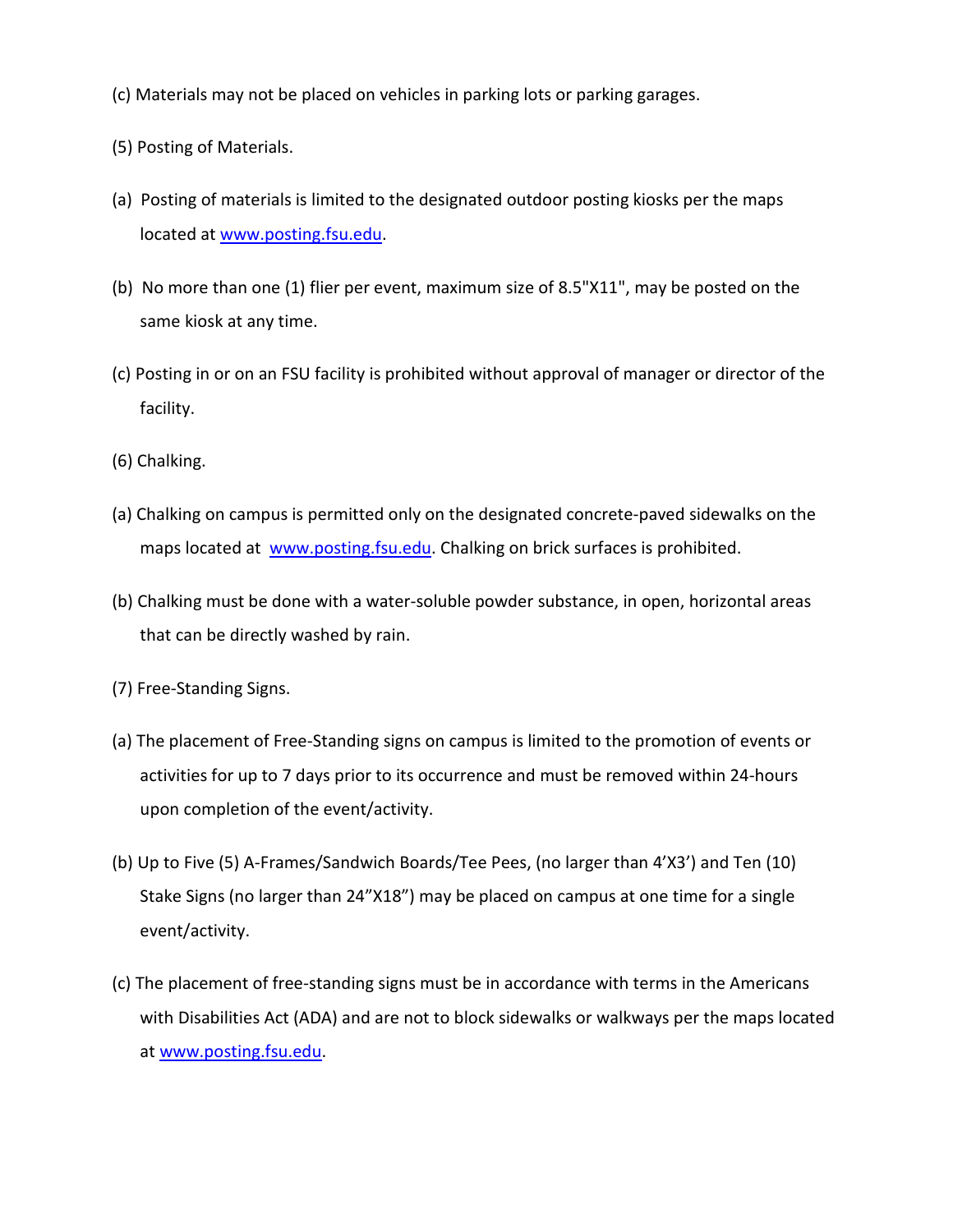(d) Signs may be removed or special requests denied due to: harm posed to the university community; damage or deterioration by inclement weather; excessive postings; or space constraints.

(8) Banners.

- The placement of any banner on or inside a building or any other structure must be approved by the Director of Facilities or designee with the exception of banners hung at the Oglesby Union or at any residence hall, which must be approved via their respective departmental procedures. Visit [www.posting.fsu.edu](http://www.posting.fsu.edu/) for contact information regarding banner display.
- (9) University Special Events.
- (a) Additional posting provisions are extended to Student Government Association elections and any other university-wide events as endorsed by the University President or designee beginning seven (7) calendar days prior to the event and ending within 24-hours of completion of the event.
- (b) Materials for posting on outdoor kiosks may be up to 16"X20" in size.
- (c) Up to Ten (10) A-Frames/Sandwich Boards/Tee Pees, (no larger than 4'X3') and Twenty (20) Stake Signs (no larger than 24"X18") may be placed on campus at locations designated at [www.posting.fsu.edu.](http://www.posting.fsu.edu/)
- (d) The placement of balloons or other material on any object or the distribution/placement of materials outside of the provisions in this regulation for designated special events only is subject to the approval of the Director of the Oglesby Union or designee at least 7 days prior to desired occurrence. Visit [www.posting.fsu.edu](http://www.posting.fsu.edu/) for contact information regarding special requests under this provision.
- (10) Political Elections. The active distribution and/or posting of material, and the placement of free-standing signs during federal, state and local elections is limited to candidates running for office and their representatives pursuant to the locations designated at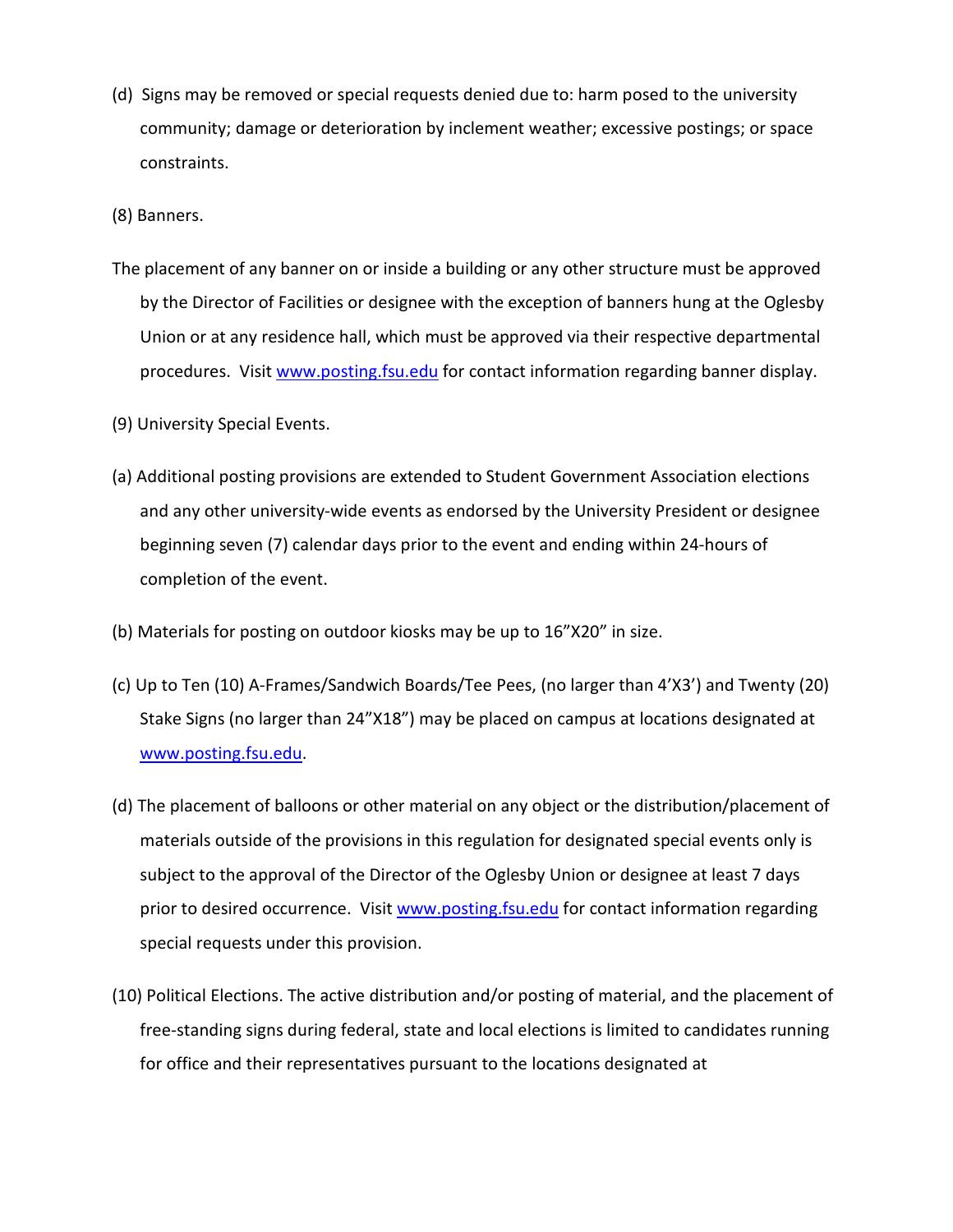[www.posting.fsu.edu,](http://www.posting.fsu.edu/) and shall be consistent with all applicable laws and policies governing campaign activity on campus.

- (11) Sanctions and Enforcement.
- (a) University officials and members of the university community are to take the appropriate action to uphold a positive campus culture by educating the citizens of the community, encouraging positive participation in campus activities, and addressing any improper posting, chalking, or distribution of materials on FSU campuses.
- (b) Any entity whose postings, promotions or actions violate any terms of this regulation are subject to sanctions that may include but are not limited to warnings, restitution, loss or suspension of privileges, trespass or expulsion from campus, and or disciplinary/legal action.
- (c) Enforcement of this regulation and assignment of sanctions shall reside in the Division of Student Affairs for individual student and student organization cases; the Dean of Faculties for faculty related violations; the Office of Human Resources for staff related violations and the Vice President for Finance and Administration for all other groups, including outside groups, organizations, and individuals.
- (d) Updates to locations for postings, chalking, and free-standing signs (that do not change terms of this regulation) are to be recommended and approved by a committee appointed by the University President or designee on an annual basis.
- Specific Authority BOG Regualtion 1.001(3)(j) Law Implemented 1001.74(6) FS. History–New 5- 9-02, Amended 6-13-2008, 9-4-18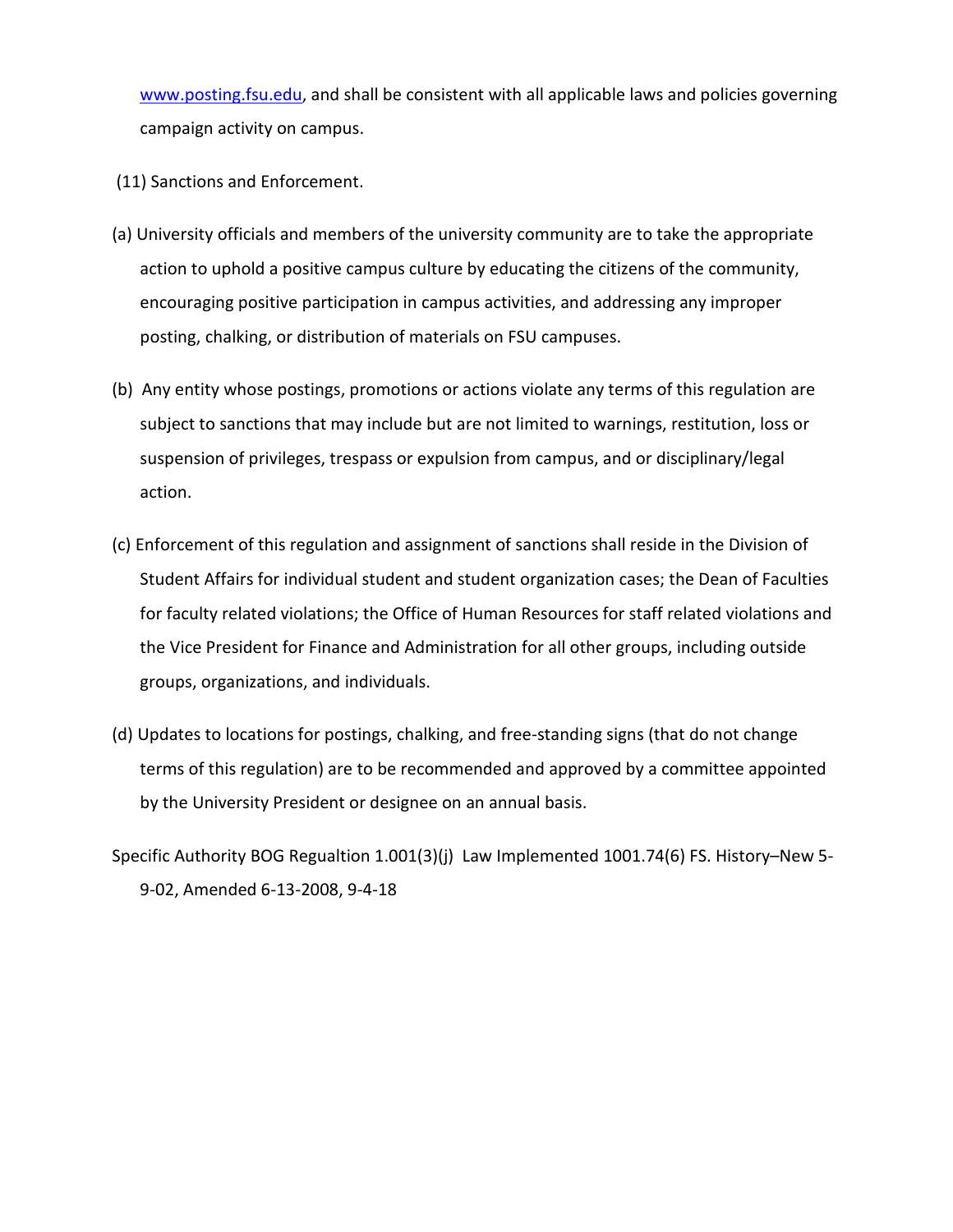#### **FSU-2.014 Identification Cards**

- (1) "Validation" is an imprint that is placed on the clear edge of an ID card to show that the card is effective during the imprinted period.
- (2) University ID cards, guest cards, and alumni association membership cards provide a convenient means for identifying individuals who are entitled to utilize the facilities, activities, and services of the Florida State University. An ID card is nontransferable and is only for use by the individual whose name appears on the card. Misuse of an ID card may result in revocation of the card and disciplinary action. The ID Card Committee reviews and recommends policies for the issuance of ID cards.
- (3) Issuance of Identification Cards. Different types of ID cards are issued to members of the University community depending on the nature of their affiliation with the University. By accepting and using an ID card, an individual agrees to abide by any rules and regulations that pertain to the use of University facilities, activities, or services. Possession of an ID card does not relieve the holder from paying any admission fees or service charges that may apply to a given facility, activity, or service.
	- (a) Students. Students who have been issued cards at a prior registration are to retain their cards and have them validated at subsequent registrations by the Bureau. When a student withdraws from the University, the Counseling Center removes the validation for that quarter from the student's ID card. Students who withdraw are allowed to retain their ID cards in case they are readmitted at a later date.
	- (b) High School Students. High School students who enroll in classes at Florida State University without payment of registration fees will be charged a \$5.00 fee for their student ID cards. To further identify the high school student, the name of the student's high school will be typed above the student's name when the card is issued.
	- (c) Faculty/Staff. Faculty and staff ID cards are issued to permanent full-time and part-time faculty and staff. Graduate students who are employed temporarily as part-time instructors will not be issued faculty ID cards, but will use their student ID cards.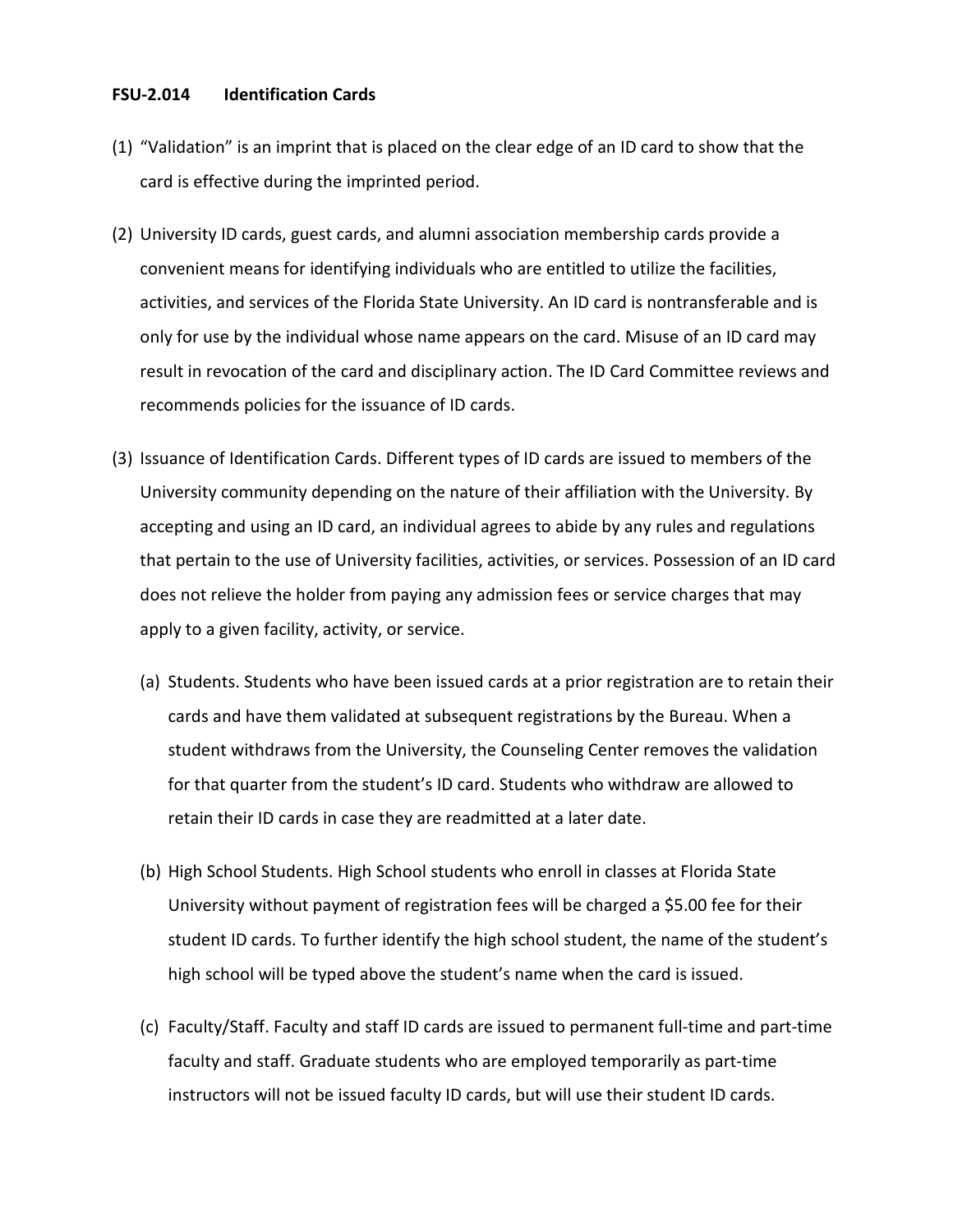Specific Authority BOG Regulation 1.001(3)(j) Law Implemented 1001.74(1), (5) 1009.24 FS. History–New 9-30-75, Formerly 6C2-2.14.

## **FSU-2.015 Procurement and Purchasing**

- (1) Statement of Intent. It is the intent of the University to acquire quality goods and services in a cost effective manner, within reasonable or required time frames, while promoting and maintaining fair and open competition in the public procurement process. This regulation establishes effective management oversight of the University's procurement process in order to comply with federal and state laws, rules and regulations, to reduce the appearance and opportunity for favoritism, and to preserve the integrity and reputation of the University with regard to procurement and contracting.
- (2) Purpose. These regulations implement the University's delegated authority from the University Board of Trustees with respect to the powers, duties and functions of the university's procurement jurisdiction consistent with Florida Board of Governor's Regulation 18.001
- (3) Application. These regulations shall apply to all expenditures of funds on deposit with Florida State University involving a purchase, regardless of their source, including federal assistance monies, except as otherwise specified herein, and may be applied to transactions that do not involve a purchase including revenue generating contracts such as food service, bookstore, or vending, when it is in the best interests of the University.
- (4) Procurement Organization
	- (a) The University Board of Trustees. By this regulation, the Board of Trustees exercises their authority to establish a system and process to coordinate procurement policies, procedures, and practices to be used in acquiring commodities and contractual services required by the University.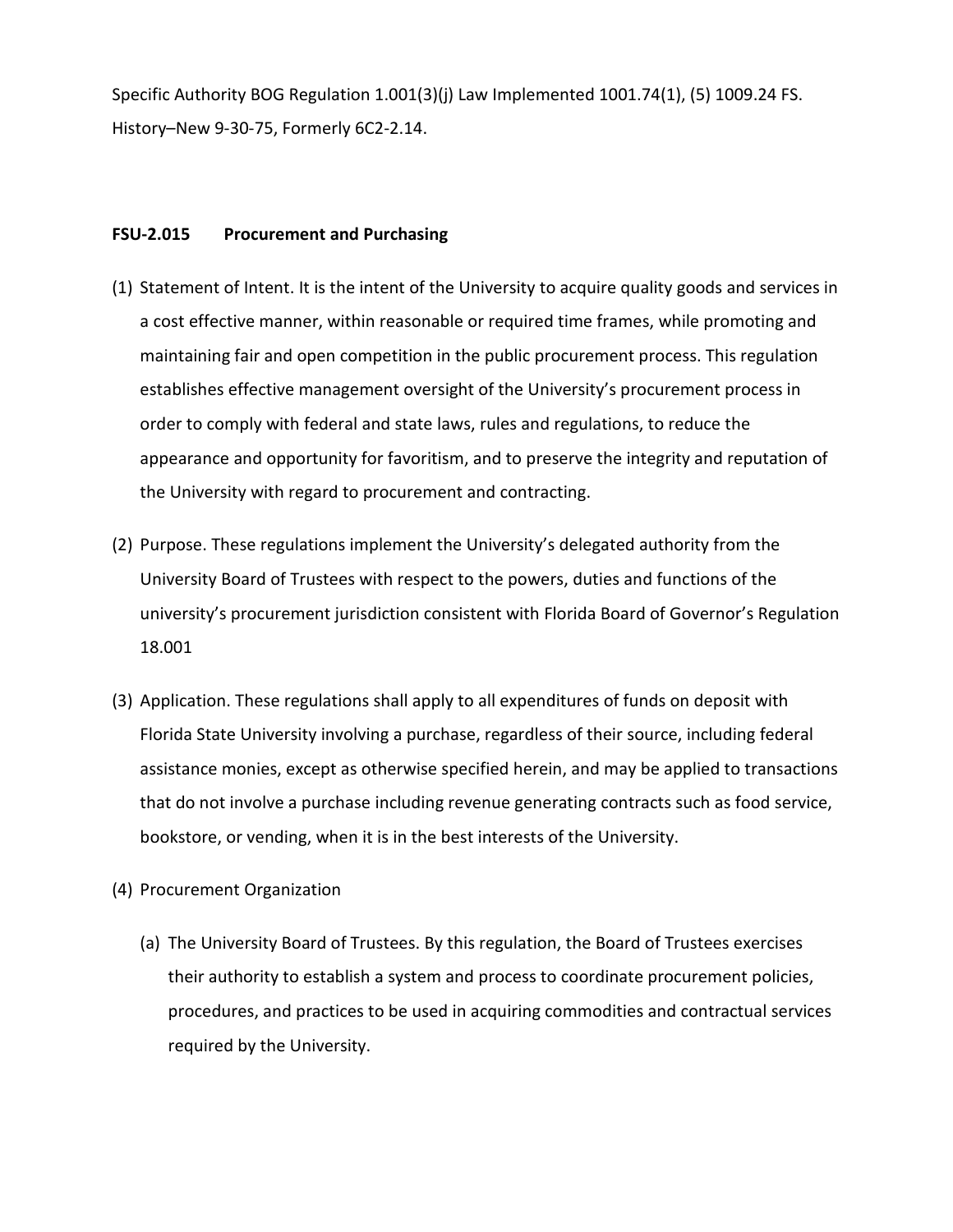- (b) The University President. As chief administrative officer of the University, the President has the responsibility to implement the University's procurement authority as consistent with the regulations of the Florida Board of Governors and University Board of Trustees. The President has delegated authority to approve, execute and administer contracts for and on behalf of the University Board of Trustees for licenses; the acquisition or provision of commodities, goods, equipment and services; to acquire real property and contract for the sale and disposal of same; leases of real estate and personal property and planning and construction to be rendered to or by the University provided such contracts are within the law and the regulations, rules and policies of the Florida Board of Governors and the University Board of Trustees. The President may delegate all or any portion of such authority, which is not required by law or regulation to be exercised personally, to any employee of the University in the interest of the efficient and effective operation of the University.
- (5) Delegation of Procurement Authority
	- (a) Duties and Powers. The Chief Procurement Officer is delegated authority to exercise the powers, duties and functions pertaining to the procurement of commodities and contractual services or which are assigned specifically to that position.
	- (b) The Chief Procurement Officer may delegate to the Procurement Services department staff such portions of those powers, duties and functions as deemed appropriate.
	- (c) Additional Procurement Delegation. Departments' delegated authority to make purchases of commodities and services for their respective area is limited to the following: Food purchased for the cafeteria at the Florida State University Schools; books and periodicals purchased by University libraries, and construction and construction related purchases by the Facilities Department. Any such purchases shall be processed by the appropriate University department in full compliance with this regulation. References in this regulation to the procurement department shall include all offices delegated procurement authority under this regulation. References in this regulation to the duties and responsibilities of the Procurement Director shall apply to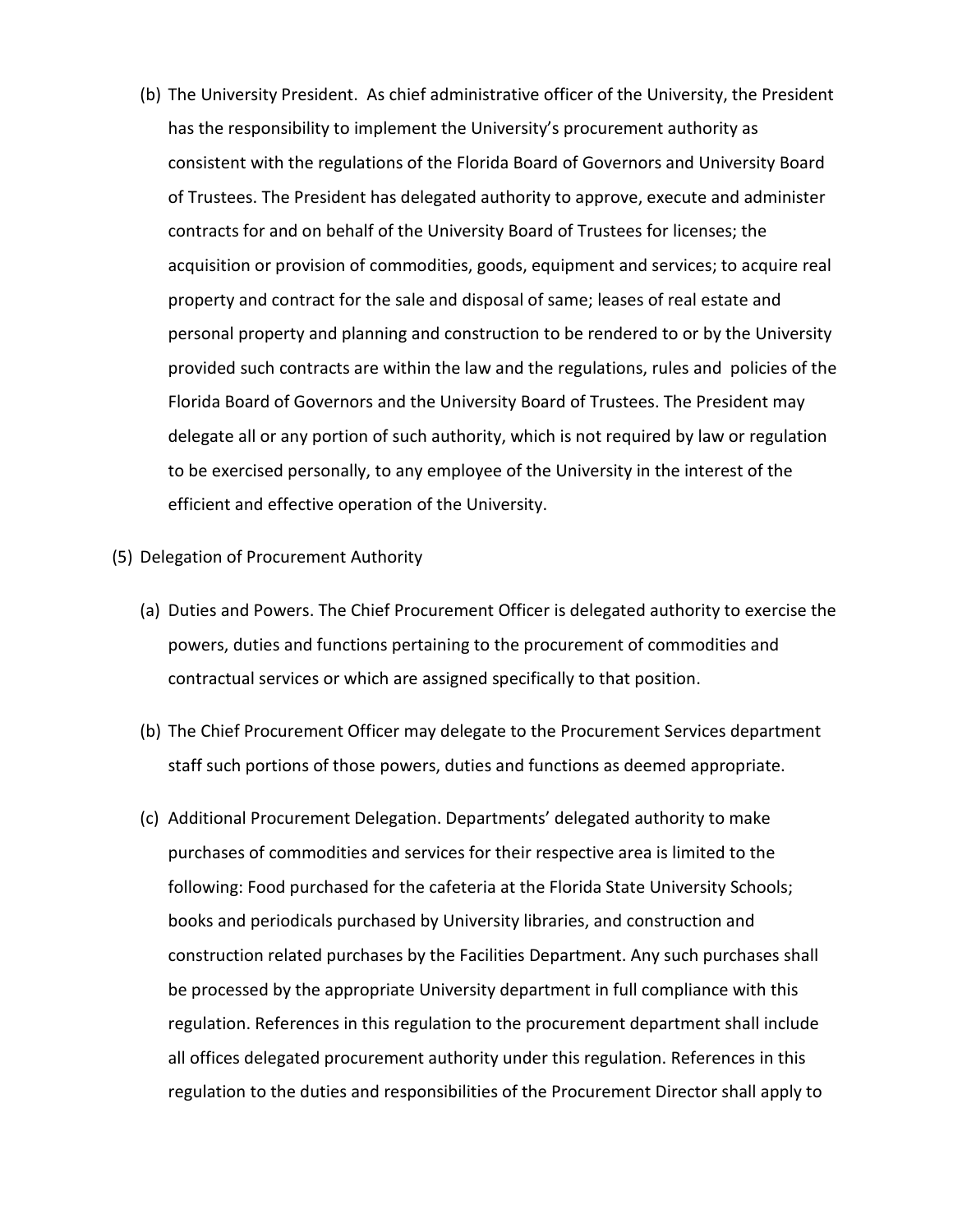the director or department head of all areas with delegated procurement authority, regardless of title, however shall not include those powers and duties delegated and granted here to the Chief Procurement Officer, who is head of the Procurement Services Department.

- (d) Purchase of Private Attorney Services. Written approval from the Attorney General is not required for private attorney services acquired by the University; however, University General Counsel approval must be obtained.
- (e) Purchase of Insurance. The University has the authority to purchase insurance as deemed necessary and appropriate for the operation and educational mission of the University. Examples of insurance coverage that may be acquired by the University include:
	- 1. Physical damage on vehicles and boats;
	- 2. Inland marine on property owned, leased, or loaned to or by the University;
	- 3. Building and property damage;
	- 4. Equipment losses due to theft;
	- 5. Equipment subject to transportation;
	- 6. Loss of rental income;
	- 7. Commercial general liability insurance for scientific equipment;
	- 8. Excess general liability coverage;
- (6) Duties and Authority of the Chief Procurement Officer
	- (a) Canvass sources of supply, and contract for the purchase or lease of all commodities and contractual services for the University, in any manner, including, reverse auctions and purchase by installment- or lease-purchase contracts.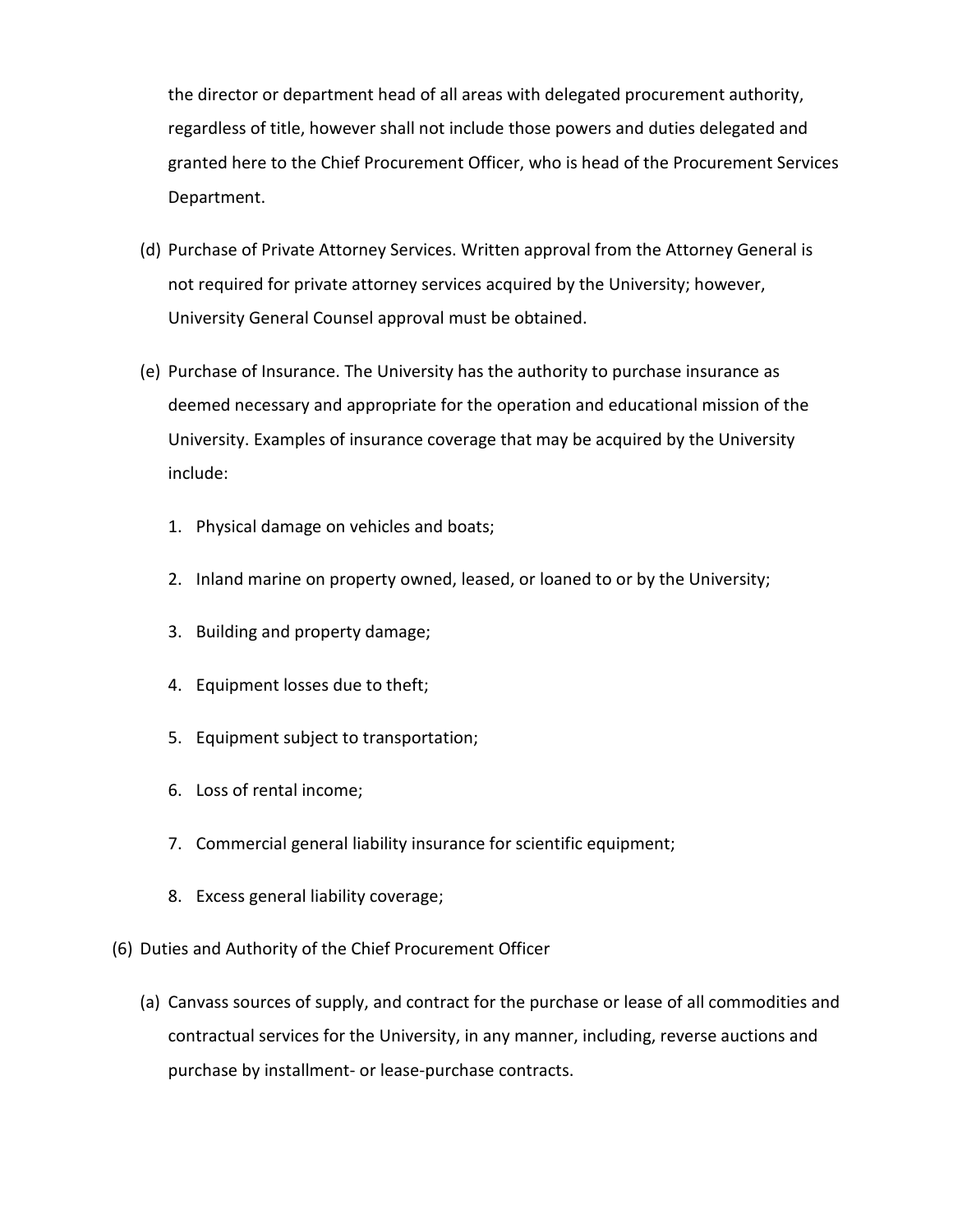- (b) Remove any contractor from the University's competitive solicitation or supplier list that fails to respond to one (1) or more competitive solicitations or to fulfill any of its duties specified in a contract with the University and to reinstate any such contractor when satisfied that further instances of default will not occur. A "No Bid" or similar response is considered a response under this section.
- (c) Plan and coordinating purchases, including volume purchases; and negotiating and executing agreements and contracts for commodities and contractual services for use by all University departments.
- (d) Develop an Annual Certification List to serve as a waiver of the competitive solicitation requirement for commodities/services that are frequently purchased and are available from a single source.
- (e) Evaluate, approve and use contracts that are entered into after a public and open competitive solicitation established by any State of Florida agency or department, the Federal Government, other states, political subdivisions, cooperatives or consortia or any independent college or university for the procurement of commodities and contractual services, when it is determined to be cost-effective and in the best interest of the University to make purchases under contracts established by such other entities. Consortia and cooperative contracts should be reviewed to identify potential savings, and, if there is the potential for savings, enter into new consortia and cooperative contracts to achieve the savings, with the goal of achieving a five-percent savings on existing contract prices. Contracts so approved are not subject to additional competitive solicitation requirements.
- (f) Award contracts for commodities and contractual services to multiple suppliers, if it is determined to be in the best interest of the University. Such awards may be on a university, regional or multiple state university-wide basis and the contracts may be for multiple years.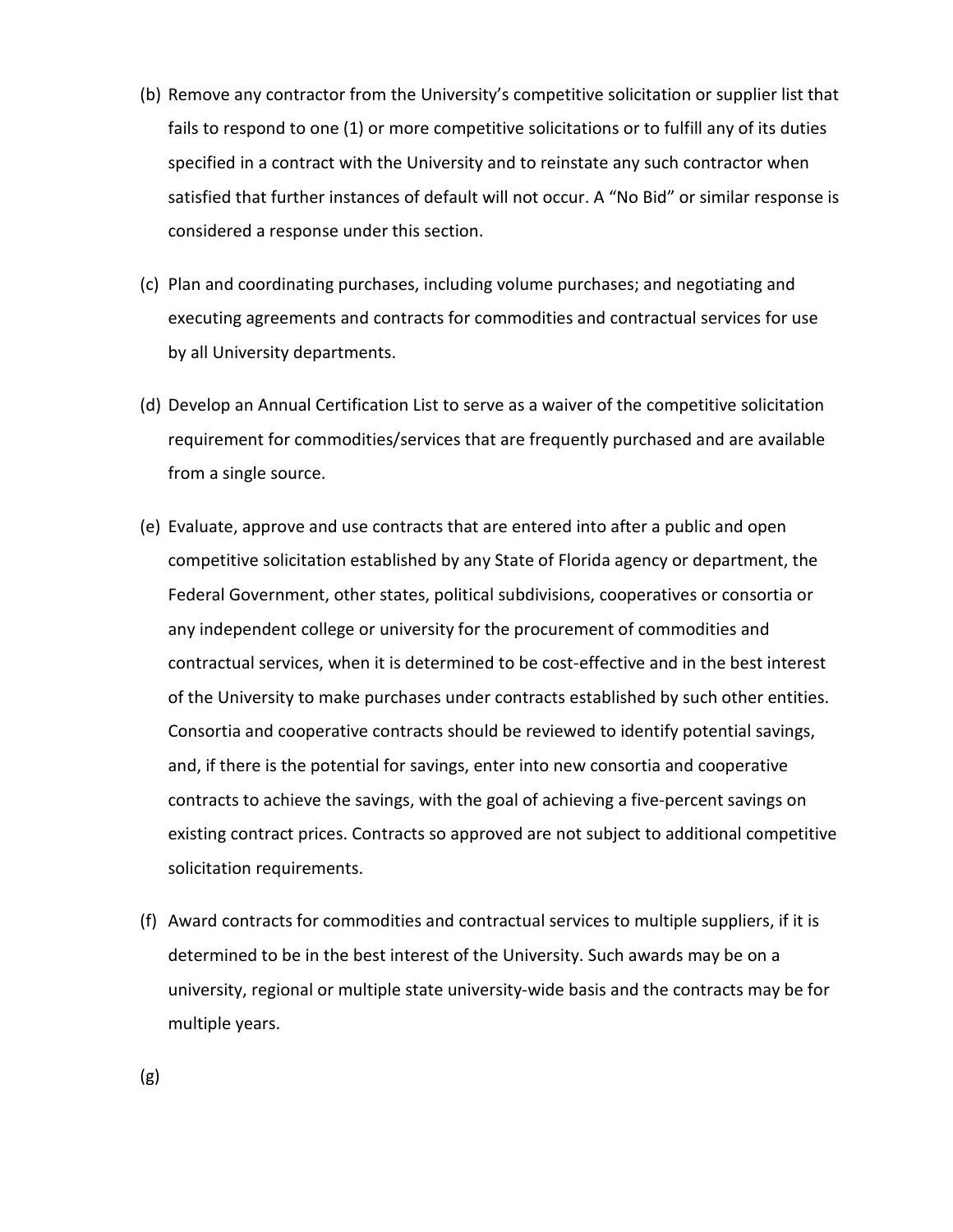- (7) Source Selection and Contract Formation for Commodities and Contractual Services.
	- (a) Competitive Solicitation Required. The Procurement Director shall be responsible for ensuring that all contracts for the purchase of commodities or contractual services exceeding the maximum competitive solicitation limit established in Board of Governors Regulation 18.001, (currently \$75,000), are awarded pursuant to a competitive solicitation, unless otherwise authorized herein or by other applicable law. The purchase of commodities and contractual services shall not be divided to avoid the requirement of competitive solicitation.
	- (b) Public Notice. The Procurement Director, or a designee, shall determine the method of public notice to be used in each case of a competitive solicitation based on the nature and quantity of the commodities, contractual services, or construction sought and the availability and extent of competitive solicitation lists. Posting of competitive solicitations on a Procurement Department website constitutes public advertising.
	- (c) Receipt of Responses. Competitive solicitation responses shall be delivered, including electronically, as directed in the competitive solicitation to the appropriate Procurement Department, or as otherwise directed in the competitive solicitation document, at or prior to the date and time specified in the competitive solicitation. Only responses that are delivered to that specific location shall be considered. It is the responder's responsibility to assure that their response is delivered at the proper time and place. If the competitive solicitation is not administered through an electronic sourcing solution, the clock in the Reception area of the Procurement Services Department is designated as the official timepiece for purposes of determining whether a response is received in Procurement Services by the appointed date and hour. Otherwise, the official timepiece is dependent upon the built-in functionality of the electronic sourcing solution. Any individual university Procurement departments with delegated procurement authority may designate an alternate timepiece.
		- 1. Prior to the time a competitive solicitation response is opened, the Procurement Director, or a designee, may change or correct the terms, conditions or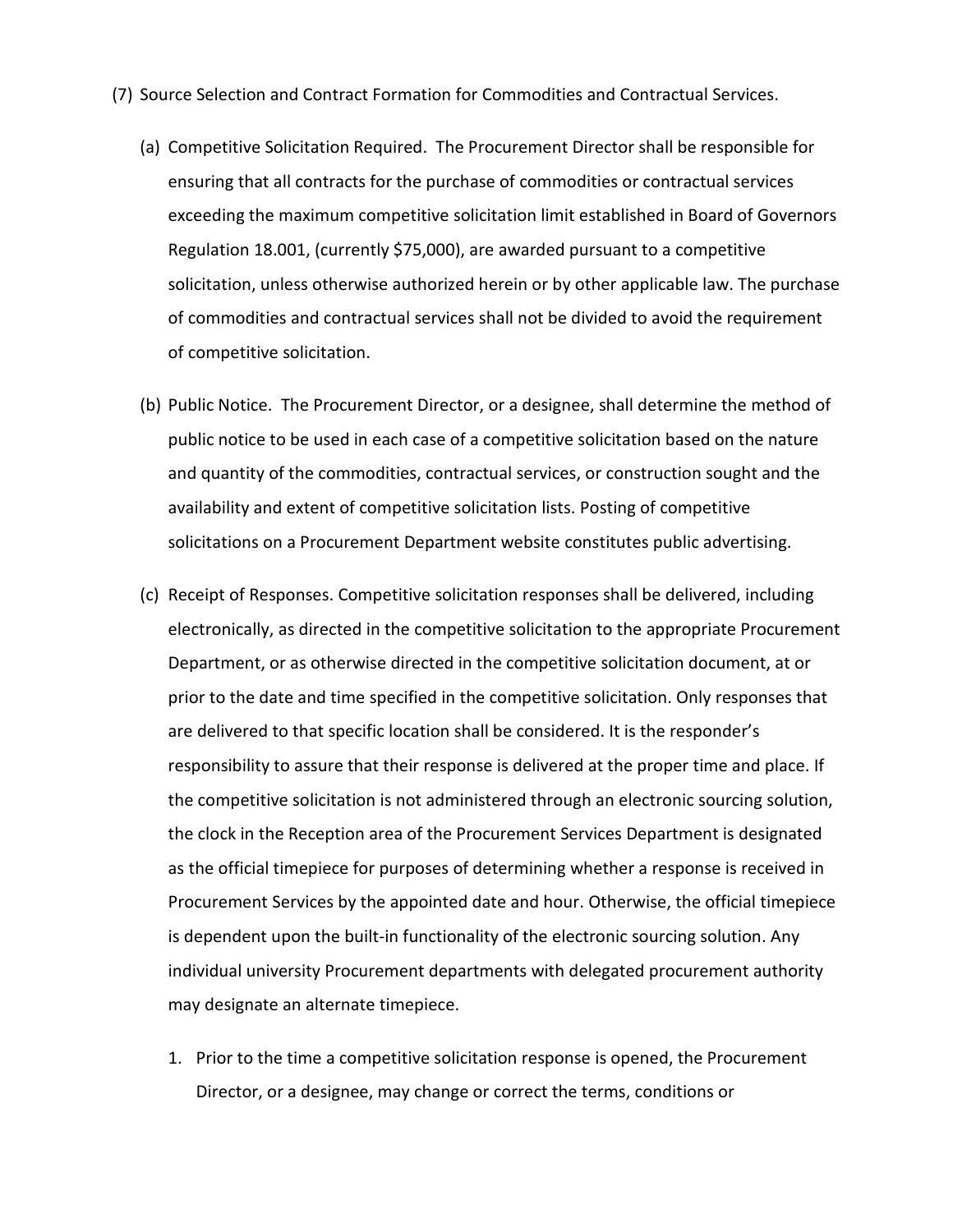specifications by issuing an addendum to all known recipients of the competitive solicitation.

- 2. A responder to a competitive solicitation may withdraw or correct a response prior to the time that the competitive solicitation response is opened. Any alteration or correction to a response must be in writing and signed or approved electronically, by an authorized representative of the firm who signed the original response.
- 3. The Procurement Director, or a designee, will permit the withdrawal of a competitive solicitation response for good cause if requested in writing within seventy-two (72) hours of the competitive solicitation response opening and prior to final award of the purchase order being issued. Good cause shall include illegality, impossibility of performance, or a clear and inadvertent error in the response preparation, but shall not include a responder's lack of profitability or financial loss resulting from the competitive solicitation. Neither modification nor withdrawal will be permitted at any time if the result of such action is prejudicial to the fairness of the competitive procurement process or a monetary or educational interest of the University.
- (d) Competitive Solicitation Evaluation. Responses to a competitive solicitation shall be evaluated based on the requirements set forth in the competitive solicitation. The requirements of the competitive solicitation include but are not limited to criteria such as price, inspection, samples, quality, testing, workmanship, convenience, experience, delivery and suitability for a particular purpose. Those criteria that affect the price shall be objectively measured to the extent practicable. In cases where more than one commodity or contractual service is listed on a response to a competitive solicitation, the University is not required to consider all alternates or options, nor do they have to be considered in sequence.
- (e) Right to Reject Competitive Solicitation Responses and Waive Minor Irregularities. The University reserves the right to reject any and all responses to a competitive solicitation. The University also reserves the right to waive minor irregularities in an otherwise valid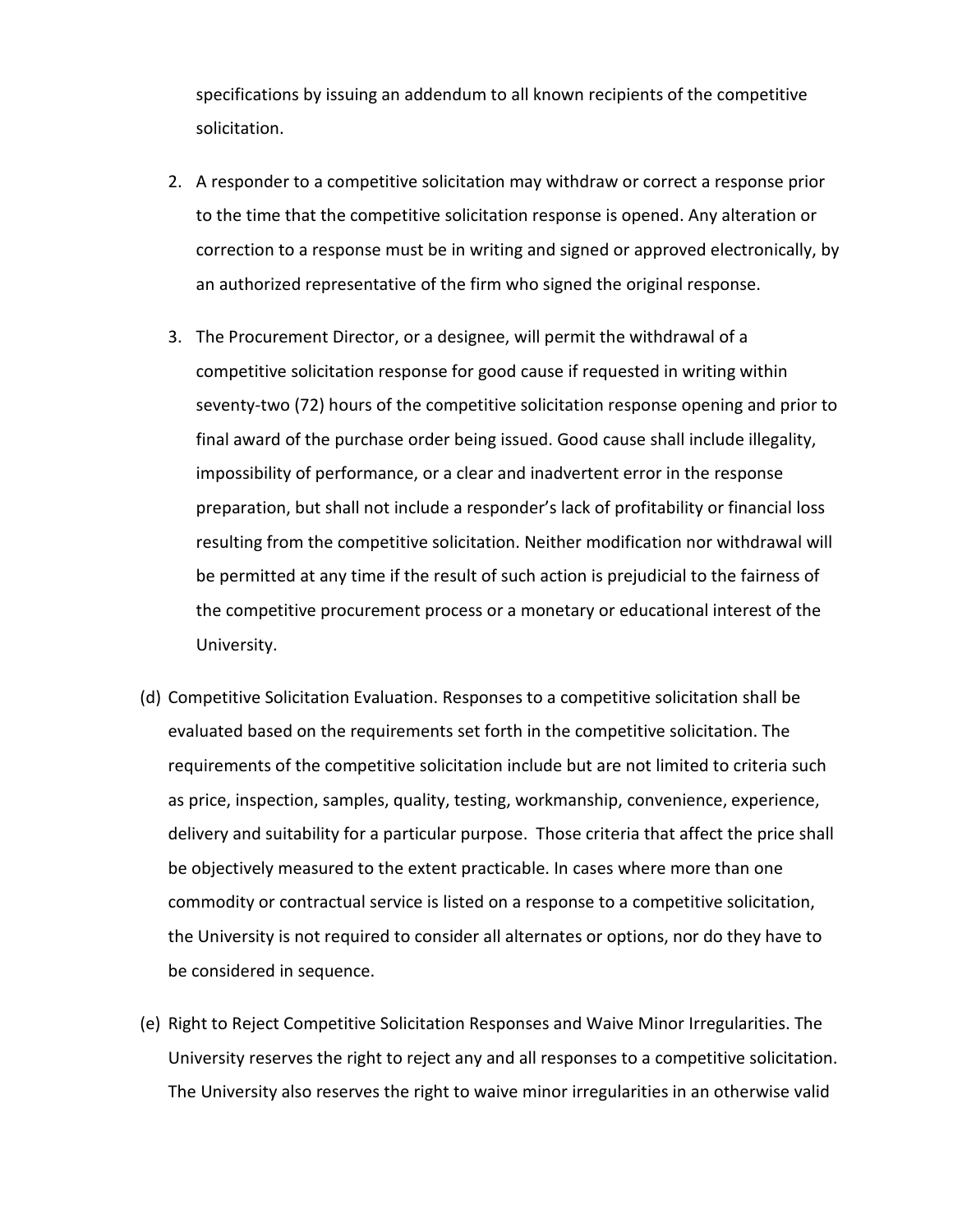response. A minor irregularity is a variation from the competitive solicitation terms and conditions, which does not affect the price offered, or give the responder an advantage or benefit not enjoyed by other responders or does not adversely impact the business or educational interests of the University. The University shall correct mistakes clearly evident on the face of a response, such as an error in arithmetic or extension of pricing. In the case of extension errors, calculations based upon multiples of the unit price, the unit price shall prevail.

- (f) Receipt of Fewer Than Two Responsive Offers to a Competitive Solicitation. When fewer than two responsive offers are received in response to a competitive solicitation exceeding the competitive solicitation threshold, the Procurement Director, or a designee, shall review the circumstances surrounding the solicitation to determine if a second call for a competitive solicitation is in the best interest of the University. If it is determined that a second competitive solicitation is not in the best interests of the University, the University may proceed with the acquisition based on the one responsive offer received or may proceed to negotiate with any other possible source including the sole responder.
- (g) Preferences for Florida-Based Suppliers.
	- 1. Preferences for Personal Property. When a University awards a contract to purchase personal property, other than printing, by competitive solicitation a preference shall be provided to suppliers with a principal place of business in Florida ("Resident Suppliers") as follows:
		- a. If the responsible and responsive supplier who submits the lowest bid, the most advantageous proposal, or the best value and is one whose principal place of business is outside of Florida and whose state or political subdivision grants a preference for the same purchase to a local supplier then the University shall grant the that same preference to the lowest or best responsible and responsive Resident Supplier.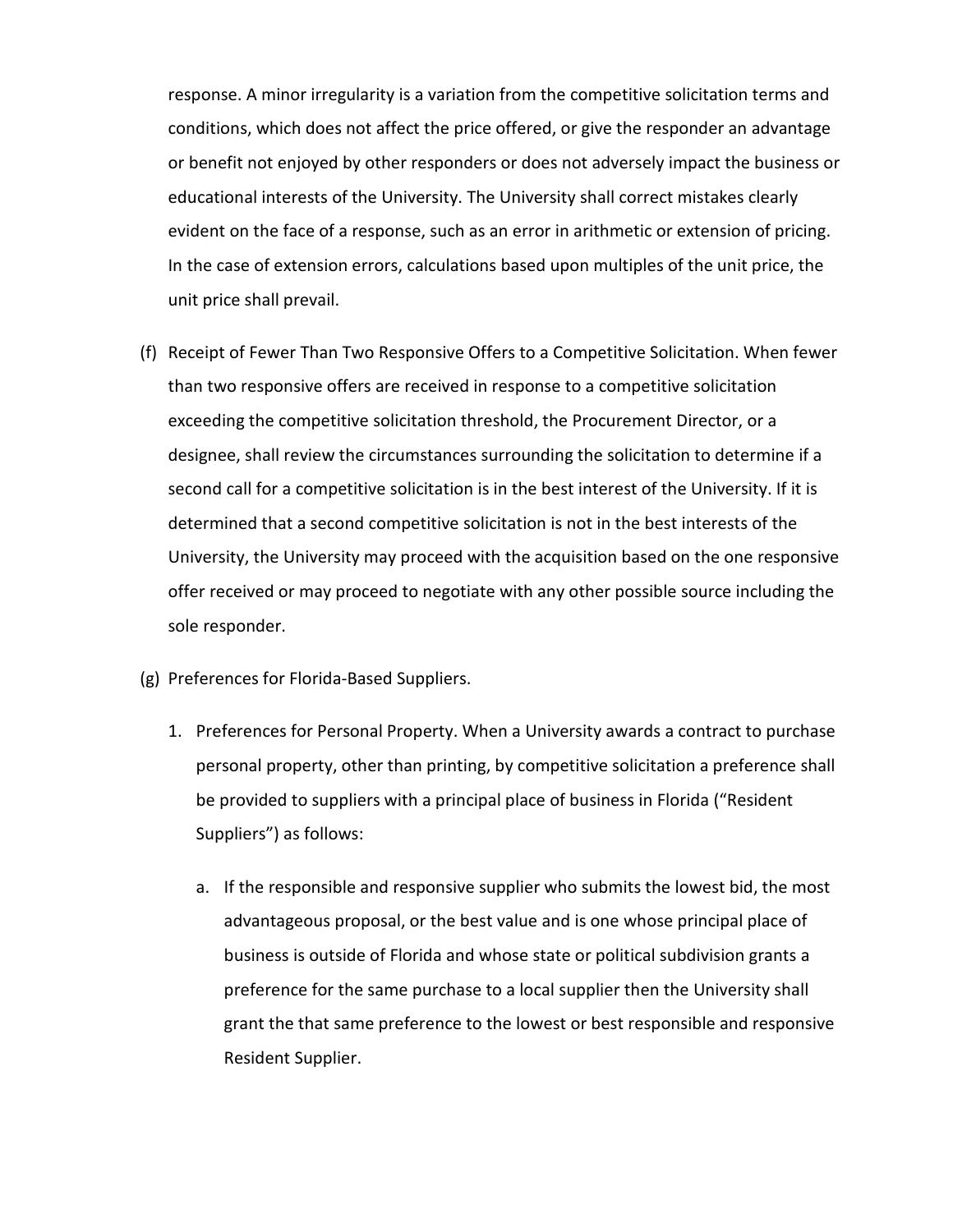- b. With respect to Invitations to Bid, if the lowest responsible and responsive bid is from a supplier whose principal place of business is in a state that does not grant a preference for the purchase to a supplier in such state, then the University shall grant a preference in the amount of five percent (5%) to the lowest responsible and responsive Resident Supplier.
- c. For suppliers whose principal place of business is outside of Florida, such suppliers must, at the time of submitting its bid, proposal or reply, provide a written opinion from a licensed attorney in its state specifying: (a) the preferences(s) granted by the state or political subdivision, as applicable, under the laws of that state to suppliers whose principal place of business is in that state or political subdivision; and (b) how the preference is calculated. The failure to submit the written opinion may be waived as non-material if all suppliers responding to the solicitation have principal places of business outside of Florida.
- d. The supplier's principal place of business, as represented by the supplier in its bid or reply, may be relied upon by the University without further inquiry. If the University determines that a supplier has misrepresented its principal place of business, the supplier's bid, proposal or reply shall be rejected.
- e. For the purpose of paragraph (g) 1., "personal property" shall be defined as goods and commodities, but not real estate, intellectual property or services.
- 2. Preferences for Printing. When a University purchases printed materials by competitive solicitation, a preference shall be provided to Resident Suppliers as follows:
	- a. If the lowest responsible and responsive bid received pursuant to an Invitation to Bid is from a supplier whose principal place of business is outside of Florida, then the University shall grant a preference to the lowest responsible and responsive Resident Supplier in the amount of five percent (5%) if the University has determined that the printing can be performed by the Resident Suppliers at a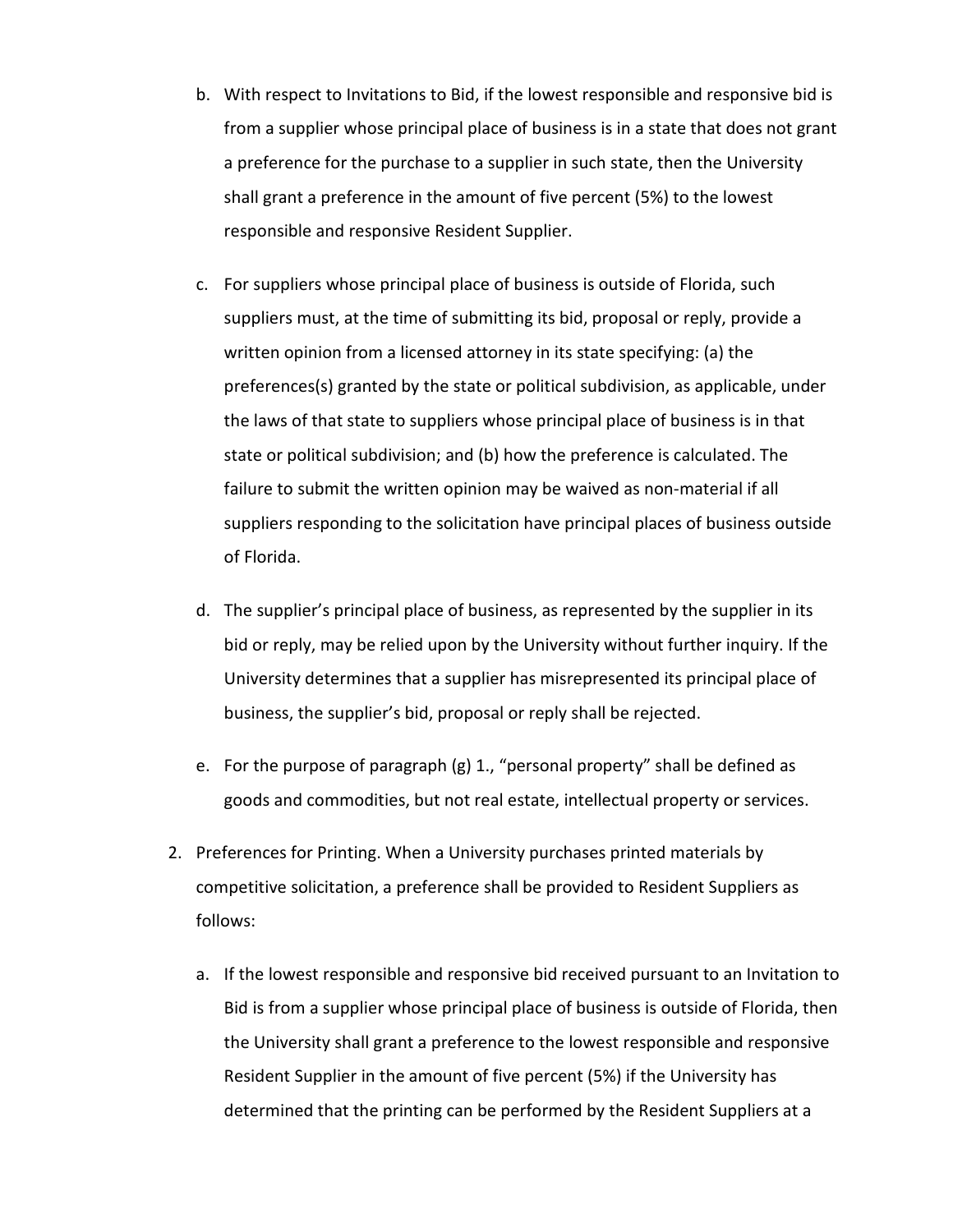level of quality comparable to that obtainable from the supplier submitting the lowest bid whose principal place of business is outside of Florida.

- b. For purposes of subparagraph (g) 2.a. the level of quality shall be determined by whether a supplier satisfies the minimum specification requirements as set forth in the Invitation to Bid.
- 3. Method of Calculating Five Percent Preference. If the competitive solicitation is an Invitation to Bid, then an amount equal to five percent (5%) of the total base bid and any alternates shall be deducted from the base bid and alternates, as applicable, of the lowest responsible and responsive Resident Supplier's bid.
- 4. Determining a Supplier's Principal Place of Business. A supplier's "principal place of business" is determined as follows:
	- a. If the supplier is an individual or a sole proprietorship, then its "principal place of business" is in the state where the supplier's primary residence is located.
	- b. If the supplier is a business organization, then its "principal place of business" is in the state where the majority of the supplier's executive officers direct the management of the supplier's business affairs.
- 5. Federally Funded Projects. Purchases made to perform specific obligations under federally funded projects shall not be subject to this preference requirement to the extent the application of a preference is not allowed under applicable federal law or regulation.
- 6. If no preference exists or where after application of the preference here, two or more responses are equal in every respect, the University will use a toss of a coin to select the successful response.
- (h) Purchases from Contractors Convicted of Public Entity Crimes. The University shall not accept a competitive solicitation from, or purchase commodities or contractual services from, a person or affiliate who has been convicted of a public entity crime and has been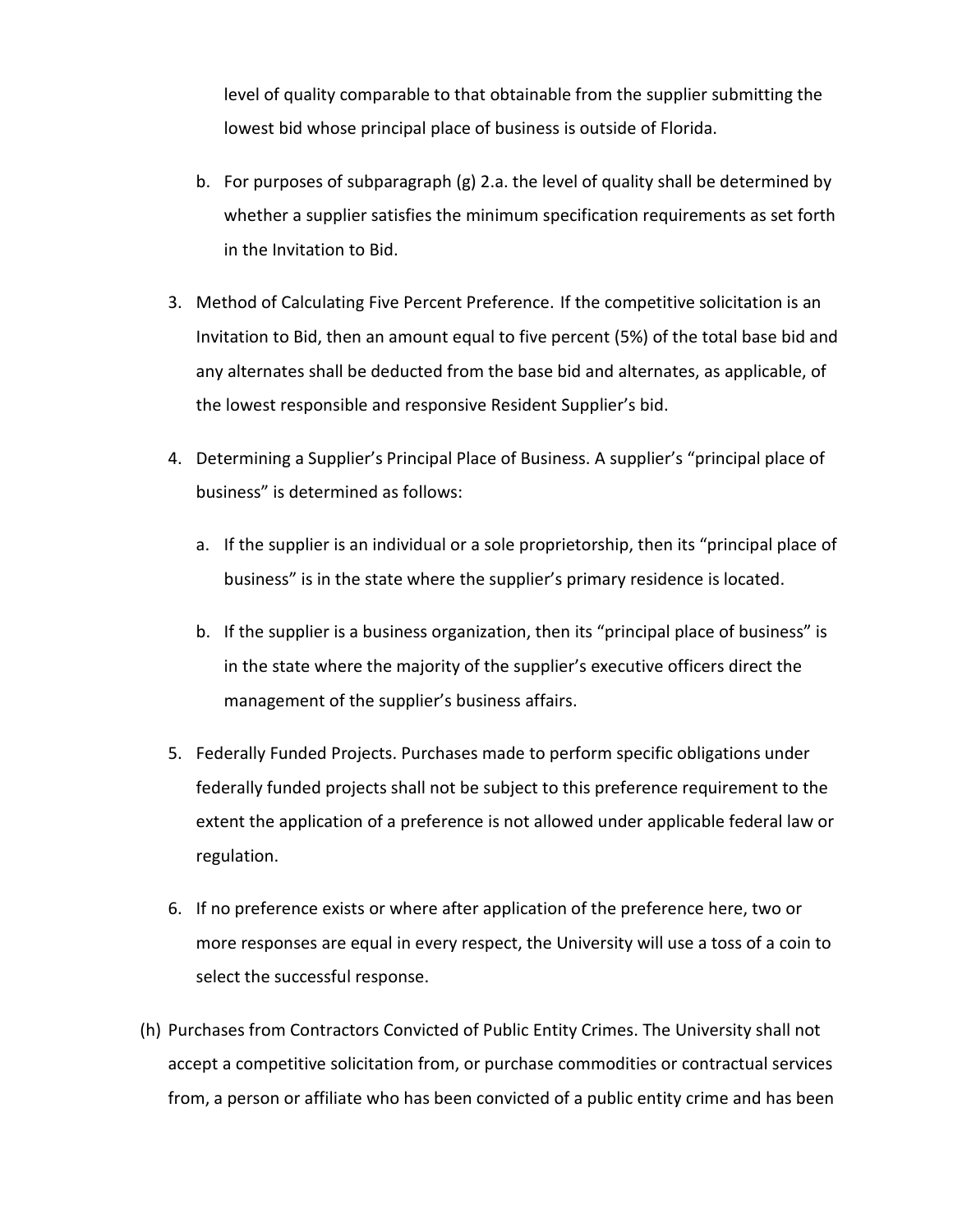placed on the State of Florida's convicted supplier list for a period of 36 months from the date of being added to the convicted supplier list.

- (i) Competitive Solicitation Notice of Award. After evaluating the responses to a competitive solicitation, the Procurement Director, or a designee, shall make a determination as to the successful response based on the method of award contained in the competitive solicitation. A notice of award shall be posted electronically by posting a Competitive Solicitation Tabulation Sheet, or other appropriate document, on the Web Site of the Procurement department that issued the competitive solicitation, on the date and time listed in the competitive solicitation or as soon as reasonably possible after the responses are evaluated. The Competitive Solicitation Tabulation Sheet shall contain the competitive solicitation name, the name of each responder including those whose responses were rejected and the dollar amount(s) of each response, the date and hour that it was posted and the date and hour that the posting period ends. The Notice of Award Web Site shall be maintained by each department with delegated procurement responsibility, and shall be available for public inspection at all times during regular University business hours. Any person who is adversely effected by the University's decision or intended decision regarding a competitive solicitation shall file in writing a protest which shall be received in the procurement department responsible for issuing the competitive solicitation before the end of the 72 hour posting period shown on the Notice of Award, or within 72 hours after the protestant received actual notice by other delivery of the decision, whichever occurs first. The 72-hour period excludes the hours in weekends and University holidays. Weekends are deemed to begin at 5 PM on Friday and end at 8 AM on Monday. Holidays are deemed to begin at 5 PM at the end of regular workday before the holiday or 8 AM after a Sunday if the holiday begins on a Monday and end at 8 AM on the next regular University workday. Posting of the proposed Notice of Award does not establish a contract between the University and the proposed supplier.
- (j) The following shall apply to every solicitation for the procurement of commodities or contractual services: "Respondents to this solicitation or persons acting on their behalf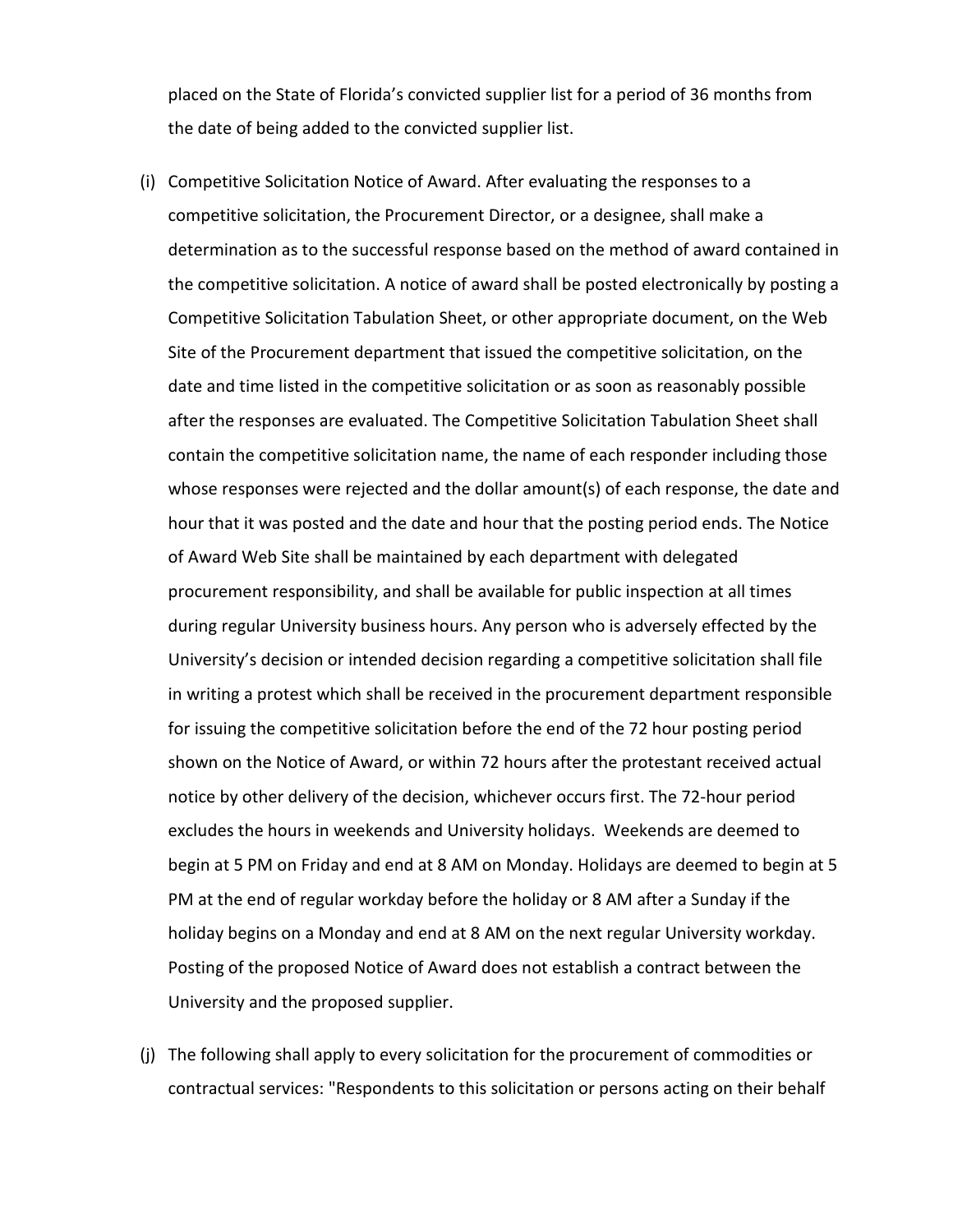shall not contact any employee or officer of the Florida State University Board of Trustees, a University Direct Support Organization, or The Florida State University concerning any aspect of this solicitation, except in writing to the Chief Procurement Officer or as provided in this solicitation document, from the date of release of this solicitation through the end of the 72-hour period following the University's posting of the notice of intended award, in accordance with BOG Regulation l8.002. Violation of this provision may be grounds for rejecting a response."

(8) Competitive Solicitation Registration. Individuals and businesses shall register with the University's Procurement Services department to receive competitive solicitations, a contract or a purchase order from the Central procurement department. The University does not guarantee that a business will receive notice of a competitive solicitation for a particular commodity or contractual service for which they have registered as a supplier and are responsible for monitoring posted notices which interest them. The opportunity to participate in a competitive solicitation is a privilege not a right.

(9) Procurement actions that are not subject to the competitive solicitation process include:

- (a) Emergency Purchases. When the President, or a designee, determines in writing that a condition exists that threatens the health or safety of person(s) or animal(s) or the preservation or protection of property or the continuance of a vital University function, the University will proceed with an emergency purchase without a competitive solicitation. Due to the critical nature of the procurement, emergency purchases do not require that the action be posted in the Notice of Award Web Site for 72 hours. An emergency purchase shall be limited to the purchase of only the type of items and quantities that are required for a time period sufficient to relieve the immediate threat and shall not be used to meet long-term requirements.
- (b) Sole Source Purchases. Commodities or contractual services available from a single source shall be exempted from the competitive solicitation process. A sole source document shall be publicly posted in the Notice of Award Web Site for 72 hours, unless the sole source is covered under the annual certification list provided in (6)(d).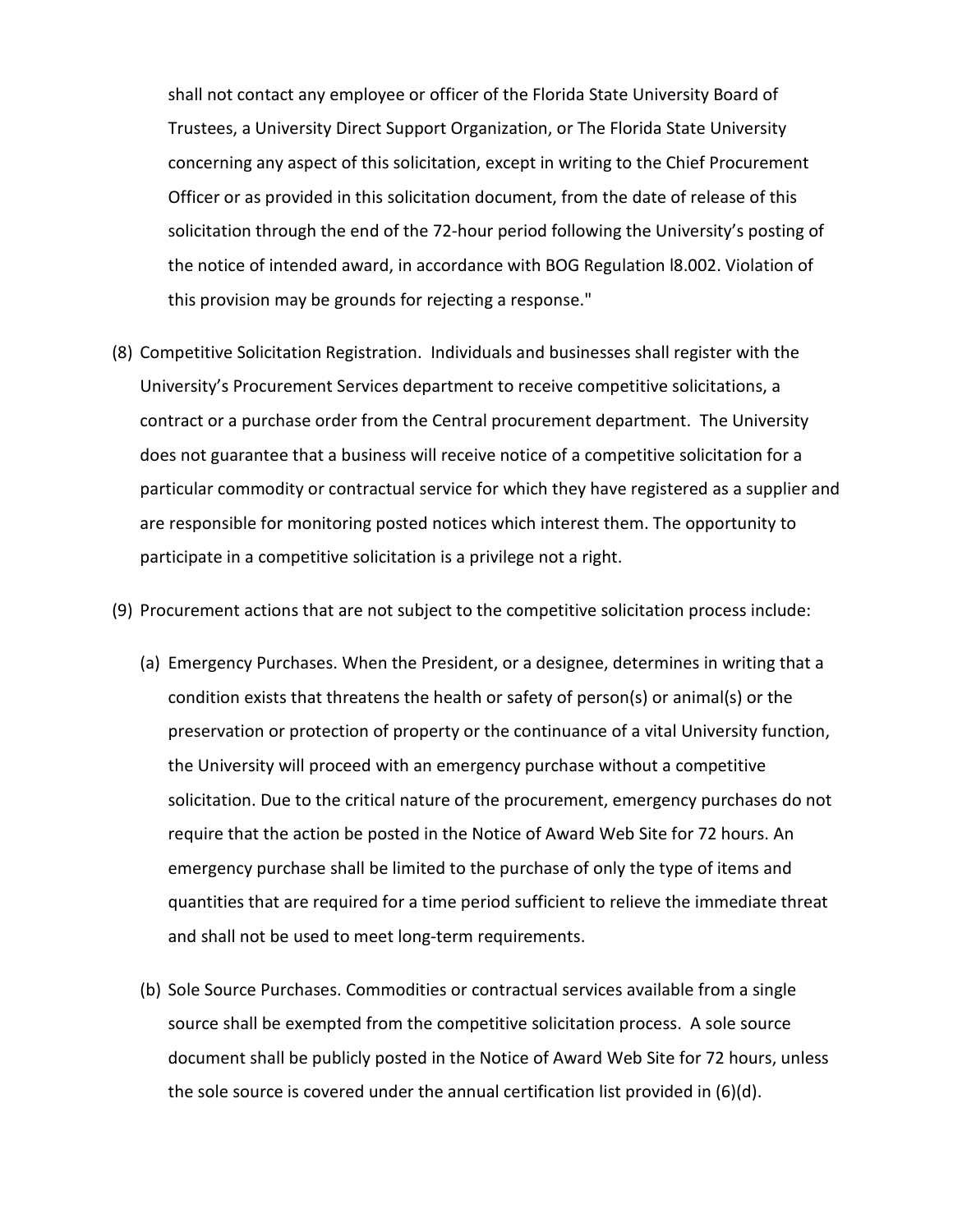- (c) Construction Direct Purchase Program. Commodities to be incorporated into any public work (as that term is defined in Fla. Admin. Code R. 12A-1.094 as authorized under Section 212.08(6), F.S. [tax- exempt purchase] which are procured by the University in accordance with the requirements of the University's direct purchase program are not subject to any further competitive solicitation.
- (d) Commodities and contractual services that are exempt from the competitive solicitation process include:
	- 1. Artistic services;
	- 2. Academic reviews;
	- 3. Lectures;
	- 4. Auditing services;
	- 5. Legal services, including attorney, paralegal, expert witness, appraisal, arbitrator or mediator services;
	- 6. Health services involving examination, diagnosis, treatment, prevention, medical consultation or administration. Prescriptive assertive devices for medical, developmental or vocational rehabilitation including, but not limited to prosthetics, esthetics, and wheelchairs, provided the devices are purchased on the basis of an established fee schedule or by a method that ensures the best price, taking into consideration the needs of the client;
	- 7. Training and education services for University employees;
	- 8. Advertising, except for media placement services;
	- 9. Services or commodities provided by governmental agencies, another University in the State University System, direct support organizations of the university, cooperatives or consortia, political subdivisions or independent colleges and universities;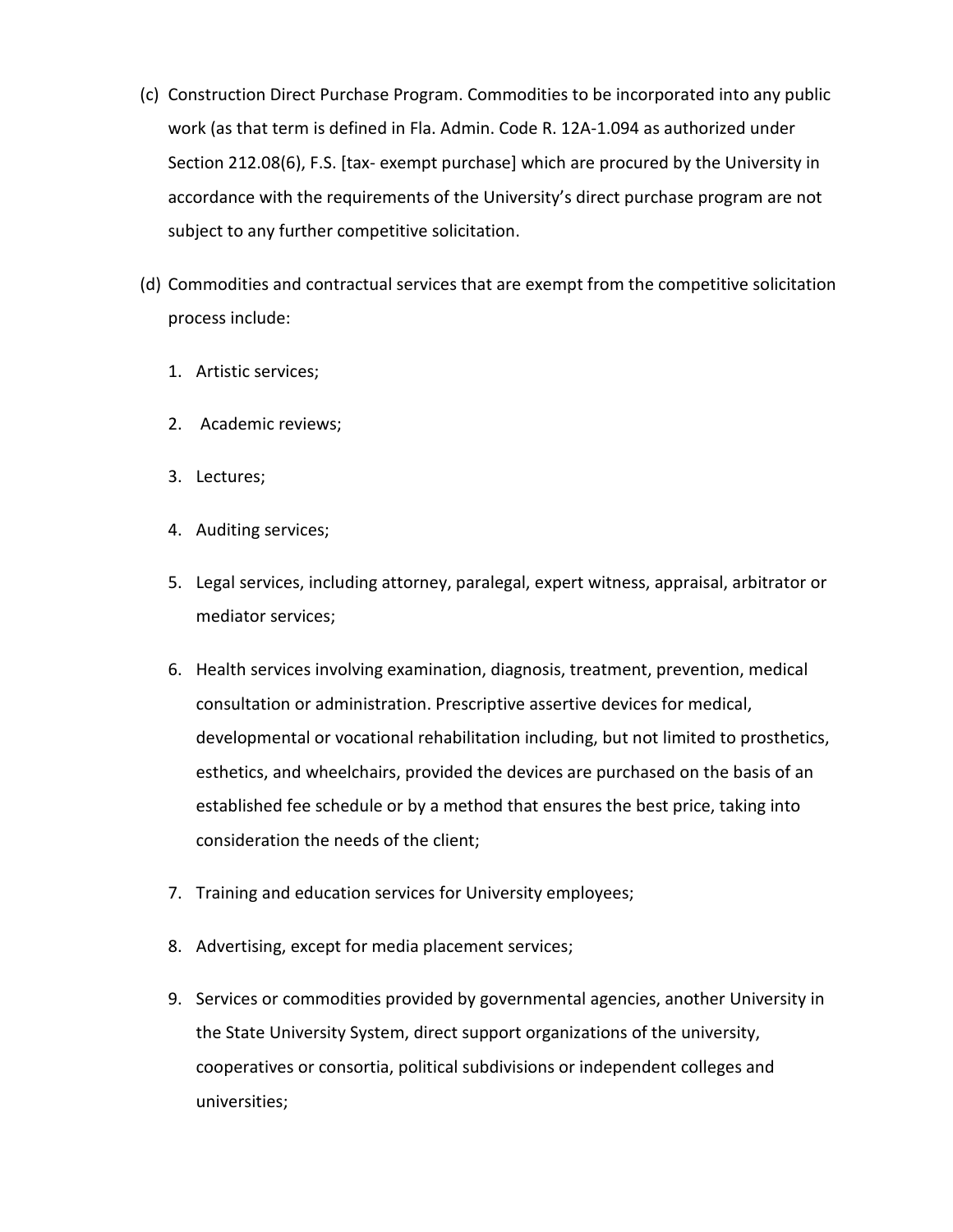- 10. Goods or services purchased with auxiliary funds authorized for such purchases, in direct support of specific programs, conferences, workshops, or continuing education events offered to the general public, for which fees have been collected to pay all expenses associated with the program or event;
- 11. Purchases from firms or individuals who are prescribed by state or federal law or specified by a granting agency;
- 12. Regulated utilities and government-franchised services;
- 13. Regulated public communications, except long distance telecommunication services or facilities;
- 14. Purchases from the Annual Certification List provided in (6) (d)
- 15. Purchases for resale to the public.
- 16. Accounting Services
- 17. Implementation/programming/training services available only from the owner of copyrighted software or its contracted supplier; and
- 18. Purchases of materials, supplies, equipment, or services for research purposes when the Vice President for research, or a designee, certifies that, in a particular instance, it is necessary for the efficient or expeditious prosecution of a research project.
- 19. Contracts or services provided by not-for-profit support and affiliate organizations of the University, direct support organizations, health support organizations, and faculty practice plans.
- (10) Suppliers Excluded from Competition. In order to ensure objective contractor performance and eliminate unfair competitive advantage, contractors that develop or draft specifications, requirements, statements of work, projects or programs for future implementation, or competitive solicitation documents, shall be excluded from competing for such procurements.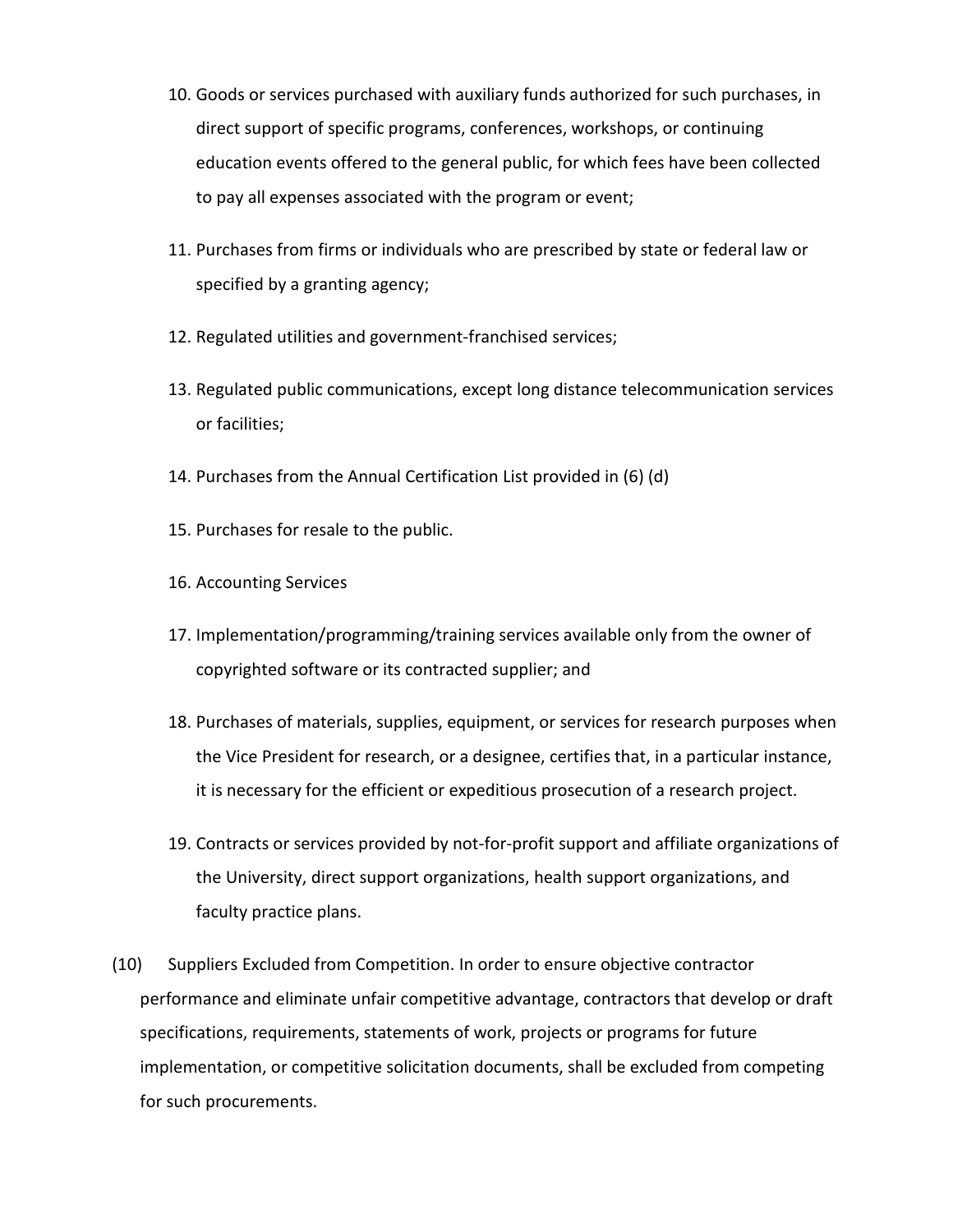## (11) Standard of Conduct

- (a) It shall be a breach of ethical standards for any employee of the University or member of the University Board of Trustees to accept, solicit, or agree to accept a gratuity of any kind, form or type in connection with any contract for commodities or services. It shall also be a breach of ethical standards for any potential contractor to offer an employee of the University a gratuity of any kind, form or type to influence the development of a contract or potential contract for commodities or services.
- (b) It shall be a breach of ethical standards for any employee to participate in the selection, award, or administration of a contract if a real or apparent conflict of interest would be involved. Such a conflict would arise when the employee, officer, or agent, any member of his immediate family, his or her partner, or an organization which employs or is about to employ any of the parties indicated herein, has a financial or other interest in the firm selected for an award.
- (12) Bonding Requirements
	- (a) Solicitation Security. A certified, cashiers or treasurer's check, bank draft, bank official check or bid bond may be required as a condition for participating in a competitive solicitation.
	- (b) Payment and Performance Bonds.
		- 1. Any contractor contracting with the University to provide commodities, services or commodities which include installation, may be required to furnish a payment and performance bond, with good and sufficient securities, to the University prior to the issuance of the contract as pursuant to BOG Regulation 18.003.
		- 2. The bond or security must be in an amount equal to 100% of the response submitted to the competitive solicitation.
		- 3. Competitive Solicitation Protest Bond. Any contractor that files an action pursuant to BOG Regulation 18.002, protesting a decision or intended decision pertaining to a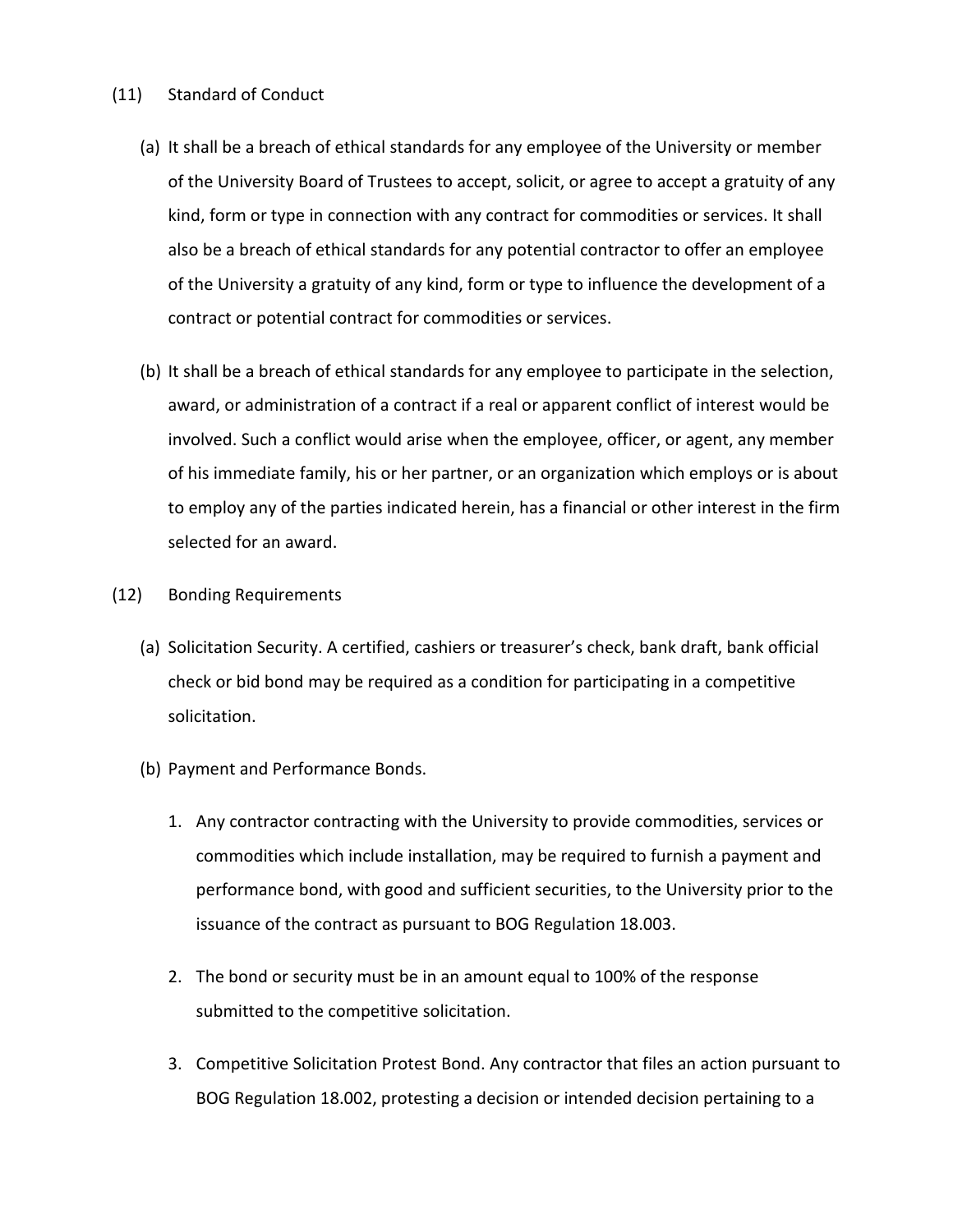solicitation, shall at the time of filing of the formal protest, post with the University, a bond payable to the University in an amount equal to: 10% of the estimated value of the protestor's competitive solicitation response; 10% of the estimated expenditure during the contract term; \$10,000; or whichever is less. The bond shall be conditioned upon the payment of all costs which may be adjudged against the contractor filing the protest action. In lieu of a bond, the University will accept a cashier's check or money order in the amount of the bond. Failure of the protesting contractor to file the required bond, cashier's check or money order at the time of filing the formal protest shall result in the denial of the protest.

#### (13) Contract Formation

- (a) Contracts for the purchase of commodities or contractual services or licenses shall consist of a purchase order or a purchase order and bilateral agreement [an individual written contract in addition to the purchase order] signed by the President of the University, or a designee who has been granted power of attorney through the University President, prior to the goods or services being ordered, contracted for, or rendered by the contractor.
- (b) Any contract for the purchase of services or tangible personal property for a period in excess of one fiscal year shall include the following statement: "The State of Florida's and University's performance and obligation to pay under this contract is contingent upon an annual appropriation by the Legislature."
- (c) The extension of a contract granted to extend the time to complete the contract shall be in writing signed by the Chief Procurement Officer. Contract extension shall not cause the University to incur additional costs. The contract extension shall be signed by both parties if a bilateral agreement and a purchase order were issued, and shall be subject to the same terms and conditions set forth in the initial contract for up to twelve months or until completion of the competitive solicitation and award or protest, whichever is longer.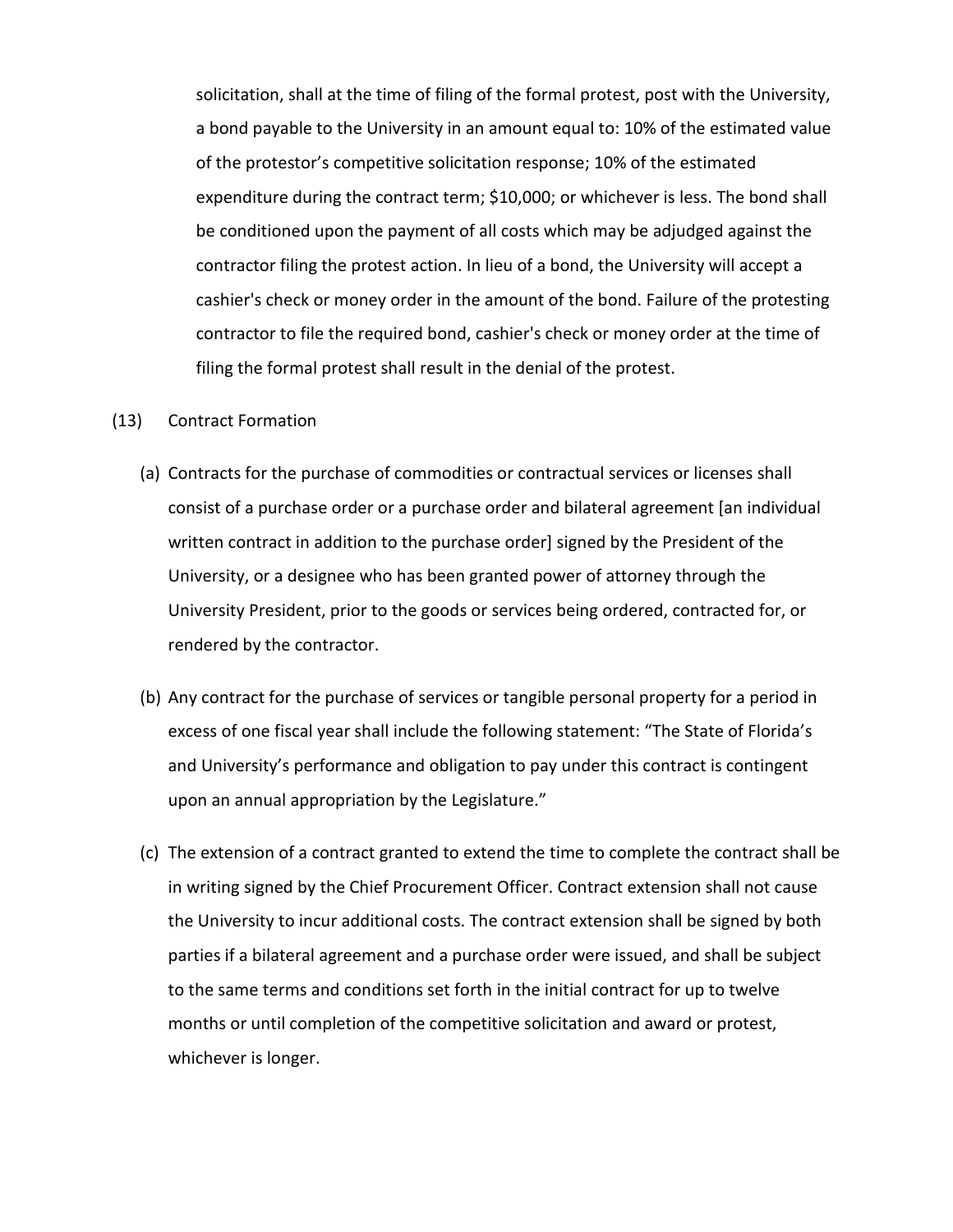- (d) A contract may contain provisions for renewal. If the commodity or contractual service is purchased as a result of a competitive solicitation, all contemplated renewal periods must be included in the competitive solicitation, and evaluated as part of the award evaluation process, including a cost algorithm to determine the cost to the university during renewal periods. Renewal(s) of a contract may not exceed 5 years or twice the term of the original contract, whichever is longer. This provision is not intended to apply retroactively; existing contracts entered into prior to January 1, 2017, including any specified renewal period(s) may continue in accordance with existing contract terms.
- (e) The President, or a designee, shall have the authority to enter into deferred payment agreements, in accordance with Board of Governors debt policies. The University may utilize the State of Florida Department of Financial Services Consolidated Equipment Financing Program if it is deemed advantageous. When the Consolidated Equipment Financing Program is used, the University will submit the contract to the Department of Financial Services for the purpose of pre-audit review and approval prior to acceptance. No such agreement shall establish a debt of the State or shall be applied to the faith and credit of the State; nor shall any agreement be a liability or obligation of the State except from appropriated funds.
- (f) In order to promote cost-effective procurement of commodities and contractual services, the University may enter into contracts that limit the liability of a supplier consistent with Section 672.719, F.S. and consistent with the lawful limits of state sovereign immunity.
- (g) The total value of the contract shall be the purchase price for the initial term plus all renewal costs.
- (14) Authority to Suspend or Debar a Business.

The Chief Procurement Officer shall remove a business from the University's authorized supplier or competitive solicitation list and reject all responses offered by that business in the event the business's performance through acts of omission or commission results in any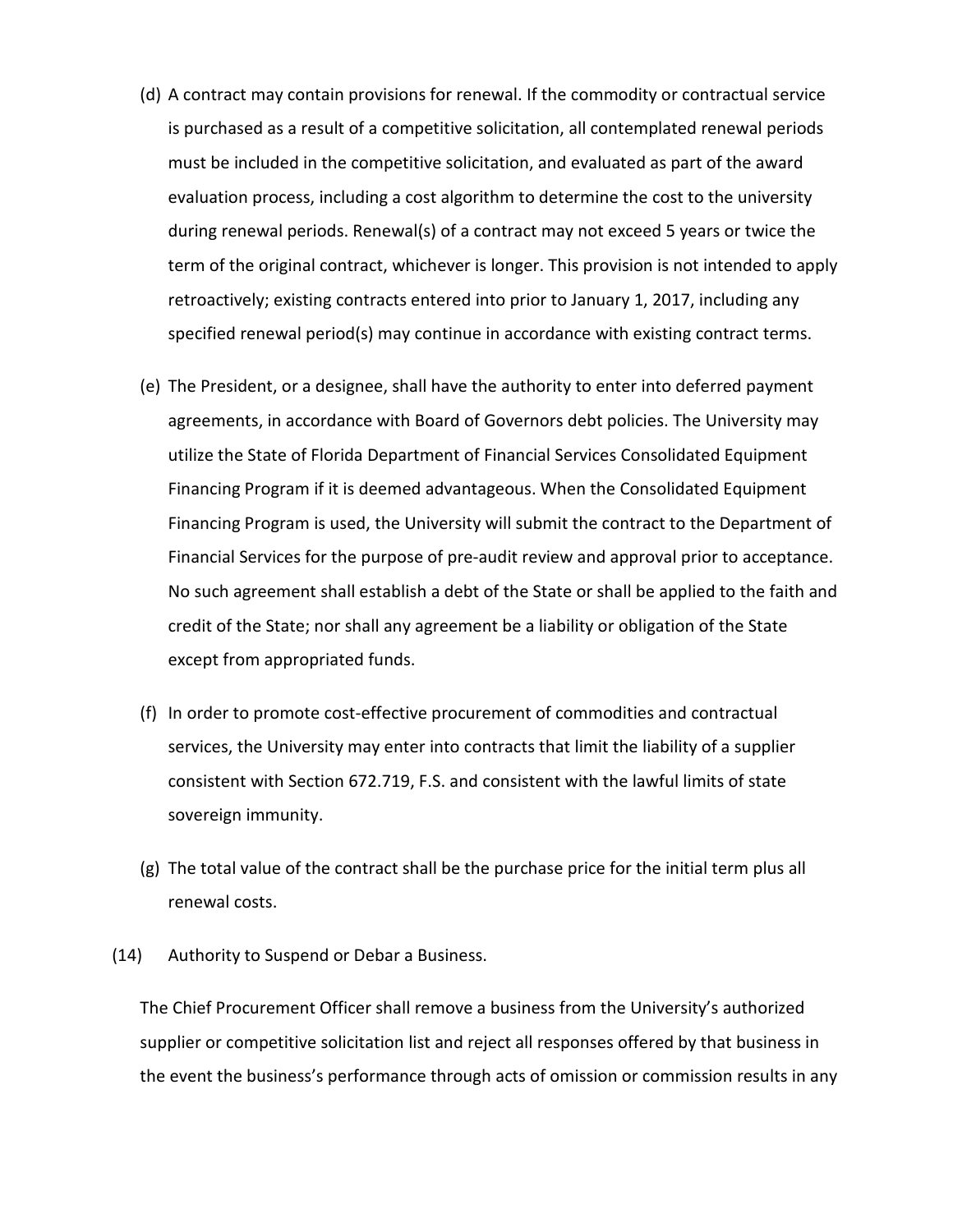of the following grounds, when it is determined to be in the best interest of the University, including but not limited to:

- (a) Failure to respond to a competitive solicitation without giving a justifiable reason for such failure.
- (b) Failure to make timely delivery or fully comply with the pricing, terms, conditions, or specifications, on any one contract or purchase order;
- (c) Any attempt to influence a purchase, specification, award, or other pertinent factor, in violation of this Regulation and BOG Regulation 18.001.
- (d) Being charged or convicted before a court of competent jurisdiction with committing a fraud, misdemeanor or felony in connection with the business's commercial enterprise. If charges are dismissed, the owner of the business is found not guilty, or the guilty verdict is reversed through the appellate process, the business is found not guilty, or the guilty verdict is reversed through the appellate process, the suspension shall be lifted immediately upon notification by the business.
- (e) Bankruptcy.
- (f) Continuing to supply commodities or contractual services before receiving a purchase order or after receiving a notice not to supply commodities or contractual services without first receiving an official Florida State University purchase order signed by the Procurement Director.
- (g) Failure or refusal to use any of the university's automated procurement and payment processes when instructed to do so, including but not limited to the on-line submission of responses to requests for quotations, competitive solicitations, or invoices.
- (15) Default
	- (a) Suppliers who fail to make delivery or perform in accordance with the conditions, specifications, drawings or terms and conditions of a purchase order or contract shall be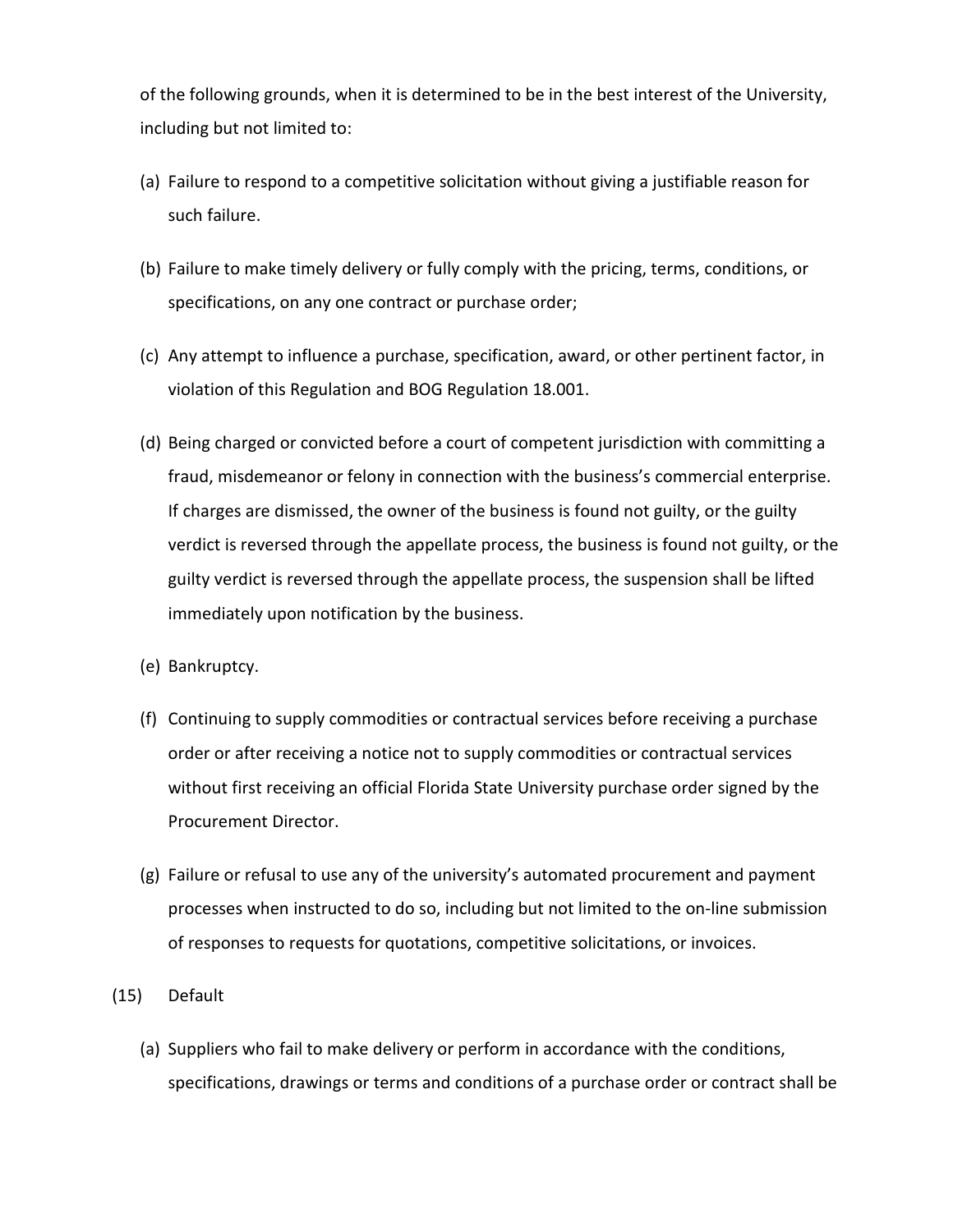notified in writing, stating the nature of their failure to perform and provide a time certain for correcting the failure. Reasonable time for correcting the failure should not be generally less than ten (10) calendar days after receipt of such notice by the supplier, except in case of a documented emergency. The notification shall also provide that should the supplier fail to perform within the time provided, that: It will be in default; it will be removed from the University's supplier and competitive solicitation lists; and the University will re-procure the commodity or service from another source, which will obligate the supplier to pay all re-procurement costs and costs for cover.

- (b) Unless the supplier corrects its failure to perform within the time provided, or unless the University determines based on its own investigation that the supplier's failure is legally excusable, the supplier shall be found in default and issued a second notice stating the reasons the supplier is considered in default and stating that the University has re-procured the commodity or service and the amount of the procurement and the cover cost. The University shall also advise the defaulting supplier that the supplier has been removed from the supplier and competitive procurement lists pursuant to this regulation and will not be eligible to submit a competitive solicitation or be awarded a contract until such time as the University is reimbursed for all re- procurement costs and for costs of cover. The defaulting supplier also shall be advised of the right to protest and shall follow the protest procedures provided BOG Regulation 18.002.
- (c) The Procurement Director shall determine the method for re-procurement of commodities or contractual services as the best interests of the University require.
- (d) The University may issue a second competitive solicitation or purchase on the open market if a substantially similar procurement is not accomplished under (c) above. Until such time as the supplier reimburses the University for all re-procurement and cover costs, the defaulting supplier shall not be reinstated on the University's competitive solicitation list and shall not be eligible for any type of purchase order or contract with the University.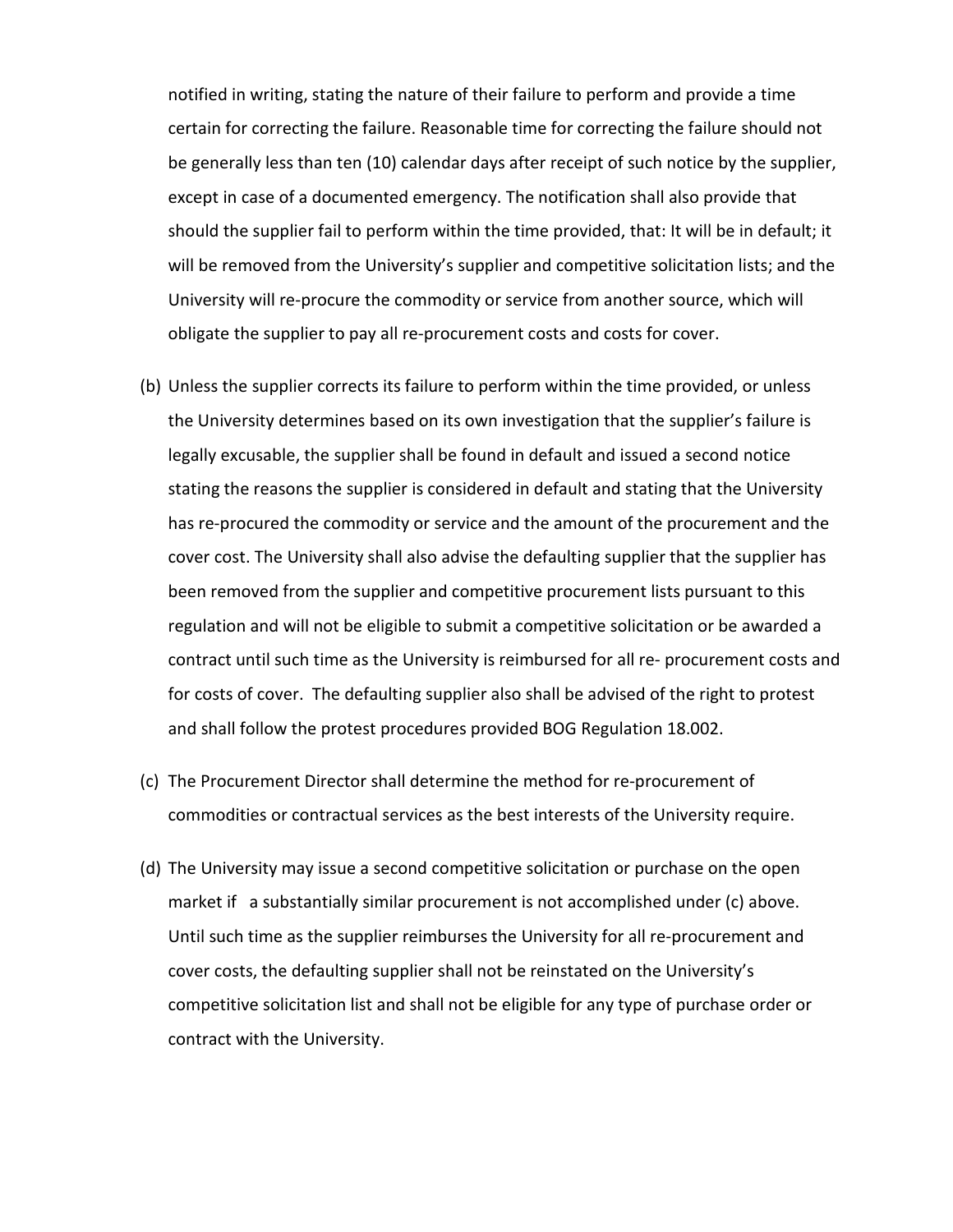- (e) All correspondence to suppliers respecting failure to perform shall be sent by certified mail, return receipt requested or documented courier delivery service. The foregoing provisions do not limit or exclude the University's remedies at law.
- (16) Protested Solicitations and Awards. Protests arising from all University contract procurement processes for the purchase of goods, services, leases and for constructionrelated competitive solicitations shall be handled in accordance with BOG Regulation 18.002.
- (17) Purchase of Motor Vehicles.
	- (a) The University has authority to:
		- 1. Establish standard classes of motor vehicles to be leased, purchased or used by University personnel;
		- 2. Obtain the most effective and efficient use of motor vehicles for university purposes;
		- 3. Establish and operate facilities for the acquisition, disposal, operation, maintenance, repair, storage, control and regulation of University-owned motor vehicles. Acquisition may be by purchase, lease, installment-purchase, loan or by any other legal means and may include a trade-in. All motor vehicles purchased or leased shall be of a class that will safely transport University personnel and adequately meet the requirements of the University;
		- 4. Contract for specialized maintenance services.
	- (b) Motor vehicles owned, leased or operated by the University shall be for official University business only.
- (18) Definitions.
	- (a) Artistic Services. Services provided by an individual or group of individuals who profess and practice a skill in the area of music, dance, drama, folk art, creative writing, painting, sculpture, bronze, photography, antique or period furniture reproduction or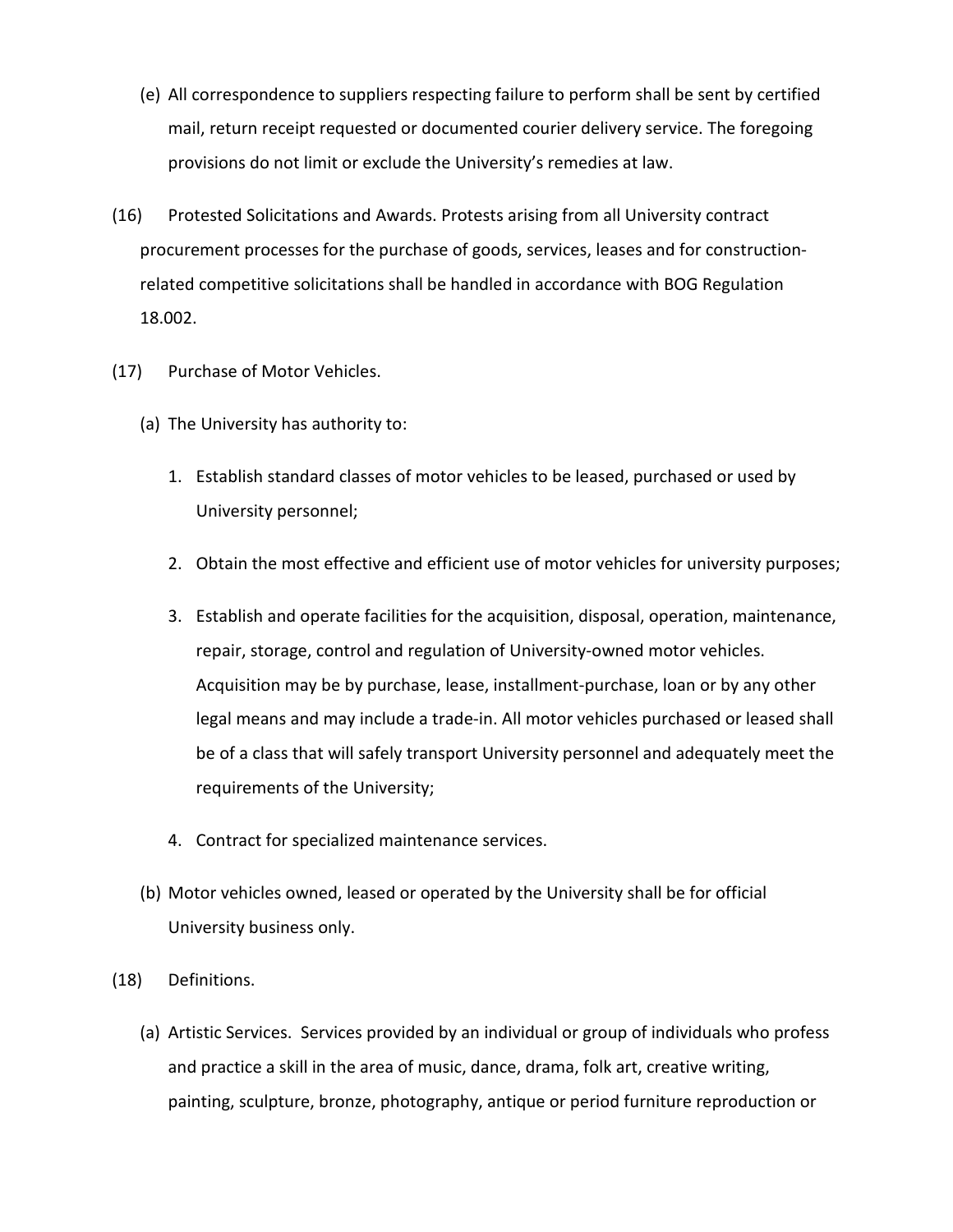restoration, graphic arts, website design, craft arts, industrial design, costume design, fashion design, motion pictures, television, radio or tape and sound recording or in any other related field, as determined by the Chief Procurement Officer. Web design shall not include website hosting, maintenance, or and computer- related services; only the portion of the design meeting the definition of an artist shall be exempt. If artistic web design cannot be separated from the non-artistic portion of the purchase, the artistic exemption shall not apply.

- (b) Business. Any corporation, partnership, individual, sole proprietorship, joint stock company, joint venture or any other private legal entity.
- (c) Commodity. Supplies, materials, goods, merchandise, food, equipment or other personal property, including a mobile home, trailer or other portable structure, which are purchased, leased, lease-purchased or otherwise contracted for by the University. "Commodity" also includes interest on deferred-payment contracts entered into by the University for the purchase of other commodities. Printing of publications and photocopying shall be considered a "commodity." Software license agreements shall be considered a "commodity."
- (d) Competitive Negotiation. The establishment of a contract through deliberation, discussion or conference on the specifications, terms and conditions of a proposed agreement.
- (e) Competitive Solicitation. An Invitation to Bid, Request for Proposal or Invitation to Negotiate issued by a procurement department with delegated authority as specified in this regulation to select a contractor.
- (f) Contract. Document issued by the procurement department, including purchase orders and bi-lateral agreements, regardless of their designation.
- (g) Contractual Service. The rendering by a contractor of its time and effort rather than the furnishing of specific commodities. The term applies only to those services rendered by individuals and firms who are independent contractors. "Contractual service" does not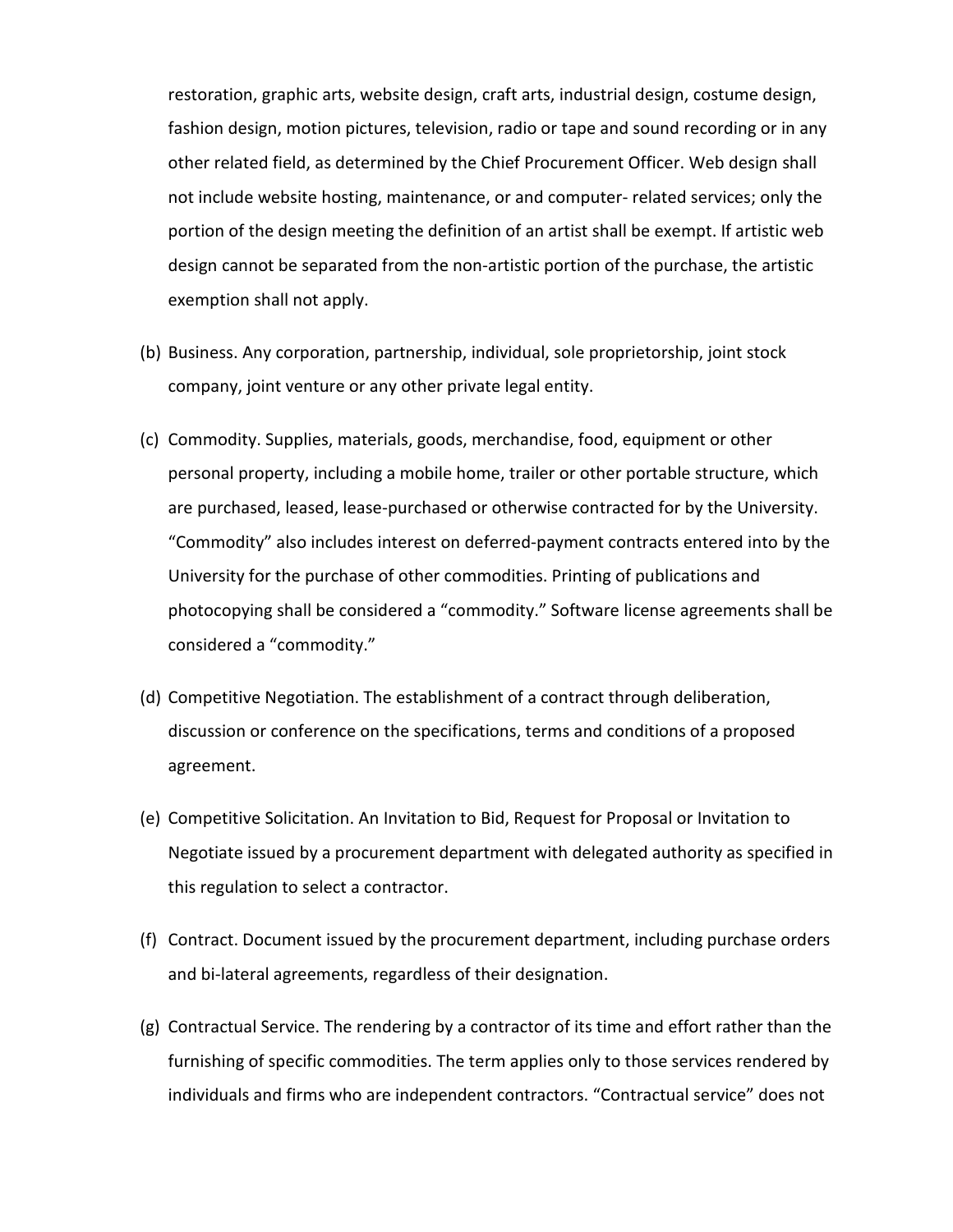include labor or materials or selection of professional services for the construction, renovation, repair, maintenance or demolition of facilities or grounds.

- (h) Cover. The difference between the cost to procure substitute commodities or services and the contract price for such commodities or services.
- (i) Department. Any Florida State University college, school, department, principle investigator, club, organization or other budget entity assigned a departmental account by the University.
- (j) Extension. An increase in the time allowed for the contract period.
- (k) Independent Contractor -- A person or firm who provides a service to the University, but does not have any employment or other relationship or connection with the University as provided in s. 112.313, F.S.
- (l) Invitation to Bid. A solicitation for competitive bids issued by the procurement department, including reverse auctions, with the title, date, and hour of the public bid opening designated and the commodity, group of commodities or services defined.
- (m)Invitation to Negotiate. An invitation extended to prospective suppliers or contractors by the University, whether by advertisement, written solicitation, electronic media or any other form of communication, to define the specifications, terms and conditions of a contract for commodities or contractual services. An Invitation to Negotiate shall be awarded as the best interests of the University indicate and does not require numeric scoring. Cost may or may not be a consideration in the initial stages of negotiating.
- (n) Minority Business Enterprise. A business concern as defined in s. 288.703(2), F.S.
- (o) Mutuality of Management. That circumstance wherein two or more businesses are owned or managed by the same person or persons. Mutually managed businesses shall submit only one response to a competitive solicitation. The Procurement Director may reject all responses from mutually managed businesses submitting more than one response to a competitive solicitation. If more than one response is submitted and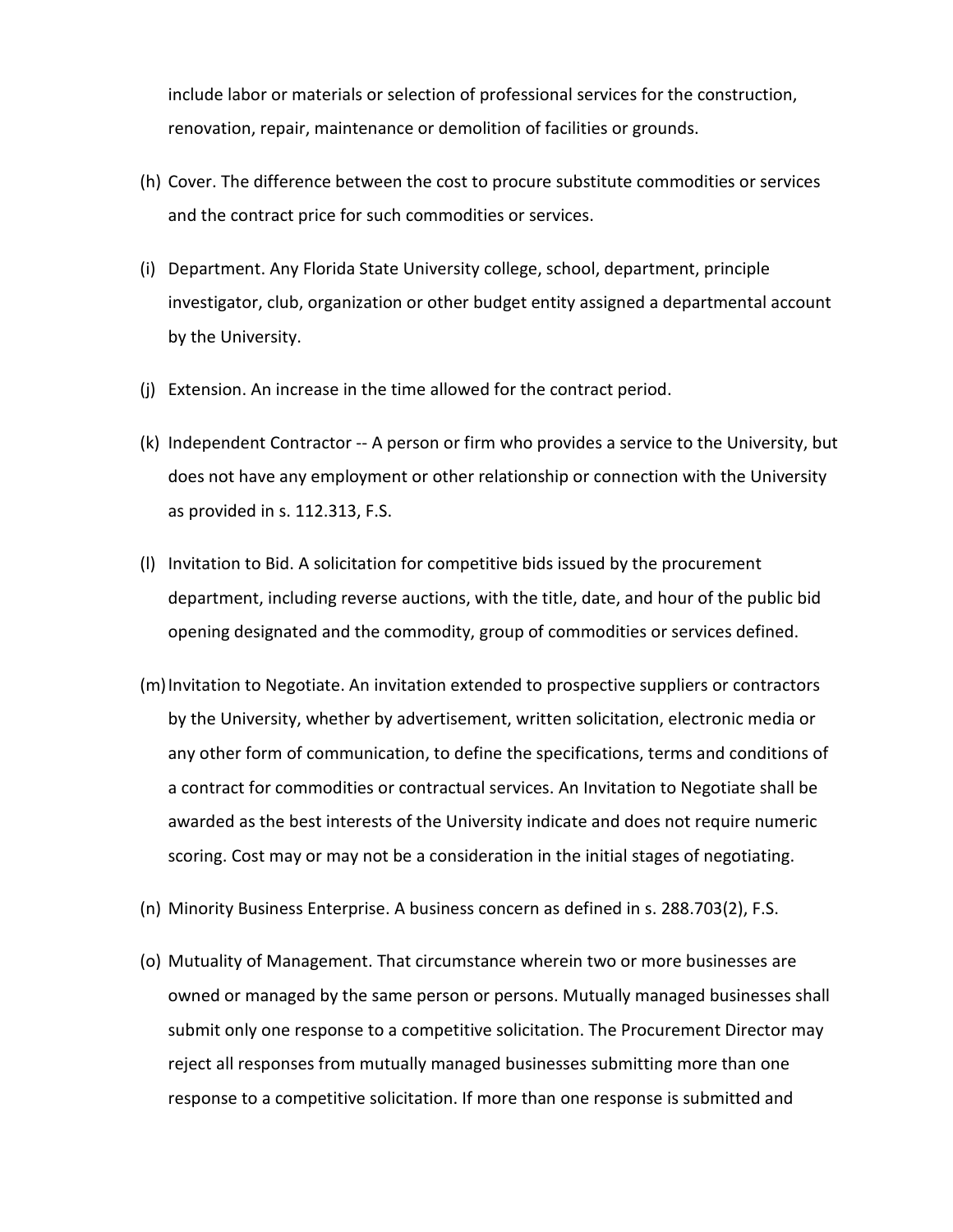subsequently evaluated, only the response with the lowest cost or score shall be considered in determining an award.

- (p) Person. Shall have the meaning provided in s.1.01 (3), Florida Statutes.
- (q) President. The chief executive officer of the University, responsible for its operation and administration.
- (r) Public Entity Crime -- A violation of any state or federal law by a person in the transaction of business with any public entity of any state or with the United States government involving antitrust, fraud, theft, bribery, collusion, racketeering, conspiracy or material misrepresentation.
- (s) Purchase. an acquisition of commodities or services obtained by purchase order or contract whether by rent, lease, installment- or lease-purchase, outright purchase, or license.
- (t) Purchases for Resale. the purchase of commodities or contractual services acquired for selling them to the public. Purchases of commodities or contractual services acquired for resale or transfer of ownership to other University departments are not purchases for resale.
- (u) Procurement Services. also known as Central Procurement; the department with primary procurement responsibilities at the University.
- (v) Renewal. Contracting with the same contractor for an additional period after the initial contract term provided the original terms of the agreement specify an option to renew.
- (w) Request for Proposal. A written solicitation issued by the Procurement department for competitive proposals for commodities or contractual services with the title, date, and hour of the public opening designated. A request for proposals may be used when the scope of work is not clearly defined or cost is not the primary consideration.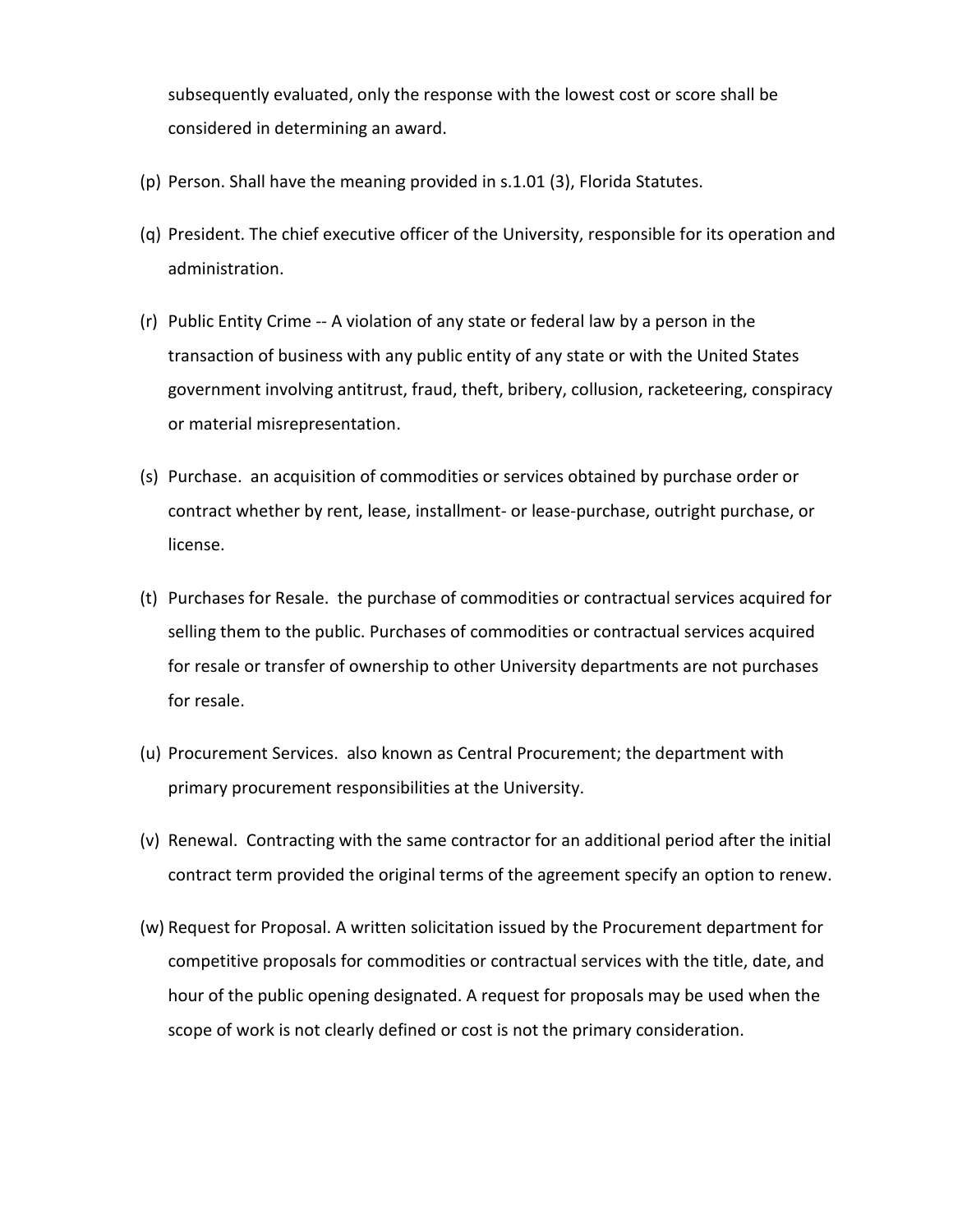- (x) Responder. A person or business that has submitted a bid, proposal response or an offer to negotiate, as the result of a competitive solicitation.
- (y) Response. A bid, proposal or offer to negotiate submitted as a result of a competitive solicitation that designates the title, date and time of the public opening. The response shall be submitted in accordance with instructions provided in the competitive solicitation prescribing all general and special conditions.
- (z) Responsible supplier or responder. Individuals or businesses that possess the ability to perform successfully under the terms and conditions of the proposed purchase.
- (aa) Responsive offer. A response from a responsible responder that complies in every respect with the terms, conditions and specifications of a competitive solicitation.
- (bb) Request for Quotation. A written or oral request issued by the Procurement department to one or more suppliers to provide pricing on specified commodities or contractual services when the total costs, including all renewal options, is less than the competitive solicitation threshold. Requests for Quotations are not subject to the electronic posting requirements of BOG 18.002.
- (cc) Specifications.
	- 1. A clear and accurate description of the technical requirements, including the range of acceptable characteristics or minimum acceptable standards, for the material, product, or service to be purchased. In competitive solicitations, such specification shall not contain features which unduly restrict competition.
	- 2. The specific features of "brand name or equal" descriptions that responders are required to meet when such items are included in a competitive solicitation.
	- 3. A clear and accurate description of the physical, performance or functional characteristics of a commodity or contractual services. It may include plans, drawings, samples or a description of any requirement for inspection, testing or preparing a commodity or contractual service for delivery.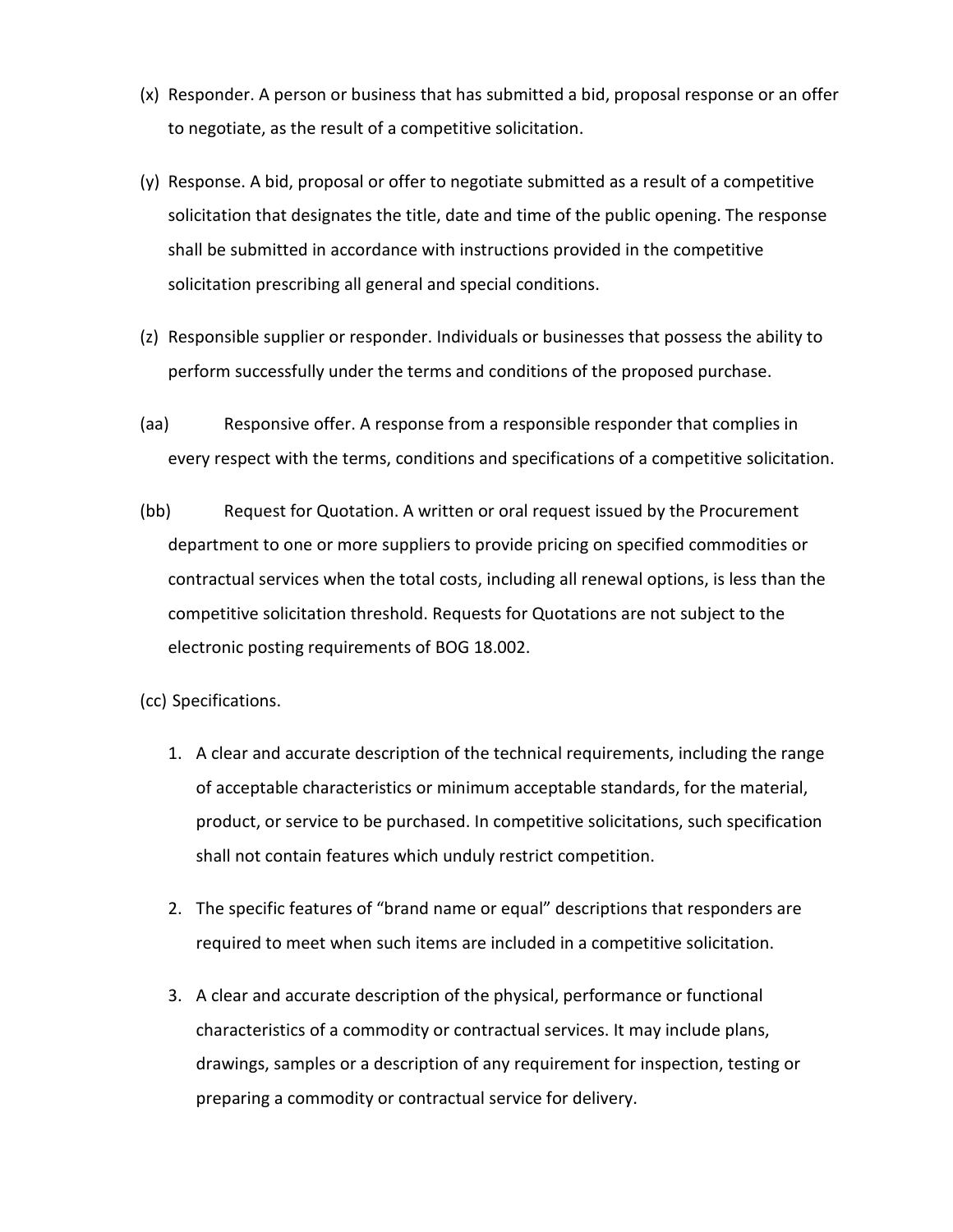- (dd) Term Contract. An indefinite quantity contract for the purchase of commodities or contractual services during a prescribed period of time.
- (ee) Vehicle. This term includes any automobile, airplane, truck, mobile construction equipment, golf cart, tractor, watercraft or other vehicle.
- (ff) Supplier. A person or business that has received a duly executed purchase order or purchase order and contract from the University.

Specific Authority BOG Regulation 1.001(3)(j), (7)(b) Law Implemented 112.313, 283.33, 672.719, 1004.22(7) FS. History--New 1-5-81, Formally 6C2-2.15, 6C2-2.015 Amended 11-4-87, 6-11-91, 12-21-93, 10-20-99, 3-17-03, 9-19-2008, 6-25-2010, 3-7-2014, 10-9-2015, 6-7-2017

### **FSU-2.0151 Supplier Diversity Program**

- (1) There is hereby created the Florida State University Supplier Diversity Program ["Program"]. Its purpose shall be to provide opportunities for small, minority, veteran and women owned business enterprises in the procurement of commodities, goods and services, and construction or related contracting within Florida State University.
- (2) The Program shall be located within the Office of Procurement Services. The President has designated the Procurement Director or a designee to serve as the Program head responsible for establishing all Program policies and the staffing and strategies needed to achieve Program objectives.
- (3) Program Statement of Intent. It is the intent of Florida State University to provide opportunities for businesses, including small, minority, veteran and women owned business enterprises, in the procurement for goods and services, and construction or related contracting. Also, this includes Florida businesses that are not minority or women-owned. In pursuing this intent, the Program shall establish policies and procedures within the University which will actively encourage unrestricted access to the procurement processes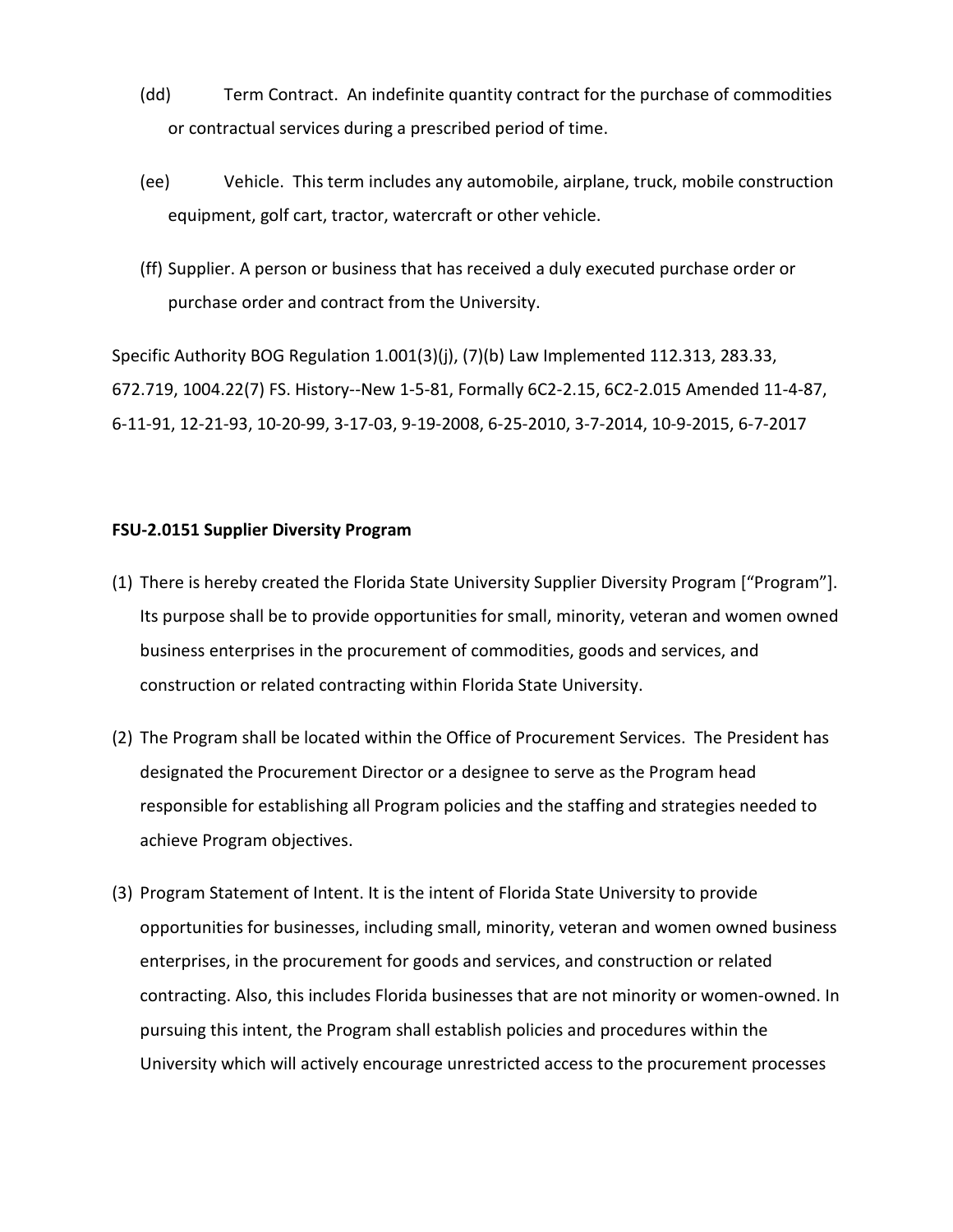and business opportunities made available by the university to all such diverse members of the community.

(4) University Responsibility. Every employee who is delegated the responsibility to either directly or indirectly commit the expenditure of funds for the purchase of goods and services or otherwise providing business opportunities shall provide full assistance to the Program, consistent with the established policies and all applicable regulations, rules and laws.

Specific Authority BOG Regulation 1.001(3) (j), (7) History–New, 9-19-2008, Amended 6-12- 2014

## **FSU-2.016 Purchasing of Insurance.**

The acquisition of insurance coverage for the Florida State University regardless of the type or duration must be effected through the Insurance and Benefits Section of the University Personnel Relations Department. The procurement of insurance coverage for the University must be coordinated with the Board of Regents of the State University System as well as other State agencies. That coordination may only be accomplished by the Insurance and Benefits Section of the University Personnel Relations Department.

Specific Authority BOG Regulation 1.001(3)(j) Law Implemented 110.123, 287.022 FS. History– New 9-30-75, Formerly 6C2-2.16.

## **FSU-2.022 Employee Debt Collection.**

(1) Purpose. The purpose of this regulation is to provide procedures for the recovery of nonsalary sums due and owing to the University by its employees. Indebtedness to the University assessed pursuant to Board of Governors and University regulations is considered indebtedness to the State of Florida. It is subject to enforcement by University regulation.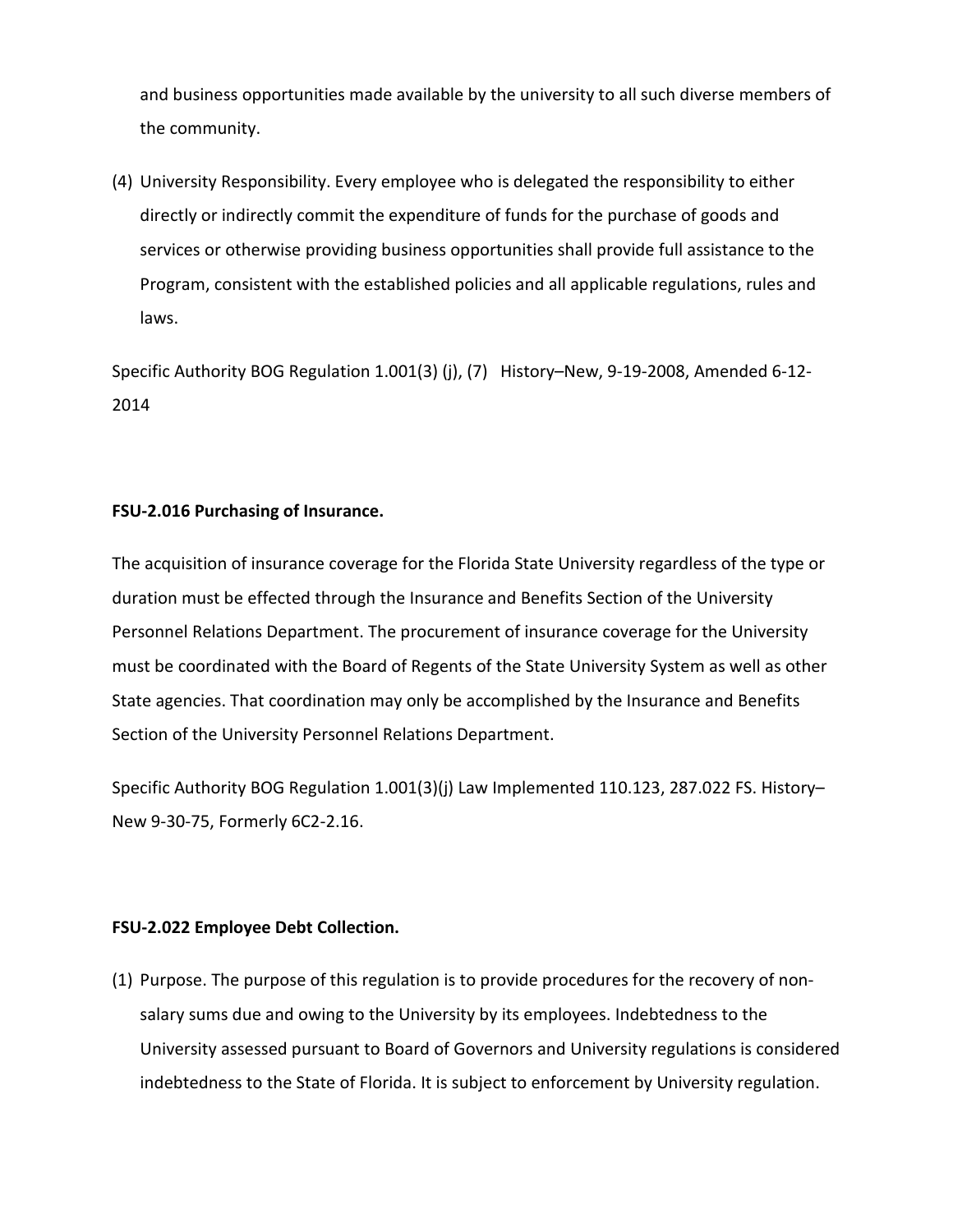The purpose of this regulation is to provide procedures for the recovery of non-salary sums due and owing to the University by its employees. Indebtedness to the University includes but is not limited to, delinquent accounts receivable, including student loans and registration fees; traffic or library fines; payment for the reasonable value of University property entrusted to an employee and not returned or otherwise accounted for; travel advances made to but not repaid by the employee; bad checks; and other similar obligations.

- (2) Definitions.
	- (a) Debt a specific sum of money owed by an employee to the University; a fixed and certain obligation to pay money; the debt may be a single obligation or an aggregate of separate debts.
	- (b) Employee any part time or full time employee of the University paid by state warrant from salary appropriations or from agency funds.
	- (c) Settlement an agreement to accept a sum of money or other consideration from a person as full discharge of the debt due to the University. The sum may be less than the total amount owed.
- (3) All amounts of indebtedness shall be due and unpaid to the University before any action is taken against an employee.
- (4) ) Initial attempts at collection. The department or its equivalent to which an employee has incurred a debt is responsible for the initial efforts to collect the amount of indebtedness. If the department is successful in collecting the debt no further action is required. If the department is unsuccessful in collecting the debt, it shall contact the Office of the University Controller for further action. The department shall forward to that office copies of all records and documentation of the indebtedness and of the efforts toward recovery. The information to be forwarded shall include:
	- (a) Name, home and campus addresses, and social security number of the person owing the debt.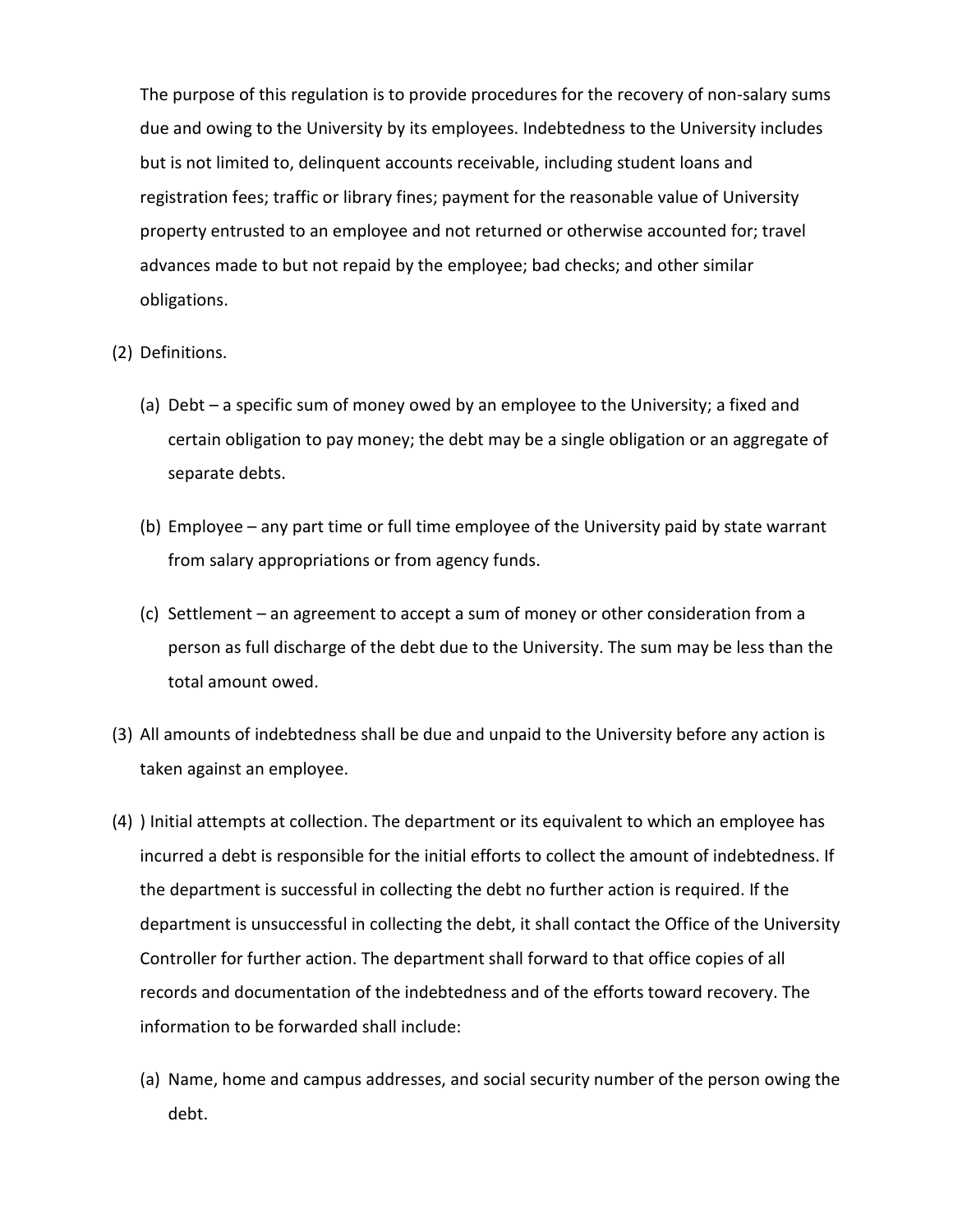- (b) The original amount owed, plus any penalties or interest owed, and a record of any payments made.
- (c) A brief description of the transaction which resulted in the debt, including relevant dates and time periods.
- (d) A brief description of the efforts made to collect the debt.
- (e) Any other pertinent information
- (5) Form of payment. Payment of indebtedness may be made by the individual or the individual's representative by money order, certified or cashier's check, cash, or payroll deduction from wages. Collection by personal check is discouraged but will be accepted.
- (6) Means of Collection. The University Controller shall verify the amount of the indebtedness with the department head originating the charges and debt and establish the manner of its recovery. The University Controller may employ one or more of the following means of collecting monies due the University:
	- (a) Issue University collection letters.
	- (b) Hold transcripts or current grades.
	- (c) Withhold registration privileges at Florida State University.
	- (d) Turn delinquent accounts over to a collection agency.
	- (e) After consultation with the University Attorney refer the debt to the Department of Banking and Finance of the State of Florida for prosecution by the appropriate state attorney under provisions of Section 17.20, Florida Statutes, or for assignment to a debt collection agent if that Department determines that approach to be cost effective.
	- (f) Seek a voluntary wage deduction from the employee. Each debt will be handled on an individual case basis. In the interest of fairness and equity, it is acknowledged that an individual who has incurred an indebtedness may be unable to pay the total amount in a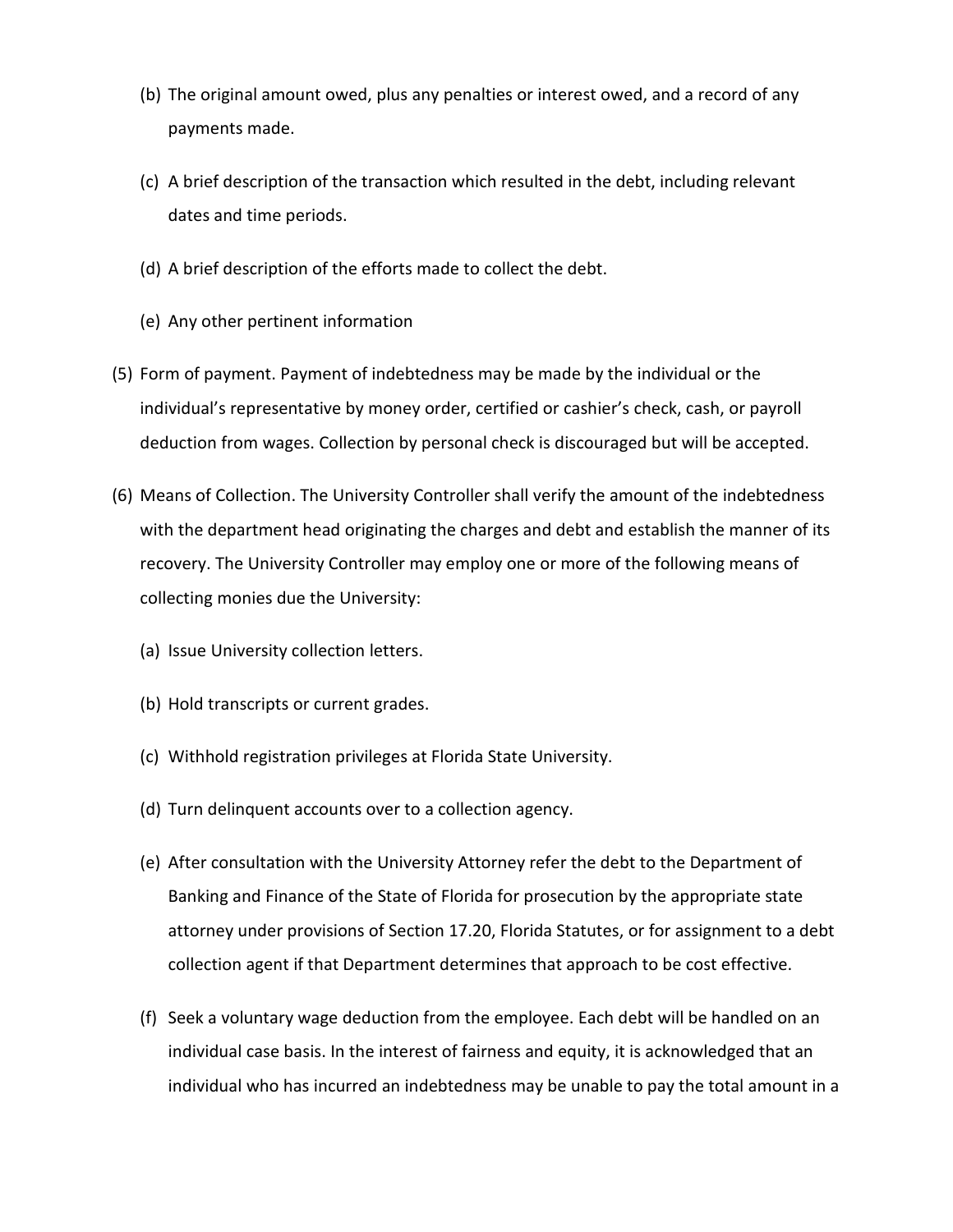lump sum. If such is the circumstance and the individual agrees to equitable partial payments over a limited period of time, the Controller may prepare a promissory note and proposed schedule of payments for the employee's signature. Any deduction authorization shall be kept in the permanent personnel file of the employee.

- (g) If the employee refuses to voluntarily pay the indebtedness to the University, the Controller may initiate involuntary deductions from future salary payments due the employee, using the set-off procedures specified below until the total amount of indebtedness has been collected.
- (7) Set-off Procedures. Involuntary wage deductions based on the common-law right of set-off shall be considered and used only where other reasonable efforts have failed.
	- (a) The employee who owes a debt to the University will be advised by certified letter (restricted delivery), or by email to the employee's official University email address, from the University Controller's Office that the employee has ten calendar days from the receipt of the letter or email to either clear the account, make satisfactory payment arrangements, or submit documentary evidence disputing the employee's debt. The employee shall be given an opportunity during normal business hours of the University to review the documentation and evidence of the employee's indebtedness to the University and has the right to submit documentary evidence to refute the indebtedness within a reasonable time therefrom.
	- (b) If no arrangements for payment have been made by the end of the ten calendar day time period, all evidence of the employee's debt will be reviewed by the University Controller.
	- (c) If, upon that review, a verification of the debt is made and it is determined that an agreement as to voluntary payments or voluntary wage deductions cannot be reached with the employee, the employee will be notified by U. S. mail, or by email to the employee's official University email address, of the fact set-off procedures will be implemented on a date certain, not sooner than 10 work days from receipt of the notice, and of the amount and duration of the deductions from the employee's salary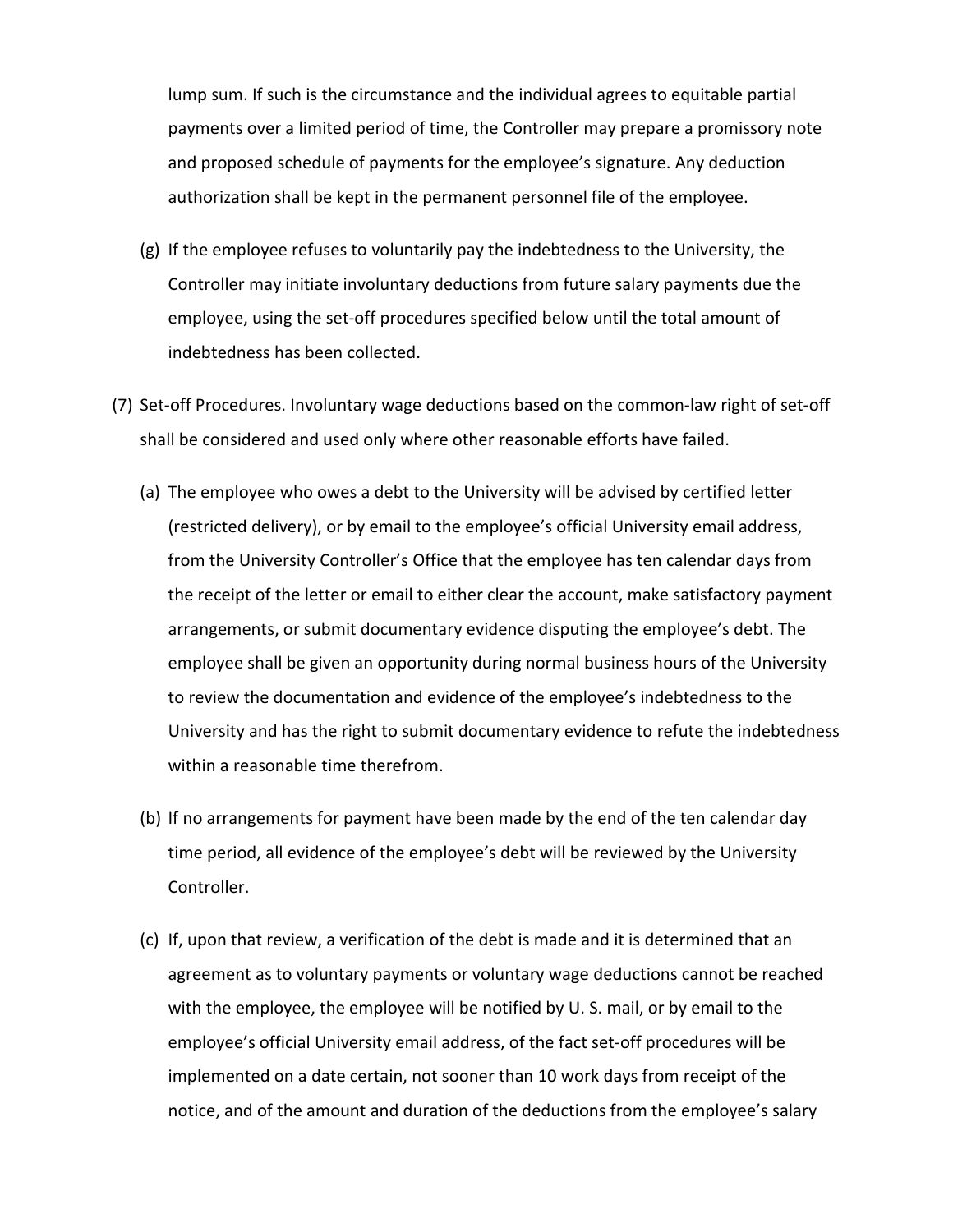warrant. The employee will also be advised of the employee's right to any administrative review of the decision to set-off the employee's debt and deduct funds from the employee's paycheck, including judicial review of any final University decision, pursuant to Florida Rule of Appellate Procedure 9.190, applicable to review of quasijudicial decisions of an administrative body not subject to the Administrative Procedure Act, by filing a petition for certiorari review within thirty (30) days of the date of the final University decision.

- (8) Amount of Payroll Deduction under Set-off Procedures.
	- (a) In the event that the total amount of the debt is less than 10% of the employee's biweekly gross salary, the full amount of the employee's debt may be deducted in the first or second pay period following the date of notification in subsection (6) above.
	- (b) If the amount of the debt is greater than 10% of the employee's gross biweekly salary, the amount deducted each period may be up to 10% of the employee's gross salary but will not exceed 20% of the employee's net salary after mandatory deductions.
- (9) In the event an employee-debtor is terminated, abandons employment, voluntarily leaves the University, or dies while in University employment, the amount of the debt, up to the total of the net salary less \$1.00, will be deducted from the employee's final salary payment or from the employee's terminal leave payments.
- (10) Settlement of Delinquent Accounts. The University President or his designee may settle delinquent accounts after all reasonable and lawful collection attempts have failed.
- (11) Write-off of Uncollectible Debts. The President may write-off a debt as uncollectible after all reasonable and lawful collection attempts have failed.

Specific Authority BOG Regulation 1.001(3)(j), (5), (6) Law Implemented 1010.03 FS. History– New 4-14-86, Amended 2-23-18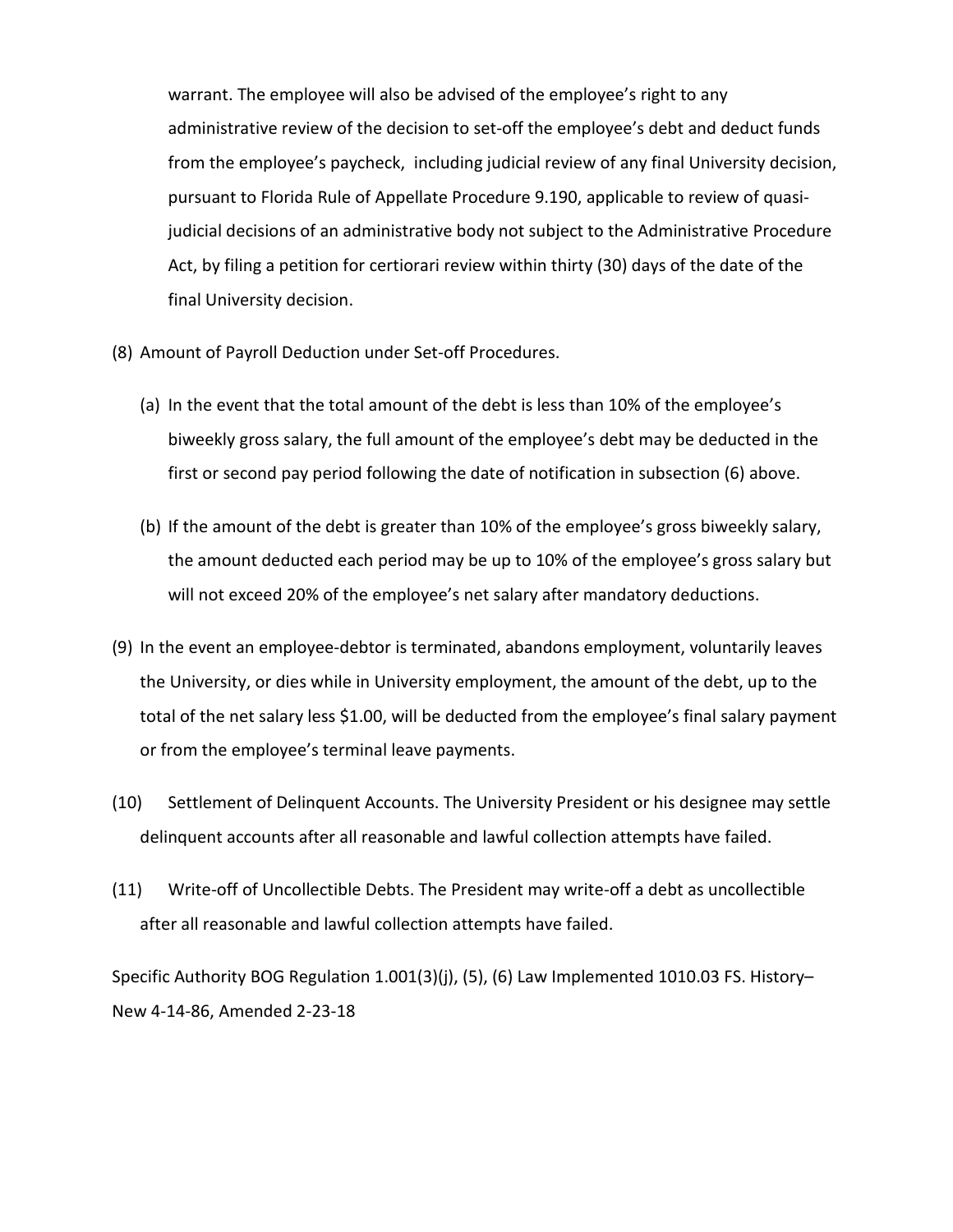#### **FSU-2.0225 Direct Deposit Program**

- (1) Direct Deposit is the electronic transfer of net salary and travel expense reimbursements into Florida State University employees' personal checking or savings account at a United States financial institution.
- (2) All employees, including temporary hires and non-work study students, are required to participate in the Direct Deposit Program as a condition of employment, regardless of date of hire, as follows:
	- (a) Employees must submit the Florida State University Direct Deposit Authorization Form (PR-06) as part of their original hiring packet. Once the employee's record is established in the OMNI system, the employee can update own information by utilizing the OMNI Self-Service function or by submitting an updated Direct Deposit Authorization Form to the Office of Payroll Services. The Direct Deposit Authorization Form can be obtained from the Office of Payroll Services, the Office of Human Resources, or their related websites.
	- (b) Rehired employees are required to submit a new Direct Deposit Authorization Form with their new hire paperwork.
	- (c) If an active employee's banking information changes, the employee can update the information using OMNI Self-Service or by submitting an updated Direct Deposit Authorization Form to the Office of Payroll Services. If an active employee has not been paid for 90 days or more and a payment is scheduled to be made, the Office of Payroll Services will notify the employee of the scheduled payment and will request that the employee verify own banking information in the OMNI system. If the employee's banking information needs to be updated, the employee can use OMNI Self-Service or submit an updated Direct Deposit Authorization Form to the Office of Payroll Services.
	- (d) Employees are not required to re-submit a Direct Deposit Authorization Form when changing hiring authorities, pay plans or job titles within Florida State University.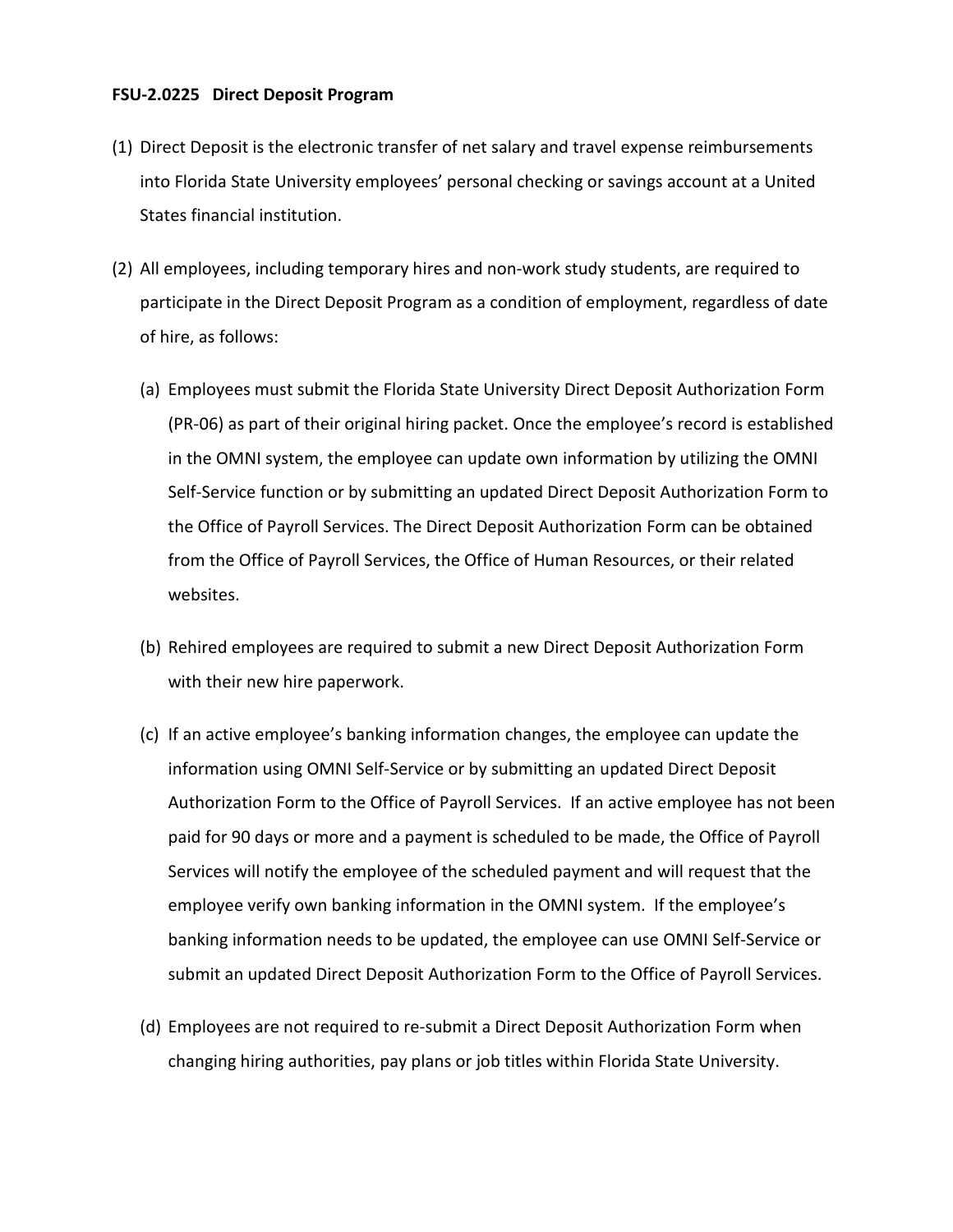- (e) By Federal Regulations, Work-Study students are not required to participate in the Direct Deposit Program, but are strongly encouraged by Florida State University to participate.
- (f) The direct deposit authorization remains in effect in the Office of Payroll Services until it is changed or canceled by: (i) the employee either through OMNI Self-Service or in writing to the Office of Payroll Services, (ii) the employee's legal representative in case of the employee's legal incapacity, (iii) the employee's financial institution, or (iv) Florida State University.
- (3) Employees who are unable to establish an account at a financial institution must contact the Office of Payroll Services to discuss their options for obtaining cash pay (debit card) account with one of the area's local financial institutions.

Specific Authority BOG 1.001(3) (j), (5) (a) Law implemented 17.076; 110.113 F.S. History-New 2-19-2010, Amended 10-28-2016

## **FSU-2.023 Public Records: Uniform Charge Procedure.**

- (1) This regulation constitutes the University's uniform procedure for the assessment and collection of charges for the duplicating or copying of public records, at the request, or for the benefit of, any individual citizen or non-University-related, non-state agency organization or enterprise.
- (2) In construing this rule where context will permit:
	- (a) The following terms are defined by the provisions of Section 119.011, F.S.:
		- 1. "Public Records";
		- 2. "Criminal Intelligence Information";
	- (b) "Directory Information Students".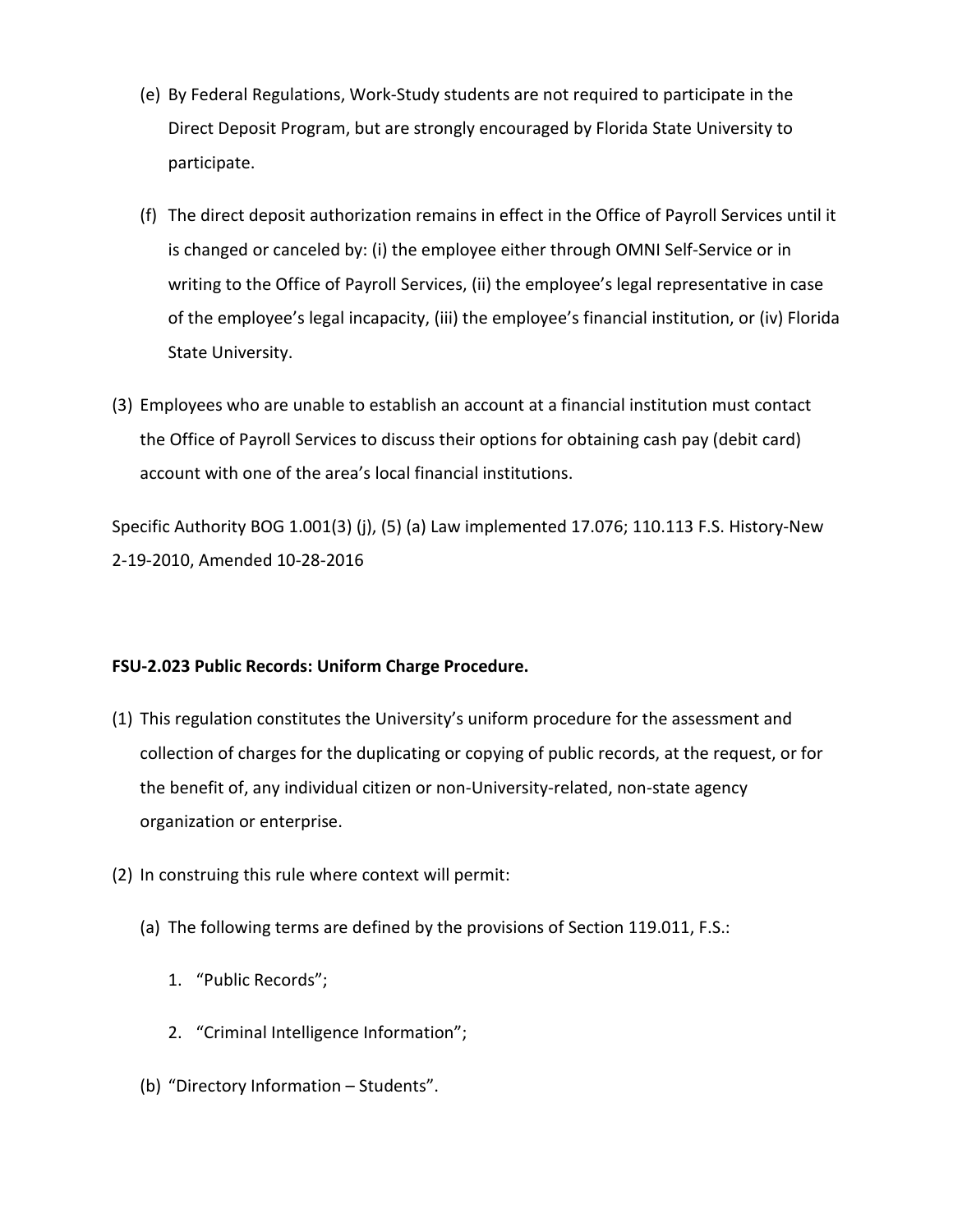- 1. This term consists of, and applies to the following information on a student:
	- a. Name, date and place of birth;
	- b. Local address;
	- c. Permanent address;
	- d. Classification;
	- e. Major field of study;
	- f. Participation in official University activities and sports;
	- g. Weight and height of members of athletics teams;
	- h. Dates of attendance at the University;
	- i. The most recently attended educational institution;
	- j. Degrees, Honors and Awards Received.
	- k. Student identifier number, commonly known as EMPLID.
- 2. Directory information on students may be released or published by the University without prior written consent of the student, unless exception is made in writing by the student.
- 3. Records Confidential or Exempt from Public Inspection. The University may not provide those records confidential or exempt from public disclosure by Section 119.071, F.S., or any other general law or special act when such laws or acts are applicable to an activity of the University. Confidential or exempt records of the University include:
- (c) Criminal intelligence records.
- (d) Criminal investigation records.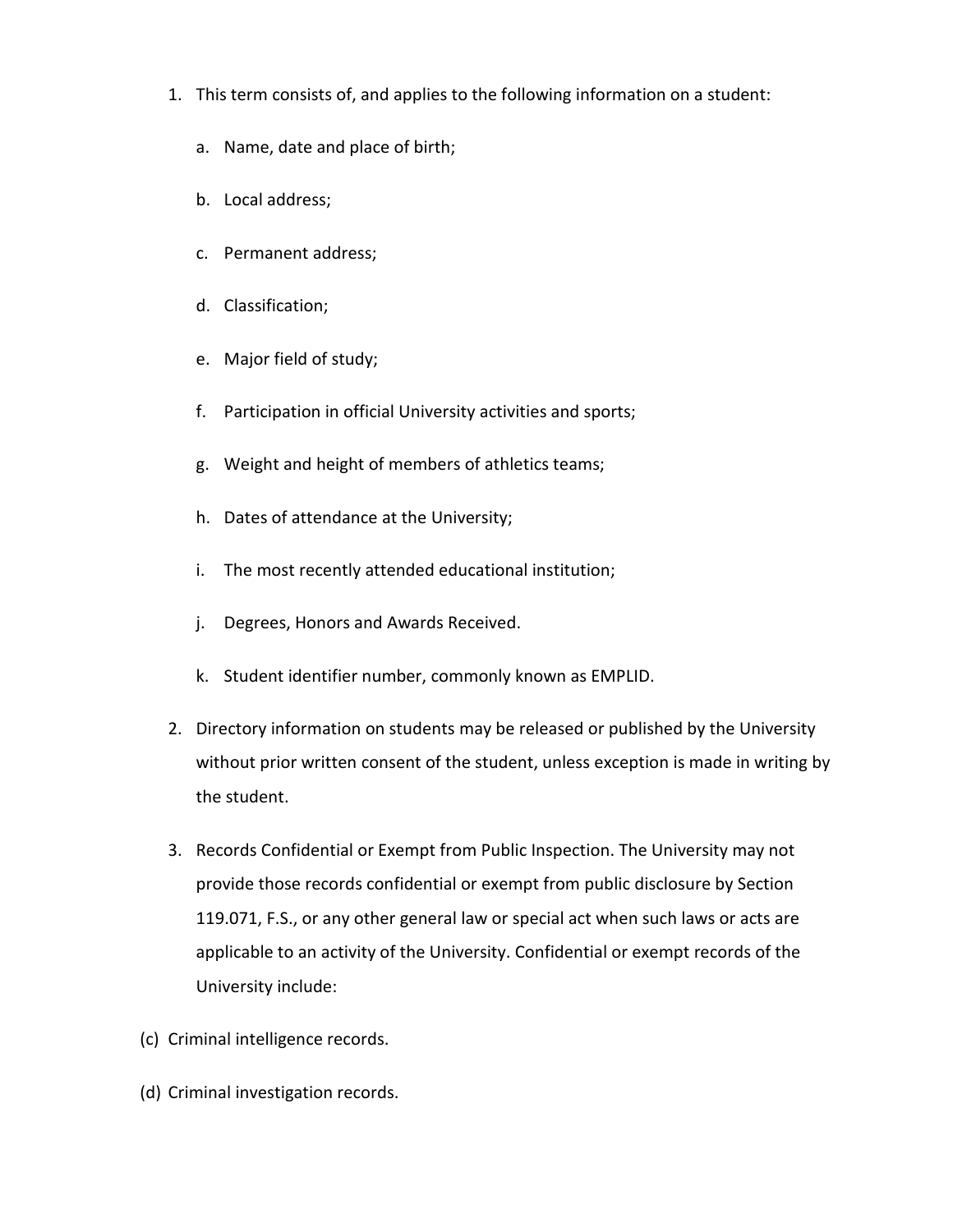- (e) Academic evaluations of employee performance.
- (f) Certain student records, including those in the academic permanent folder, excluding directory information as defined herein.
- (g) Records of the University Health Center and Counseling Center.
- (h) Records of the University Attorney prepared for or in anticipation of adversarial criminal, civil or administrative proceedings.
- (i) Sealed bids, proposals, or replies received pursuant to a competitive solicitation and, prior to their opening or notice of an intended decision.
- (j) Documents regarding negotiations for acquisition of real estate.
- (k) Data processing software obtained under a licensing agreement which prohibits disclosure.
- (l) Trade Secrets.
- (m)Complaints and other records relating to a complaint of discrimination involving race, color, religion, sex, national origin, age, handicap, marital status, hiring practices, position classification, salary benefits, discipline, discharge, evaluation, or other related activities.
- (n) Certain records related to Research and Grants.
- (o) The records of direct support organizations such as the Florida State University Foundation, and the Seminole Boosters.
- (3) Uniform Charge Procedure.
	- (a) Persons or organizations making requests for copies of public records shall reimburse the University for applicable costs. If the nature or volume of the record(s) is such as to require extensive clerical or supervisory assistance by University personnel in addition to the cost of duplication, a special service charge shall be assessed based on labor costs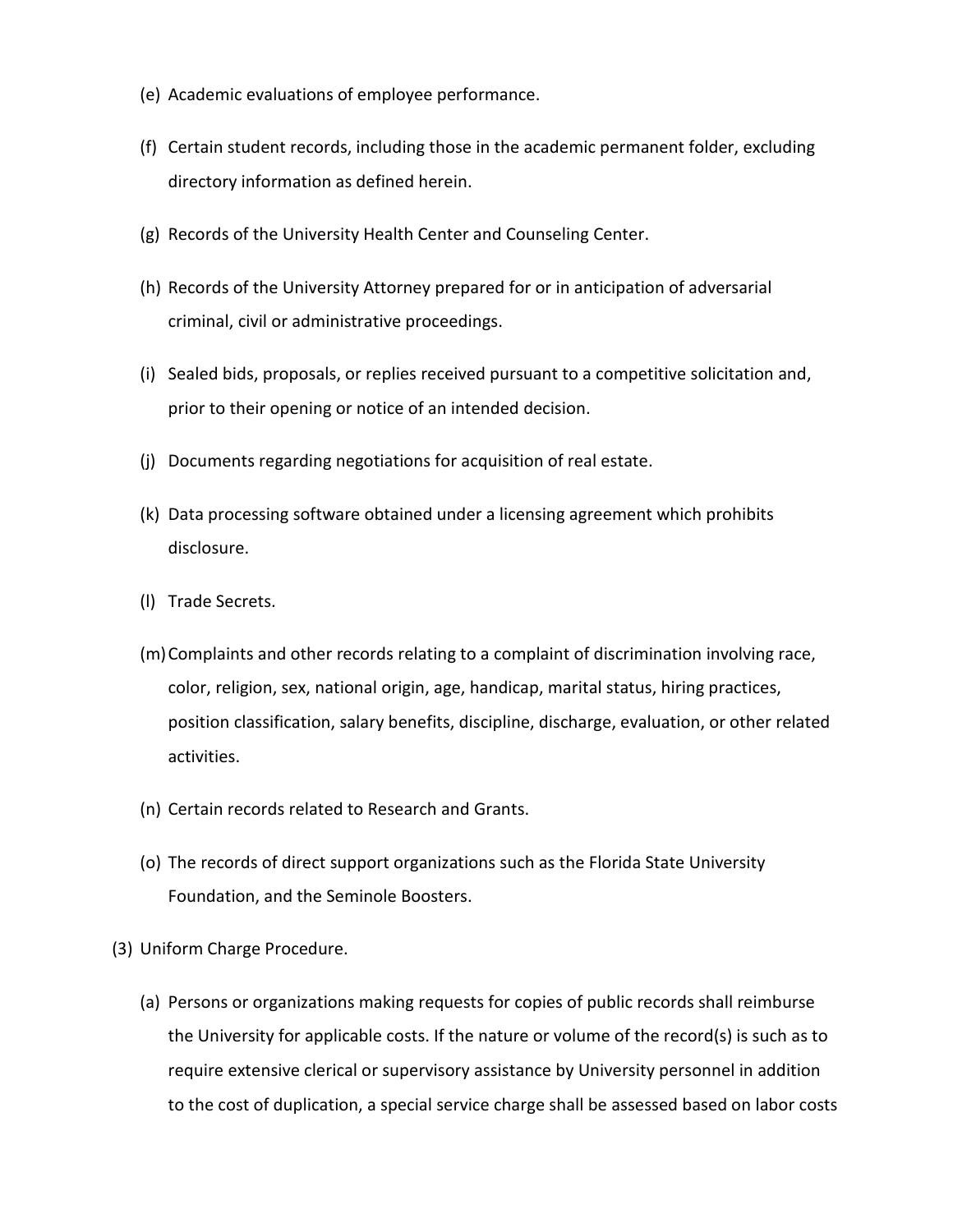as provided herein. Charges for copying public records shall be levied and collected by the custodian of the records reproduced.

- (b) Private citizens or private organizations shall be assessed a charge of 15 cents per one sided copy, and an additional 5 cents per two-sided copy. Each printed side of a copy shall count as a page.
- (c) When University personnel time or supervisory assistance devoted to researching, retrieval and/or copying of University records or use of information technology resources exceeds thirty (30) minutes, it shall be considered extensive use of information technology resources or extensive clerical or supervisory assistance. In such case, the University may charge, in addition to the actual cost of duplication, a special service equal to the reasonable actual costs incurred.
- (d) Computer discs or other portable storage devices provided by the University shall be charged at cost.
- (4) Processing Payment for Copies.
	- (a) Fees assessed for the copying of public records shall be paid prior to the requester receiving the copies. Fees assessed as a special service charge shall be paid prior to any extensive use tasks being undertaken. Payment may be made by cash, check, or money order.
	- (b) All monies collected from such transactions shall be deposited with the University Cashier, using the standard University deposit slip, FSU Form DT118 (Rev. 6-73), incorporated herein by reference and available to record custodians from the University Printing and Postal Services office. The Cashier's Office requires only an original of the Deposit Slip.
	- (c) Depositors will use the Revenue Object Code 001901. The Explanation of Deposit on Form DT118 will be used to identify record revenues from transactions exceeding ten (10) pages of printed copy or services rendered in excess of thirty (30) minutes. Originators of the completed Deposit Slip may make copies of Form DT118 for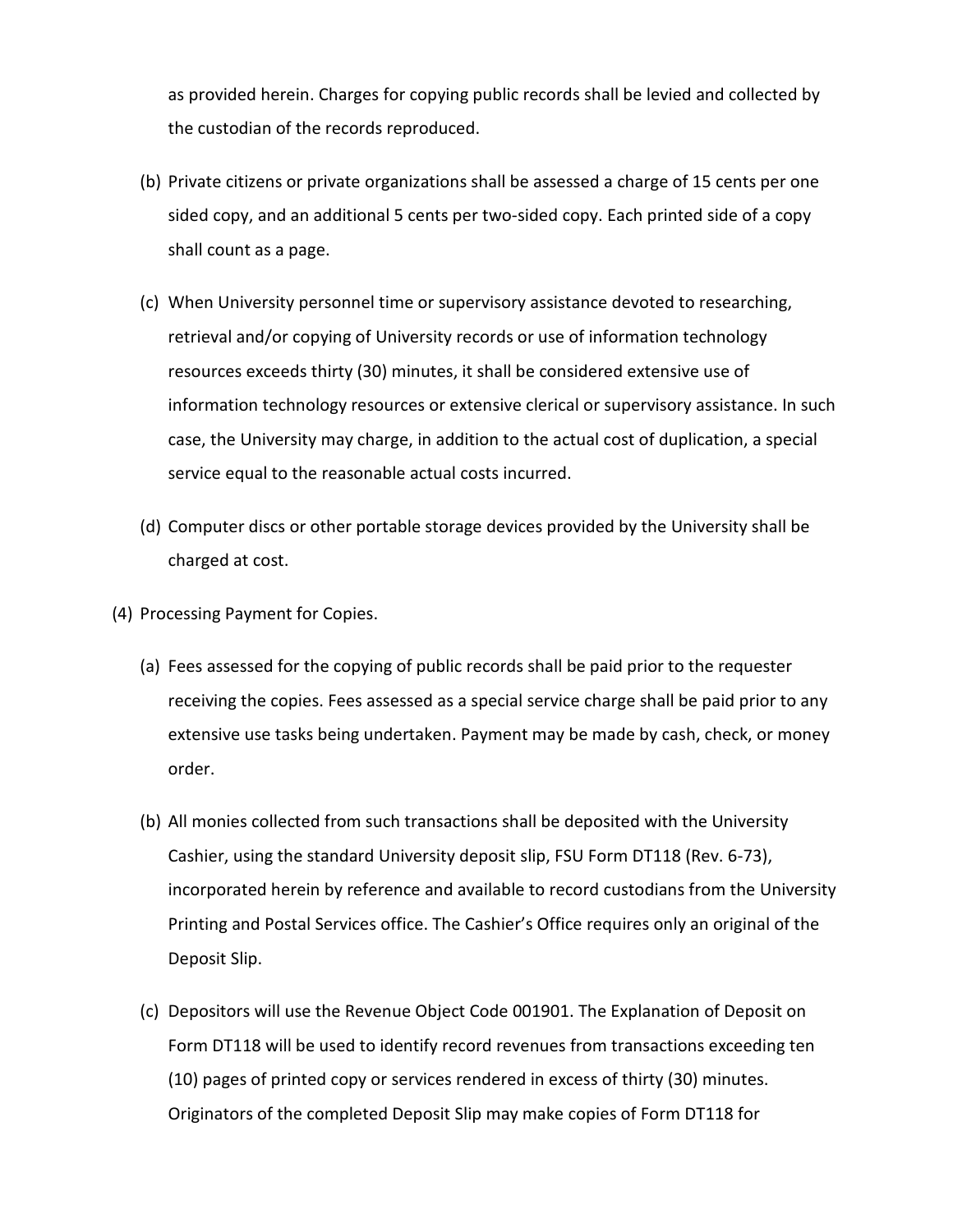departmental records and they may also be utilized by a custodian as a receipt for payment made and information received.

Specific Authority BOG Regulation 1.001(3)(j) Law Implemented 119.07(1), 1002.22, 1004.22, 1006.52, 1012.91 FS. History–New 7-15-93, Amended 11-22-98, 10-9-2015, 1-19-2017, 2-23-18

# **FSU-2.024 Tuition and Fees.**

The following tuition and fees shall be levied and collected in U.S. dollars for each student regularly enrolled, unless specifically provided otherwise, for Fall 2018, Spring 2019, Summer 2019, Per Credit Hour in U.S. Dollars

[Note: Graduate references all graduate degree programs and areas other than as may be specifically provided such as Medicine, Law, Other Professional Programs effective date applies to all but Medicine]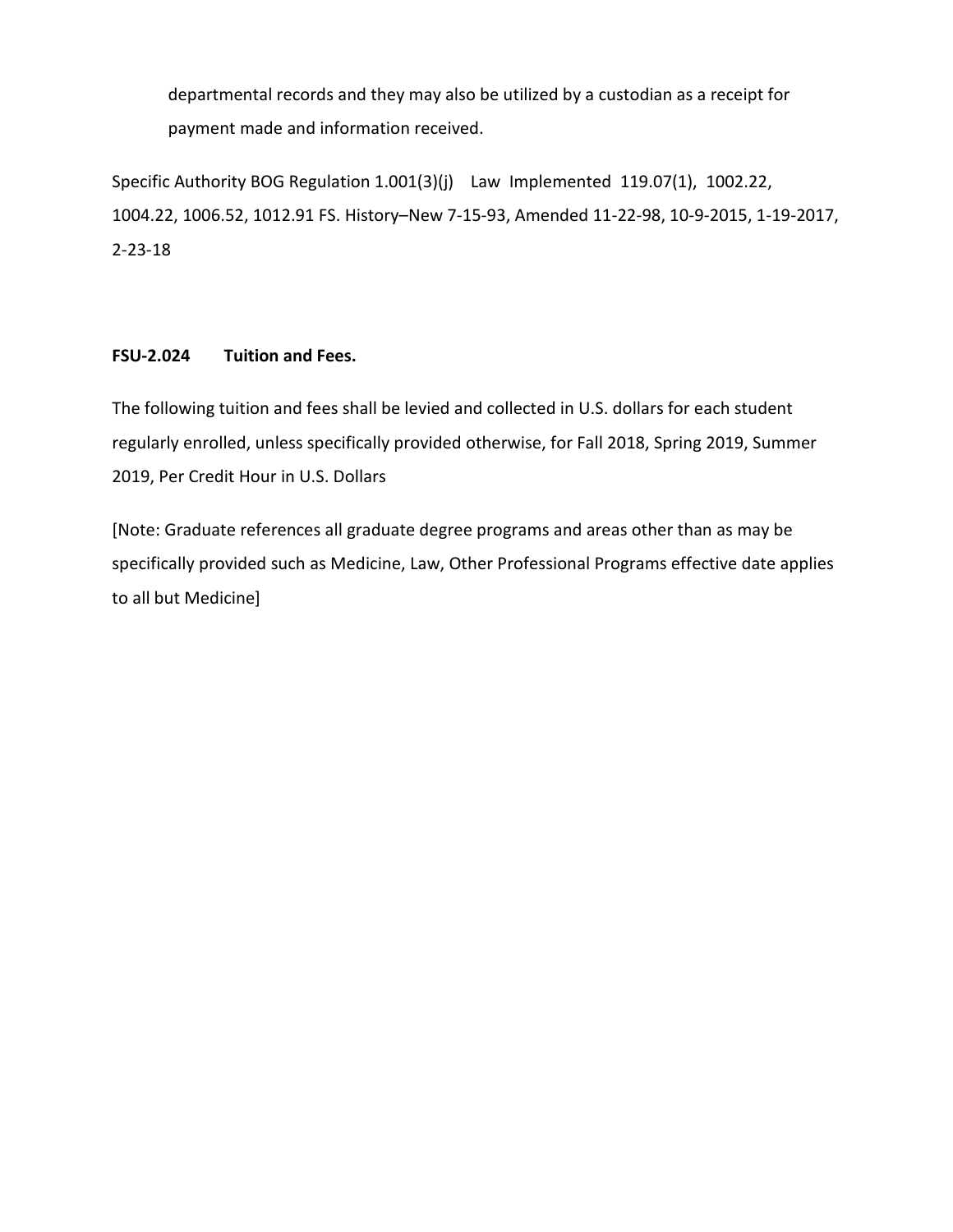| <b>Main Campus</b>                               |               |          |
|--------------------------------------------------|---------------|----------|
|                                                  | Undergraduate | Graduate |
| Tuition                                          | 105.07        | 403.51   |
| <b>Tuition Differential</b>                      | 49.59         |          |
| <b>Student Financial Aid Fee</b>                 | 5.25          | 20.17    |
| Capital Improvement Trust Fund Fee               | 4.76          | 4.76     |
| <b>Athletics Fee</b>                             | 7.90          | 7.90     |
| <b>Activity &amp; Service Fee</b>                | 12.86         | 12.86    |
| <b>Student Health Fee</b>                        | 13.97         | 13.97    |
| <b>Transportation Access Fee</b>                 | 8.90          | 8.90     |
| Student Facility Use Fee [+ 20.00/semester]      | 2.00          | 2.00     |
| <b>Technology Fee</b>                            | 5.25          | 5.25     |
| <b>Total Per Credit Hour (PCH) Resident Rate</b> | 215.55        | 479.32   |
| <b>Student Facility Use Fee Per Semester</b>     | 20.00         | 20.00    |
|                                                  |               |          |
| <b>Out-of-State Fees</b>                         |               |          |
| <b>Total PCH Resident Rate</b>                   | 215.55        | 479.32   |
| Out-of-State Fee                                 | 481.48        | 601.34   |
| Out-of-State Student Financial Aid Fee           | 24.07         | 30.06    |
| <b>Total PCH Out-of-State Rate</b>               | 721.10        | 1,110.72 |
| <b>Student Facility Use Fee Per Semester</b>     | 20.00         | 20.00    |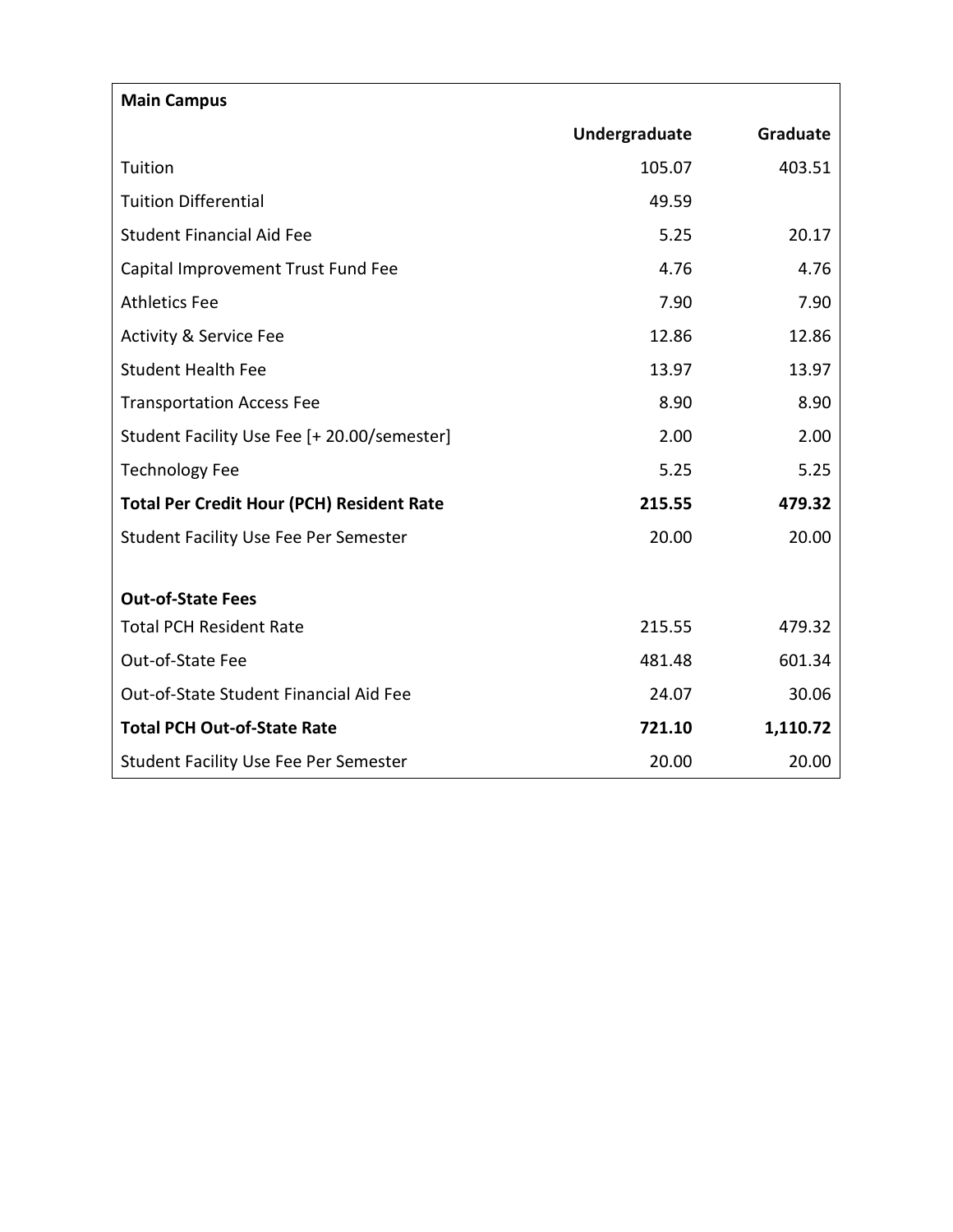| Law                                          |          |
|----------------------------------------------|----------|
| Tuition                                      | 602.36   |
| Student Financial Aid Fee                    | 30.11    |
| Capital Improvement Trust Fund Fee           | 4.76     |
| <b>Athletics Fee</b>                         | 7.90     |
| <b>Activity &amp; Service Fee</b>            | 12.86    |
| <b>Student Health Fee</b>                    | 13.97    |
| <b>Transportation Access Fee</b>             | 8.90     |
| <b>Student Facility Use Fee</b>              | 2.00     |
| <b>Technology Fee</b>                        | 5.25     |
| <b>Total (PCH) Resident Rate</b>             | 688.11   |
| <b>Student Facility Use Fee Per Semester</b> | 20.00    |
|                                              |          |
| <b>Out-of-State Fees</b>                     |          |
| <b>Total PCH Resident Rate</b>               | 688.11   |
| Out-of-State Fee                             | 635.31   |
| Out-of-State Student Financial Aid Fee       | 31.76    |
| <b>Total PCH Out-of-State Rate</b>           | 1,355.18 |
| <b>Student Facility Use Fee Per Semester</b> | 20.00    |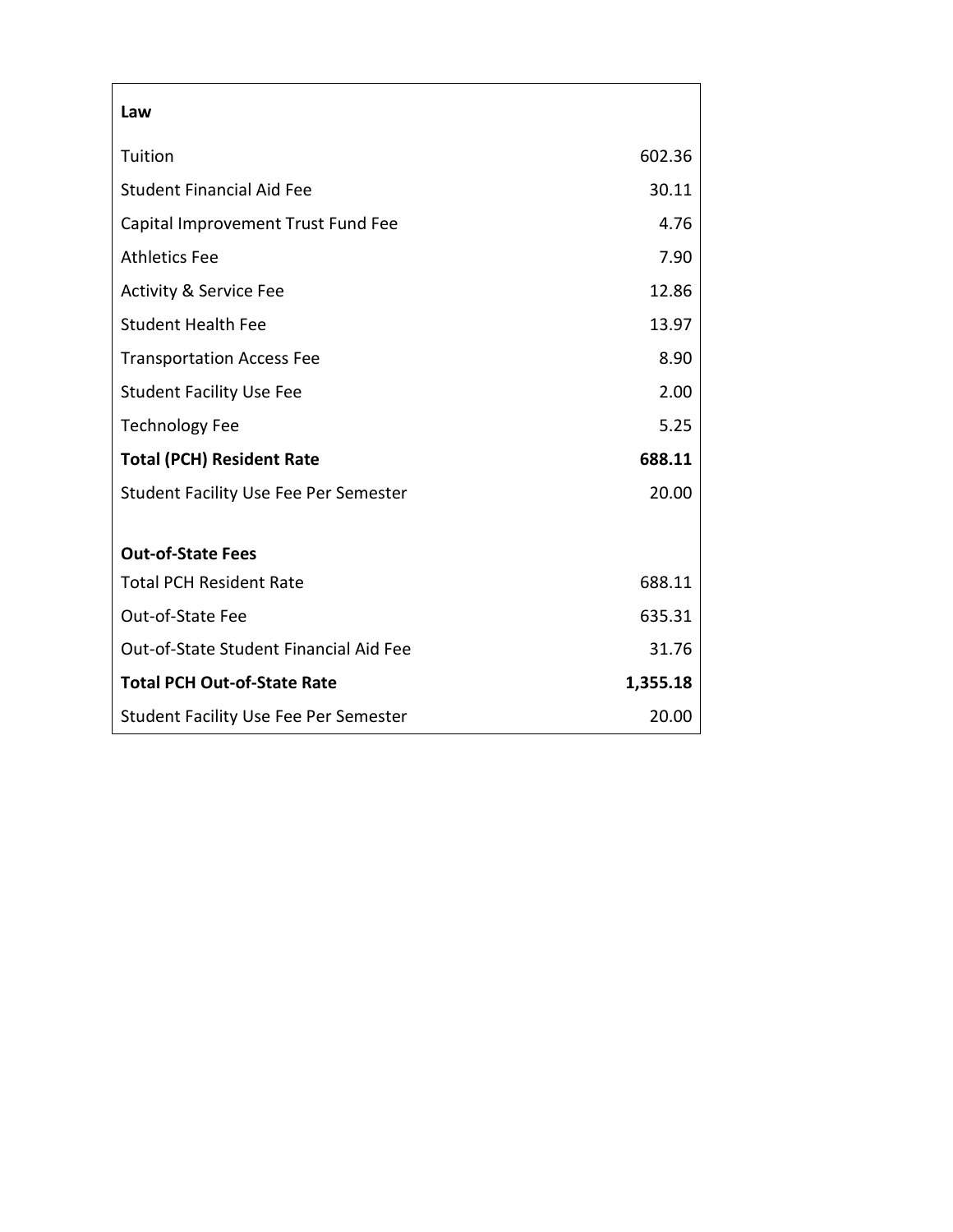| <b>Panama City Campus</b>              |               |          |
|----------------------------------------|---------------|----------|
|                                        | Undergraduate | Graduate |
| Tuition                                | 105.07        | 403.51   |
| <b>Tuition Differential</b>            | 49.59         |          |
| <b>Student Financial Aid Fee</b>       | 5.25          | 20.17    |
| Capital Improvement Trust Fund Fee     | 4.76          | 4.76     |
| <b>Athletics Fee</b>                   | 0.69          | 0.69     |
| <b>Activity&amp; Service Fee</b>       | 9.88          | 9.88     |
| <b>Student Health Fee</b>              |               |          |
| <b>Technology Fee</b>                  | 5.25          | 5.25     |
| <b>Total PCH Resident Rate</b>         | 180.49        | 444.26   |
| <b>Out-of-State Fees</b>               |               |          |
| <b>Total PCH Resident Rate</b>         | 180.49        | 444.26   |
| Out-of-State Fee                       | 481.48        | 601.34   |
| Out-of-State Student Financial Aid Fee | 24.07         | 30.06    |
| <b>Total PCH Out-of-State Rate</b>     | 686.04        | 1,075.66 |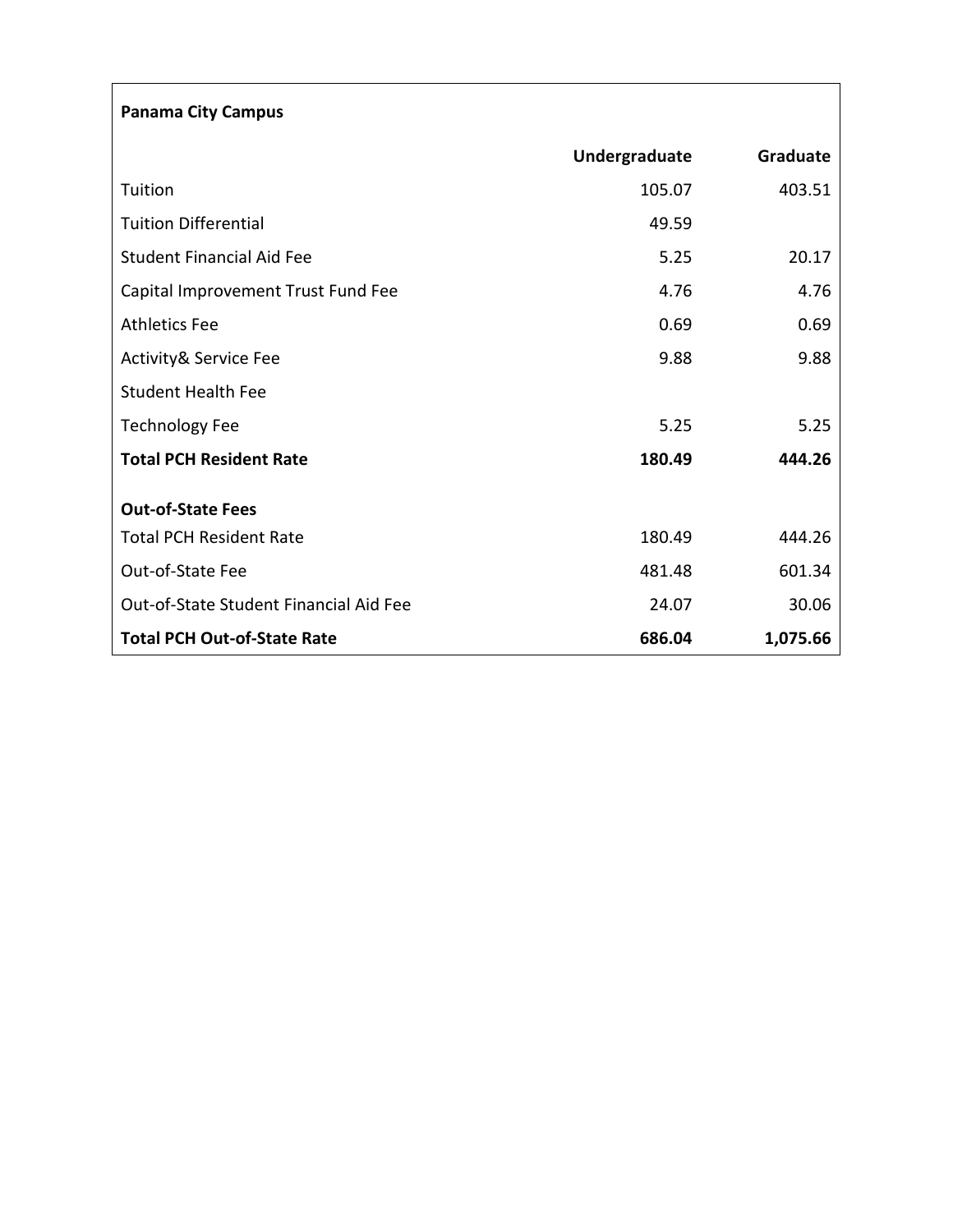| <b>Sarasota Campus</b>                 |               |          |  |
|----------------------------------------|---------------|----------|--|
|                                        | Undergraduate | Graduate |  |
| Tuition                                | 105.07        | 403.51   |  |
| <b>Tuition Differential</b>            | 49.59         |          |  |
| <b>Student Financial Aid Fee</b>       | 5.25          | 20.17    |  |
| Capital Improvement Trust Fund Fee     | 4.76          | 4.76     |  |
| <b>Athletics Fee</b>                   | 0.69          | 0.69     |  |
| <b>Activity&amp; Service Fee</b>       | 11.69         | 11.69    |  |
| <b>Student Health Fee</b>              |               |          |  |
| <b>Technology Fee</b>                  | 5.25          | 5.25     |  |
| <b>Total PCH Resident Rate</b>         | 182.30        | 446.07   |  |
| <b>Out-of-State Fees</b>               |               |          |  |
| <b>Total PCH Resident Rate</b>         | 182.30        | 446.07   |  |
| Out-of-State Fee                       | 481.48        | 601.34   |  |
| Out-of-State Student Financial Aid Fee | 24.07         | 30.06    |  |
| <b>Total PCH Out-of-State Rate</b>     | 687.85        | 1,077.97 |  |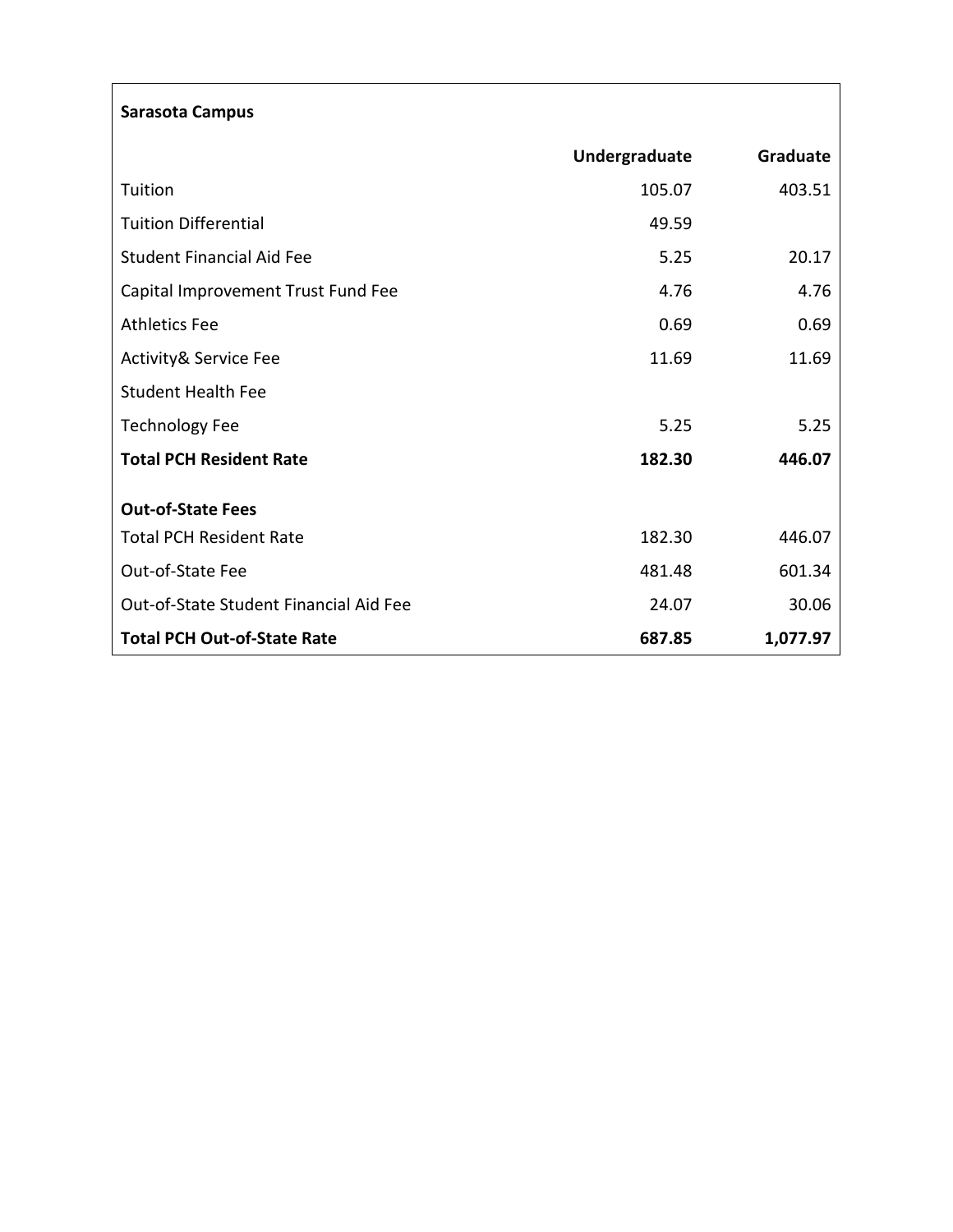| <b>Medicine</b>                        |           |
|----------------------------------------|-----------|
| In State Fees Assessed:                |           |
| Following assessed per year            |           |
| Tuition                                | 22,408.12 |
| Student Financial Aid Fee              | 1,120.41  |
| Capital Improvement Trust Fund Fee     | 190.40    |
| <b>Athletics Fee</b>                   | 284.40    |
| <b>Activity &amp; Service Fee</b>      | 462.96    |
| <b>Student Health Fee</b>              | 502.92    |
| Following assessed per credit hour     |           |
| <b>Technology Fee</b>                  | 189.00    |
| <b>Transportation Access Fee</b>       | 320.40    |
| <b>Student Facility Use Fee</b>        | 132.00    |
|                                        |           |
| <b>Out-of-State Fees (Per Year)</b>    |           |
| Out-of-State Fee                       | 32,905.90 |
| Out-of-State Student Financial Aid Fee | 1,645.29  |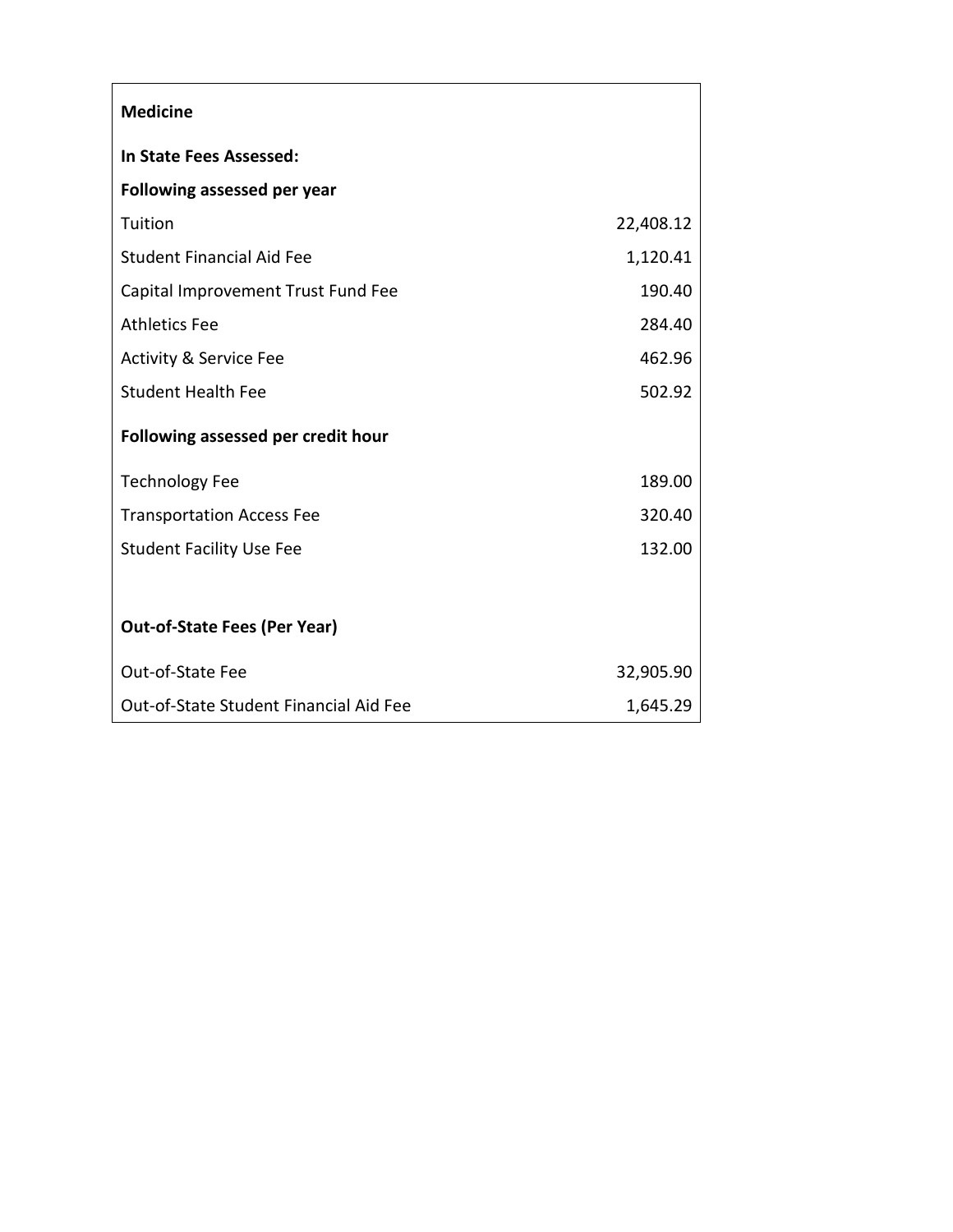# **College of Medicine Notes:**

The academic year for the College of Medicine consists of Summer, Fall, and Spring Semesters.

The Student Facilities Use Fee is not assessed to 3rd & 4th year College of Medicine students, as their studies are conducted off-campus.

A College of Medicine student taking six or more semester hours will pay the full rate as provided herein for tuition and fees. Any student approved to attend fewer than six semester hours will pay the tuition and fees at the Graduate Student Rate for the actual number of semester hours.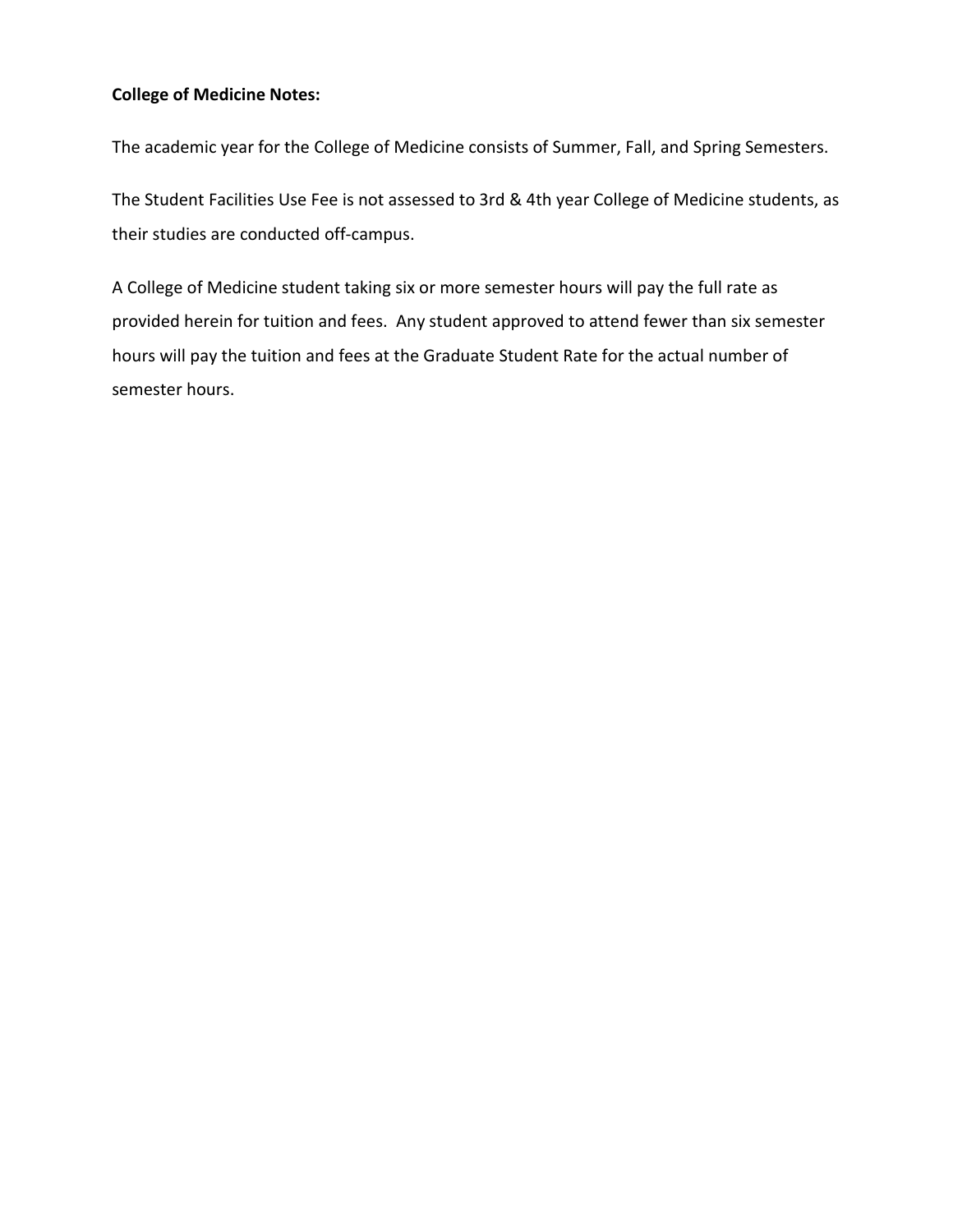| <b>Other Professional Programs</b>                                                                                 |           |
|--------------------------------------------------------------------------------------------------------------------|-----------|
|                                                                                                                    |           |
| <b>Master of Science-Nurse Anesthesia (Panama City Campus)-per semester</b>                                        |           |
| Tuition                                                                                                            | 8,475.00  |
| <b>Student Financial Aid Fee</b>                                                                                   | 423.75    |
| Capital Improvement Trust Fund Fee                                                                                 | 51.12     |
| <b>Athletics Fee</b>                                                                                               | 8.26      |
| <b>Activity &amp; Service Fee</b>                                                                                  | 118.56    |
| <b>Student Health Fee</b>                                                                                          | 423.75    |
| <b>Physician Assistant</b><br>Following assessed per year<br>[Local and other per-credit fees set at 36-hour year] |           |
| Tuition                                                                                                            | 28,000.00 |
| <b>Student Financial Aid Fee</b>                                                                                   | 1,400.00  |
| Capital Improvement Trust Fund Fee                                                                                 | 171.36    |
| <b>Athletics Fee</b>                                                                                               | 284.40    |
| <b>Activity &amp; Service Fee</b>                                                                                  | 462.96    |
| <b>Student Health Fee</b>                                                                                          | 502.92    |
| <b>Technology Fee</b>                                                                                              | 189.00    |
| <b>Transportation Access Fee</b>                                                                                   | 320.40    |
| Student Facility Use Fee [20.00/semester + 2.00/credit hr.]                                                        | 132.00    |
| <b>Total In-State Fee</b>                                                                                          | 31463.04  |
| <b>Out-of-State Fees (Per Year)</b>                                                                                |           |
| Out-of-State Fee                                                                                                   | 10,000.00 |
| Out-of-State Student Financial Aid Fee                                                                             | 500.00    |
| <b>Total Out-of-State Fee</b>                                                                                      | 41,963.04 |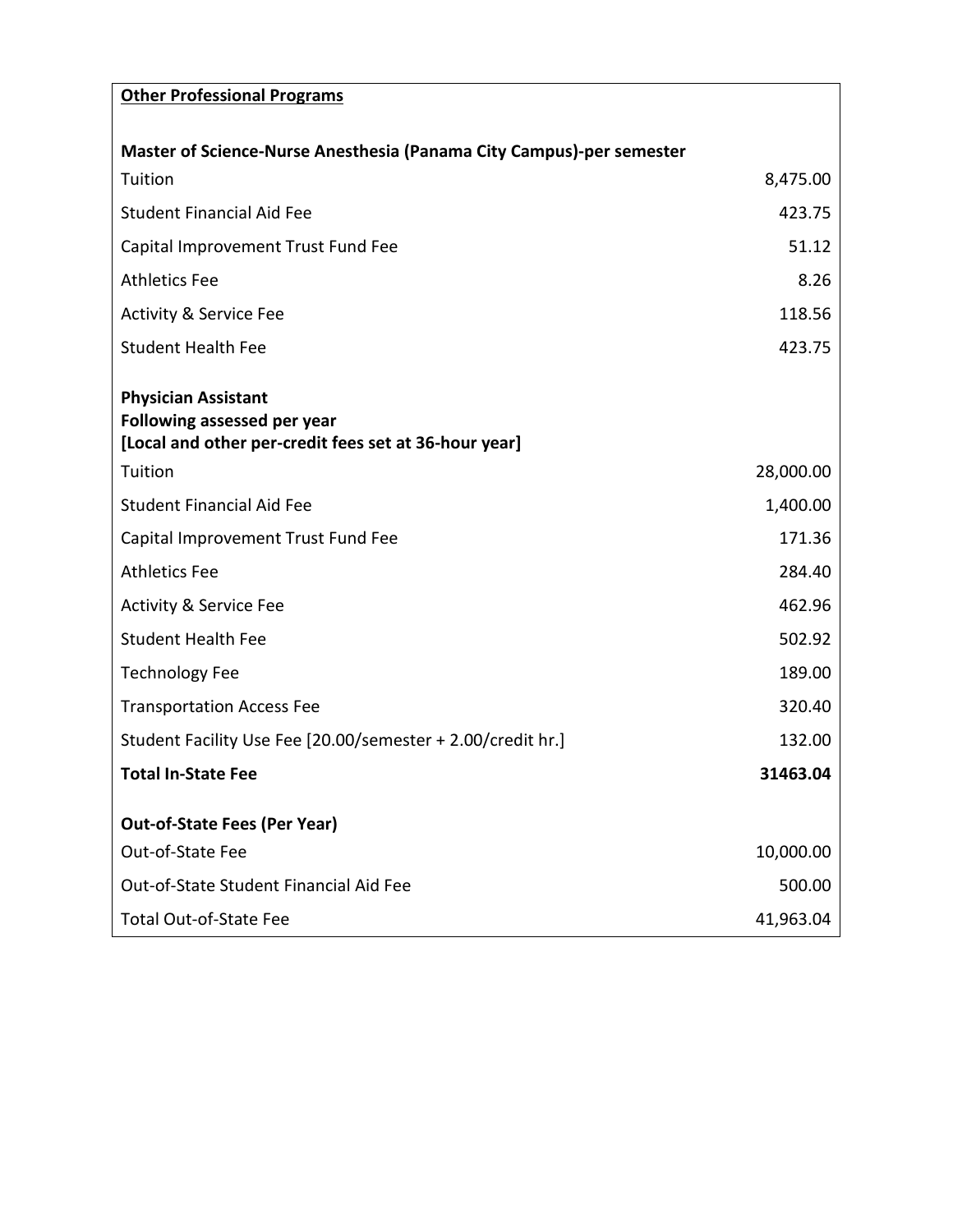Specific Authority; Art. IX, Sec 7, Florida Constitution, BOG Regulation 1.001(3) Law Implemented: BOG Regulation 7.001; s. 1009. 24, Florida Statutes History-New 7-21-05, Amended, 9-21-05, 1-30-2007, 6-14-2007, 11-29-2007, 6-13-2008, 2-25-2009, 6-17-2009, 6- 25-2010, 9-9-2011, 9-7-2012, 6-7-2013, 6-27-2014, 11-21-2014, 6-26-2015, 6-10-2016, 6-7- 2017, 6-8-2018

## **FSU-2.0241 Tuition and Fees for Repeated Enrollment in College Credit Courses.**

- (1) A student enrolled in the same undergraduate college-credit course more than twice shall pay tuition and fees at 100 percent (100%) of the full cost of instruction and shall not be included in the calculations of full-time equivalent enrollment for funding purposes.
- (2) Students who withdraw from or fail a class due to extenuating circumstances of extreme financial burden, significant university error, documented medical emergency, call to active medical emergency or what would be considered an act of God or force majeure under standard contract law will be granted an exception only once for each class.

Specific Authority BOG Regulation 1.001(3)(j); Reg. Procedure July 21, 2005) FS. Law Implemented 1009.285 FS. History–New 5-5-03.

### **FSU-2.02410 Internet Payment of Tuition and Fees.**

Students may make payment of tuition and fees via the Internet. Customers using this mode of payment will be assessed a convenience fee for this service. The convenience fee is nonrefundable.

Specific Authority BOG Regulation 1.001(3)(j); Reg. Procedure July 21, 2005. Law Implemented 1001.74(24) FS. History–New 5-5-03.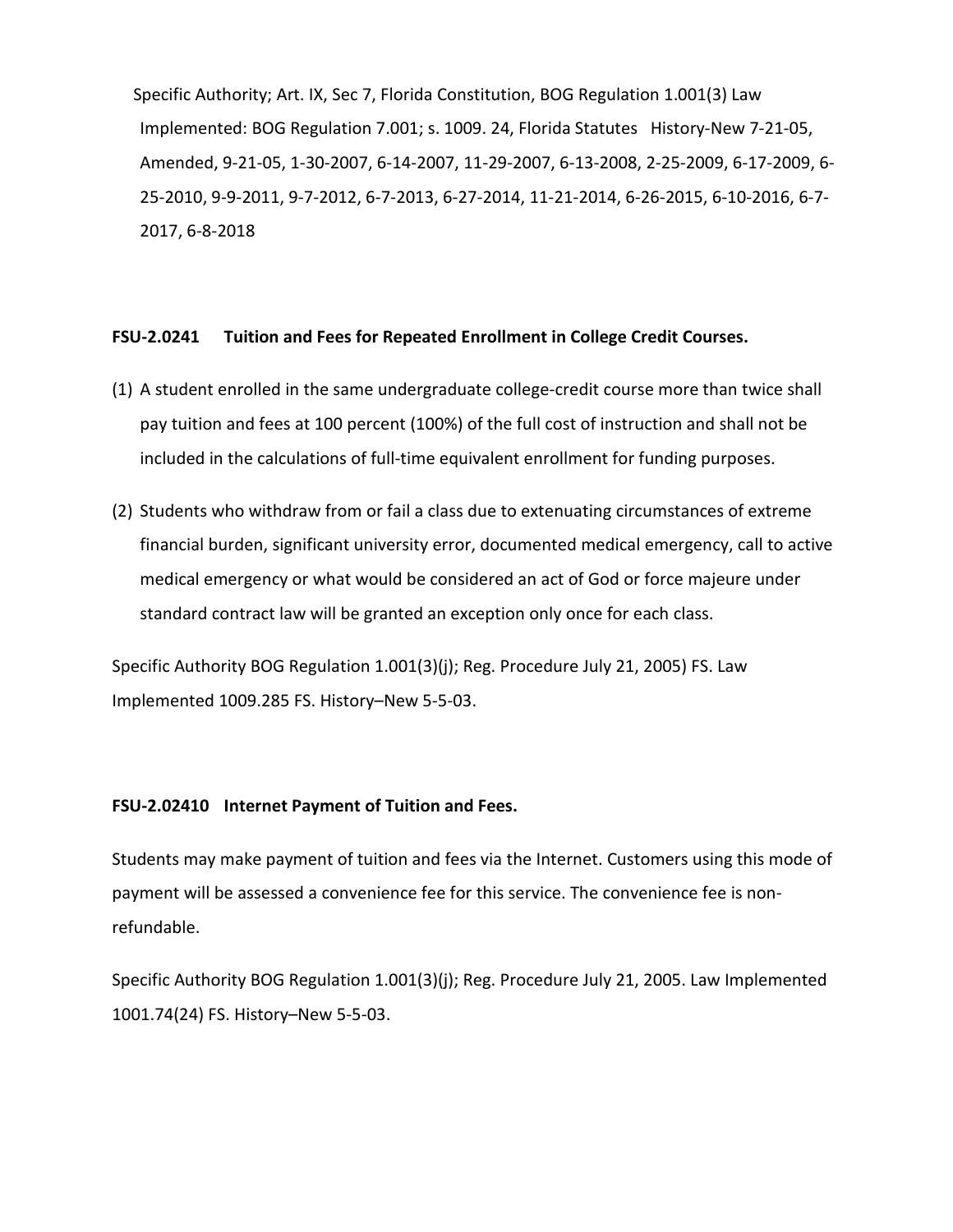#### **FSU-2.02411 Third Party Tuition and Fee Billings.**

- (1) Students who have a third party agency (i.e., employer, governmental agency, etc.) paying all or part of their tuition and fees are required to submit an Agency Billing Card plus a Letter of Authorization from the third party billing agency by the fifth (5th) day of each semester. Students who do not meet these requirements will be assessed the late payment fee.
- (2) Students who have a third party billing agency paying all or part of their tuition and fees and who are also receiving financial aid but have not completed the requirements in subsection (1) above by the fifth day of the semester, will have their tuition and fees deducted from their financial aid. In such instances, a refund will not be issued until after the third party billing agency payment is received by The Florida State University.
- (3) ) If the agency has not paid tuition and fees by the end of the semester, the student is required to pay all outstanding tuition and fees in full before any additional university services will be granted and the late payment fee will be assessed.
- (4) ) If a third party billing agency pays only a portion of the student tuition and fees due, the student is responsible for ensuring that any remaining balance of tuition and fees are paid from other financial aid sources or other personal sources by the fee payment deadline. Failure to meet this requirement will result in the assessment of the late payment fee.
- (5) Agency billings for tuition and fees must be reported on the student's financial aid application as a financial resource to avoid an over-award of financial aid from occurring. Any financial aid over-award will be on the student's billing statement and must be repaid before further university services will be granted.

(6) It is the primary responsibility of the student to ensure that their tuition and fees are paid in full or properly deferred by published deadlines to avoid assessment of the late payment fee.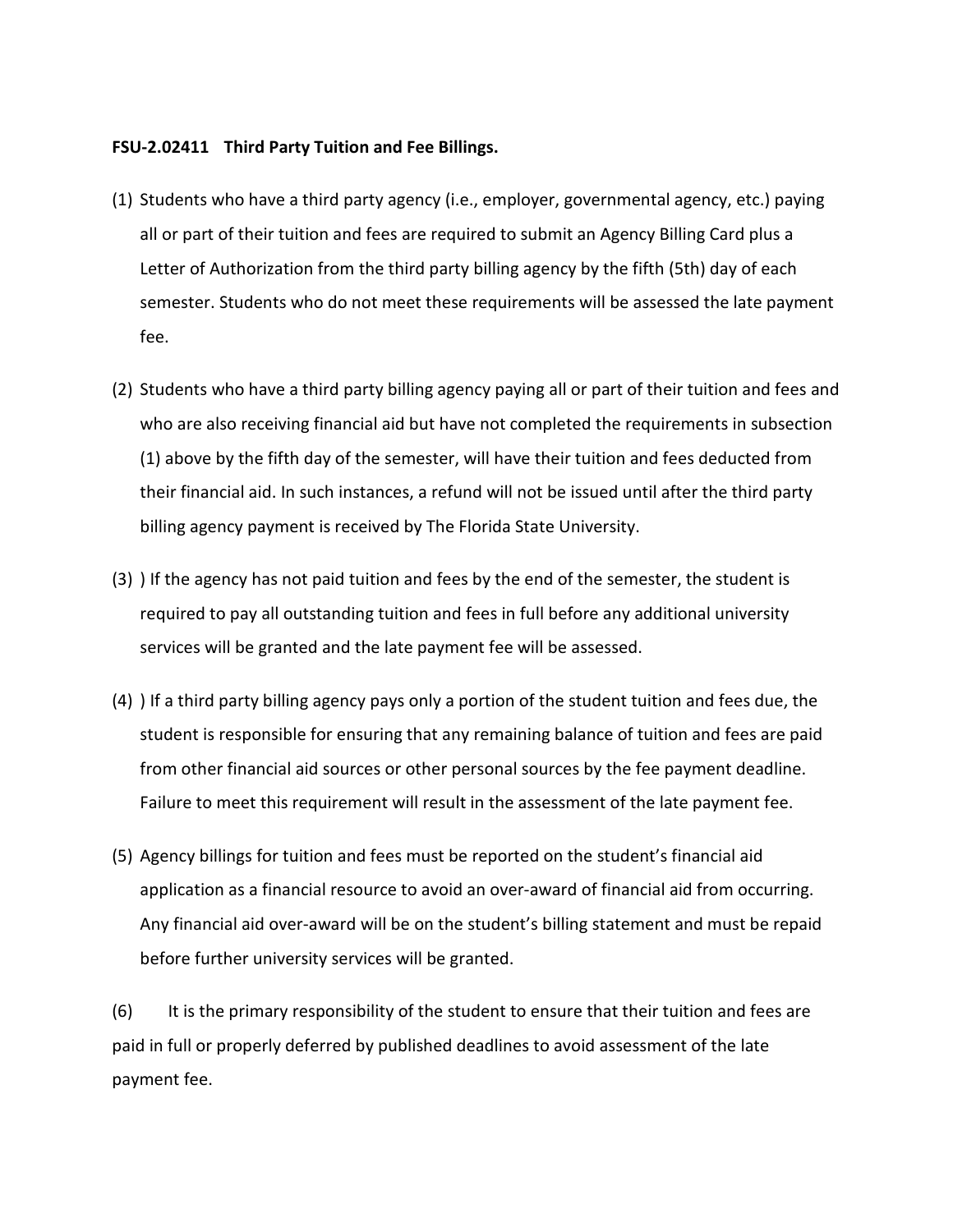Specific Authority BOG Regulation 1.001(3)(j); Reg. Procedure July 21, 2005 Law Implemented 1009.24(12)(e) FS. History–New 5-5-03.

# **FSU-2.02412 Financial Aid and Tuition and Fee Payment.**

Financial aid students must settle their tuition and fee bill according to the published deadline by verifying that either financial aid has arrived on time or a deferment has been granted until the financial aid does arrive.

Specific Authority BOG Regulation 1.001(3)(j); Reg. Procedure July 21, 2005 Law Implemented 1001.74(10) FS. History–New 5-5-03.

# **FSU-2.02413 Florida Prepaid College Program.**

- (1) Students paying tuition and fees using the Florida Prepaid College Program must pay the balance, if any, before the fee payment deadline to avoid being charged a late payment fee.
- (2) Students are responsible for paying any material and supply fees (also referred to as lab fees), the transportation-access fee, late fees, if assessed, and any other applicable fees not included in the Florida Prepaid College Program. Such fees must be paid by the fee payment deadline unless financial aid has been awarded to the student. Failure to pay such fees by the fee payment deadline will result in the late payment fee assessment.

Specific Authority BOG Regulation 1.001(3)(j); Reg. Procedure July 21, 2005 Law Implemented 1001.74(10), 1009.97 FS. History–New 5-5-03.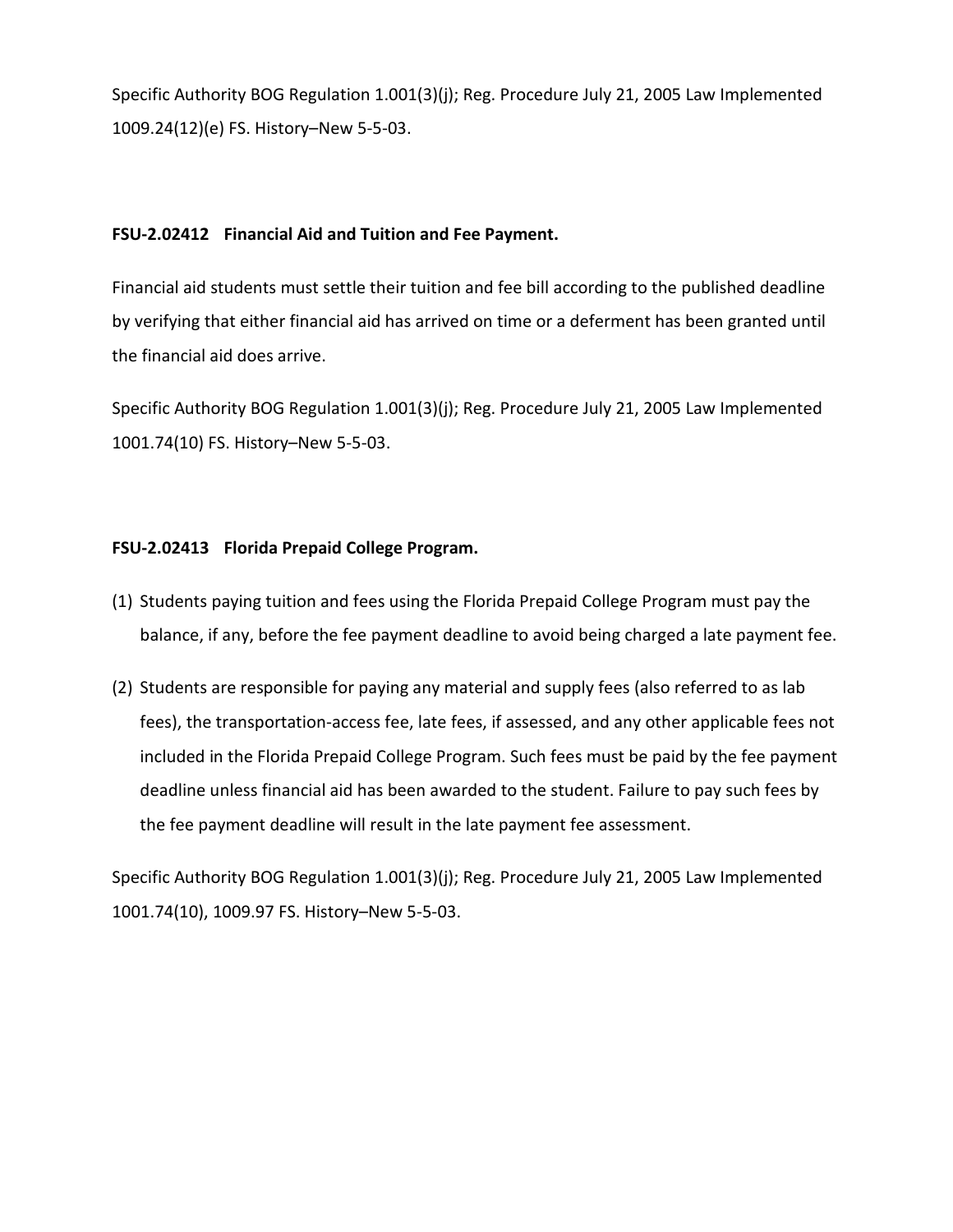#### **FSU-2.02414 Fee Waivers.**

- (1) The Florida State University Board of Trustees is authorized to waive tuition and fees for purposes which support and enhance the mission of the university.
- (2) In addition to tuition and fees waived by Sections 112.191, 112.19,112.1915, 1009.26 and 1009.265, F.S., the Board of Trustees will authorize waiver of tuition and fees defined in paragraphs FSU-2.024(1)(a), (b), F.A.C., above for purposes which support and enhance the mission of the university.
- (3) The Board of Trustees is authorized to waive tuition and fees as discussed below:
	- (a) Tuition and fees will be waived by the president or president's designee for participants in sponsored institutes and programs where substantially all the direct costs are paid by the external sponsoring agency, where there is no direct expenditure of Educational and General funds for the conduct of programs, and where no fees or other assessments are collected from the students, by the sponsoring agency, the university, or any other entity. In determining whether the direct costs are paid by the sponsoring agency, funds paid directly to the participants in a form such as, but not limited to, stipends, travel or book allowances should not be taken into account. "Direct costs" refer to the costs associated with the instruction or training which a participant receives. All funds collected from sponsoring agencies for sponsored credit institutes will be remitted to the university's contract and grant trust fund and/or auxiliary trust funds. Neither the number of participants nor student credit hours in these institutes and programs may be counted for state-funding purposes. The waivers granted herein for nonresident fees are in addition to the non-resident waivers appropriated annually by the Legislature.
	- (b) Tuition and fees shall be waived for the following:
		- 1. Children and spouse of law enforcement officers or firefighters killed while performing certain duties pursuant to Sections 112.19(3) and 112.191(3), F.S.;
		- 2. Any graduate student enrolled in a state-approved school psychology-training program pursuant to Section 1009.26(2), F.S.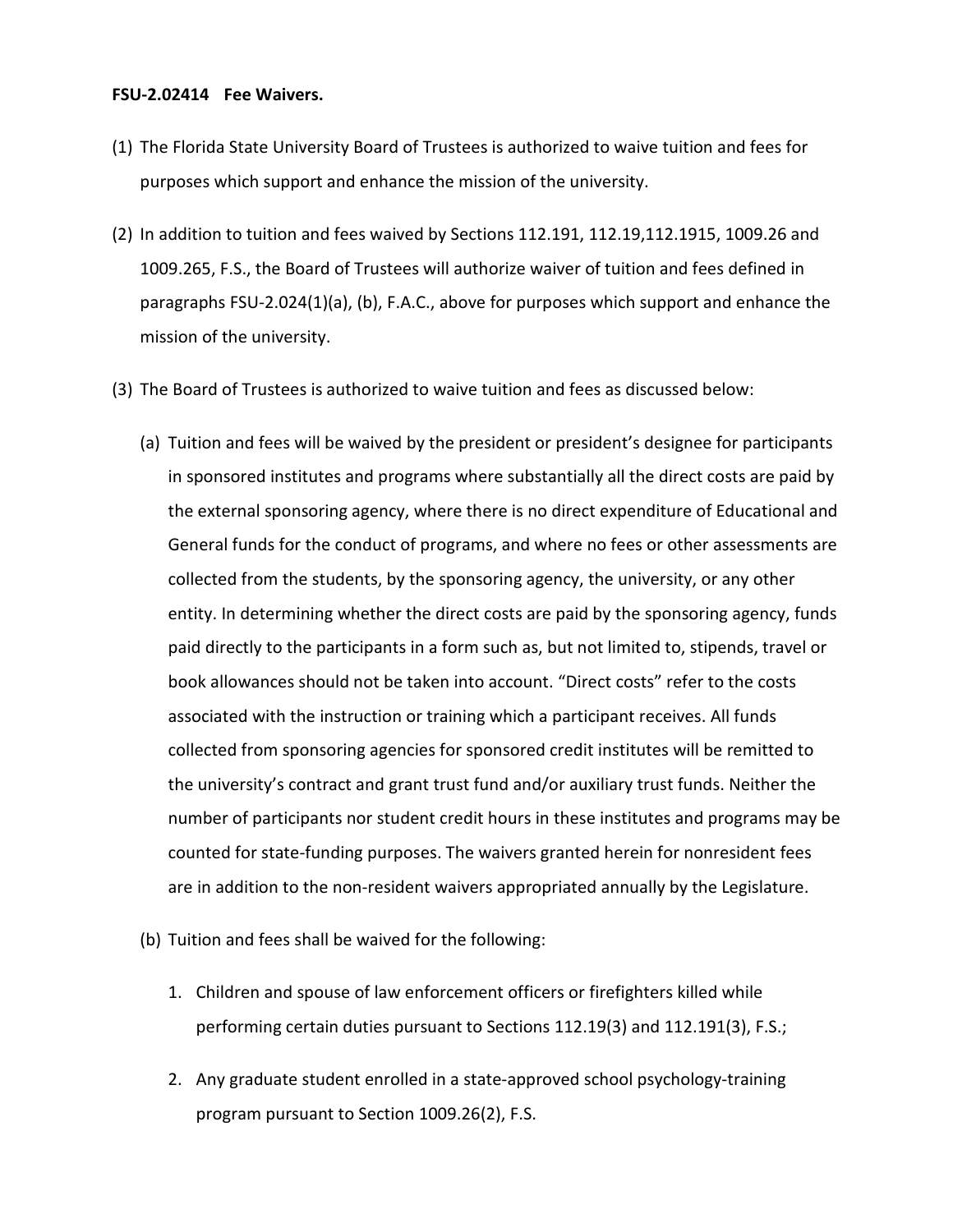- 3. Certain members of the Florida National Guard pursuant to Section 1009.26(8), F.S.
- 4. Full-time university employees who meet academic requirements to enroll in up to 6 credit hours of tuition-free courses per term on a space available basis. When applicable, the non-resident tuition fee is also waived.
- 5. State employees may enroll for up to 6 credit hours of courses per term on a space available basis.
- 6. Non-resident students who are non-degree seeking are entitled to waiver of the non-resident fee if the hours generated by such students are non-fundable and the cost of the program of study is recovered from the fees charged to the students.
- 7. Intern Supervisors Persons who supervise interns for institutions with the State University System may be given one non-transferable certificate (fee waiver) for each full academic term during which the person serves as an intern supervisor. This certificate will define what portion of tuition and fees are to be waived.
- 8. Florida residents 60 years of age or older are entitled to waiver of tuition and fees as provided by Rule FSU-2.0245, F.A.C., and Section 1009.26(4), F.S.
- 9. Children of Deceased Teachers and School Administrators Waives tuition and fees for a total of 120 credit hours for eligible children of parents killed or injured and died as a result of an unlawful and intentional act of violence inflicted by another person.
- 10. Matriculation Fees can be waived for non-resident fees and matriculation fees for undergraduates, graduate assistants, and fellowships when deemed appropriate, provided that provisions for such waiver are approved by the Board of Trustees.
- 11. The University shall waive the activity and service fee, health fee, athletic, and materials and supply fees assessed on a per credit hour basis, for credit hours for which the tuition and fees are waived in accordance with the provisions of this rule. The university shall waive the activity and service, health, athletic, and material and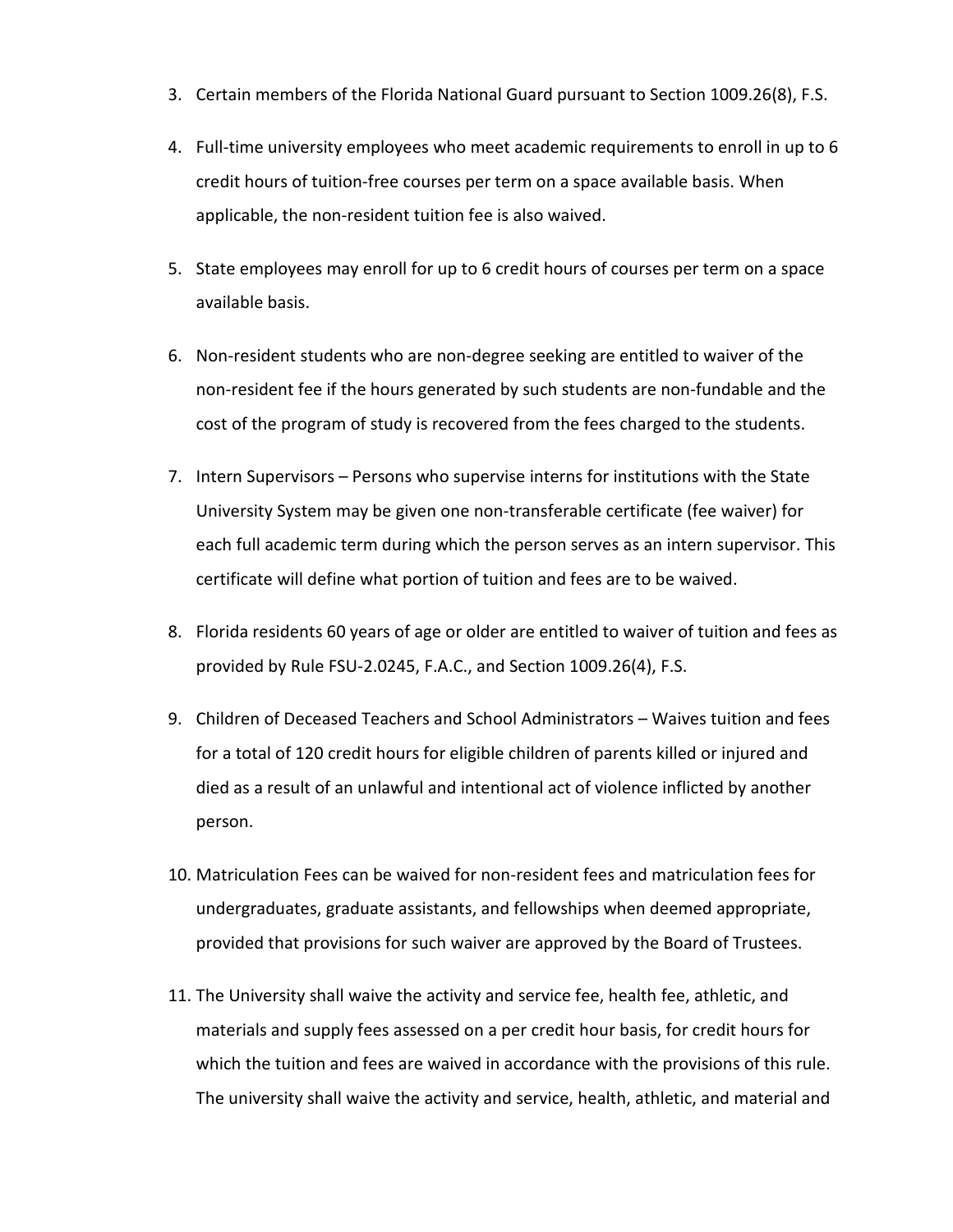supply fees assessed on a per credit hour only if a student's tuition and fees are waived for all credit hours. If a student pays a portion of the assessed tuition and fees, that student shall pay in full, the activity, health, athletic, and material and supply fees assessed on a per credit hour basis.

- 12. The University shall waive all tuition and fee components assessed for credit hours for which tuition is waived. The university shall also waive the activity and service, health, athletic, and materials and supply fees assessed on a credit hour basis only if a student's tuition and fees are waived for all credit hours for which the student is enrolled.
- (4) The State Board of Education may provide for waiver of the following fees as provided by legislative action:
	- (a) Non-Resident Fees;
	- (b) Matriculation Fees for undergraduates, graduate assistants, and fellowships.
- (5) The Board of Trustees will waive the following additional fees:
	- (a) Late Registration Fees;
	- (b) Late Payment Fees;
	- (c) Transportation and Access Fees;
	- (d) Application Fees; and
	- (e) Other miscellaneous fines, fees, and penalties.
- (6) All or any part of the tuition and fees and the material and supply fees (lab fees) may be waived by the university when deemed appropriate, provided that such provisions for waiver are included in Florida Statutes or the rules of the State Board of Education. No component of tuition may be waived unless specified by rule or statute.
- (7) The following students are exempt from paying tuition and fees: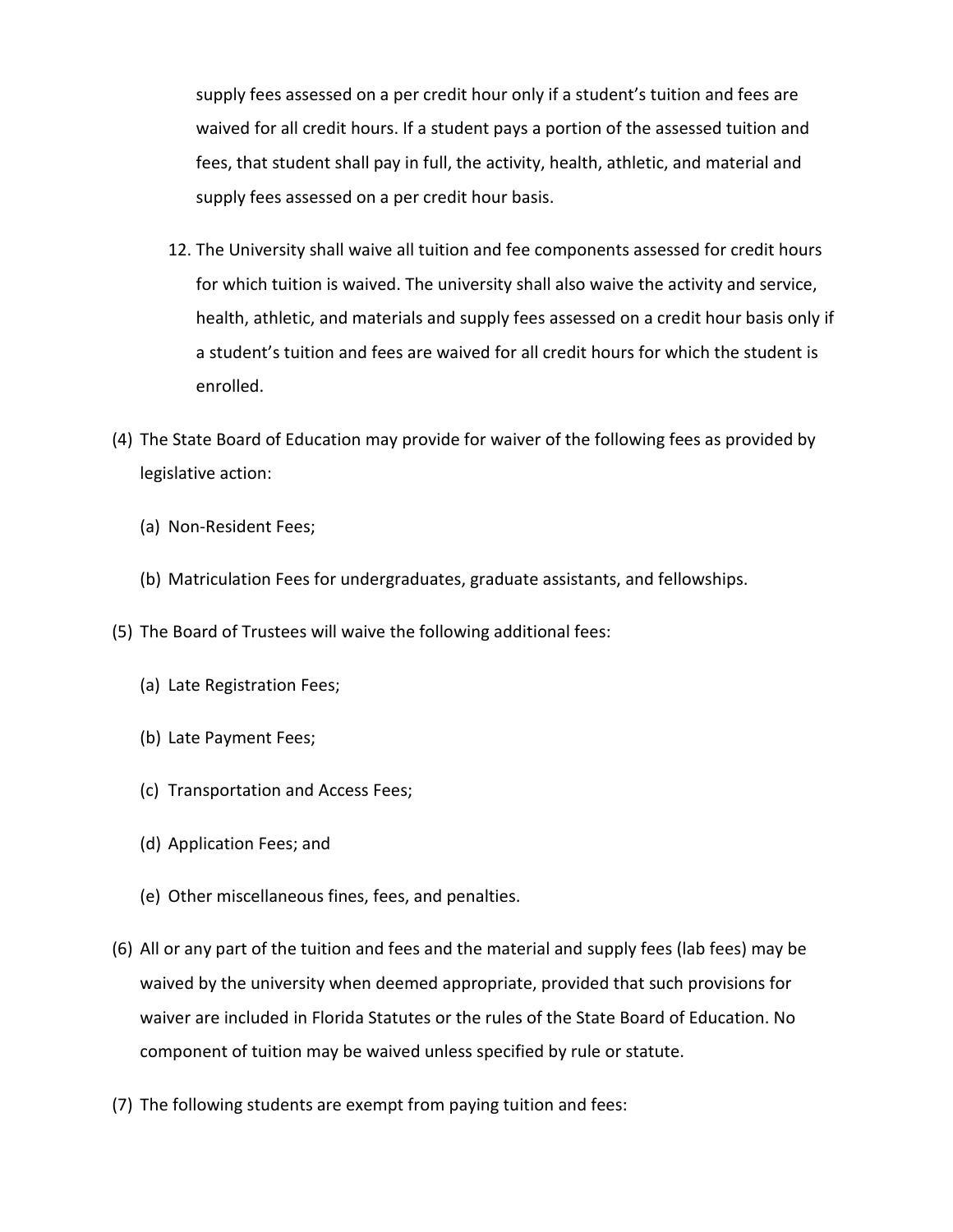- (a) Students enrolled in a dual enrollment or early admissions program that earn credit in courses toward both a high school diploma and an associate or baccalaureate degree pursuant to Section 1009.25(1)(b), F.S.
- (b) Students who earn credit in courses toward both a high school diploma and an associate or baccalaureate degree.
- (c) A student to whom the state has awarded a Road-to-Independence Scholarship, or who is, or was at the time he or she reached 18 years of age, in the custody of a relative under Section 39.5085, F.S., or who is adopted from the Department of Children and Family Services after May 5, 1997.
- (d) A student enrolled through the Florida Linkage Institutes Program pursuant to Section 288.8175(5)(b), (6), F.S.
- (e) Homeless Students An eligible student who lacks a fixed, regular, and adequate nighttime residence as provided by Section 1009.25(2)(e), F.S.
- (f) The University will waive the out-of-state per credit hour fees for qualified graduate students from the Alabama and Georgia counties listed below, provided those students pay a \$20.00 differential out-of-state fee per credit hour: in Alabama-Baldwin, Barbour, Clarke, Coffee, Conecuh, Covington, Crenshaw, Dale, Escambia, Geneva, Henry, Houston, Mobile, Monroe, Pike and Washington; in Georgia- Baker, Decatur, Early, Miller and Seminole.

Specific Authority BOG Regulation 1.001(3)(j); Reg. Procedure July 21, 2005. Law Implemented 112.19, 112.191, 112.1915, 1009.24(4), 1009.25, 1009.26, 1009.265 FS. History–New 5-5-03, Amended 10-21-04.

#### **FSU-2.02415 Late Fee Waivers.**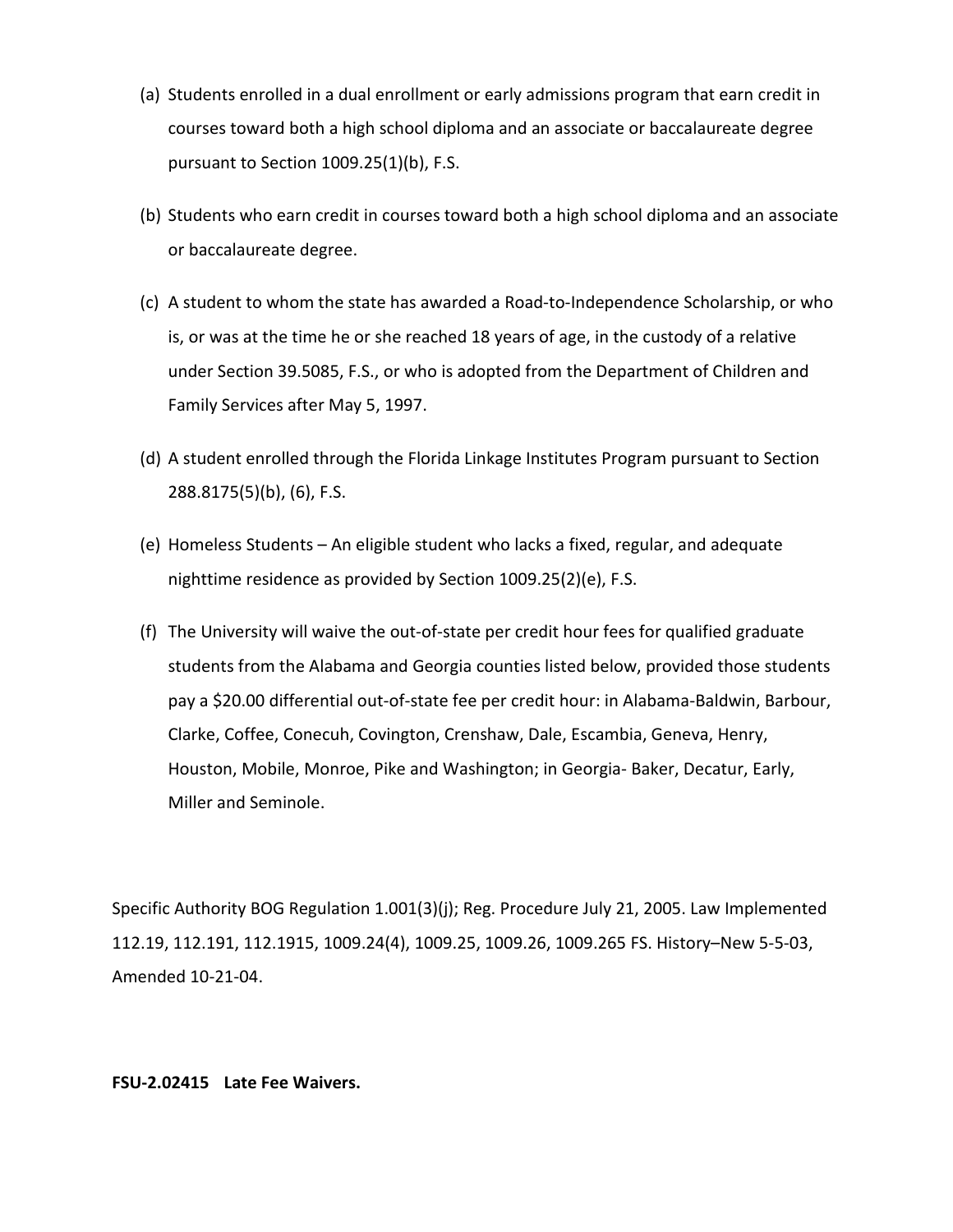- (1) Requests for waiver of the Late Registration Fee may be submitted to Current Records, Office of the University Registrar.
- (2) Requests for waiver of the Late Payment Fee may be submitted to the Office of Student Financial Services.
- (3) Late Fee waivers will be granted in extenuating circumstances of extreme financial burden, significant university error, documented medical emergency, call to active medical emergency or what would be considered an act of god or force majeure under standard contract law beyond the control of the student. Students are required to present written documentation of the circumstances involved.

Specific Authority BOG Regulation 1.001(3)(j); Reg. Procedure July 21, 2005 Law Implemented 1009.24(13)(e) FS. History–New 5-5-03.

### **FSU-2.02416 Student Residency.**

- (1) For the purposes of assessing tuition and fees, resident and non-resident status shall be determined as provided by Section 1009.21, F.S., and Rule 6C-7.005, F.A.C.
- (2) An individual shall not be classified as a Florida resident, for fee-paying purposes, and shall not be eligible to receive the resident tuition rate, until the individual has provided satisfactory documentation to substantiate his or her legal Florida residence and domicile to appropriate university officials.
- (3) Documentation required by the university to establish eligibility for Florida resident status, for tuition and fee purposes, shall include, but is not limited to, the student or dependent student's parent/legal guardian providing a residency statement, proof of independent or dependent status, a copy of his/her Florida voter registration, automobile registration, driver's license, rent receipts or mortgage receipts, and any other relevant materials deemed necessary by the university to support his/her claim for Florida resident eligibility.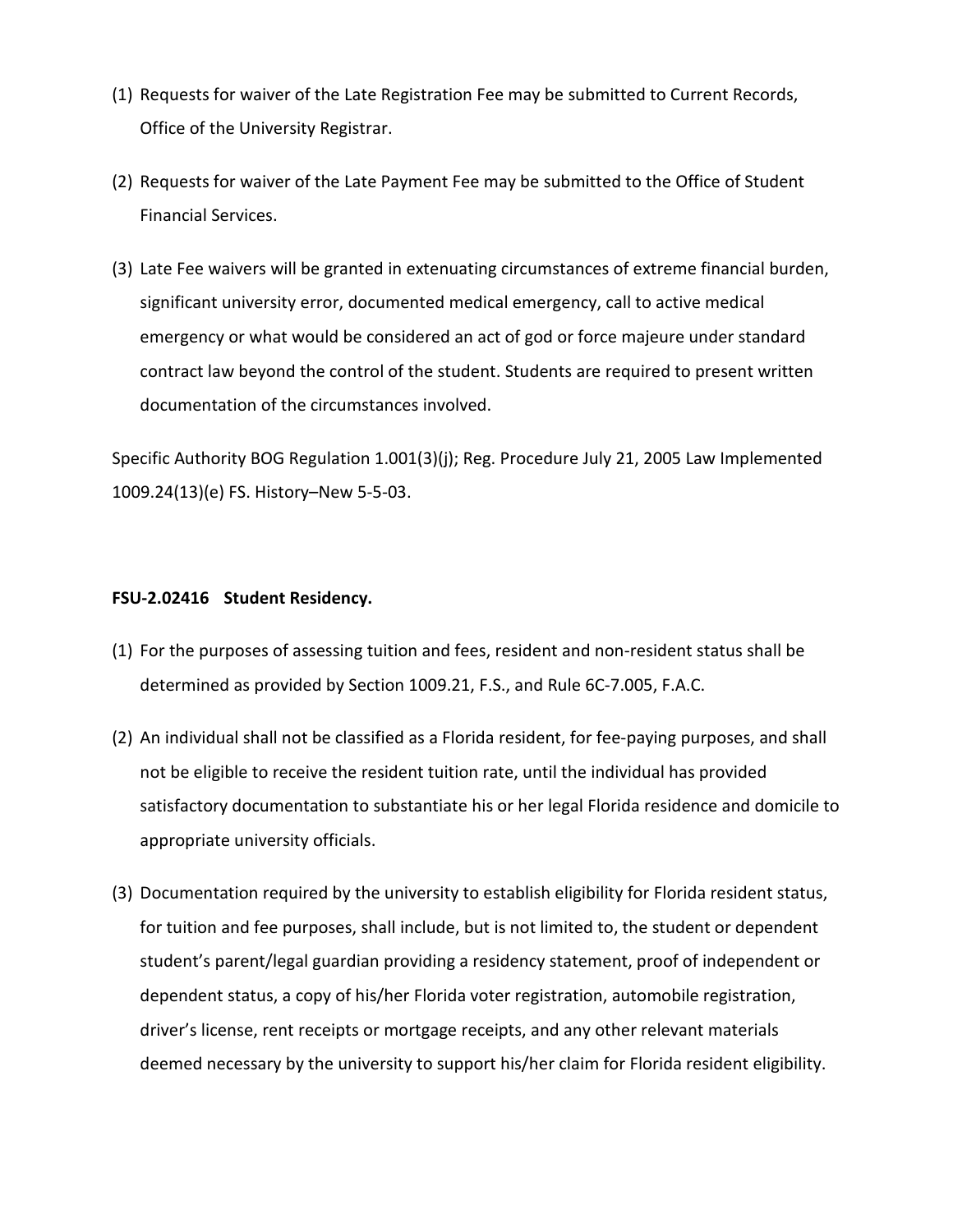- (4) The applicant or dependent applicant's parent/legal guardian must have maintained 12 months of residency in Florida immediately prior to his/her enrolling at The Florida State University. Merely maintaining a temporary residence or abode incident to enrollment in the university does not qualify the student to be classified as a Florida resident for tuition and fee paying purposes.
- (5) The following students shall be classified as Florida residents for tuition and fee paying purposes:
	- (a) Persons married to legal Florida residents and who intend to make Florida their permanent home;
	- (b) The legal residence of a dependent child whose parents are divorced, separated, or otherwise living apart will be deemed to be a resident of this state if either parent is a legal resident of this state, regardless of which parent is entitled to claim, and does in fact claim, the minor as a dependent pursuant to federal individual income tax provisions;
	- (c) A dependent child living with an adult relative other than the child's parent may qualify as a resident for tuition purposes if the adult relative is a legal resident for tuition purposes and the provided child has resided continuously with such relative for the five years immediately prior to the child's qualification, during which time the adult relative has exercised day-to-day care, supervision, and control of the child;
	- (d) Active duty members of the Armed Services of the United States residing in or stationed in this state, their spouses, and dependent children, and active duty members of the Florida National Guard who qualify under Section. 250.10(7) and (8), F.S., for the tuition assistance program;
	- (e) Active duty members of the Armed Services of the United States, and their spouses attending The Florida State University within 50 miles of the military establishment where they are stationed, if such military establishment is within a county contiguous to Florida;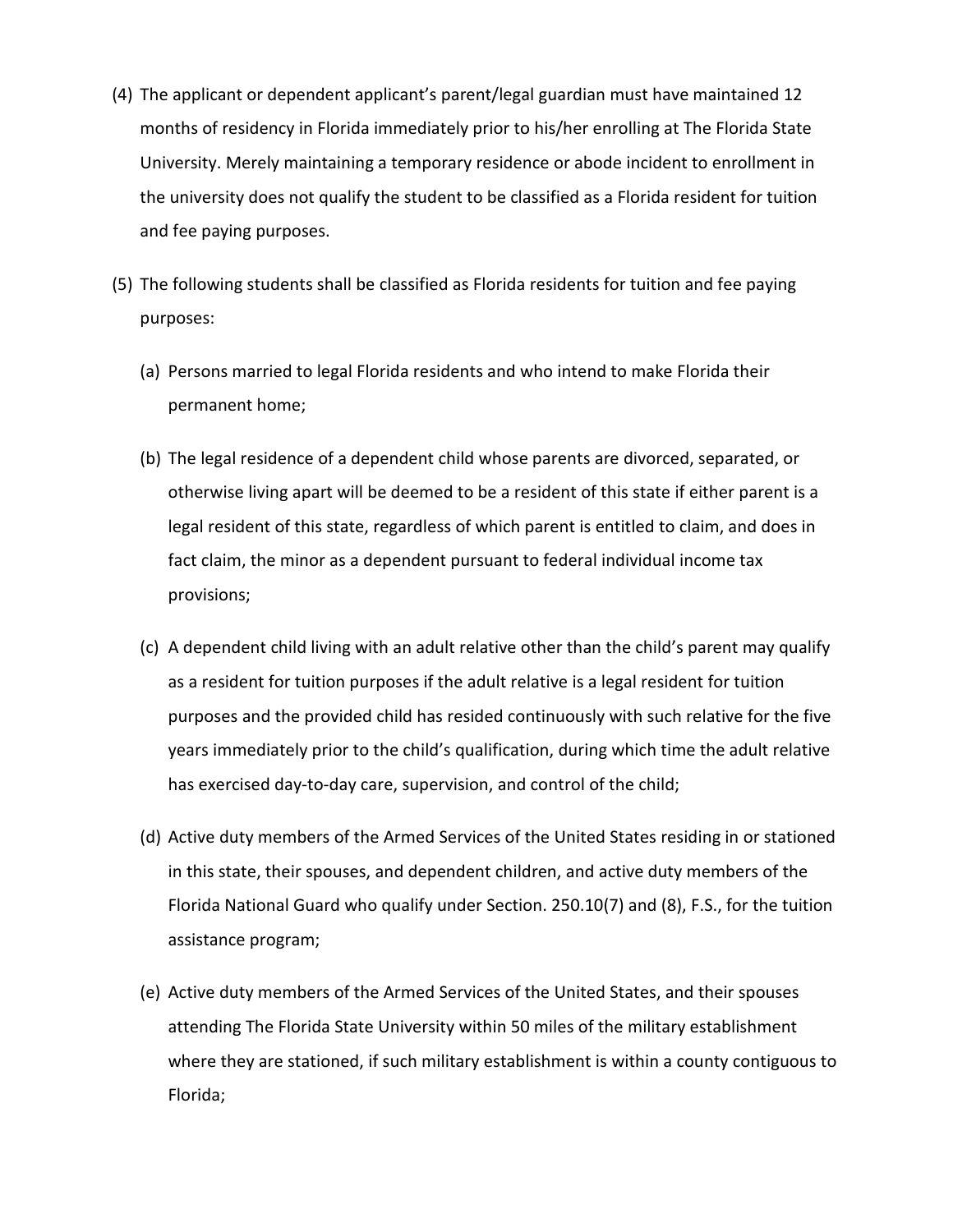- (f) Students living on the Isthmus of Panama, who have completed 12 consecutive months of college work as Florida State University students in Panama, and their spouses and dependent children;
- (g) Full-time instructional and administrative personnel employed by state public schools, community colleges, and institutions of higher education as defined in Section 1000.04, F.S., and their spouses and dependent children;
- (h) Students from Latin American and the Caribbean who received scholarships from the Federal or state government, providing the student attends a Florida institution of higher education;
- (i) The Southern Regional Education Board's Academic Common Market graduate students attending Florida's state universities;
- (j) Full-time employees of state agencies or political subdivisions of the state when the student tuition and fees are paid by the state agency or political subdivision for the purpose of job-related law enforcement or corrections training;
- (k) McKnight Doctoral Fellows and Finalists who are United States Citizens;
- (l) United States Citizens living outside the United States who are teaching at a Department of Defense Dependent School or in an American International School and who enrolls in a graduate level education program which leads to a Florida Teaching Certificate;
- (m)Activity duty members of the Canadian military residing or stationed in Florida under the North American Air Defense (NORAD) agreement, and their spouses and dependent children, attending The Florida State University within 50 miles of the military establishment where they are stationed.
- (6) Section 1009.21, F.S., contains additional provisions for establishing and maintaining Florida resident status for tuition and fee paying purposes.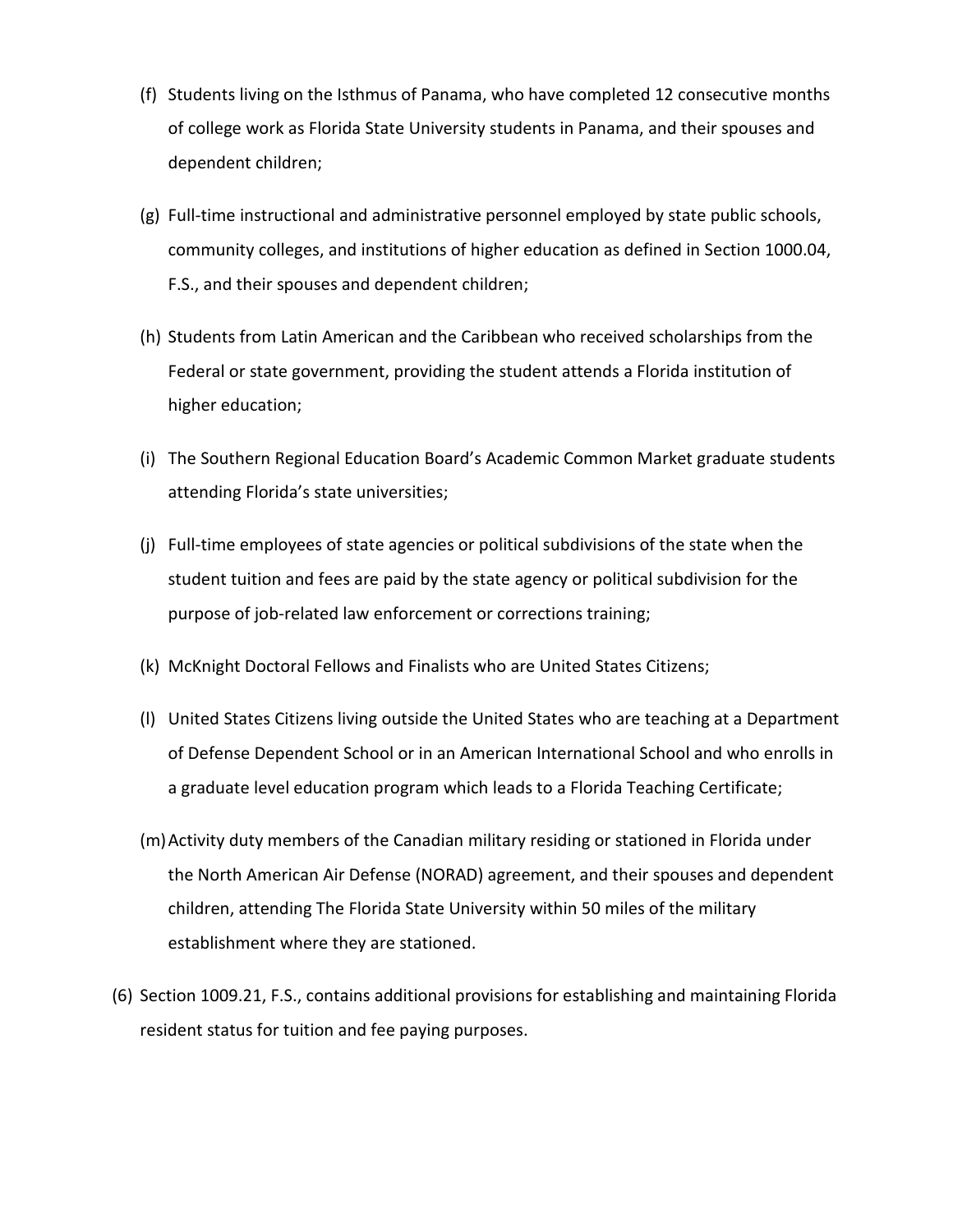- (7) Appeal from a determination denying "resident for tuition purposes" status to applicant therefore may be initiated after appropriate administrative remedies are exhausted by the filing of a petition for review pursuant to Section 120.68, F.S.
- (8) Any student granted status as a "resident for tuition purposes," which status is based on a sworn statement, which is false, shall upon determination of such falsity, be subject to such disciplinary sanctions as may be imposed by the president of the university as provided in the Student Conduct Code, Rule FSU-3.004, F.A.C.

Specific Authority BOG Regulation 1.001(3)(j); Reg. Procedure July 21, 2005 Law Implemented 1009.21 FS. History–New 5-5-03.

## **FSU-2.02417 Refunds of Tuition and Fees.**

- (1) Students who officially withdraw from the university prior to the end of drop/add will be eligible for a refund of 100 percent of tuition assessed, adjusted for waivers and any other outstanding charges.
- (2) Students will be eligible for a refund for a situation in which the university determines it is in substantial, prejudicial error. The amount of a payment in excess of the adjusted assessment may be refunded.
- (3) Students who drop a course(s) without tuition and fee liability after their tuition and fees have been paid will be eligible for a refund in extenuating circumstances of extreme financial burden, significant university error, documented medical emergency, call to active medical emergency or what would be considered an act of god or force majeure under standard contract law. Any amount in excess of the amount owed the university during the semester/term will be carried forward and may be applied against subsequent charges or may be refunded on request of the student. Any outstanding charges owed to the university will be deducted from eligible refunds and the balance will be issued as a refund to the student.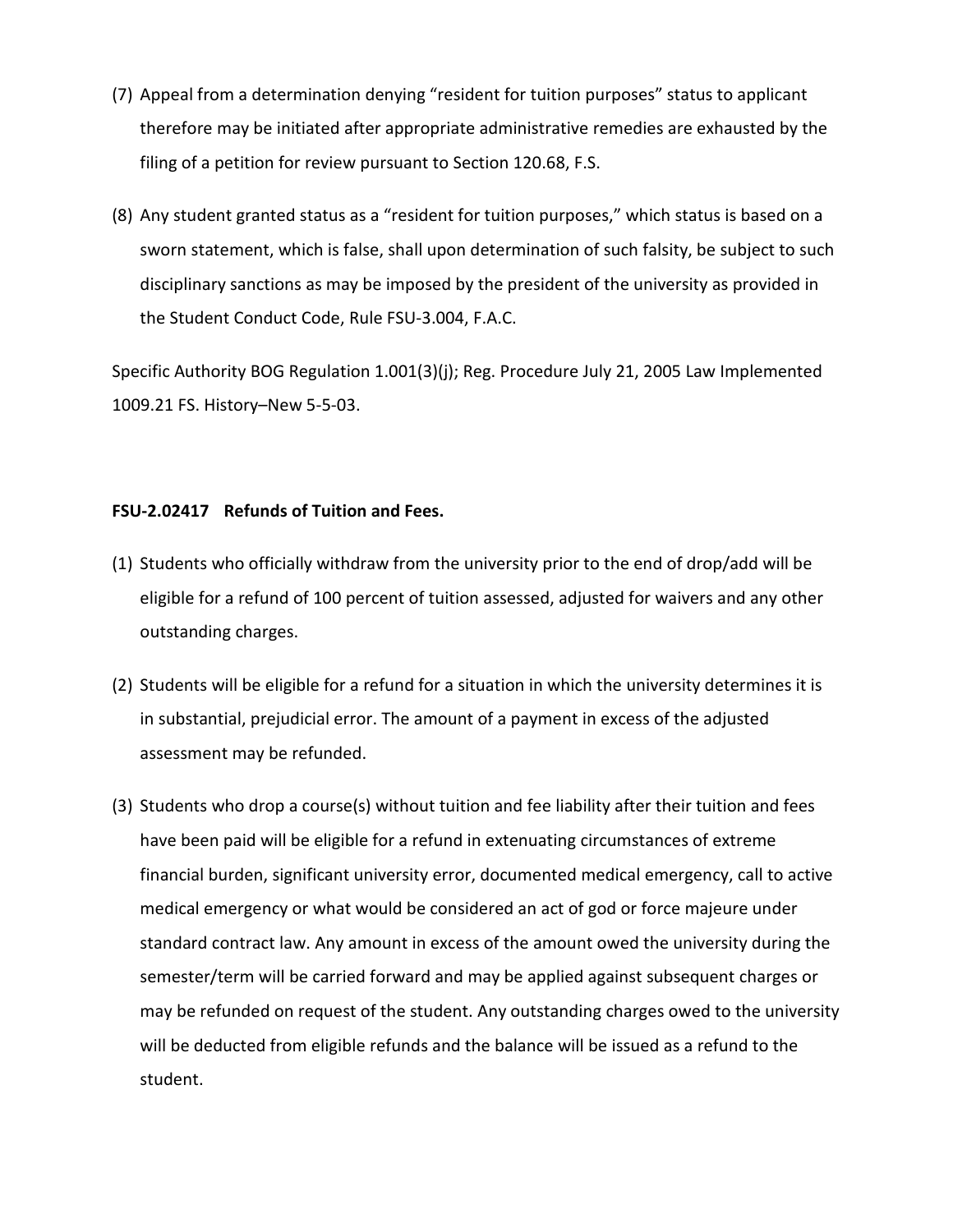- (4) Students who have not received Federal financial aid and withdraw after the fifth (5th) day of the semester and prior to the end of the fourth (4th) week of the semester (or for summer sessions by the first twenty-five percent (25%) of the term) are eligible for a twenty-five percent (25%) refund of tuition and fees paid. After the end of the fourth (4th) week of classes, no further refunds shall be made except as follows:
- (5) Full refunds of tuition and fees paid will be granted in instances of withdrawal from the university under the following conditions:
	- (a) Student withdrawal from courses due to military service;
	- (b) Death of the student or death in immediate family (parent, stepparent, spouse, child, sibling or grandparent);
	- (c) Illness of the student of such duration or severity, as confirmed in writing by the attending physician, that his/her completion of the term is precluded;
	- (d) Cancellation of a course by the university for which the student is registered for and has paid tuition and fees.
	- (e) Other exceptional circumstances that could not have been foreseen and are beyond the control of the student upon approval by the University Refund Committee.
	- (f) Refund requests based on official withdrawals must be submitted to the Office of Student Financial Services within six (6) months from the end of the term from which the student withdrew in order for the refund request to be processed. Refund requests received later than this specified time will not be considered by the Refund Committee.

Specific Authority BOG Regulation 1.001(3)(j); Reg. Procedure July 21, 2005. Law Implemented 1001.74(1), (2), 1009.24 FS. History–New 5-5-03.

## **FSU-2.02418 Student Withdrawals from Courses Due to Military Service.**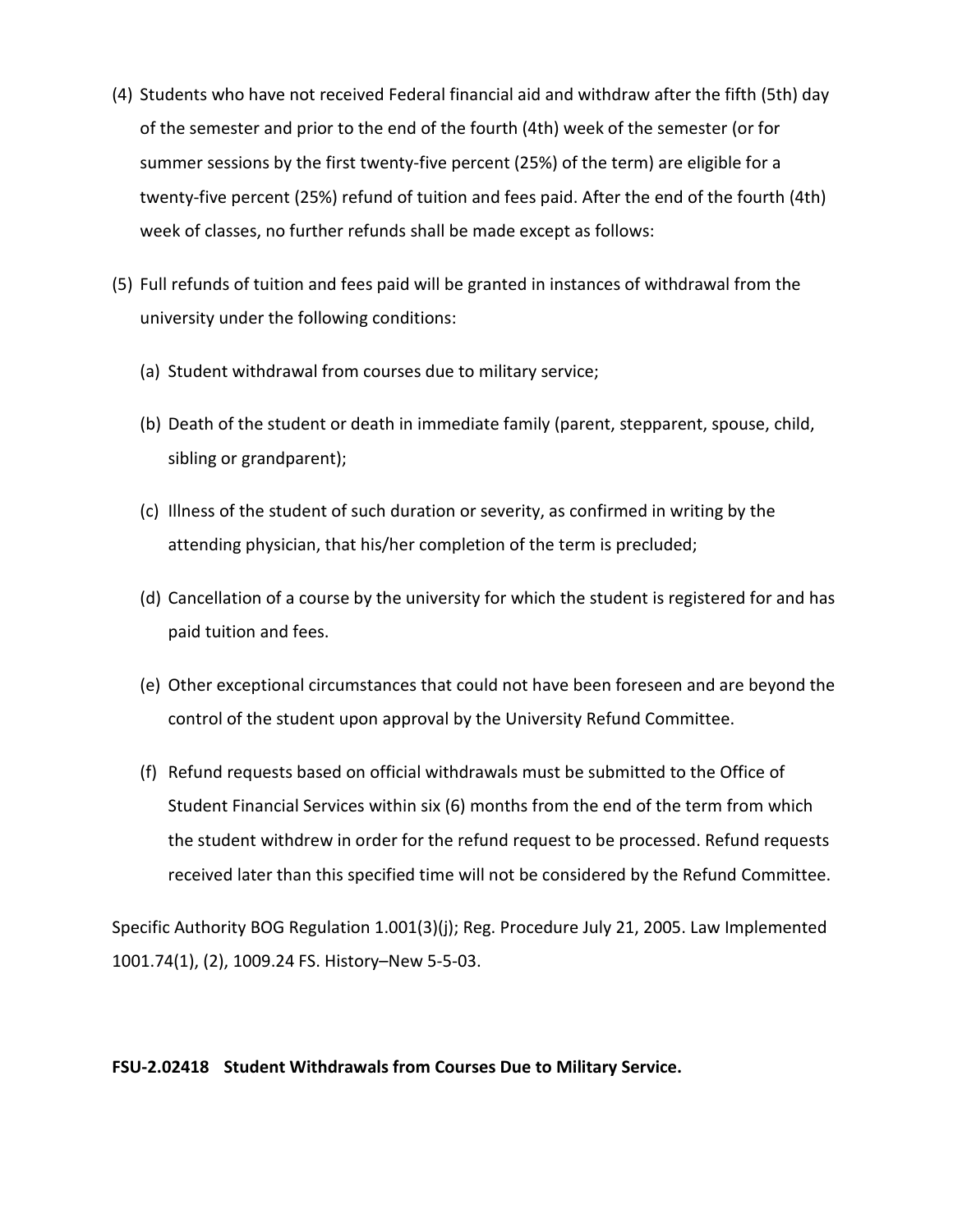Any student enrolled in a postsecondary course(s) at The Florida State University shall not incur academic or financial penalties by virtue of performing military service on behalf of our country. Such student shall be permitted the option of either completing the course or courses at a later date without penalty or withdrawing from the course or courses with a full refund of fees paid. If the student chooses to withdraw, the student's record shall reflect that the withdrawal was due to active military duty.

Specific Authority BOG Regulation 1.001(3)(j); Reg. Procedure July 21, 2005 Law Implemented 1004.07 FS History–New 5-5-03.

### **FSU-2.02419 Withdrawals and Return of Financial Aid.**

- (1) Students who withdraw and have received Federal financial aid (Title IV Programs) or state financial aid will be required to repay to the appropriate program, the amount of unearned financial aid funds disbursed to him/her as of their withdrawal date.
- (2) Title IV programs includes Pell Grants, Perkins Loans, Supplemental Educational Opportunity Grants (FSEOG), Stafford Loans (subsidized and unsubsidized), and Parent Loans (the Federal PLUS Loan Program).
- (3) The unearned amount of program funds is calculated based on the percentage of the semester completed before the date of withdrawal.
- (4) Both the university and students receiving certain financial aid are required to return the unearned financial aid to the Federal government.
- (5) The university is required to return the unearned portion of the Title IV funds and certain state aid it received from withdrawing students that was used to pay institutional charges, such as tuition, fees, housing, and other educationally-related expenses, assessed by the institution.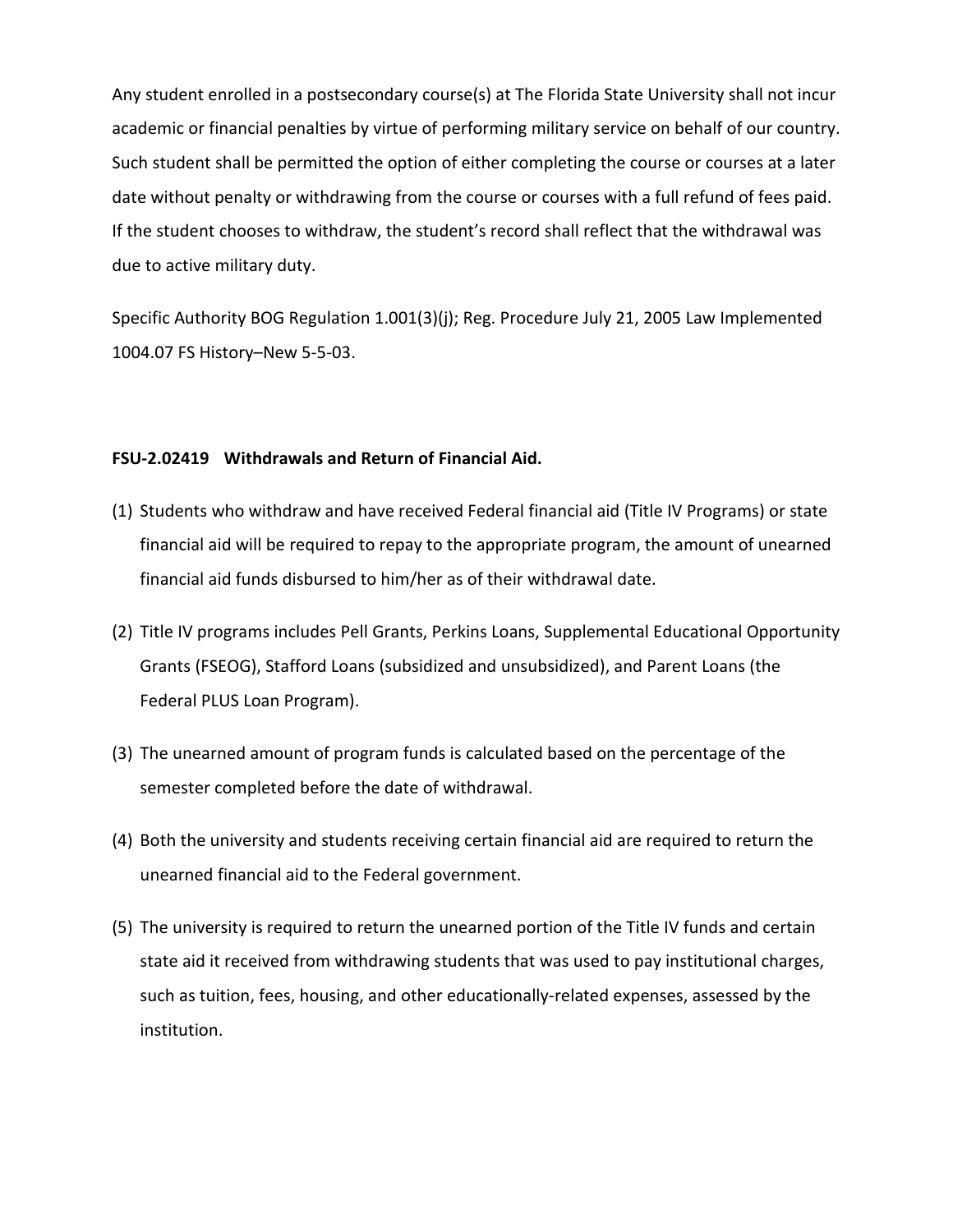- (6) The funds returned to the Federal government by the university will reduce the student's total liability of unearned funds. However, students will owe the university the amount returned to the government for institutional charges.
- (7) Students must repay the unearned Title IV funds to any Title IV loan program in accordance with the terms of their loan. For Title IV loan programs, unearned grant program funds are considered overpayments and students are required to return fifty percent (50%) of the grant(s). Students who owe grant overpayments remain eligible for Title IV program funds for forty-five (45) days, if during those 45 days, the student: (1) repays the overpayment in full to the university, or (2) enters into a repayment agreement with the university. However, entering into a repayment agreement does not mean the student is eligible to register for additional courses, receive academic transcripts, or a diploma, etc.
- (8) Students can lose Title IV financial aid eligibility if they do not comply with the requirements above.

Specific Authority BOG Regulation 1.001(3)(j); Reg. Procedure July 21, 2005. Law Implemented 1001.74(1), (2), FS. History–New 5-5-03.

### **FSU-2.0242 Registrations for Zero Hour.**

Registration for zero credit-hour provides for examinations, graduations, use of facilities, etc., when deemed appropriate by the institution. The student is assessed Resident tuition and fees for one credit hour. If the student is simultaneously registered for other credit courses, the charge for the zero-hour registration will not be assessed.

Specific Authority BOG Regulation 1.001(3)(j); Reg. Procedure July 21, 2005 Law Implemented 1009.24(13)(d) FS. History–New 5-5-03.

### **FSU-2.02420 Exit Interviews.**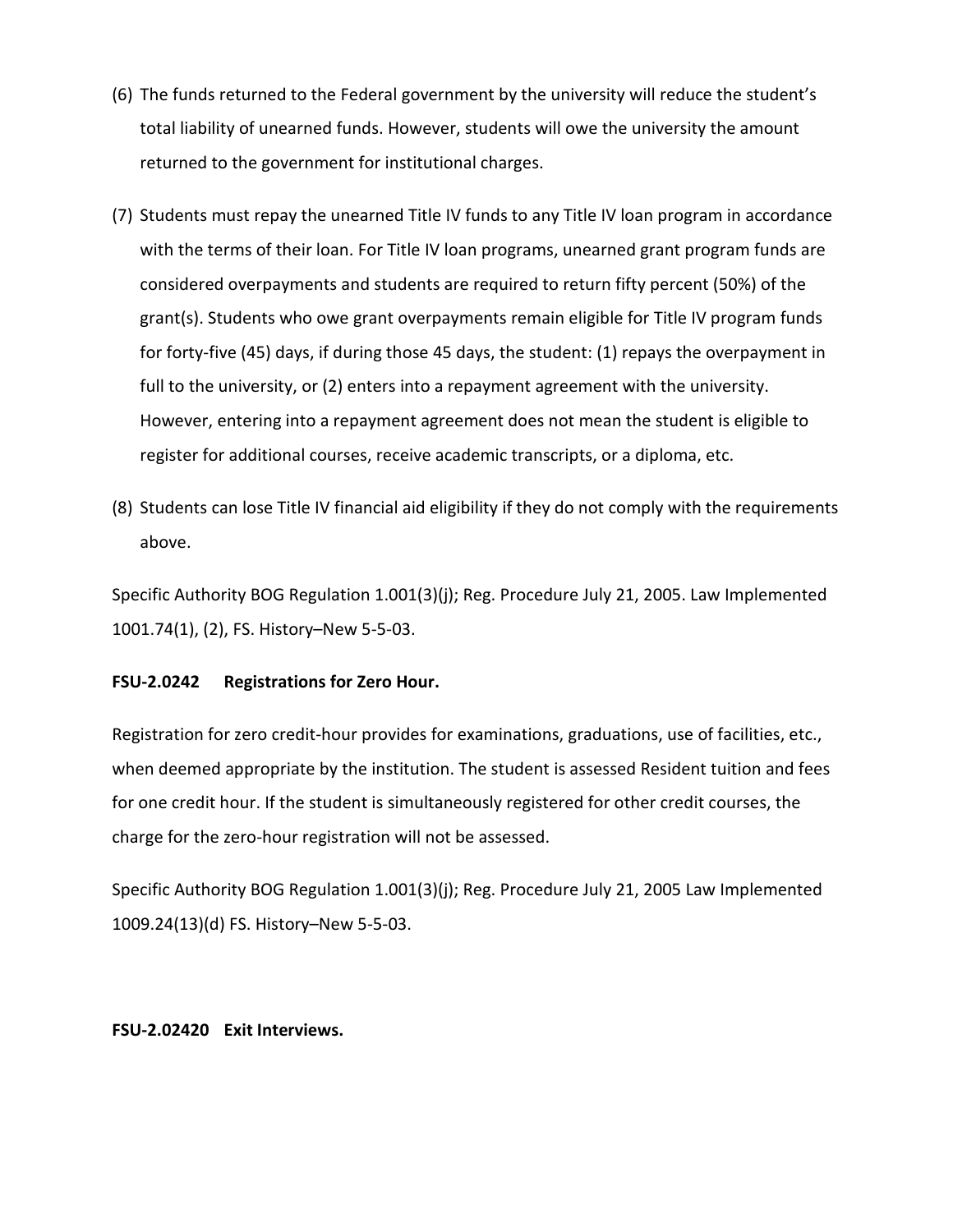- (1) Federal and university regulations require that all recipients of Federal loans participate in an exit interview counseling session upon graduating, withdrawing from the university, or dropping below six (6) credit hours of enrollment.
- (2) These loan programs include Perkins (NDSL), Subsidized Stafford (GSL), Unsubsidized Stafford (USGL) and SLS loans.

Specific Authority BOG Regulation 1.001(3)(j), 4; Reg. Procedure July 21, 2005. 34 C.F.R. 674.42. History–New 5-5-03, Amended 6-7-17

## **FSU-2.02421 Tuition and Fee Assessments and Remittance.**

- (1) Building Fee and Capital Improvement Fee shall be remitted to an appropriate fund designated by the State Board of Education and utilized as provided in Section 18, Chapter 94-292, Laws of Florida.
- (2) Except for the Building and Capital Improvement Fees, the university shall retain all components of the student tuition and fees as well as all other fines, fees, and penalties authorized and collected by the university.

Specific Authority BOG Regulation 1.001(3)(j); Reg. Procedure July 21, 2005 Law Implemented 1010.86 FS. History–New 5-5-03.

# **FSU-2.02422. Special Fines, Fees, and Penalties.**

The Board of Trustees must authorize all tuition and fees assessed. Accordingly, the specific fines, fees and penalties listed in this section, and the tuition and fees defined in Regulation FSU-2.024, are the only fees that may be charged without specific approval of the Board, except as authorized by Florida Statute:

(1) A nonrefundable application fee.............................................................................. \$30.00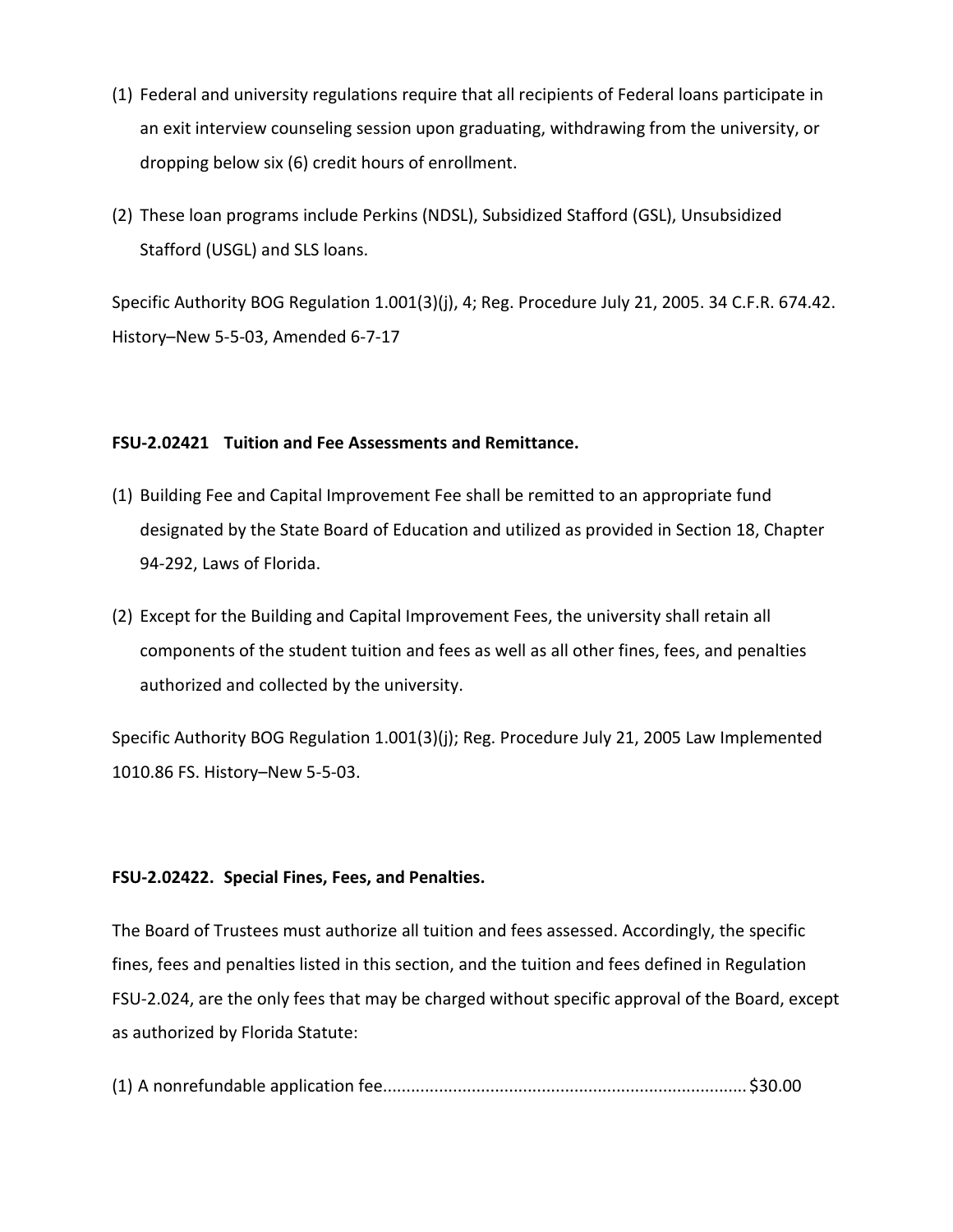| (3) A fee for security, access, or identification card:                          |
|----------------------------------------------------------------------------------|
| (a) Annual card fee (\$5.00 each, Fall and Spring Semester) \$10.00              |
|                                                                                  |
| (4) A service charge for the payment of tuition in installments\$10.00           |
| (5) A late registration fee to be assessed to students who fail to initiate      |
|                                                                                  |
| (6) A late payment fee to be assessed to students who fail to pay tuition        |
| and fees or who fail to make appropriate arrangements to pay (by                 |
| means of installment payment, deferment, or third-party billing) by              |
|                                                                                  |
| (7) Materials and supply fee (lab fees) to offset the cost of materials and      |
| supplies consumed during the course of the student's instructional               |
| activities, excluding the cost of equipment replacement, repairs and             |
|                                                                                  |
| (8) A fee for miscellaneous health-related charges for services provided at      |
| cost by the university health center which are not covered by the health         |
|                                                                                  |
| (9) Housing rental rates and miscellaneous housing charges for services          |
|                                                                                  |
| (10) A charge to represent the reasonable efforts to collect overdue             |
|                                                                                  |
| (11) A service charge on university loans in lieu of interest and administrative |
|                                                                                  |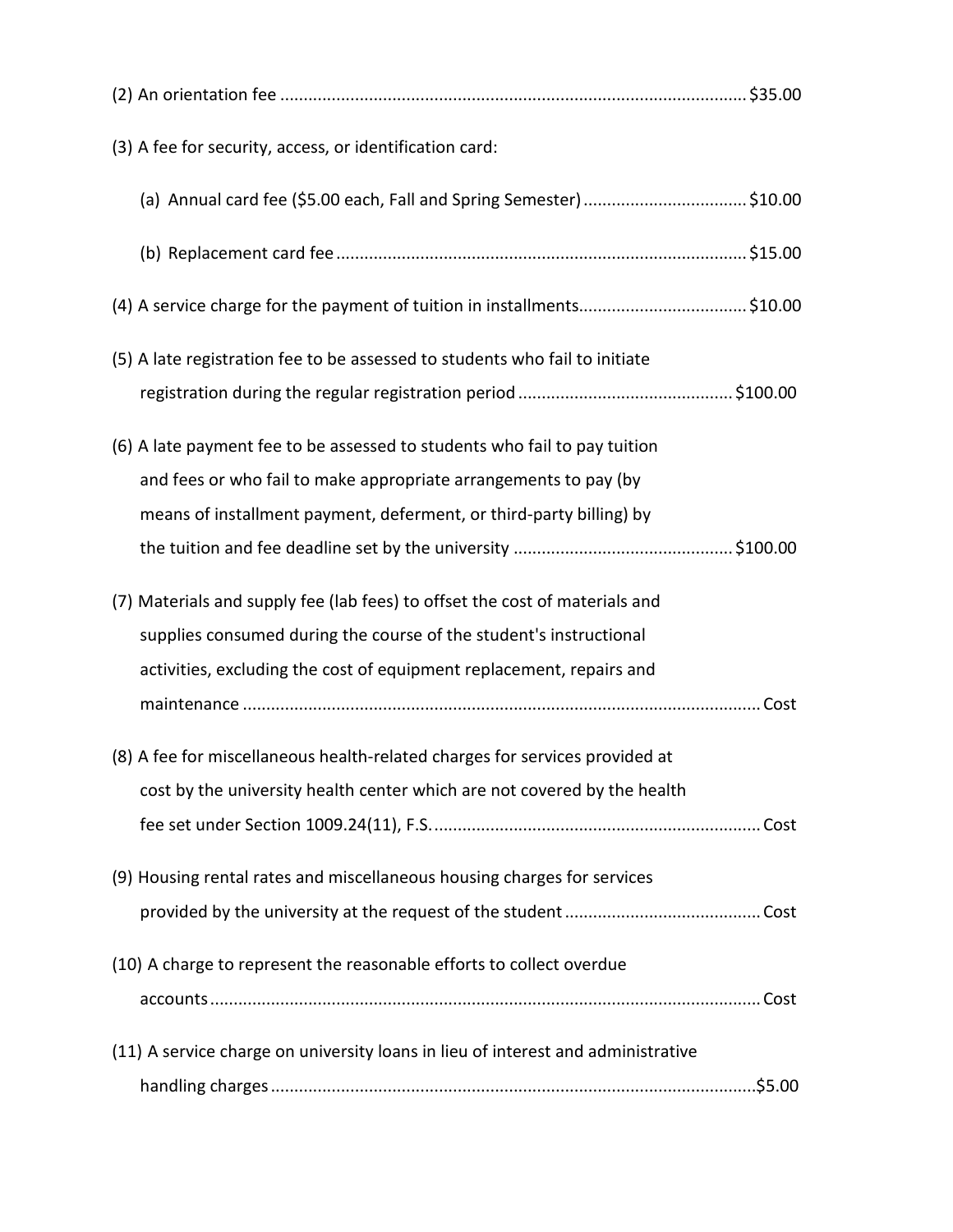(12) Library fines and charges, including:

| (a) Damaged and lost library materials, interlibrary loans, and                             |
|---------------------------------------------------------------------------------------------|
|                                                                                             |
|                                                                                             |
| (c) Overdue Reserve Materials                                                               |
|                                                                                             |
| (13) Fees relating to duplicating, photocopying, binding, and microfilm services; copyright |
|                                                                                             |
| (14) Fees and fines relating to the use, late return, and loss and damage of facilities     |
|                                                                                             |
| (15) Returned check fee for unpaid checks returned                                          |
|                                                                                             |
| (16) Traffic and parking fines, charges for parking decals or permits,                      |
|                                                                                             |
| (17) An Educational Research Center for Child development fee                               |
|                                                                                             |
|                                                                                             |
|                                                                                             |
|                                                                                             |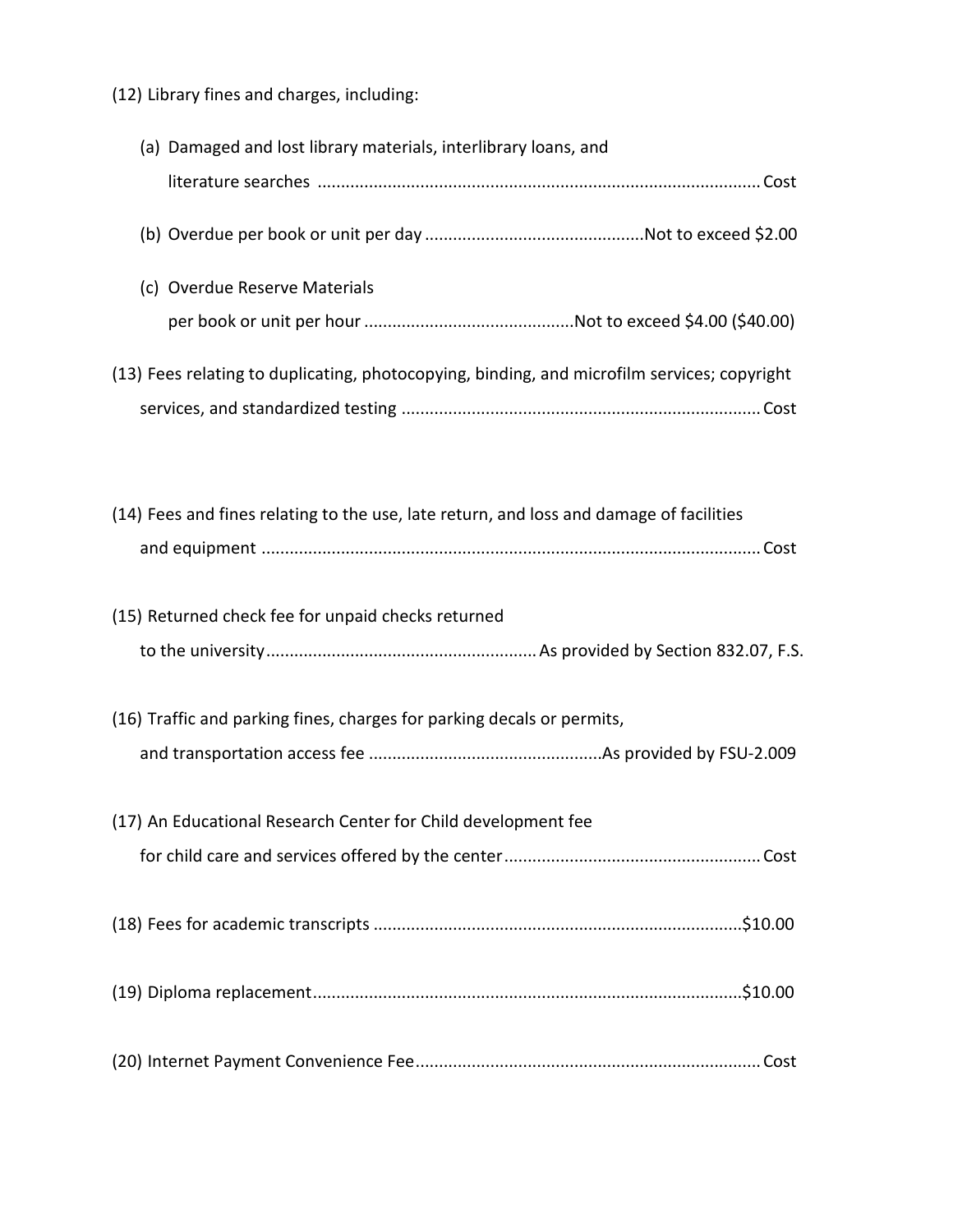(21) Developmental Research School Fees: Activities Fee.........................................Variable

- (22) The university president will authorize additional fees in order to meet specific higher education needs of the State when special circumstances result in specific, identifiable increased costs to a university. These fees will be in addition to the regular Student Credit hour fees charged to students enrolling in these courses on-campus. The additional fees charged shall be sufficient to recover all increased costs. The university shall remit the regular Student Credit hour fees collected for these courses to the appropriated Student Fee Trust Funds. The university shall use the additional fees to cover the increased cost of these courses and reimburse the appropriate Educational and General fund, or the appropriate other fund if the costs are incurred in other than Educational and General funds...................................................................Variable
- (23) Each university president or president's designee will authorize additional fees for off-campus course offerings in order to meet specific higher education needs of the State when special circumstances result in specific, identifiable increased costs to the university. These fees will be in addition to the regular Student Credit hour fees charged to students enrolling in courses on campus. The additional fees charged shall be sufficient to recover all increased costs. The university shall retain the additional fees collected. The university shall use the additional fees collected to cover the increased cost of these courses and reimburse the appropriate Educational and General fund, or the appropriate other fund if the costs are incurred in other than Educational and General funds..............Variable
- (24) Other miscellaneous fines, fees and penalties as approved by the Board of Trustees and authorized by state law.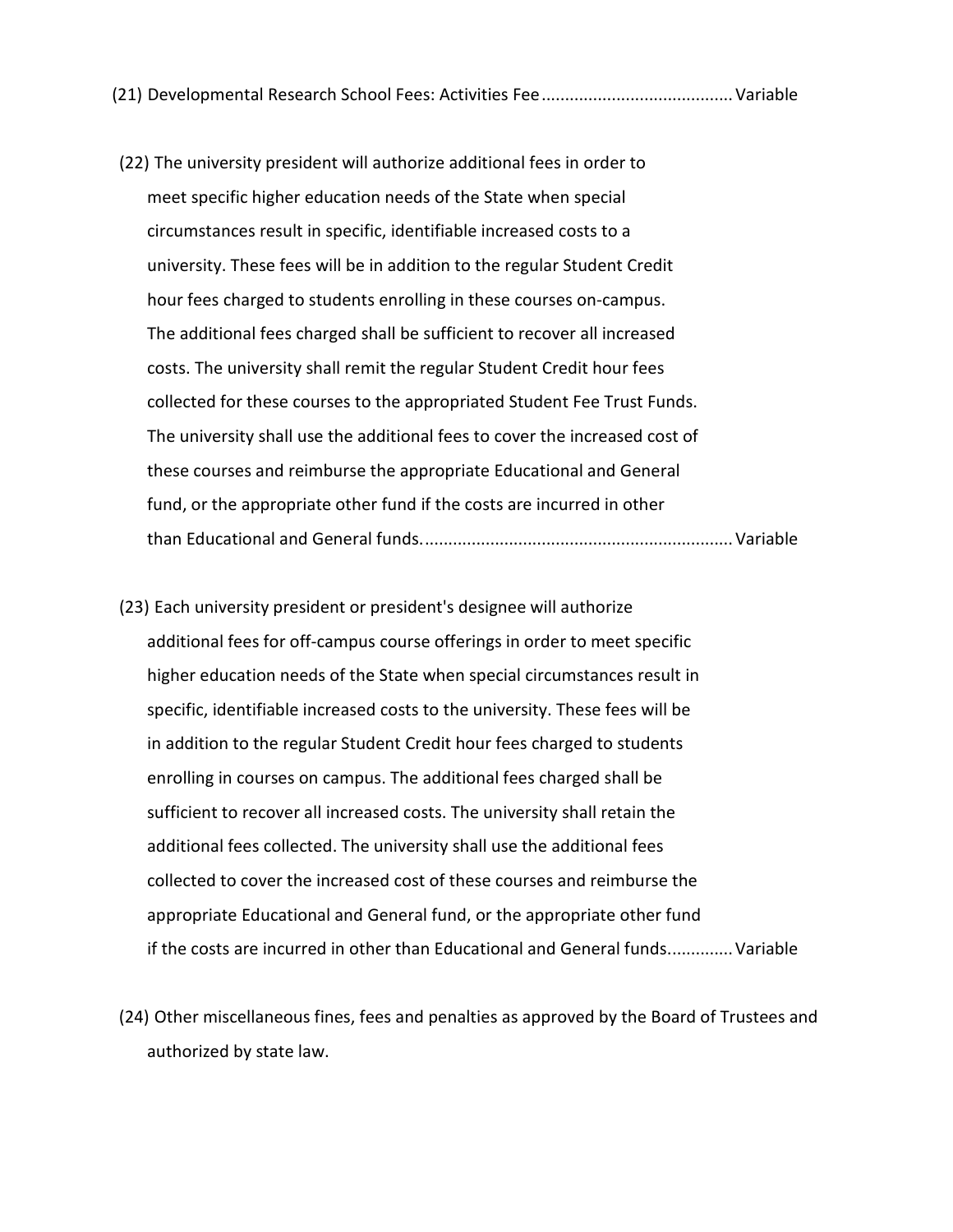- (25) Each applicant to the university as a freshman (otherwise known as FTIC, First Time in College) or as a law or medical student shall submit a nonrefundable \$200 admissions deposit upon the applicant's acceptance to the university. If the student enrolls, the deposit will be applied towards tuition. If the applicant does not enroll, the deposit will be used as specified in Section 1009.24(14), F.S. The deposit will be waived only upon demonstrated inability to pay.
- (26) A technology fee of 5 percent of the tuition per credit hour, beginning with the fall term of the 2010-2011 academic year. The revenue from this fee shall be used to enhance instructional technology resources for students and faculty. The technology fee shall not be included in any award under the Florida Bright Futures Scholarship Program.

Specific Authority: Art. IX, Sec 7, Florida Constitution, BOG Regulation 1.001, BOG Reg. Procedure July 21, 2005. Law Implemented: BOG Regulation 7.003; s. 1009. 24, Florida Statutes History--New 5-5-03, Amended 9-30-03, 10-21-04, 8-3-05, 2-12-07, 11-29-07, 4-3- 2008, 2-26-2009, 9-17-2009, 6-25-2010, 9-9-2011, 11-21-2014

### **FSU-2.02423 Delinquent Accounts.**

- (1) Delinquent accounts, including delinquent current semester tuition and fees, will prevent students from registering until all delinquent accounts are paid in full. Diplomas and official academic transcripts will not be issued when any amount is owed to the university.
- (2) Delinquent accounts not paid in full are referred to a collection agency after reasonable efforts to collect the account have been exhausted by the University. All applicable collection costs are added to the outstanding delinquent balance.
- (3) Students who owe delinquent accounts to the university will not be allowed to register for classes, receive academic transcripts or receive a diploma. A financial hold will be placed on the student's account until all delinquent balances are paid in full.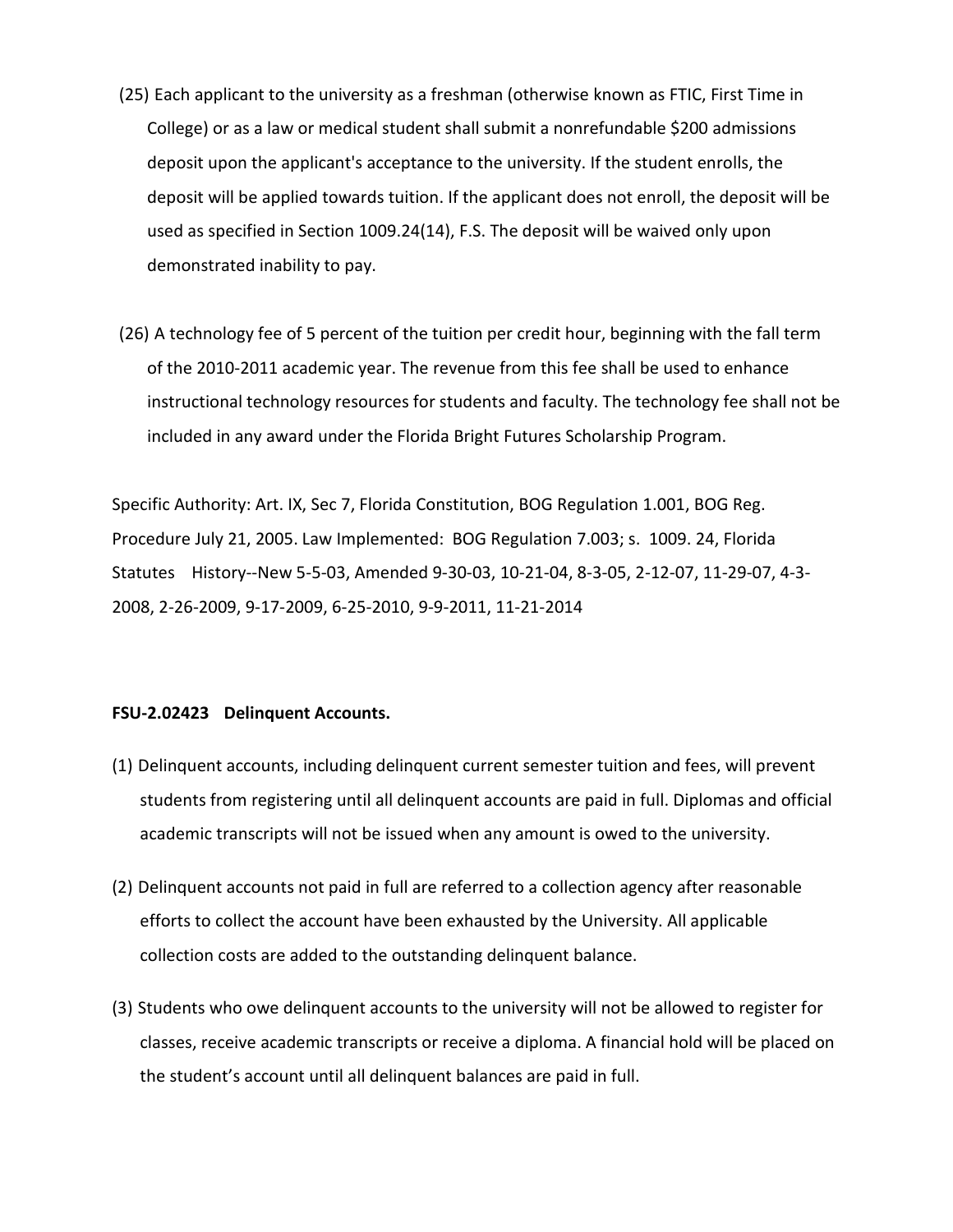Specific Authority BOG Regulation 1.001(3)(j); Reg. Procedure July 21, 2005 Law Implemented 1009.24(13)(i) FS. History–New 5-5-03.

## **FSU-2.02424 Dishonored Checks or Electronic Payments.**

- (1) A charge of \$25.00 or five percent (5%) of the face amount of the check, whichever is greater, shall be assessed for all dishonored or electronic payments by the banking institution. A returned check/stop payment charge is assessed against a student's account who has a check or electronic authorization for payment returned by the bank to The Florida State University.
- (2) The university automatically submits all personal checks to the banking institution a second time for payment when checks are returned for non-sufficient funds or uncollected funds. This is an automated process and the second submission cannot be stopped; there is no charge, however, assessed by the University for this second submission. The banking institution, however, may assess additional service charges against the bank account upon which the check is drawn for dishonored checks or electronic payments. Repayment of returned checks must be made in cash, by FSUCard, or by money order or cashier's check.
- (3) Returned check charges are assessed for all personal checks written or electronic payments authorized for tuition, fees, or other services provided by the university, which are returned by the banking institution for non-sufficient funds, uncollected funds, closed accounts, and stop payments placed on checks. In addition to the returned check/electronic payment/charge, if the initial payment is for tuition and fees, and the redemption of the returned check/electronic payment is not made prior to the tuition and fee payment deadline, a late payment fee is assessed.

Specific Authority BOG Regulation 1.001(3)(j); Reg. Procedure July 21, 2005 Law Implemented 832.07, 1009.24(13)(e) FS. History–New 5-5-03.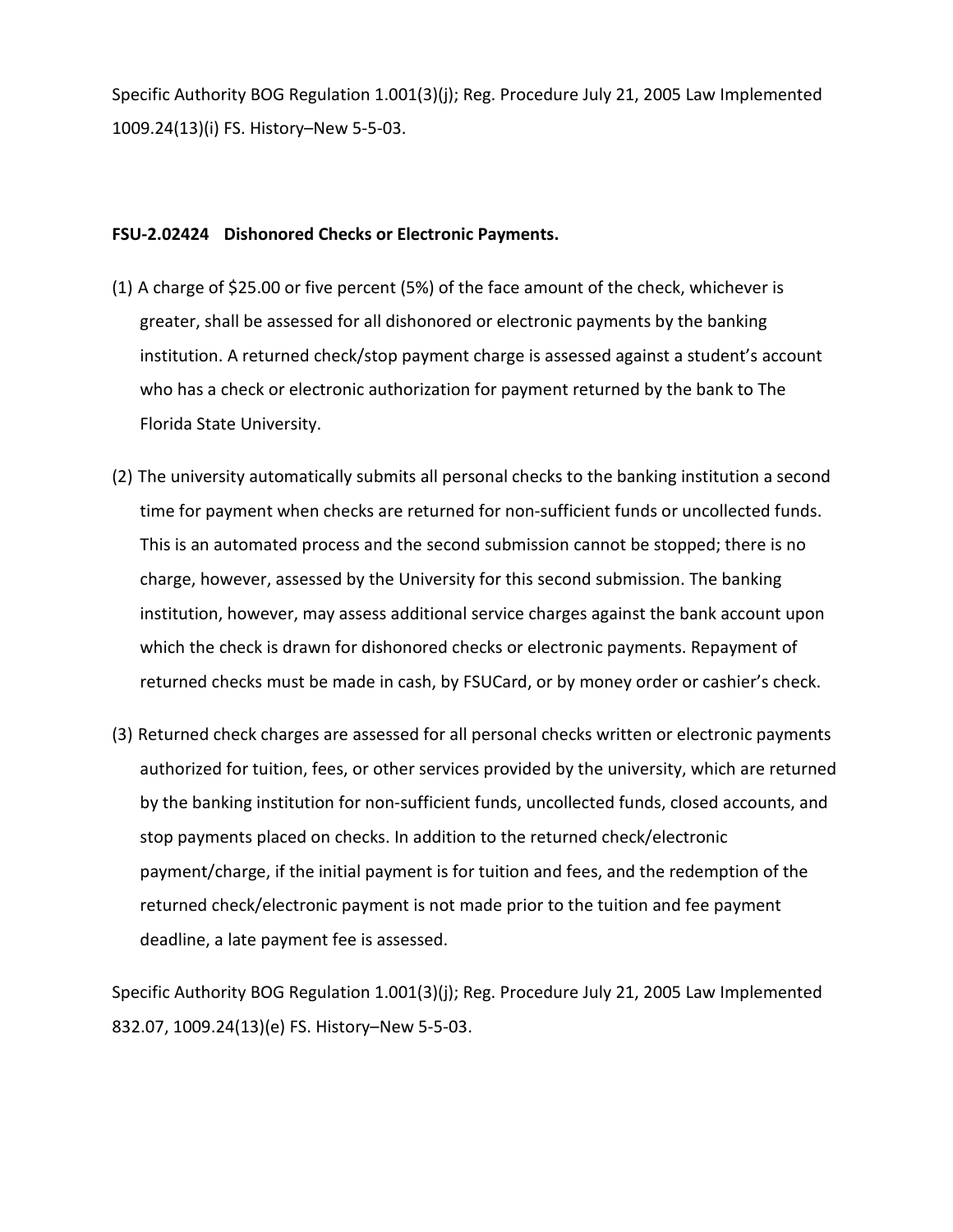#### **FSU-2.0243 Auditing Courses.**

Audit registration assures a course space for the student; however, no grade is awarded. The fee is the same as the Resident tuition provided in paragraph FSU-2.024(1)(a), F.A.C. Depositing of fee proceeds shall be the same as that provided for tuition. Seating privileges will be first afforded to currently enrolled students for academic credit and then to students taking courses as audit (non-academic credit).

Specific Authority BOG Regulation 1.001(3)(j); Reg. Procedure July 21, 2005 Law Implemented 1009.24(13)(d) FS. History–New 5-5-03.

### **FSU-2.0244 Materials and Supply (Lab) Fees.**

A materials and supply fee (lab fees) will be assessed for specific courses identified by the university to cover the cost of consumable materials and supplies that are consumed in the course of the student's instructional activities. The materials and supply fee shall not be assessed to cover the cost of replacement, repairs, and maintenance of classroom and laboratory equipment used in the process of instructional delivery of the course. A detailed list of materials and supply fees shall be published in the university Registration Guide identifying courses and the associated amount of the materials and supply fee assessed. The materials and supply fee will be separately identified for each applicable course at the time of registration.

Specific Authority BOG Regulation 1.001(3)(j); Reg. Procedure July 21, 2005 Law Implemented 1009.24(13)(g) FS. History–New 5-5-03.

#### **FSU-2.0245 Tuition-free Courses for Those Sixty Years of Age and Older.**

All fees are waived for persons sixty (60) years of age or older who are Florida residents and who attend credit classes.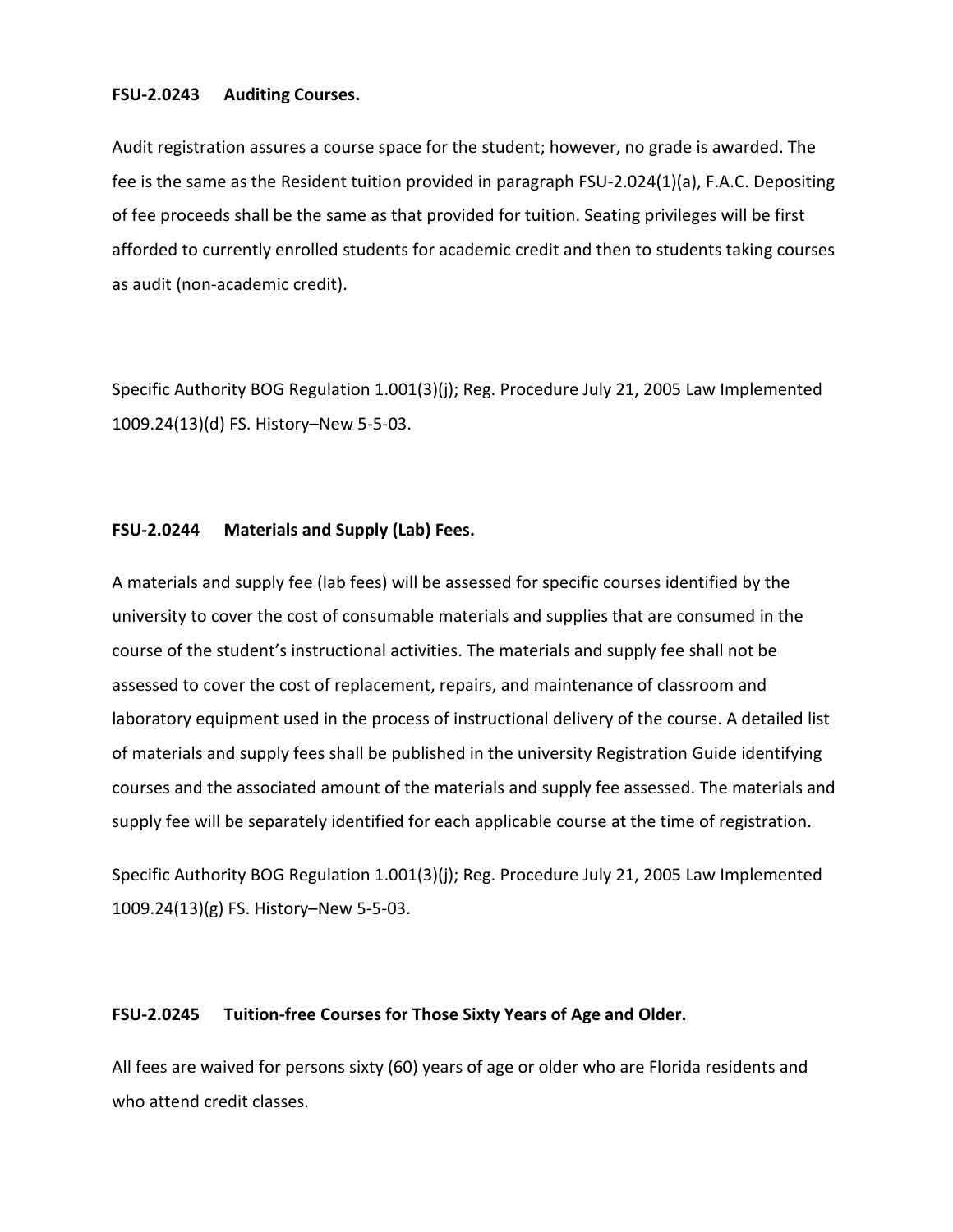- (1) Under this tuition-free option, registration is allowed only on a space available, audit basis if such classes are not filled as of the close of registration.
- (2) This waiver does not include thesis, dissertation, applied music courses or other courses requiring individualized instruction.
- (3) Academic credit will not be given for such tuition-free courses.
- (4) An appropriate form, the Audit Registration Form-2003, which is hereby adopted by reference, is available from the Office of the University Registrar. Proof of age and Florida residency, as provided by Section 1009.21, F.S., must be presented to the Office of Student Financial Services before returning completed forms to the University Registrar.
- (5) The Florida State University will limit or deny the privilege for courses which are in programs for which the State Board of Education has established selective admissions criteria where there is insufficient space in the course.
- (6) Persons paying full fees and state employees taking courses on a space-available basis shall have priority over those persons whose fees are waived in all cases where classroom spaces are limited.

Specific Authority BOG Regulation 1.001(3)(j); Reg. Procedure July 21, 2005. Law Implemented 1009.26(4) FS. History–New 5-5-03.

## **FSU-2.0246 Tuition and Fee Deferments.**

- (1) The university president or designee will abide by rules of the State Board of Education in approving deferred payment when financial aid is delayed in being transmitted to the student through circumstances beyond the control of the student or formal arrangements have been made by the student with the university for payments.
- (2) The following additional provisions apply to the use of tuition and fee deferments: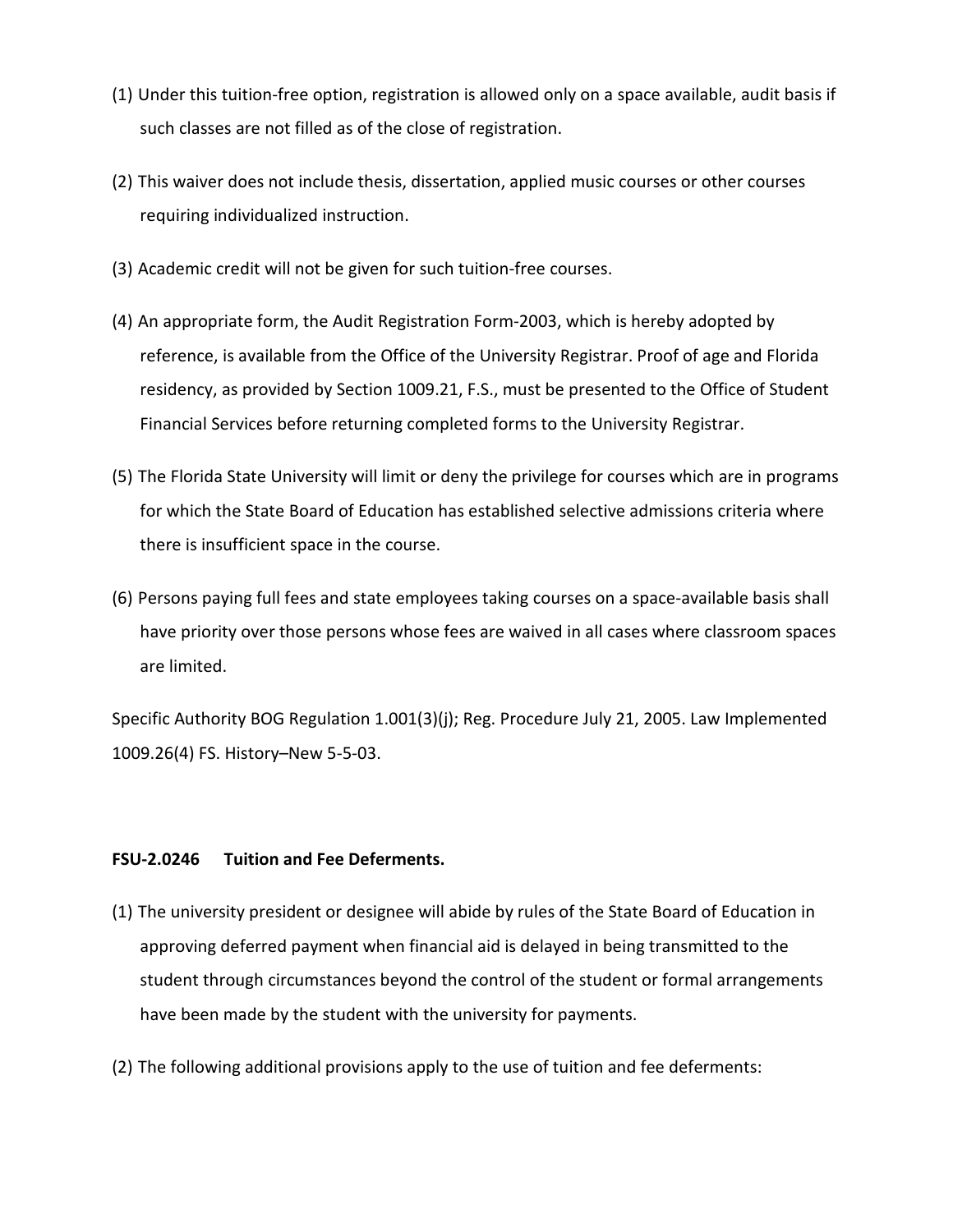- (a) When deferments expire, students must pay their unpaid tuition and fee balance in full by the expiration date or a late payment fee will be assessed.
- (b) If tuition and fees are not paid accordingly, students will not be allowed to register for subsequent courses, receive a delayed delivery loan; receive semester/term grades or academic transcripts, etc.
- (c) Students must ensure that financial aid pays tuition and fees by the deferment deadline. It will be the responsibility of the student to pay any balance remaining after all available financial aid has been applied to the tuition and fee assessment. Failure to do so by the published tuition and fee payment deadline will result in the assessment of the late payment fee.
- (d) Financial aid students who are having their tuition and fees paid by a third party agency (i.e., employer, government agency, etc.) or department billing must submit the required documents to the Office of Student Financial Services by the deadline published in the Registration Guide. Students are responsible for payment of any balance of tuition and fees. Failure to pay the balance of tuition and fees due by the deadline date will result in the assessment of the late payment fee.
- (e) Any veteran, and other eligible students, who receive benefits under chapter 30, chapter 31, chapter 32, chapter 34 or chapter 35, U.S.C., or chapter 106, Title 10, U.S.C., is entitled to one deferment of tuition and fees each academic year and an additional deferment each time there is a delay in receipt of benefits in accordance with Section 1009.27, F.S.

Specific Authority BOG Regulation 1.001(3)(j); Reg. Procedure July 21, 2005 Law Implemented 1009.27 FS. History–New 5-5-03.

## **FSU-2.0247 Tuition and Fee Liability.**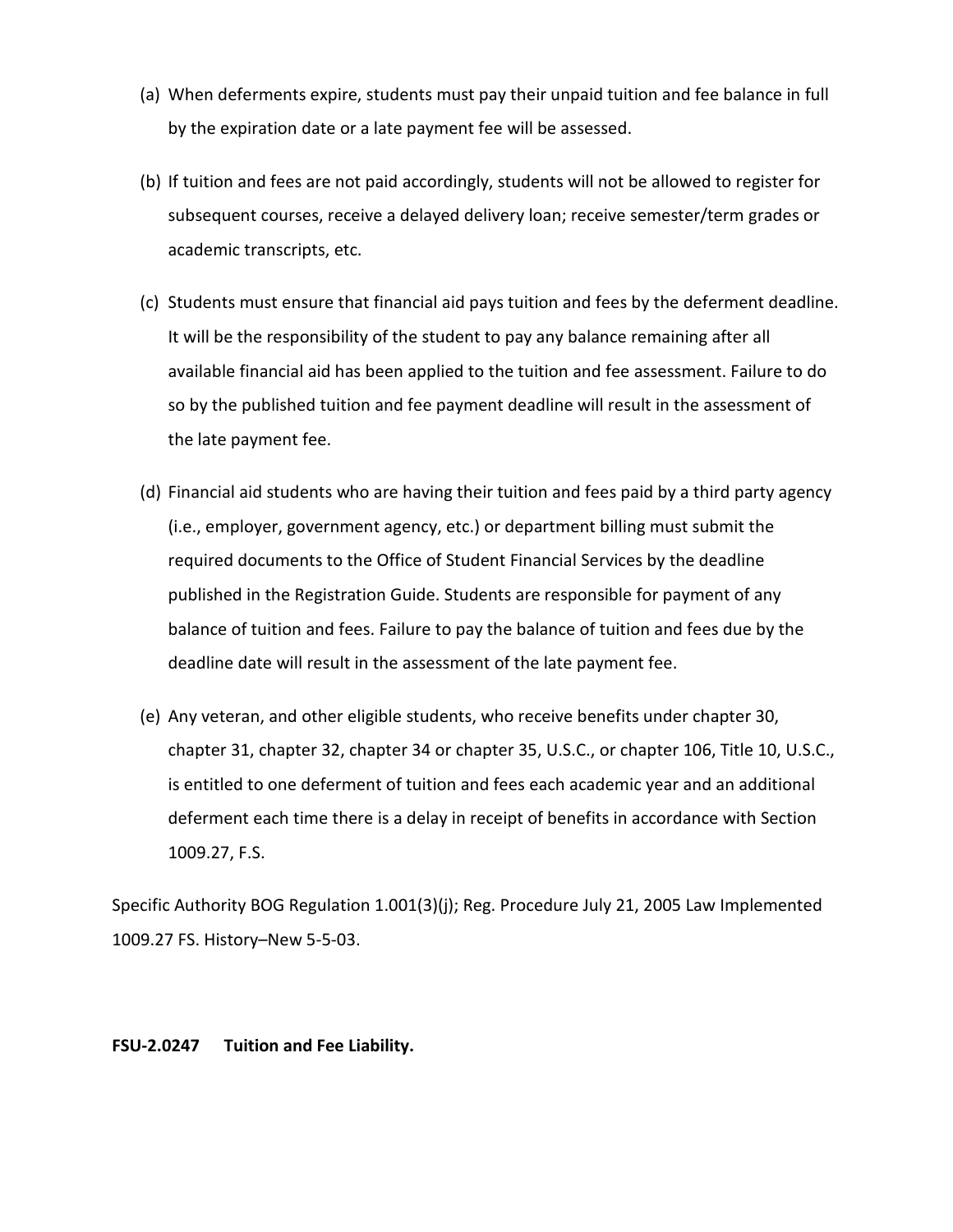- (1) Tuition and fee liability shall be defined as the liability for the payment of tuition incurred at the point at which the student has completed registration, as defined in paragraphs FSU-2.024(2)(a), (b), F.A.C., above.
- (2) A student becomes liable for his/her tuition and fees upon registration.
- (3) A late payment fee is assessed for late payments. Payment for courses added after the drop/add deadline or after distribution of financial aid must be paid within five (5) calendar days. Failure to pay tuition and fees for such added courses by the fee payment due date will result in a late payment fee being assessed.

Specific Authority BOG Regulation 1.001(3)(j); Reg. Procedure July 21, 2005. Law Implemented 1001.74(1), (3) FS. History–New 5-5-03.

## **FSU-2.0248. Cancellation of Student Schedule**

- (1) Students who cancel their registration and were not enrolled for the preceding semester/term (non-enrollment for two consecutive semesters) must apply for readmission.
- (2) Prior to the first day of classes, a student may cancel his/her registration by dropping all courses using the telephone or website registration system.
- (3) During the first five days of the semester, or summer session, a student may cancel his/her registration by submitting a written request to the Office of the University Registrar. Students who cancel registration within this time frame are not liable for tuition and fees. If tuition and fees have been paid, students should request a refund from the Office of Student Financial Services.
- (4) Beyond the first five (5) days of the semester, students cannot cancel registration; rather, they must withdraw from the university. Students who cancel their registration or withdraw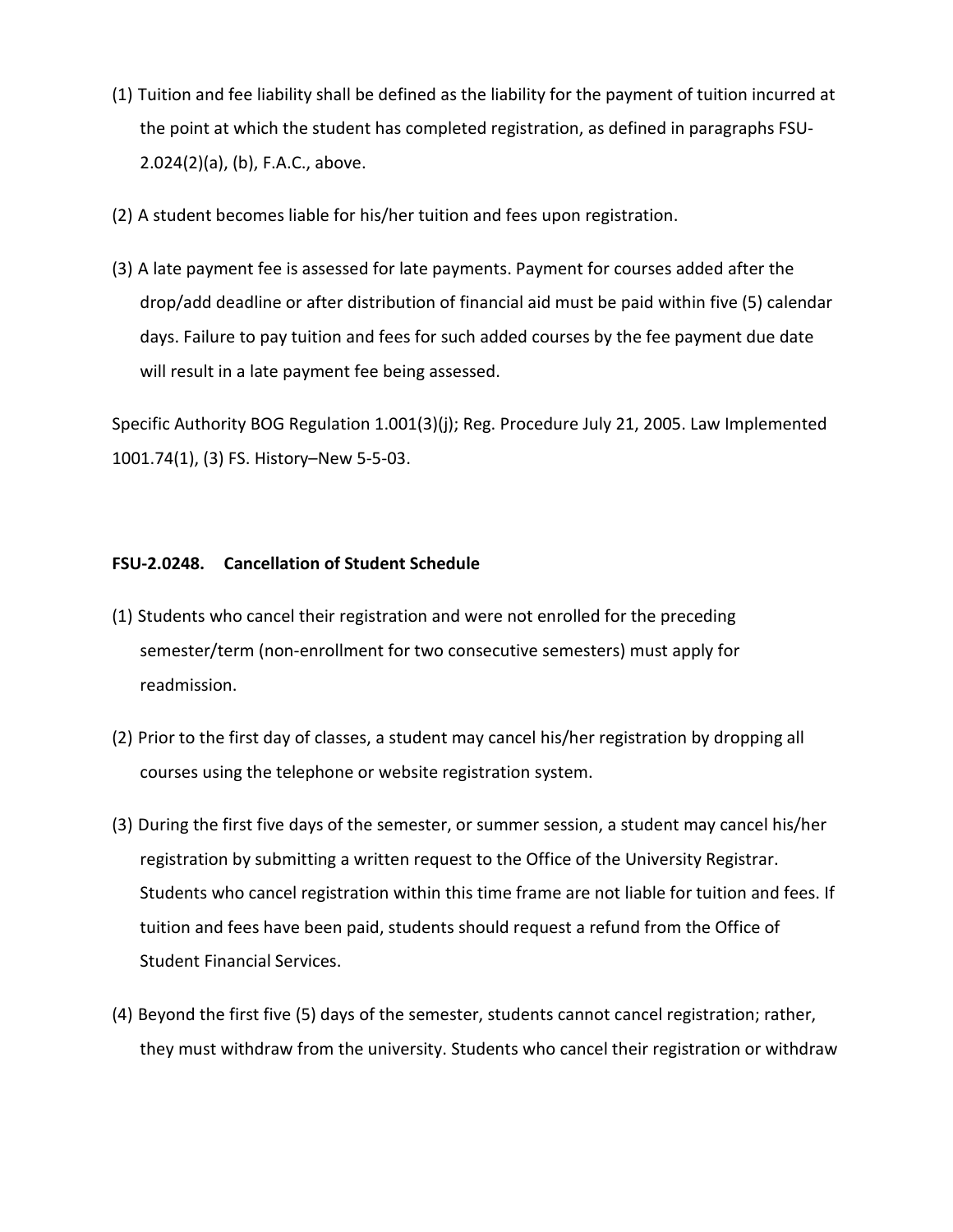from the university must apply for readmission. Under such circumstances, students allowed to register in error will have their registration canceled.

- (5) The University automatically drops students for non-attendance of the first class meeting and cancels student schedules for non-payment of tuition and fees.
- Specific Authority BOG Regulation 1.001(3)(j); Reg. Procedure July 21, 2005. Law Implemented 1001.74(1), (3) FS. History-- New 5-5-03, Amended 3-24-06

### **FSU-2.0249 Installment Tuition and Fee Contracts.**

- (1) Students incurring tuition and fees greater than \$150.00 are eligible to execute an installment fee payment agreement for the Fall and Spring semesters only.
- (2) The following additional provisions apply to installment fee contracts:
	- (a) The initial payment must be at least one half of the total tuition and fees due and is due by the tuition payment deadline.
	- (b) Failure to pay the balance of tuition and fees by the second installment deadline will result in the assessment of the late payment fee.
	- (c) All academic credit and records will be withheld if any remaining balance of tuition and fees are not paid by the end of the semester.
	- (d) An installment service fee will be assessed at the time of the first payment for the installment payment option.
	- (e) Once an installment contract is executed, any course added at a later date must be paid in full within five (5) calendar days from the date the course is added. It will not be covered under the previously executed tuition/fee deferment contract. Failure to pay tuition and fees in full for such a course(s) will result in the assessment of the late payment fee.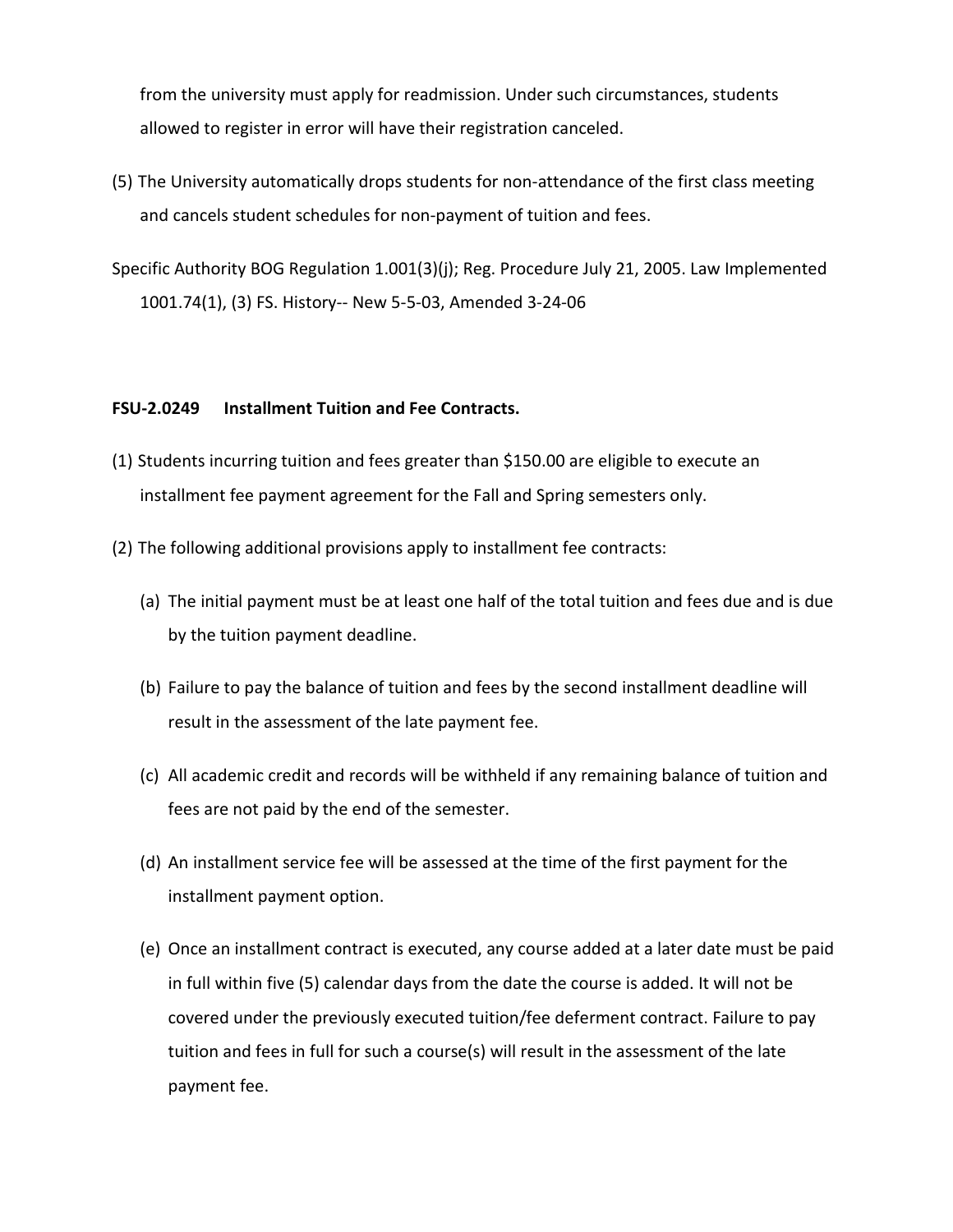Specific Authority BOG Regulation 1.001(3)(j); Reg. Procedure July 21, 2005 Law Implemented 1001.74(1), 1009.24(13)(d), (e), (15) FS. History–New 5-5-03.

# **FSU-2.025 Direct Support Organizations.**

- (1) The President of the University may recommend to the Board of Trustees that an organization meeting the requirements of Section 1004.28(1) (a), F.S., be designated a Florida State University Direct Support Organization ("DSO"). Upon approval by the Board of Trustees, a DSO shall be considered to be certified and authorized to use the property, facilities and personal services of the University.
- (2) In order to be considered for certification as a DSO, an organization must fulfill the requirements of Section 1004.28(1)(a), F.S., and must have Articles of Incorporation and Bylaws that together:
	- (a) Provide that any person employed by the organization shall not be considered to be an employee of the Florida State University Board of Trustees by virtue of employment by the DSO.
	- (b) Provide that the chief executive officer or director of the DSO shall be selected and appointed by the governing board of the DSO, with prior approval of the President of the University, and that the chief executive officer or director shall report to the President or a designee reporting directly to the President.
	- (c) Provide that any amendments to the Articles of Incorporation or Bylaws be submitted by the President of the University to the Board of Trustees for approval prior to becoming effective.
	- (d) Provide that the President of the University shall have the following powers and duties:
		- 1. Monitor and control the use of University resources by the organization.
		- 2. Control the use of the University name by the DSO.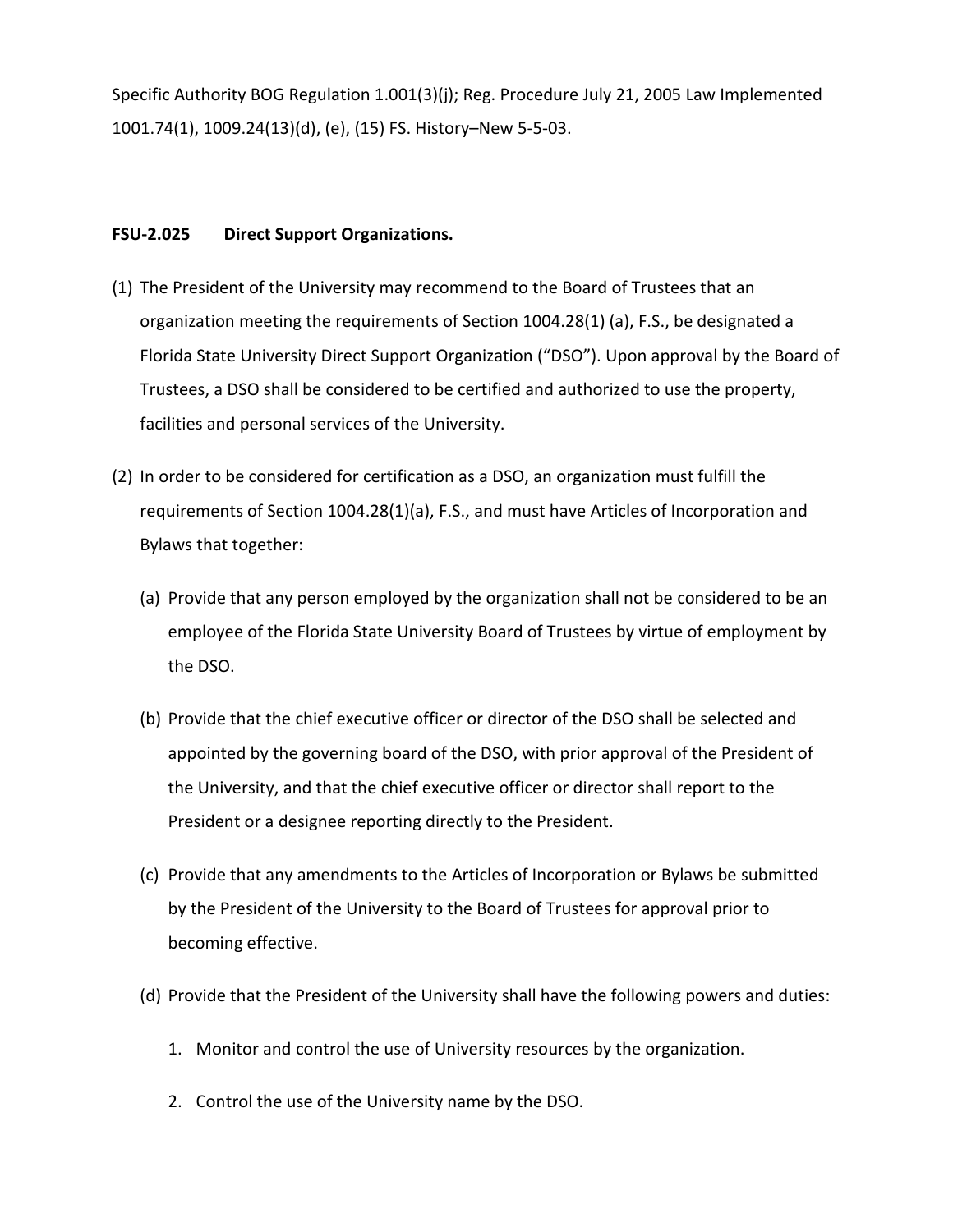- 3. Monitor compliance of the organization with federal and state laws.
- 4. Recommend to the governing board of the board of trustees an annual budget.
- 5. Review and approve quarterly expenditure plans.
- 6. Approve contributions of funds or supplements to support intercollegiate athletics.
- (e) Provide that the organization shall provide equal employment opportunities to all persons regardless of race, creed, color, sex, religion, age, disability, veteran status, marital status, sexual orientation, gender identity, gender expression, national origin or any other legally protected group status.
- (f) Prohibit the giving, directly or indirectly, of any gift to a political committee or committee of continuous existence as defined in Section 106.011, F.S., for any purpose other than those certified by a majority roll call vote of the organization's governing board at a regularly scheduled meeting as being directly related to the educational mission of the University.
- (3) The President of the University or a designee shall serve on the governing body and executive committee of each DSO.
- (4) Each DSO shall submit an annual budget, which has been approved by its governing board and recommended by the President of the University to the Board of Trustees for review. Such proposed budget shall be submitted no later than ninety (90) days after the first day of the fiscal year to which the proposed budget pertains. Each proposed budget shall include therein:
	- (a) Expenditures for the construction of physical facilities, and
	- (b) Salary supplements, compensation and benefits provided to the President, University faculty, and staff, and to DSO employees to be paid with assets of the DSO, which shall be specifically identified.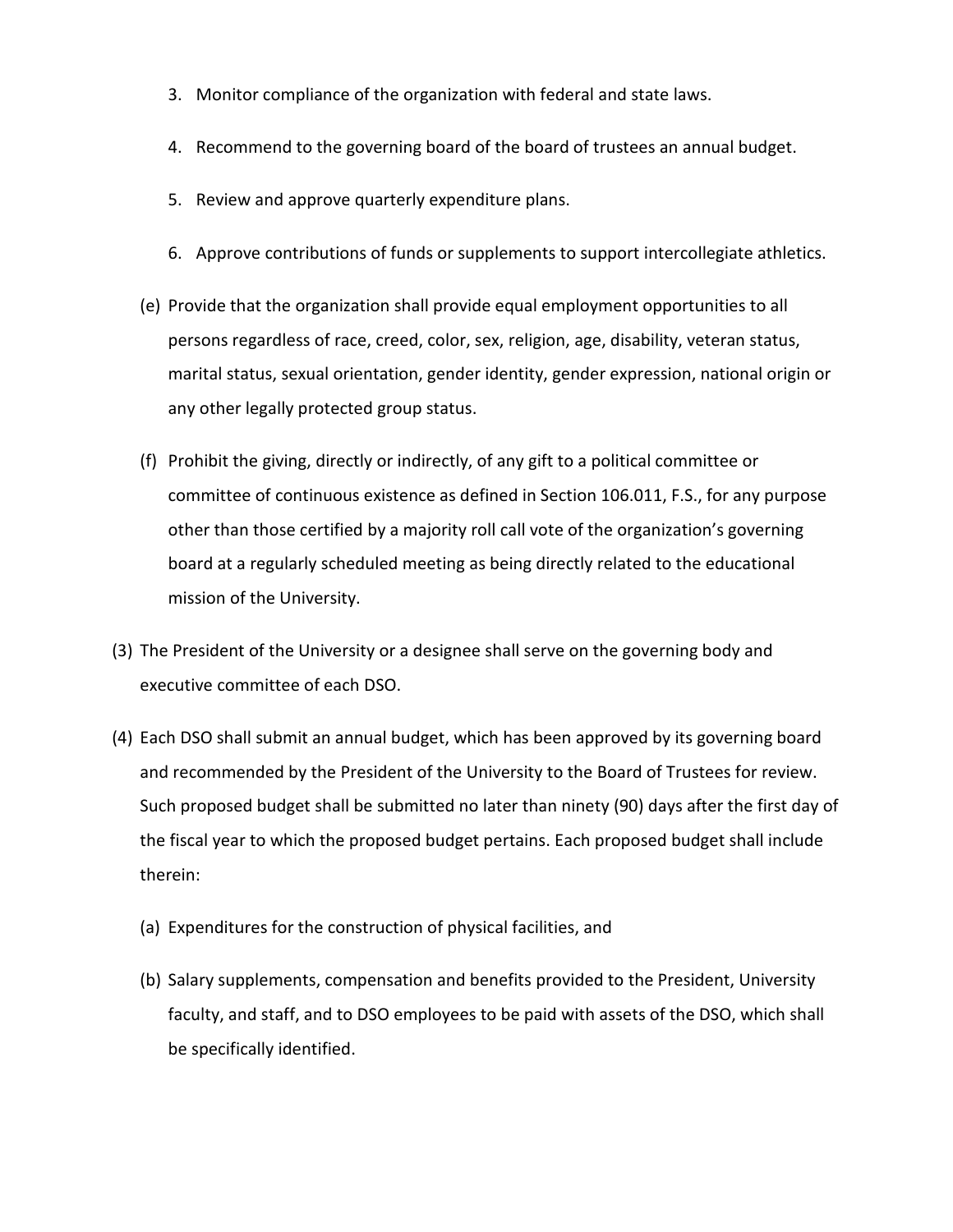- (5) Each DSO shall prepare and submit to the President no later than the first day of each quarter of the organization's fiscal year a quarterly expenditure plan that separately delineates planned actions which would cause a commitment of University resources or which represent a significant commitment of the resources of the DSO, including:
	- (a) Major fund raising events and campaigns and their purpose.
	- (b) Compensation and benefits to University employees and employees of the organization.
	- (c) Capital projects, including land acquisition, construction, renovation or repair.
	- (d) Other major commitments of the resources of the organization.
- (6) Each DSO shall cause a financial audit of its accounts and records to be conducted by an independent certified public accountant after the close of each fiscal year. The audit report shall be submitted by the President of the University to the Board of Trustees no later than the end of the fourth month following the close of the organization's fiscal year. Annual audits shall be further governed as provided in paragraph (8)
	- (a) Audits shall be conducted pursuant to Section 1004.28(5), F.S., and in accordance with rules adopted by the Auditor General pursuant to Section 11.45(8), F.S., and Florida State University regulations and policies.
	- (b) The President of the University shall submit the annual audit report to the Auditor General no later than nine (9) months after the close of the organization's fiscal year.
- (7) The President of the University may recommend to the Board of Trustees that an organization be decertified as a DSO if the President determines that the organization is no longer serving the best interest of the University. The recommendation for decertification shall include a plan for disposition of the organization's assets and liabilities.
- (8) Audit Firm Selection and Approval Process.
	- (a) Each DSO shall have an audit committee made up of at least three members. All members shall be financially literate and at least one member shall have strong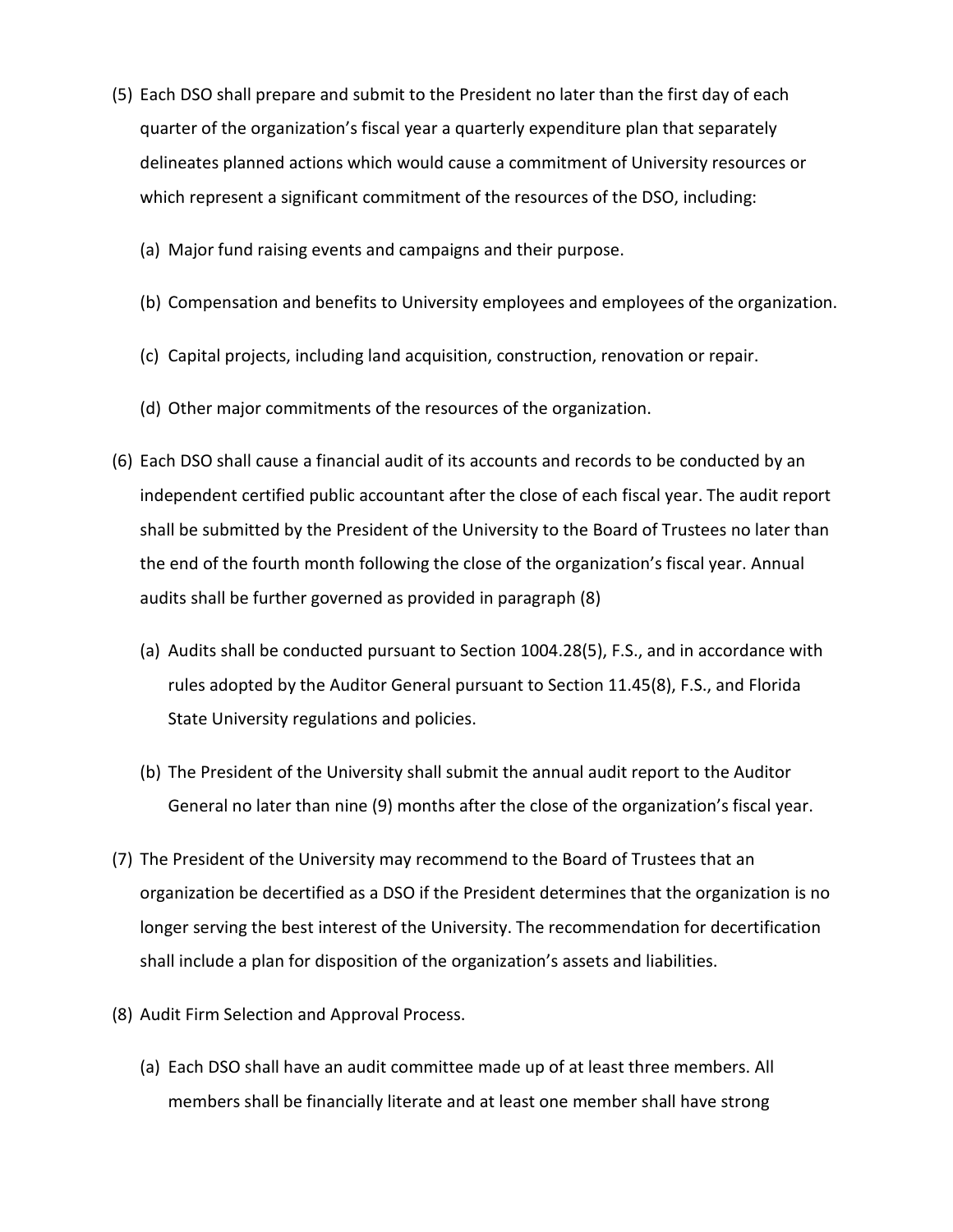professional working experience in accounting, business, finance, audit, and internal controls. No member of the audit committee may be a member of DSO management. In the event the DSO is unable to identify a qualified audit committee member, the DSO Board may request the Board of Trustees Finance, Business and Audit Committee to appoint a qualified person to the DSO audit committee.

- (b) Each DSO audit committee shall have an audit charter that shall be approved by the respective DSO Board.
- (c) Each DSO audit committee shall select the audit firm to perform the DSO financial statement audit. The DSO audit committee shall forward its selection to the DSO Board for their approval. The DSO Board shall then forward the name of the selected audit firm to the University Board of Trustees for final approval.
- (d) All new audit firm contracts will be for up to a five-year period. At the end of the period, the DSO may elect to extend the first contract for up to an additional five-year period or, at its option, issue another Request for Proposal (RFP) for the next period. If the DSO chooses to issue an RFP for the second period, the current audit firm may respond to the RFP for consideration for the additional period.
- (e) An audit firm entering into a second contract shall designate a new lead audit partner for the second term.
- (f) For current audit firms that have served more than five years but less than ten years, the DSO, at its option, may extend the current contract to a total of up to ten years to include the years previously served as the auditor.
- (g) Unless approved by the Board of Trustees, no audit firm may have an audit contract for more than Five continuous years including previous years already served through the 2015-2016 fiscal year.
- (h) The RFP issued shall identify criteria for evaluation of audit firm proposals to include, for example, areas such as: experience and ability; understanding of applicable laws, rules,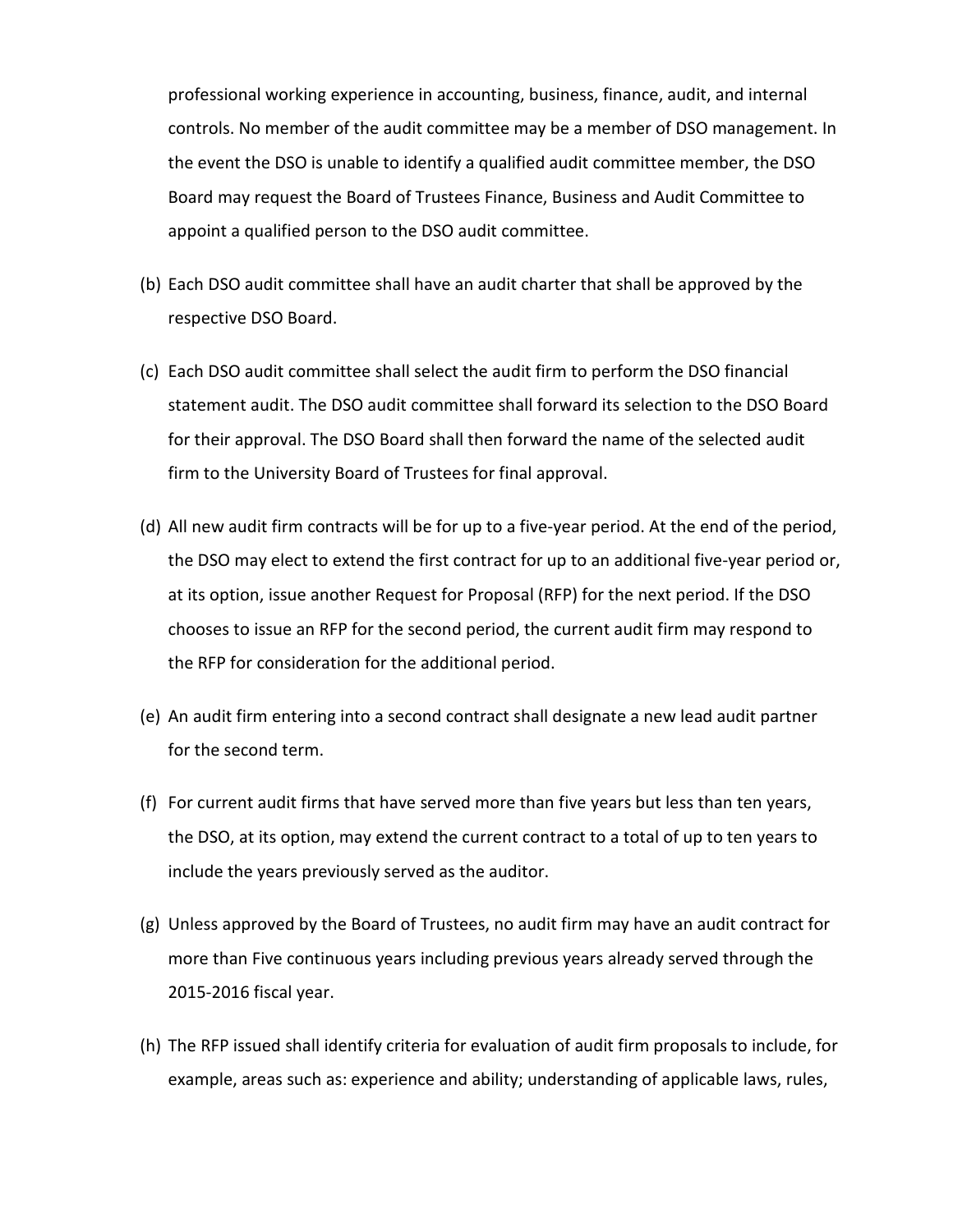and regulations; familiarity auditing similar organizations; project requirements, approach and method; and fee proposal.

- (i) The audit committee shall first give consideration to the quality of the audit proposal in terms of work to be performed and after such deliberation; the audit committee shall take into consideration the proposed fee. Weights and scoring processes shall be based on the priorities and needs of the DSO.
- (j) Negotiations shall then be held with the first ranked audit firm to agree on a contract to include the audit fee and related expenses.
- (k) If a contract cannot be agreed upon, negotiations shall be formally ended with that audit firm and negotiations shall be conducted with the second ranked firm and so on until a contract is agreed upon.

Specific Authority BOG-1.001(3) (j); BOG Reg. Procedure July 21, 2005. Law Implemented 1004.28 FS, BOG-9.011. History–New 4-21-03, 9-13-07, 6-10-16

# **FSU-2.026 Lost, Abandoned, or Seized Personal Property**

(1) General Provision

All lost or abandoned personal property found on the University campus becomes university property if the personal property is not claimed by the owner within (30) thirty days after it is found consistent with the provisions of this regulation. The University obtains ownership of seized personal property under the Florida Contraband Forfeiture Act (Sections 932.701-932.706, Florida Statutes), when it receives a final judgment granting forfeiture of such property.

# (2) Authority

The University Controller shall manage the transfer, sale, donation, and disposal of personal property lost, abandoned, or seized on campus in accordance with this Regulation.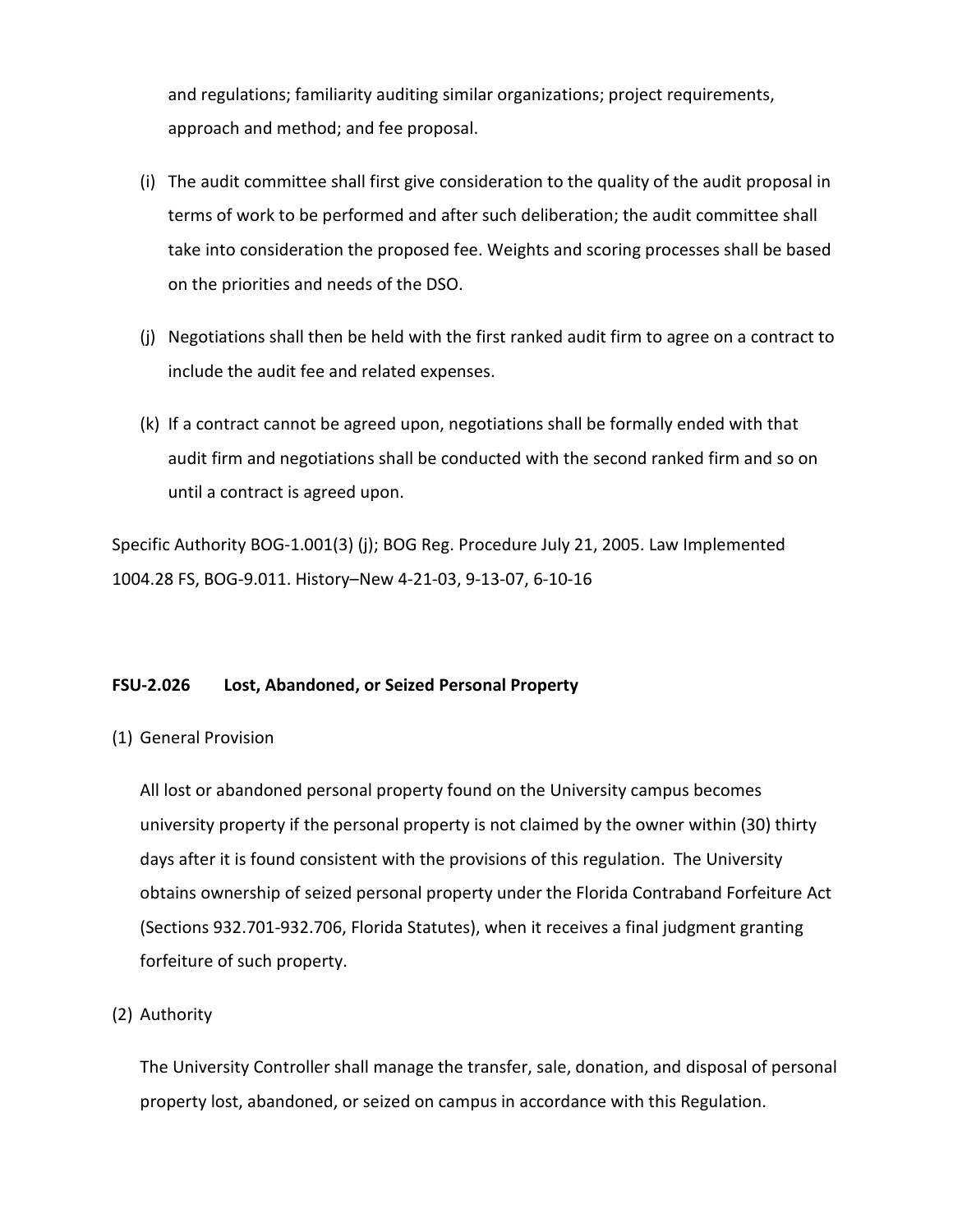- (3) Definitions
	- (a) Bicycle A vehicle propelled solely by human power or a combination of human power and an electric helper motor capable of propelling the vehicle at a speed of not more than 20 miles per hour.
	- (b) Campus All real property situated in the Tallahassee, Panama City, and Sarasota areas that are under the control of Florida State University.
	- (c) Date of Notification The date on which an identified owner of lost or abandoned personal property is notified that such property is in custody and informed of the location and means by which the property may be released. If notification is by mail, the date of notification is (5) five business days after the date the letter is mailed.
	- (d) Date of Receipt The date lost or abandoned personal property comes into the custody as recorded by the Property Custodian.
	- (e) Impound To tow a vehicle away from the place in which it is parked, to boot a vehicle by use of an immobilization device, or to seize and hold legal custody of a vehicle.
	- (f) Lost or Abandoned Personal Property Tangible personal property, with some appreciable value or apparent intrinsic value to the rightful owner, which has been mislaid or deposited on campus and left unattended. Lost or abandoned personal property may or may not have an identifiable owner.
	- (g) Motor Vehicle An automobile, motorcycle, truck, trailer, semitrailer, truck tractor and semitrailer combination, or any other vehicle operated on the roads of this state, used to transport persons or property, and propelled by power other than muscular power.
	- (h) Notice of Impoundment A letter sent by the University Police Department to the registered owner of an impounded vehicle, via certified mail, and a notice posted on the vehicle notifying the registered owner that the vehicle will been impounded and stating the place and means by which the vehicle's release may be secured.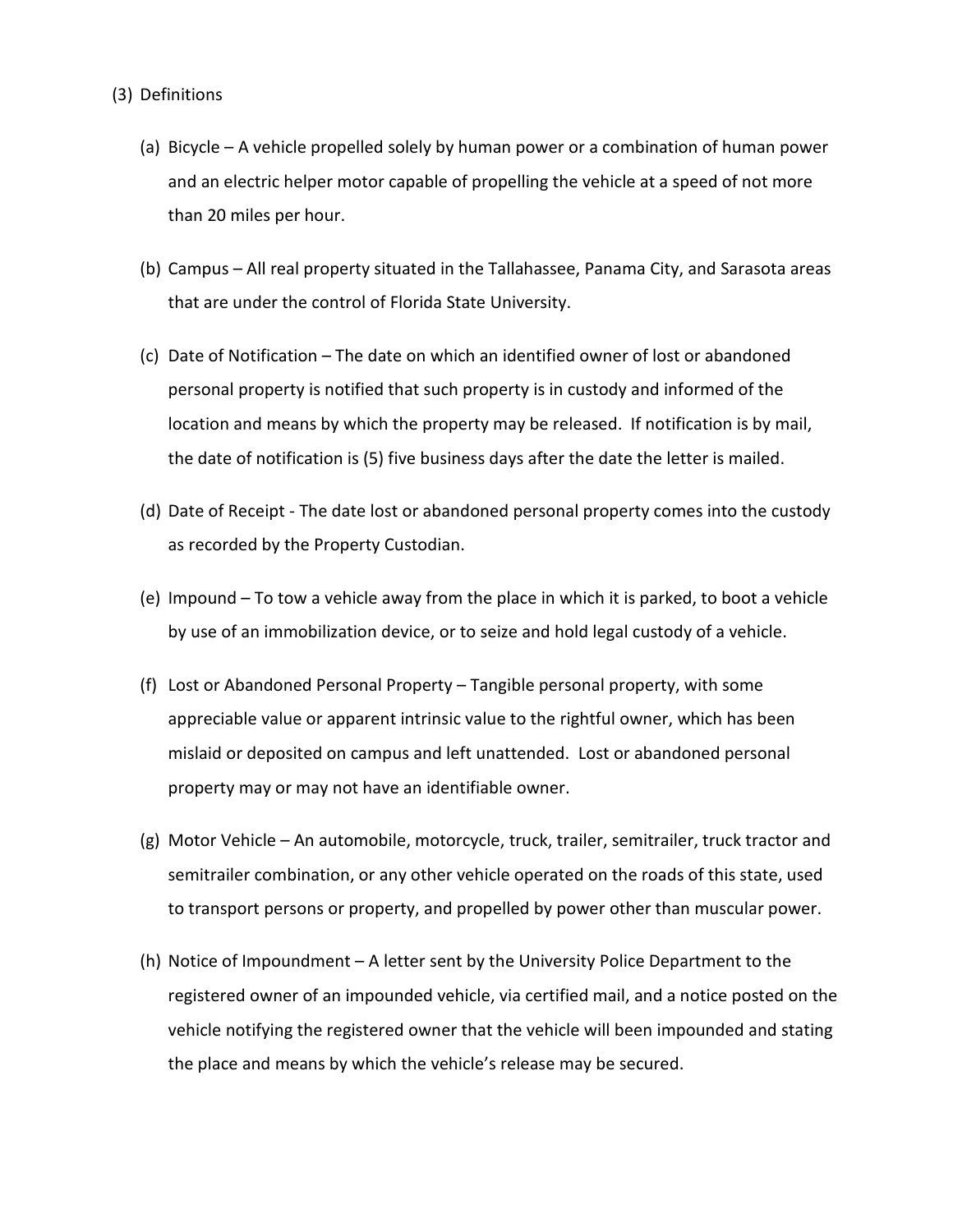- (i) Property Services The unit within the Controller's Office that manages the transfer, sale, donation, or disposal of personal property lost, abandoned, or seized on campus.
- (j) Property Custodian The individual designated by the Vice President, Dean, or Director who has been assigned the responsibility for the identification of University property and the maintenance of the department's property records.
- (k) Seized Personal Property any contraband article as defined in state statute 932.701
- (4) Procedures
	- (a) Lost or abandoned personal property found on campus shall be delivered to the Property Custodian, who shall record the date of receipt of the property and retain custody of the property until disposed of in accordance with this Regulation. The University Police Department is responsible for determining if a motor vehicle or bicycle is abandoned.
	- (b) If the rightful owner of lost or abandoned personal property is identifiable, the Property Custodian shall make reasonable efforts to contact and notify the rightful owner of the location and means by which the property may be released. In determining whether the rightful owner is identifiable, the Property Custodian shall compare outstanding reports made to the University Policy Department of missing, lost, or stolen property to the personal property in custody.
	- (c) If lost or abandoned personal property is not claimed by the rightful owner within thirty (30) calendar days from the date of receipt recorded by the Property Custodian, such property shall be sent to Property Services. Lost, abandoned or seized personal property may be retained by the University Police Department as necessary for evidentiary and/or investigative purposes.
	- (d) Lost, abandoned, or seized personal property will be available for University use or sold at public auction. If the property is not obtained for University use or purchased at auction, Property Services shall donate it to a charitable organization or discard it.